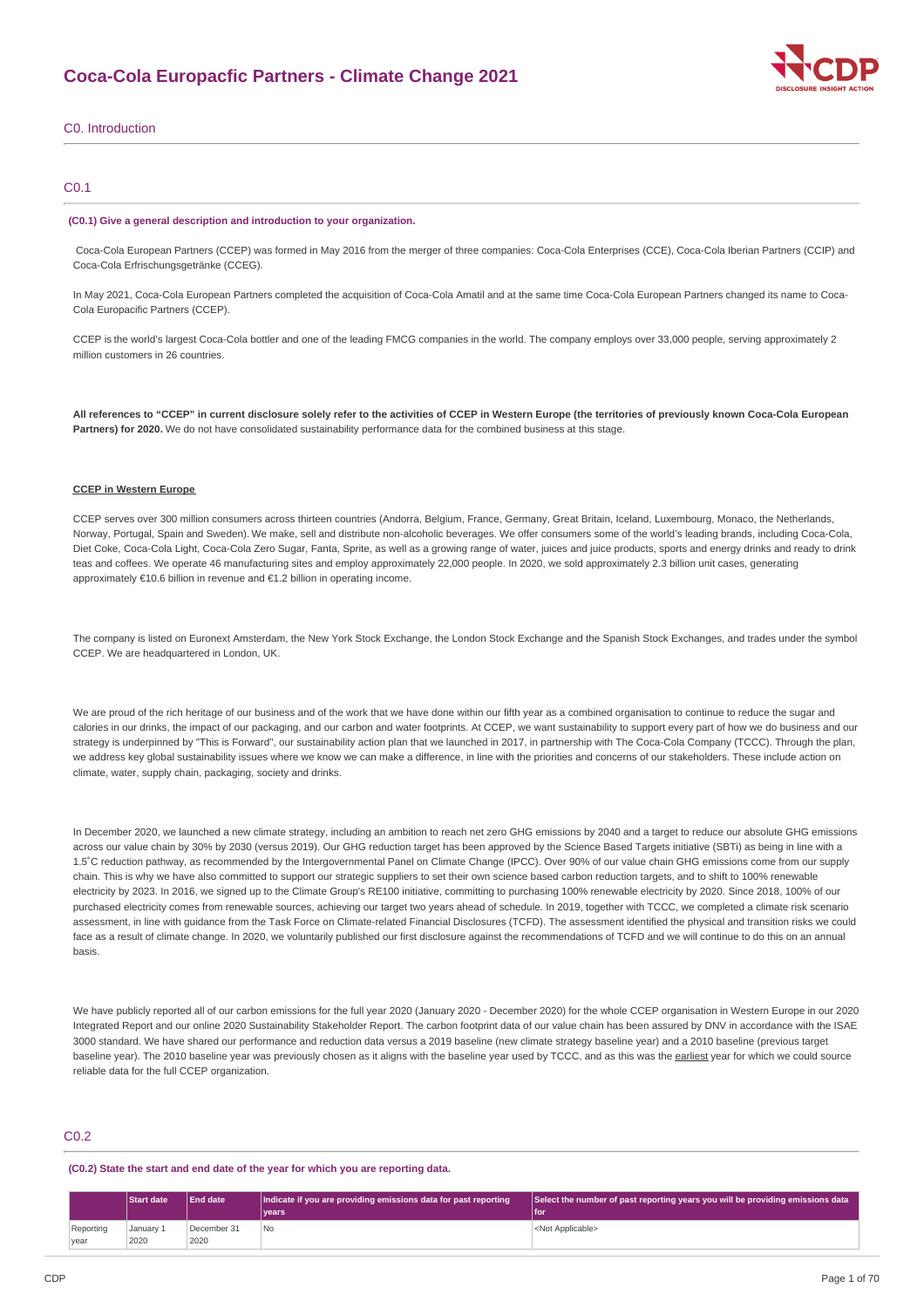# C0.3

### **(C0.3) Select the countries/areas for which you will be supplying data.**

Belgium Bulgaria France Germany Iceland Luxembourg Netherlands Norway Portugal Spain Sweden United Kingdom of Great Britain and Northern Ireland

## C0.4

**(C0.4) Select the currency used for all financial information disclosed throughout your response.** EUR

## C0.5

(C0.5) Select the option that describes the reporting boundary for which climate-related impacts on your business are being reported. Note that this option should **align with your chosen approach for consolidating your GHG inventory.** Operational control

# C-AC0.6/C-FB0.6/C-PF0.6

(C-AC0.6/C-FB0.6/C-PF0.6) Are emissions from agricultural/forestry, processing/manufacturing, distribution activities or emissions from the consumption of your products - whether in your direct operations or in other parts of your value chain - relevant to your current CDP climate change disclosure?

|                          | <b>Relevance</b>                                                                                    |
|--------------------------|-----------------------------------------------------------------------------------------------------|
| Agriculture/Forestry     | Elsewhere in the value chain only [Agriculture/Forestry/processing/manufacturing/Distribution only] |
| Processing/Manufacturing | Elsewhere in the value chain only [Agriculture/Forestry/processing/manufacturing/Distribution only] |
| Distribution             | Elsewhere in the value chain only [Agriculture/Forestry/processing/manufacturing/Distribution only] |
| Consumption              | Elsewhere in the value chain only [Agriculture/Forestry/processing/manufacturing/Distribution only] |

## C-AC0.6b/C-FB0.6b/C-PF0.6b

(C-AC0.6b/C-FB0.6b/C-PF0.6b) Why are emissions from agricultural/forestry activities undertaken on your own land not relevant to your current CDP climate **change disclosure?**

## **Row 1**

**Primary reason** Do not own/manage land

#### **Please explain**

CCEP and TCCC rely on agricultural ingredients for our products. However, as a bottling company, we do not own or manage land for agriculture and we do not operate farms directly. Our agricultural ingredients which originate from farms are sourced through our suppliers.

## C-AC0.6d/C-FB0.6d/C-PF0.6d

(C-AC0.6d/C-FB0.6d/C-PF0.6d) Why are emissions from processing/manufacturing activities within your direct operations not relevant to your current CDP climate **change disclosure?**

#### **Row 1**

### **Primary reason**

Outside the direct operations of my organization

#### **Please explain**

CCEP does not process agricultural ingredients. Emissions associated with processing activities are associated with the supply of these ingredients and are included in our Scope 3 supply chain emissions.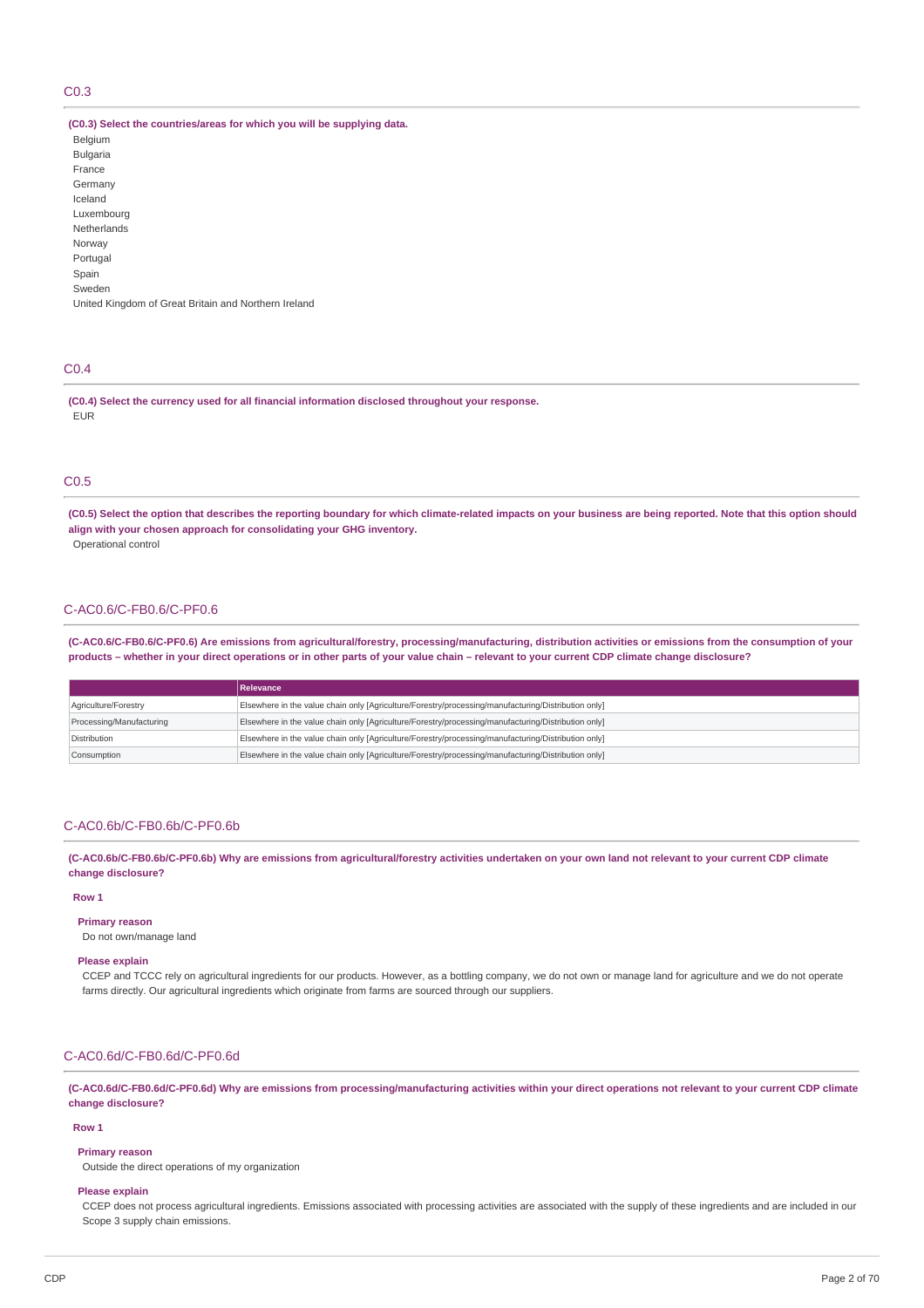(C-AC0.6f/C-FB0.6f/C-PF0.6f) Why are emissions from distribution activities within your direct operations not relevant to your current CDP climate change **disclosure?**

#### **Row 1**

#### **Primary reason**

Outside the direct operations of my organization

### **Please explain**

CCEP only undertakes distribution activities for finished goods and does not distribute raw materials. Emissions associated with raw material distribution are included with our Scope 3 supply chain emissions calculations.

## C-AC0.7/C-FB0.7/C-PF0.7

(C-AC0.7/C-FB0.7/C-PF0.7) Which agricultural commodity(ies) that your organization produces and/or sources are the most significant to your business by **revenue? Select up to five.**

**Agricultural commodity**

Sugar

**% of revenue dependent on this agricultural commodity** 60-80%

### **Produced or sourced**

Sourced

#### **Please explain**

Sugar is a key ingredient in many of our brands and products, with sugar-sweetened beverages representing approximately 63% of our revenue in 2020. We purchase the entire requirement of concentrates and syrups, for Coca-Cola trademark beverages from TCCC. Many of the purchases of our key agricultural ingredients, such as sugar, are managed together with TCCC, and other Coca-Cola bottlers. From our ongoing focus on water footprinting, we also know that the majority of our water footprint comes from our agricultural supply chain, particularly farming, production and processing of sugar beet. We therefore address many of the issues that we face in our supply chain, as a joint Coca-Cola system. In particular, we require our suppliers to adhere to the Supplier Guiding Principles (SGPs) and Principles for Sustainable Agriculture (PSA) introduced in 2021, which replace the Sustainable Agriculture Guiding Principles. The PSA have been developed by TCCC in partnership with bottlers and external stakeholders. They now refer to specific forest and biodiversity conservation practices, such as no conversion of forests for new agricultural production, protection of endangered species, and, where possible, restoration of ecosystem services that our suppliers of agricultural ingredients and bio-based packaging materials are expected to implement, in addition to existing requirements on human and workplace rights, the environment and farm management systems. All bottlers within the Coca-Cola system follow TCCC's SGPs and PSA. The SGPs and PSA apply to all of our suppliers, including for those non-TCCC brands that we produce and distribute, such as Capri-Sun and our energy brands. Climate change may exacerbate water scarcity and cause a further deterioration of water quality in affected regions. Decreased agricultural productivity in certain regions of the world with changing weather patterns may limit the availability, or increase the cost, of key raw materials that we use for our products. Approximately 95% of the sugar we use at CCEP comes from sugar beet grown in France, the Netherlands, Sweden, Denmark, Germany, Great Britain and Spain, whilst the remainder comes from cane sugar, grown in Costa Rica, Guatemala, Mozambique and Swaziland. In 2020, for the first time 100% of our sugar volumes (beet and cane) were certified as compliant with the PSA, reaching our target to sustainably source 100% of our sugar. In 2020, we continued to place significant focus on our partnership with the Sustainable Agriculture Initiative (SAI) Platform, developed in conjunction with other FMCG companies and sugar beet producers to harmonize industry expectations for sustainable sourcing.

**Agricultural commodity**

Other, please specify (Paper/pulp)

**% of revenue dependent on this agricultural commodity** 20-40%

### **Produced or sourced**

Sourced

#### **Please explain**

By weight, pulp and paper accounts for approximately 9% of packaging used, with approximately 21% of our revenue driven by products which include pulp and paper (e.g. cardboard secondary packaging, paper labels, Bag in Box). We aim to expand reporting on this category to include additional areas such as printed and point of sale material over the coming years. Many of our key agricultural raw materials, such as pulp and paper, are purchased together with TCCC, and other Coca-Cola bottlers. As a result, we address many of the issues that we face in our supply chain, as a joint Coca-Cola system. In particular, we require our suppliers to adhere to the Supplier Guiding Principles (SGPs) and Principles for Sustainable Agriculture (PSA) introduced in 2021, which replace the Sustainable Agriculture Guiding Principles. The PSA have been developed by TCCC in partnership with bottlers and external stakeholders. They now refer to specific forest and biodiversity conservation practices such as no conversion of forests for new agricultural production, protection of endangered species, and, where possible, restoration of ecosystem services that our suppliers of agricultural ingredients and bio-based packaging materials are expected to implement, in addition to existing requirements on human and workplace rights, the environment and farm management systems. All bottlers within the Coca-Cola system follow TCCC's SGPs and PSA. The SGPs and PSA apply to all of our suppliers, including for those non-TCCC brands that we produce and distribute, such as Capri-Sun and our energy brands. In 2020, 100% of our secondary and tertiary packaging cardboard suppliers were compliant with the PSA. Since 2015, we have also included a requirement for third-party certification (e.g. Forest Stewardship Council (FSC) and Programme for the Endorsement of Forest Certification (PEFC)), in all our supplier contracts related to pulp and paper. Every new contract relating to pulp, paper and cardboard now includes a requirement for third-party certification. Climate change may exacerbate water scarcity and cause a further deterioration of water quality in affected regions. Decreased agricultural productivity in certain regions of the world as a result of changing weather patterns, may limit the availability or increase the cost of key raw materials including the pulp and paper that CCEP uses.

### **Agricultural commodity**

Other, please specify (Oranges and citrus fruit)

## **% of revenue dependent on this agricultural commodity** 10-20%

**Produced or sourced**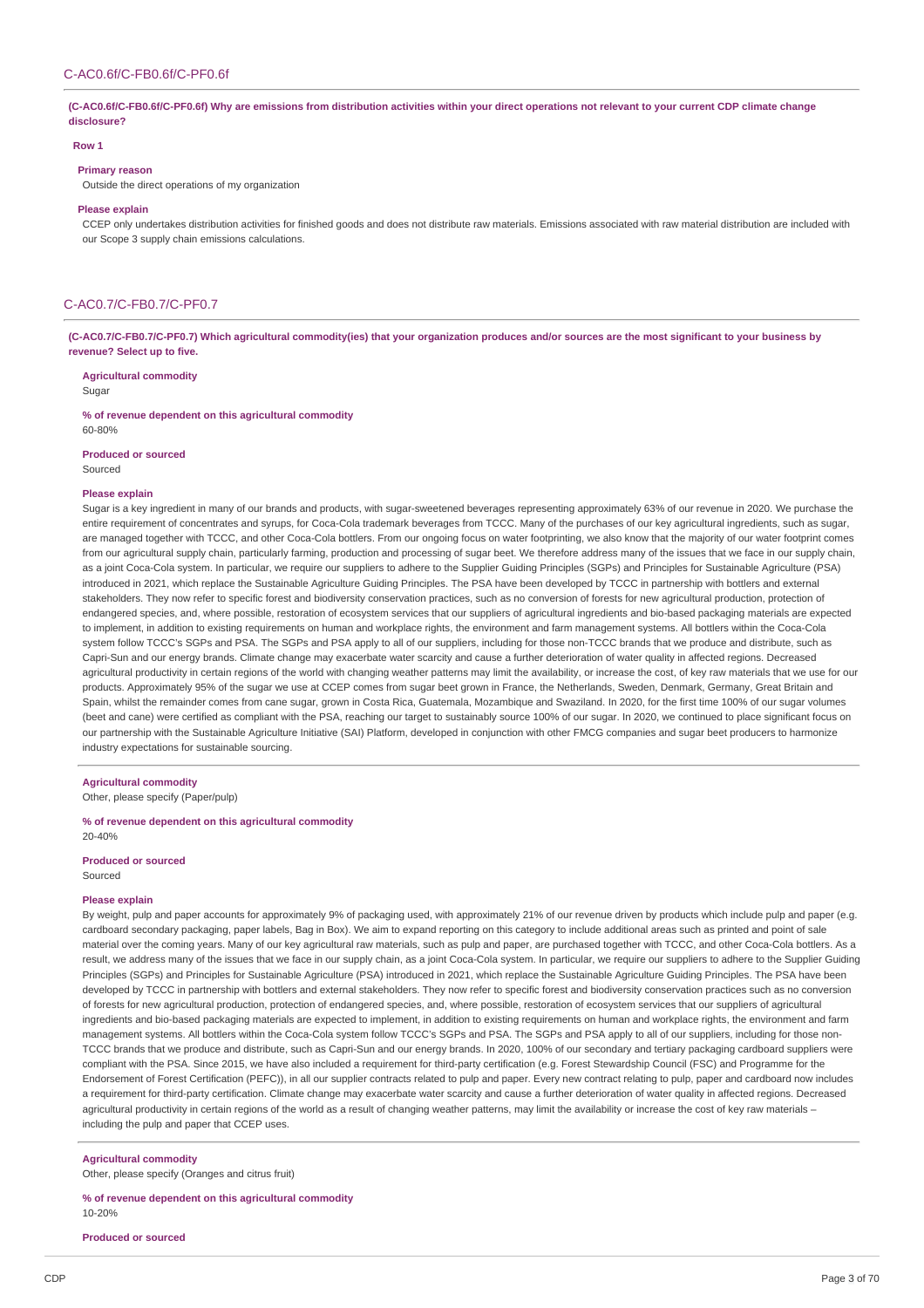### **Please explain**

In 2020, oranges and other citrus fruits were used as a key ingredient in products which account for approximately 15% of our revenue. Oranges and citrus fruits are a key ingredient in a number of our products, such as Fanta, as well as a number of our juices. We purchase the entire requirement of our concentrates and syrups for Coca-Cola trademark beverages from TCCC. Many of the purchases of our key agricultural ingredients, such as orange juice, are done together with TCCC, and other Coca-Cola bottlers. As a result, we address many of the issues that we face in our supply chain, as a joint Coca-Cola system. In particular, we require our suppliers to adhere to the Supplier Guiding Principles (SGPs) and Principles for Sustainable Agriculture (PSA) introduced in 2021, which replace the Sustainable Agriculture Guiding Principles. The PSA have been developed by TCCC in partnership with bottlers and external stakeholders. They now refer to specific forest and biodiversity conservation practices such as no conversion of forests for new agricultural production, protection of endangered species, and, where possible, restoration of ecosystem services that our suppliers of agricultural ingredients and bio-based packaging materials are expected to implement, in addition to existing requirements on human and workplace rights, the environment and farm management systems. All bottlers within the Coca-Cola system follow TCCC's SGPs and PSA. The SGPs and PSA apply to all of our suppliers, including for those non-TCCC brands that we produce and distribute, such as Capri-Sun and our energy brands. In 2020, 44% of the orange juice, 60% of the apple juice and 82% of the lemon juice sourced by TCCC at a global level was PSA-compliant. Climate change may exacerbate water scarcity and cause a further deterioration of water quality in affected regions. Decreased agricultural productivity in certain regions of the world as a result of changing weather patterns, may limit the availability or increase the cost of key raw materials - including oranges and other citrus fruits - that we use to produce our products. In 2020, in Spain and Portugal, we sourced 1,730 tonnes of orange juice and 938 tonnes of lemon juice from local farmers for the production of Fanta Orange and Fanta Lemon. For orange, lemon and apple juice, we're working with TCCC, our juice suppliers and other third-party frameworks to establish programmes to ensure compliance with TCCC approved sustainability standards, aligned with the PSA. In Spain, we continue to support Misión Posible: Desafío Guadalquivir (Mission Posible: Guadalquivir Challenge) a project based in Sevilla and Cádiz and run in partnership with WWF and the Coca-Cola Foundation. The project aims to improve the irrigation of citrus crops in the area and the biodiversity of the Guadalquivir river by restoring a nearby marsh. Thanks to the project, 525 million litres of water were returned to nature in 2020. We also work with partners such as the SAI, in areas where we source some of our products, such as Spain, to improve the sustainability of our juice supply. Juice farmers can also use the Farmer Self-Assessment tool (FSA), which we have developed with the SAI, making demonstrating compliance with the PSA easier and facilitating enhanced supply chain transparency.

## **Agricultural commodity**

Other, please specify (Coffee and tea)

## **% of revenue dependent on this agricultural commodity** Less than 10%

**Produced or sourced** Sourced

#### **Please explain**

It is estimated that around 3% of our revenue is dependent on coffee and tea for our Honest, Chaqwa and Fuze Tea brands through TCCC. We purchase the entire requirement of our coffee and tea for Coca-Cola trademark beverages from TCCC. Many of the purchases of our key agricultural ingredients, including coffee and tea for our Honest, Fuze Tea and Chaqwa brands, are done together with TCCC, and other Coca-Cola bottlers. We therefore address many of the issues we face in our supply chain as a joint Coca-Cola system. Indeed, from our ongoing focus on water footprint, we also know that the majority of our water footprint comes from our agricultural supply chain. In particular, we require our suppliers to adhere to the Supplier Guiding Principles (SGPs) and Principles for Sustainable Agriculture (PSA) introduced in 2021, which replace the Sustainable Agriculture Guiding Principles. The PSA have been developed by TCCC in partnership with bottlers and external stakeholders. They now refer to specific forest and biodiversity conservation practices such as no conversion of forests for new agricultural production, protection of endangered species, and, where possible, restoration of ecosystem services that our suppliers of agricultural ingredients and bio-based packaging materials are expected to implement, in addition to existing requirements on human and workplace rights, the environment and farm management systems. All bottlers within the Coca-Cola system follow TCCC's SGPs and PSA. The SGPs and PSA apply to all of our suppliers, including for those non-TCCC brands that we produce and distribute, such as Capri-Sun and our energy brands. We source coffee and tea for our Honest, Chaqwa and Fuze Tea brands through TCCC, with whom we work closely to ensure compliance with TCCC approved sustainability standards, aligned with the PSA. In 2020, 97% of coffee sourced by TCCC at global level was PSA-compliant – including the coffee in our Honest Coffee brand which was 100% PSA-compliant, meeting Fairtrade and other third-party certification standards. 84% of TCCC's global tea volumes were PSA-compliant in 2020 - including our Fuze Tea brand, containing tea extracts from 100% sustainably sourced tea leaves, and achieving PSA-compliance through Rainforest Alliance certification. As a result, the 'green frog' seal, confirming the tea has been sourced from Rainforest Alliance Certified™ farms, is included on all packaging for the complete Fuze Tea range.

### C1. Governance

# C1.1

**(C1.1) Is there board-level oversight of climate-related issues within your organization?** Yes

### C1.1a

(C1.1a) Identify the position(s) (do not include any names) of the individual(s) on the board with responsibility for climate-related issues.

| individual(s)            | Position of Please explain                                                                                                                                                                                                                                                                                                                                                                                                                                                                                                                                                                                                                                                                                                                                                                                                                                                                                                                                                                                                                                                                                                                                                                                                                                                                                                                                                                                                                                                                                                                                                                                                                                                                                                                      |
|--------------------------|-------------------------------------------------------------------------------------------------------------------------------------------------------------------------------------------------------------------------------------------------------------------------------------------------------------------------------------------------------------------------------------------------------------------------------------------------------------------------------------------------------------------------------------------------------------------------------------------------------------------------------------------------------------------------------------------------------------------------------------------------------------------------------------------------------------------------------------------------------------------------------------------------------------------------------------------------------------------------------------------------------------------------------------------------------------------------------------------------------------------------------------------------------------------------------------------------------------------------------------------------------------------------------------------------------------------------------------------------------------------------------------------------------------------------------------------------------------------------------------------------------------------------------------------------------------------------------------------------------------------------------------------------------------------------------------------------------------------------------------------------|
| Board-level<br>committee | CCEP's Board of Directors has five committees including a Corporate Social Responsibility (CSR) Committee. All members of the Committee, including the Chairman of the Committee, are non-<br>executive directors, the majority of whom (three) are independent non-executive directors. The Committee is responsible for identifying, analysing, evaluating and monitoring the social, political,<br>environmental and public policy trends, issues and concerns which could affect our business activities or performance. The Committee oversees performance against our "This is Forward" strategy<br>and goals, including reviewing climate-related targets, climate-related risks, environmental risks, and climate-related activities. The Committee makes recommendations to the Board regarding how<br>CCEP should respond to social, political, environmental and public policy trends, issues and concerns to more effectively achieve its business and sustainability goals. The Committee oversees<br>climate-related strategy and risks, considering our response to those risks and our impact. These risks include climate change, which is one of our principal risks. It provides constructive challenge,<br>strategic quidance, external insight and specialist advice and holds management to account. Specifically, it reviews detailed climate risk assessments, monitors GHG emissions, reviews GHG<br>emission disclosures, and oversees our carbon reduction targets and initiatives to meet those targets. In 2020, the Committee reviewed our new climate strategy with a clear ambition to reach net<br>zero GHG emissions by 2040 and to reduce GHG emissions across its value chain by 30% by 2030 (versus 2019). |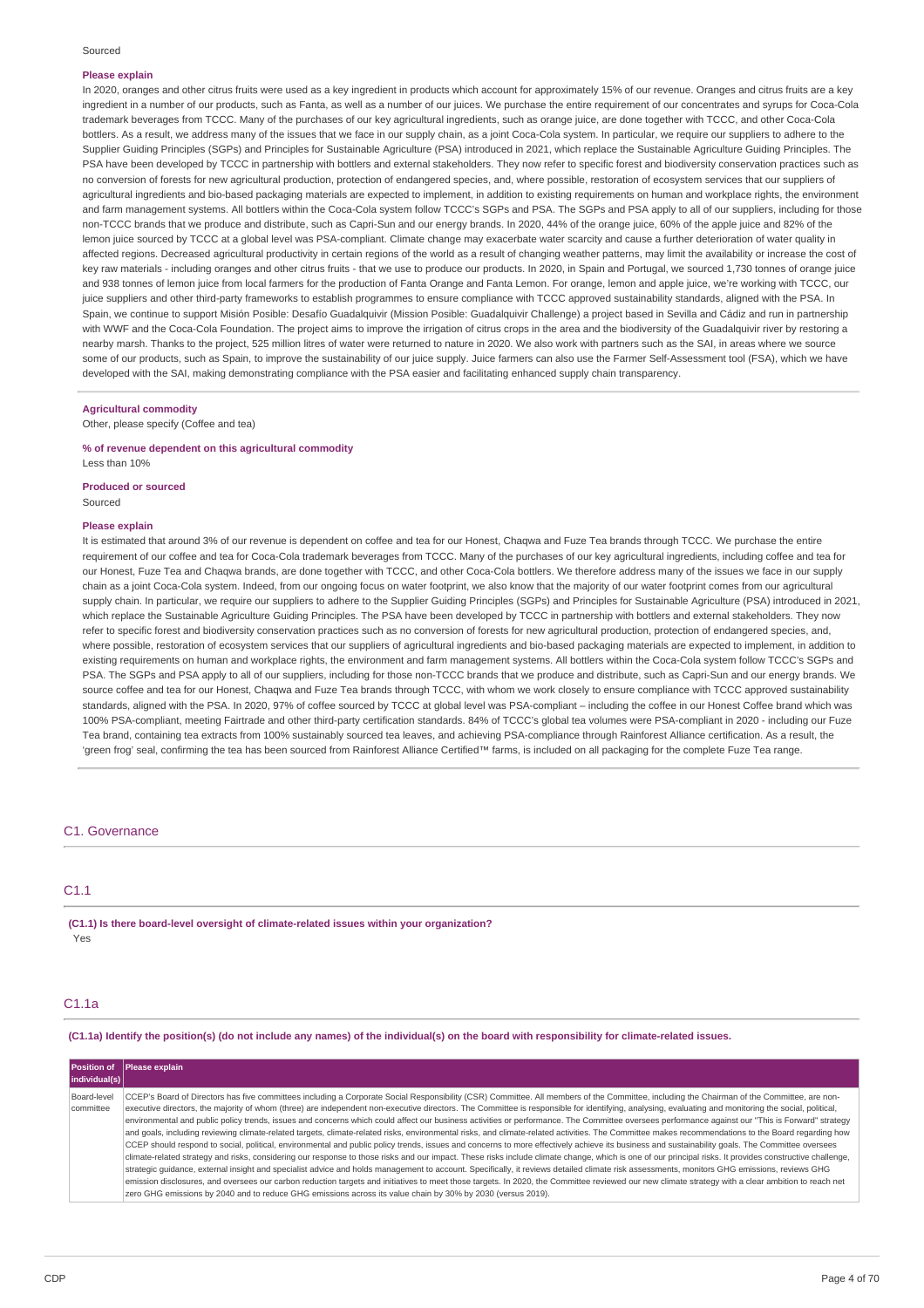# **(C1.1b) Provide further details on the board's oversight of climate-related issues.**

| Frequency<br>with<br>which<br>climate-<br>related<br>a<br>scheduled<br>agenda<br>item | <b>Governance</b><br>mechanisms<br>into which<br>climate-<br>related issues<br>issues are are integrated                                                                                                                                                                                                                                                                                                                                                                                                                            | board-<br>level<br>oversight | Scope of Please explain                                                                                                                                                                                                                                                                                                                                                                                                                                                                                                                                                                                                                                                                                                                                                                                                                                                                                                                                                                                                                                                                                                                                                                                                                                                                                                                                                                                                                                                                                                                                                                                                                                                                                                                                                                                                                                                                                                                                                                                                                                                                                                                                                                                                                                                                                                                                                                                                                                                                                           |
|---------------------------------------------------------------------------------------|-------------------------------------------------------------------------------------------------------------------------------------------------------------------------------------------------------------------------------------------------------------------------------------------------------------------------------------------------------------------------------------------------------------------------------------------------------------------------------------------------------------------------------------|------------------------------|-------------------------------------------------------------------------------------------------------------------------------------------------------------------------------------------------------------------------------------------------------------------------------------------------------------------------------------------------------------------------------------------------------------------------------------------------------------------------------------------------------------------------------------------------------------------------------------------------------------------------------------------------------------------------------------------------------------------------------------------------------------------------------------------------------------------------------------------------------------------------------------------------------------------------------------------------------------------------------------------------------------------------------------------------------------------------------------------------------------------------------------------------------------------------------------------------------------------------------------------------------------------------------------------------------------------------------------------------------------------------------------------------------------------------------------------------------------------------------------------------------------------------------------------------------------------------------------------------------------------------------------------------------------------------------------------------------------------------------------------------------------------------------------------------------------------------------------------------------------------------------------------------------------------------------------------------------------------------------------------------------------------------------------------------------------------------------------------------------------------------------------------------------------------------------------------------------------------------------------------------------------------------------------------------------------------------------------------------------------------------------------------------------------------------------------------------------------------------------------------------------------------|
| Scheduled<br>– all<br>meetings                                                        | Reviewing and<br>guiding<br>strategy<br>Reviewing and<br>guiding major<br>plans of action<br>Reviewing and<br>quiding risk<br>management<br>policies<br>Reviewing and<br>quiding<br>business plans<br>Setting<br>performance<br>objectives<br>Monitoring<br>implementation<br>and<br>performance of<br>objectives<br>Overseeing<br>major capital<br>expenditures,<br>acquisitions<br>and<br>divestitures<br>Monitoring and<br>overseeing<br>progress<br>against goals<br>and targets for<br>addressing<br>climate-related<br>issues | $<$ Not<br>Applicabl<br>e    | We have a strong governance framework with a Board of Directors (Board) overseeing the interests of all stakeholders. The Board held six formal meetings during 2020, with<br>additional ad hoc meetings with Board and Committee members held in line with business needs. The Board provides overall leadership, independent oversight of business<br>performance and is accountable to shareholders for the Group's long-term success. The Board is primarily responsible for our strategic plan, risk appetite, systems of<br>internal control and corporate governance policies, to ensure the long-term success of CCEP, underpinned by sustainability. It retains control of key decisions and ensures<br>there is a clear division of responsibilities. The Board also has responsibility for our sustainability action plan, "This is Forward", which includes forward looking, science<br>based carbon reduction targets. To demonstrate our commitment to sustainability, one of the five committees that supports the Board is the Corporate Social Responsibility<br>(CSR) Committee. The Board has delegated responsibility for oversight of "This is Forward" to the CSR Committee. All members of the Committee, including the Chairman<br>of the Committee, are non-executive directors, the majority of whom (three) are independent non-executive directors. The Committee held five formal meetings during 2020.<br>Aspects of "This is Forward", including climate-related matters, were considered at every CSR Committee meeting in 2020 and are integrated into multiple governance<br>mechanisms. The integration of these mechanisms allows for a holistic view of the impacts of climate change on CCEP. In 2020, The Board of Directors attended an<br>external training session to provide additional perspective on the global climate challenge. In 2020, the Committee reviewed our new climate strategy with a clear ambition<br>to reach net zero GHG emissions by 2040 and to reduce GHG emissions across its value chain by 20% by 2030 (versus 2019). CCEP's Audit Committee of the Board<br>oversees CCEP's risk management processes, including our annual Enterprise Risk Assessment (ERA), which includes climate-related risks. Because of the potential<br>impact that climate-related risks could have on our business, climate-related issues are fully integrated into our business strategy, our enterprise risk management (ERM)<br>processes and business plans. |

# C1.2

## **(C1.2) Provide the highest management-level position(s) or committee(s) with responsibility for climate-related issues.**

| Name of the position(s) and/or committee(s)                                                                                   | <b>Reporting</b><br>line | Responsibility                                                                     | Coverage of<br>responsibility | <b>Frequency of reporting to the board on</b><br>climate-related issues |
|-------------------------------------------------------------------------------------------------------------------------------|--------------------------|------------------------------------------------------------------------------------|-------------------------------|-------------------------------------------------------------------------|
| Chief Executive Officer (CEO)                                                                                                 | $<$ Not                  | Both assessing and managing climate-related<br>Applicable> risks and opportunities | <not applicable=""></not>     | More frequently than quarterly                                          |
| Other C-Suite Officer, please specify (Chief Customer Service & Supply Chain <not<br>Officer (CCSSCO))</not<br>               |                          | Both assessing and managing climate-related<br>Applicable> risks and opportunities | <not applicable=""></not>     | More frequently than quarterly                                          |
| Other C-Suite Officer, please specify (Chief Public Affairs, Communications & <not<br>Sustainability (PACS) Officer)</not<br> |                          | Both assessing and managing climate-related<br>Applicable> risks and opportunities | <not applicable=""></not>     | More frequently than quarterly                                          |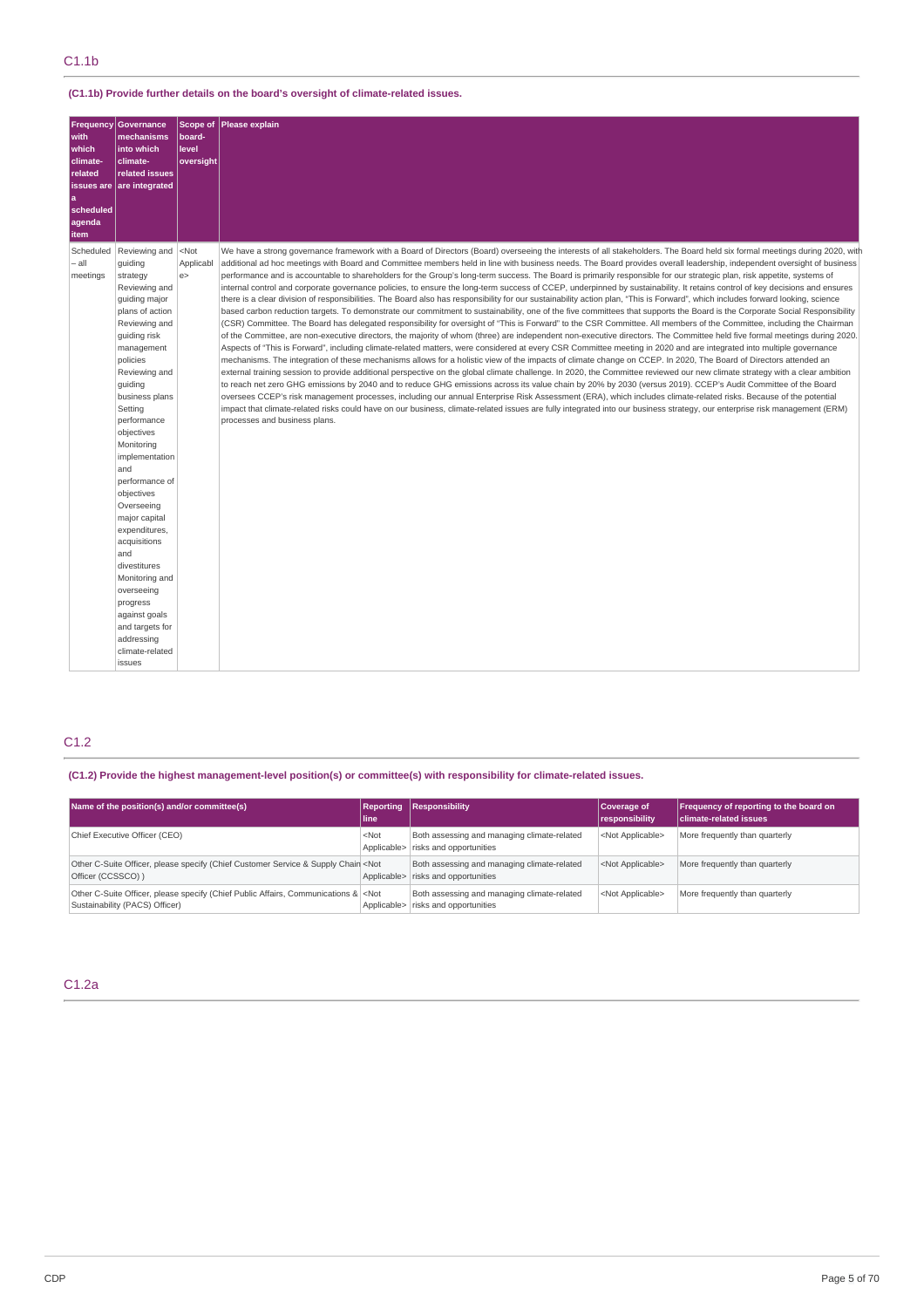(C1.2a) Describe where in the organizational structure this/these position(s) and/or committees lie, what their associated responsibilities are, and how climate**related issues are monitored (do not include the names of individuals).**

Ownership and governance for sustainability-related risks and sustainability commitments are embedded in our business.

At management level, responsibility for climate-related issues sits with our CEO, our CCSSCO and our Chief PACS Officer. They are responsible for providing management updates on topics related to climate change (including packaging, GHG emissions) and water stewardship to our Board. This takes place via our CSR Committee.

Consumers continue to rank climate change as one of the sustainability challenges our world is facing and it is one of our principal risks. This is why we put climate change at the top of our governance agenda, with the CEO. Our CEO works directly with our Executive Leadership Team (ELT) which has overall responsibility, at a management level, for ensuring that we are on-track in terms of our sustainability commitments. This includes our climate strategy, launched in Dec 2020, including our ambition to reach net zero GHG emissions by 2040, our target to reduce absolute GHG emissions across our value chain by 30% by 2030 (vs '19) and a commitment to support our strategic suppliers to set their own science-based reduction targets, and shift to 100% renewable electricity by 2023. Our CEO and ELT have overarching responsibility for all of the sustainability KPIs which are part of our sustainability action plan, "This is Forward", including those related to climate. Our CEO and ELT also have responsibility for identifying and managing our principal risks, including climate change.

Our Chief PACS Officer is the ELT member with executive responsibility for and ownership of sustainability issues, including climate-related issues. Primary management responsibility for the CSR Committee is held by our Chief PACS Officer and they are responsible for providing management updates on sustainability issues to the Board and ELT including GHG emissions reporting, public disclosure of climate-related risks and other policy & sustainability-related topics. Alongside the Chief PACS Officer, other key individuals which are not member of the CRS committee, including our VP Sustainability and CCSSCO, are invited to provide updates on climate-related topics during these meetings. This includes presentations on sustainability-related issues of importance to our stakeholders (our people, suppliers, franchisors, investors, customers & consumers), climate-related legislative & regulatory issues affecting us, and updates on progress and performance against our publicly stated sustainability goals.

Our Chief PACS Officer also oversees our Sustainable Packaging Office (SPO), responsible for ensuring that a holistic sustainable packaging strategy can be implemented across our business. The SPO is supported by CCEP Ventures, our innovation investment fund which provides early stage funding to technologically advanced companies and start ups that enable us to explore new sustainable packaging innovations. The SPO includes a cross system working group which streamlines the technical and exploratory sustainable packaging work across our geographies, accelerates our innovation in this area and supports our progress towards our enhanced packaging targets in order to reduce the carbon impact of our packaging. This includes increasing the % of our packaging which can be collected for recycling and increasing the amount of recycled content in our packaging.

Our CCSSCO is the ELT member responsible for sustainability issues across our business operations and value chain, including climate-related issues. Our annual enterprise risk assessment, which involves our top leaders, Board, Audit Committee & ELT members, gives us a top down, strategic view of emerging risks at the enterprise level. Quarterly, the Compliance & Risk Committee holds a meeting in which local risk owners can share updates on key risks and how they are being managed. The Committee informs the Board and ELT. Risk management is a key responsibility for all senior executives who are assigned ownership of specific risks. Our CCSSCO is responsible for climate-related risks which specifically relate to our business operations (e.g. our manufacturing sites) and our value chain, has performance objectives linked to climaterelated risks and is directly responsible for tracking & monitoring progress against our climate-related commitments & targets. Management and mitigation of climate-related risks form a key part of their rewards. Our CCSSCO is responsible for our Customer Relationship, Supply Chain and Quality Environment Health & Safety functions, which lead on commitments and targets related to climate, water, packaging and sustainable sourcing. This includes efforts to enhance energy and water efficiency at our manufacturing sites, our purchasing of renewable electricity and our work to engage our suppliers on climate-related issues. They provide monthly management updates on our performance and report on climate-related issues to our CSR Committee.

## C1.3

(C1.3) Do you provide incentives for the management of climate-related issues, including the attainment of targets?

| <b>Provide</b><br>lincentives<br><b>for the</b><br>  management  <br><b>of climate-</b><br>  related<br>lissues | Comment                                                                                                                                                                                                                                                                                                                                                                                                                                                                                                                                                                                                                                                                                                                                                                                                                                                                                                                                                                                                                                              |
|-----------------------------------------------------------------------------------------------------------------|------------------------------------------------------------------------------------------------------------------------------------------------------------------------------------------------------------------------------------------------------------------------------------------------------------------------------------------------------------------------------------------------------------------------------------------------------------------------------------------------------------------------------------------------------------------------------------------------------------------------------------------------------------------------------------------------------------------------------------------------------------------------------------------------------------------------------------------------------------------------------------------------------------------------------------------------------------------------------------------------------------------------------------------------------|
| Row Yes                                                                                                         | We operate a Long-Term Incentive Plan (LTIP) for ~250 of our most senior leaders, including CEO, ELT and all BU GMs. The LTIP includes a performance measure focused on the reduction<br>of GHG emissions across our entire value chain, which has a 15% weighting. The 3-year target has been set by the Remuneration Committee based on our long-term ambition to reach net<br>zero emissions and help to keep the global temperature increase to within 1.5°C. The threshold target is relative reduction in total value chain GHG emissions since 2019 (qCO2e/litre) of<br>6%/litre, with full vesting for 10%/litre. Sustainability is part of our business strategy, focusing leaders on taking actions aligned with those of our shareowners. Part of every senior leader's<br>Individual Performance Obiectives continues to be based on leading the development of our 'Future-ready culture' (talent, inclusion & diversity), with specific 'Green future' obiectives to<br>continue our sustainability agenda included in ELT objectives. |

# C1.3a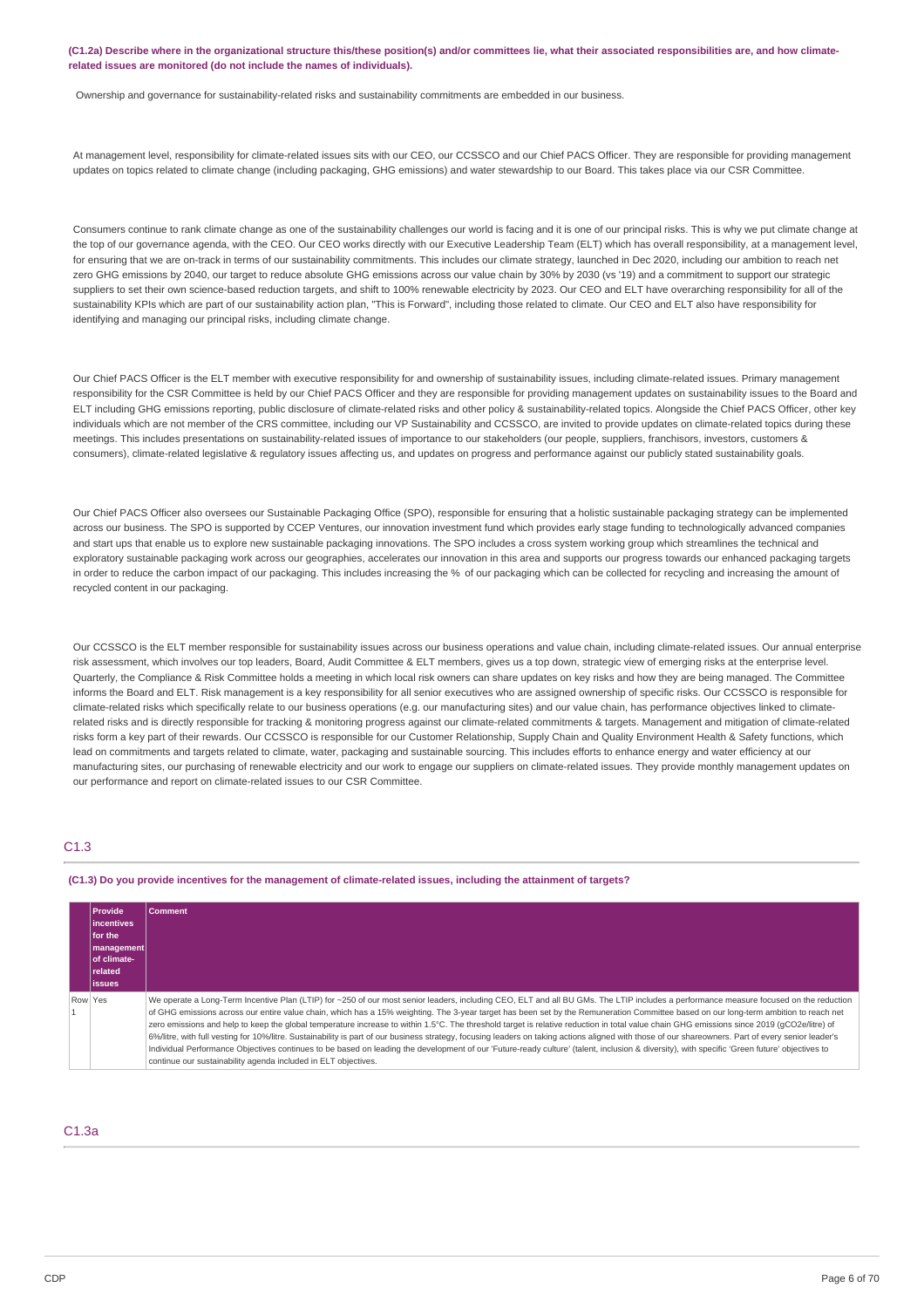## (C1.3a) Provide further details on the incentives provided for the management of climate-related issues (do not include the names of individuals).

| <b>Entitled to</b><br>incentive                                      | <b>Type of</b>             | <b>Activity</b><br>incentive   inventivized                      | <b>Comment</b>                                                                                                                                                                                                                                                                                                                                                                                                                                                                                                                                                                                                                                                                                                                                                                                                                                                                                                                                                                                                                                                                                                                                                                                                                                                                                                                                                                                                                                                                                                                                                                                                                                                                                                                                                                                                                                                                                                                                                                                                                                                                                                                                                                                                                                             |
|----------------------------------------------------------------------|----------------------------|------------------------------------------------------------------|------------------------------------------------------------------------------------------------------------------------------------------------------------------------------------------------------------------------------------------------------------------------------------------------------------------------------------------------------------------------------------------------------------------------------------------------------------------------------------------------------------------------------------------------------------------------------------------------------------------------------------------------------------------------------------------------------------------------------------------------------------------------------------------------------------------------------------------------------------------------------------------------------------------------------------------------------------------------------------------------------------------------------------------------------------------------------------------------------------------------------------------------------------------------------------------------------------------------------------------------------------------------------------------------------------------------------------------------------------------------------------------------------------------------------------------------------------------------------------------------------------------------------------------------------------------------------------------------------------------------------------------------------------------------------------------------------------------------------------------------------------------------------------------------------------------------------------------------------------------------------------------------------------------------------------------------------------------------------------------------------------------------------------------------------------------------------------------------------------------------------------------------------------------------------------------------------------------------------------------------------------|
| Corporate<br>executive<br>team                                       | Monetary<br>reward         | Energy<br>reduction<br>target                                    | Our remuneration schemes reflect our overarching company goals including those related to sustainability and climate change. Our CEO and our ELT have overarching<br>responsibility for all of the sustainability-related KPIs which together form our sustainability action plan, "This is Forward". This includes the following climate-related KPIs: "%<br>reduction in energy use and water use", "% of PET which is recycled PET", "absolute GHG emissions reduction across our value chain by 30% by 2030 (versus 2019)", "% of<br>electricity purchased which is renewable electricity", "% of suppliers covered by our Supplier Guiding Principles". CCEP's Board of Directors sets an executive compensation<br>programme which aligns the interest of the company's senior leaders with those of its shareowners and wider stakeholders, by rewarding performance that meets and<br>exceeds business and individual goals. The Board reviews whether incentive compensation opportunities would encourage senior executives to take unreasonable business<br>risks. There are also implicit controls against senior executives taking unacceptable levels of risk through Malus and Clawback provisions in short- and long-term incentives,<br>and through long-term alignment with shareholder interests using (i) share-based awards with a 3 to 5-year total holding period, and (ii) additional shareholding guidelines<br>(e.g. 300% of salary for the CEO) which continue post-employment. Compensation programmes are designed so that a significant portion of our executive compensation is<br>performance-based, with capped upside-earning potential and goals set based on Board-approved annual and long-term strategic business plans. Monetary rewards are<br>based on our compensation programme and annual performance review process which includes achievement of corporate responsibility and sustainability objectives. Our<br>CEO's bonus is determined by individual performance measures, including sustainability. In addition, performance against set individual objectives - including objectives<br>related to sustainability and climate change - form the rewards package for our Other Named Executive Officers. |
| Other,<br>please<br>specify<br>(Chief<br>Supply<br>Chain<br>Officer) | Monetary<br>reward         | Energy<br>reduction<br>target                                    | At CCEP, monetary rewards are based on our annual compensation programme and annual performance review process which includes achievement of corporate<br>responsibility and sustainability objectives. In addition, performance against set individual objectives form the rewards package for our Officers with direct responsibility for<br>sustainability. Our Senior Executives are assigned ownership of specific risks, and performance against the avoidance and reduction of these risks forms a part of their<br>reward and compensation. Our Chief Supply Chain Officer's annual objectives and bonus package is linked to objectives related to our climate-related risks and they will be<br>rewarded for performance against these objectives. This includes objectives related to recycled PET, CO2 emissions and packaging. As for other ELT members, objectives<br>are aligned with "This Is Forward", our sustainability action plan, and the assessment of these objectives is carried out by the Remuneration Committee at the year end.                                                                                                                                                                                                                                                                                                                                                                                                                                                                                                                                                                                                                                                                                                                                                                                                                                                                                                                                                                                                                                                                                                                                                                                               |
| <b>Business</b><br>unit manager                                      | Monetary<br>reward         | Emissions<br>reduction<br>project                                | At CCEP, monetary rewards are based on our annual compensation programme and annual performance review process which includes achievement of corporate<br>responsibility and sustainability objectives. In addition, performance against set individual objectives form the rewards package for our Business Unit (BU) managers (i.e.<br>those with overall management responsibility for specific markets – e.g. France). Our BU managers' annual objectives and bonus package is linked to the delivery of<br>sustainability and stakeholder equity at a local level. Typical objectives include targets related to recycled PET and targets which support our strategy on sustainability and<br>packaging. As for other ELT members, objectives are aligned with "This Is Forward", our sustainability action plan, and the assessment of these objectives is carried out by<br>the Remuneration Committee at the year end.                                                                                                                                                                                                                                                                                                                                                                                                                                                                                                                                                                                                                                                                                                                                                                                                                                                                                                                                                                                                                                                                                                                                                                                                                                                                                                                             |
| Other,<br>please<br>specify<br>(Suppliers to<br>CCEP)                | Non-<br>monetary<br>reward | Other<br>(please)<br>specify)<br>(Supply<br>chain<br>indicators) | We recognise the importance of working in collaboration with our suppliers and we have developed a supplier recognition (non-monetary) process. Our suppliers are scored<br>on their carbon footprint measurement and reduction plans in line with our value chain carbon reduction targets. We evaluate the performance and sustainability of our<br>suppliers on an ongoing basis. For our Tier 1 suppliers that are most critical, we carry out a financial assessment during the 7-Step Sourcing Process, perform an annual<br>Supply Risk Analysis and have regular meetings to discuss performance, opportunities, innovation and sustainability. The sustainability component is rated by independent<br>evaluation company EcoVadis, which evaluates suppliers against criteria including environment, carbon management, human rights and fair business practices.                                                                                                                                                                                                                                                                                                                                                                                                                                                                                                                                                                                                                                                                                                                                                                                                                                                                                                                                                                                                                                                                                                                                                                                                                                                                                                                                                                                |
| Management   Monetary<br>group                                       | reward                     | Energy<br>reduction<br>target                                    | Directors at our manufacturing sites and senior leaders in our Supply Chain function are accountable for performance against many of our environmental and climate-related<br>targets (e.g. energy and water efficiency and reduction) at a local level. All have site-specific environmental targets and KPIs – including "reduction in energy use" and<br>"reduction in water use" - which are tracked via our continual monitoring of energy and water use ratios. These KPIs are tracked on a monthly basis with performance<br>reviewed monthly by our Senior Leadership Team. Sustainability targets - including for example energy efficiency – are included where appropriate, within their annual<br>performance objectives. Progress is evaluated as part of our annual review process, which is linked to our annual compensation. In 2018, TCCC launched an "Environment<br>Award" for Coca-Cola bottlers in Western Europe. The award recognises excellence and consistent improvement across a range of topics, including water, packaging and<br>energy efficiency at site level. Our manufacturing site in Edmonton was awarded in 2019 with the Environment Award. It was praised for its performance on water, energy,<br>waste and renewables. Our GB colleagues also celebrated a second win, with CCEP GB receiving an award for efforts and improvements made to achieve TCCC's World<br>Without Waste commitments. Due to reorganisations at TCCC and COVID-19 this award has been placed on hold in 2019 and 2020.                                                                                                                                                                                                                                                                                                                                                                                                                                                                                                                                                                                                                                                                                                                 |
| All<br>employees                                                     | Monetary<br>reward         | Energy<br>reduction<br>target                                    | Employees have individual performance objectives linked to delivery of our corporate responsibility and sustainability commitments, including our climate change<br>commitments. These are set on an individual level and are agreed with a line manager. Progress is tracked as part of the annual appraisals process, which is linked to an<br>annual compensation review. Annual bonus payments are based on employees' performance against their objectives together with business performance.                                                                                                                                                                                                                                                                                                                                                                                                                                                                                                                                                                                                                                                                                                                                                                                                                                                                                                                                                                                                                                                                                                                                                                                                                                                                                                                                                                                                                                                                                                                                                                                                                                                                                                                                                        |
| All<br>employees                                                     | Non-<br>monetary<br>reward | Emissions<br>reduction<br>project                                | We have internal awards active across our operations to recognize employees who achieve internal efficiencies and emissions reductions as a result of personal<br>performance/excellence. These include the ICON awards (open to all employees within our Supply Chain function) which can recognize employees or teams who have made<br>significant progress in the areas of sustainability (including energy and climate change and GHG emissions reductions - e.g. by developing new energy saving technologies<br>for our cold drink equipment or working on efficiency projects within our operations).                                                                                                                                                                                                                                                                                                                                                                                                                                                                                                                                                                                                                                                                                                                                                                                                                                                                                                                                                                                                                                                                                                                                                                                                                                                                                                                                                                                                                                                                                                                                                                                                                                               |

# C2. Risks and opportunities

# C2.1

(C2.1) Does your organization have a process for identifying, assessing, and responding to climate-related risks and opportunities? Yes

## C2.1a

**(C2.1a) How does your organization define short-, medium- and long-term time horizons?**

|                  | <b>From</b><br>$(years)$  (years) | lTo. | Comment                                                                                                                                                                                                                                                                                                                                                                                                                                                                                                                             |
|------------------|-----------------------------------|------|-------------------------------------------------------------------------------------------------------------------------------------------------------------------------------------------------------------------------------------------------------------------------------------------------------------------------------------------------------------------------------------------------------------------------------------------------------------------------------------------------------------------------------------|
| Short-<br>term   |                                   |      | Our short-term horizon aligns to our Annual Business Plan (ABP). Our ABP is updated annually, in Q4 of the previous business year. We align our short-term targets (such as annual<br>energy or water reduction targets at manufacturing sites) to this time scale as it aligns with short-term annual budgeting and investment (e.g., for energy or water savings technologies)<br>within our ABP.                                                                                                                                 |
| Medium-1<br>term |                                   |      | Our medium-term horizon aligns to our Long Range Planning (LRP). Our LRP is updated every 3 years, in order to keep a focus on longer-term projects or required investments and<br>strategic changes needed to meet our targets (e.g. committing to purchasing 100% of our electricity from renewable sources by 2020 (achieved 2 years ahead of schedule in 2018),<br>ensuring 100% of our main agricultural ingredients and raw materials come from sustainable sources and plans to move to 50% recycled plastic (rPET) by 2023. |
| Long-<br>term    |                                   | 10   | Our long-term horizon is aligned to our "This is Forward" sustainability action plan and targets, which includes targets which have a 2025-2030 horizon. This longer term focus allows us to<br>invest in, or plan for the most complicated or strategic changes we need to make in order to meet our targets. (e.g., our science based carbon reduction targets and plans to collect 100%)<br>of the packaging we put on the market).                                                                                              |

C2.1b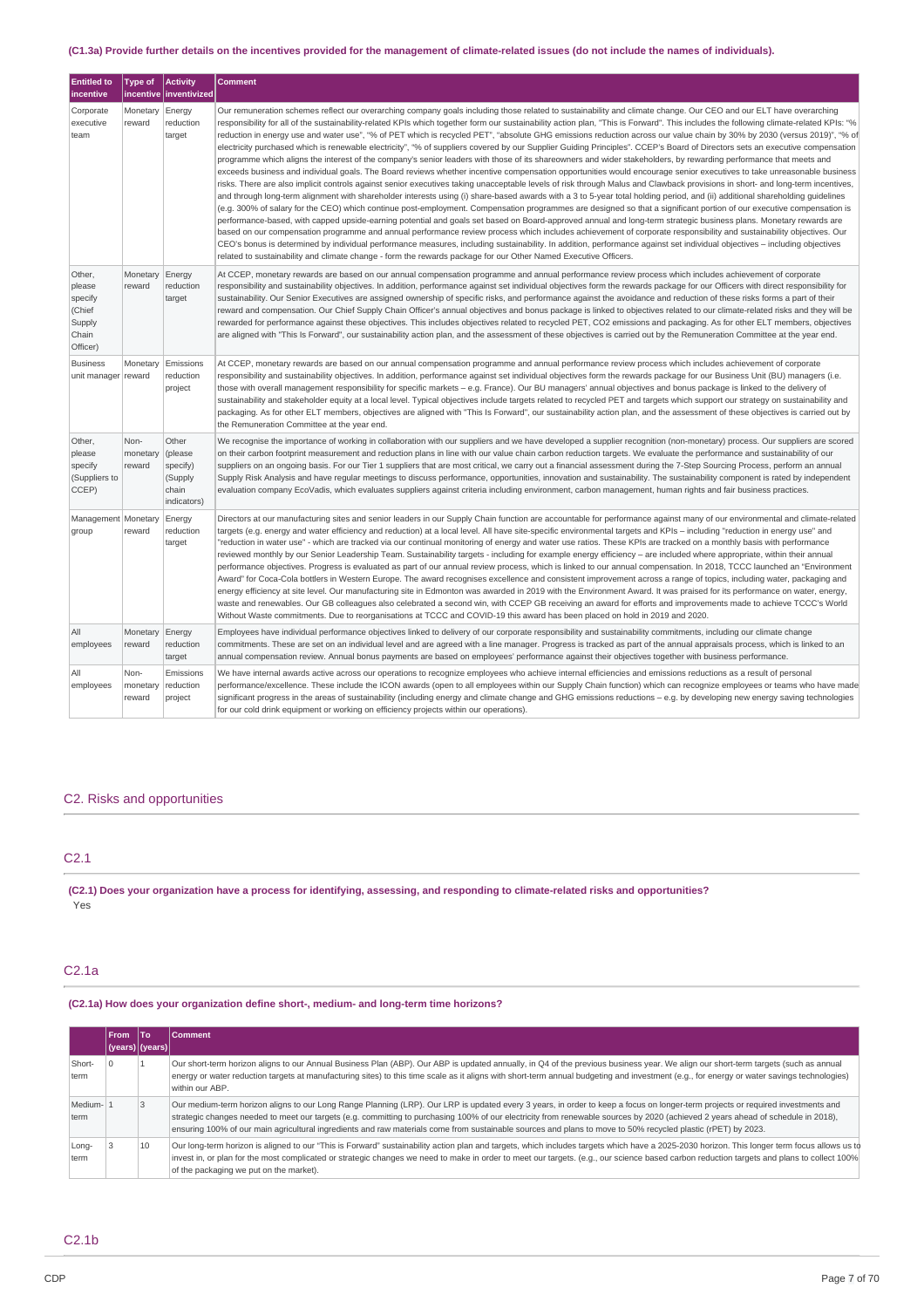## **(C2.1b) How does your organization define substantive financial or strategic impact on your business?**

CCEP's ERM framework includes a four-level risk rating scale for Risk Impact and Risk Likelihood which is consistently applied across all top-down and bottom-up risk assessments undertaken across our business. In 2020, we have added a new rating which is Velocity. Risk velocity is defined as the speed at which a risk manifests itself or affects an organization (speed to impact).

This enables us to categorise the impact of the risks we face as either 'minor', 'moderate', 'significant' or 'major'.

### Impacts that fall into either the 'significant' or 'major' category are those which we consider to have substantive financial or strategic impact on our business.

"Significant" impact is defined as being a Profit & Loss (P&L) impact of between €2.5m and €7.5m OR an impact to our balance sheet of between €10m and €20m. This would include incidents which cause a disruption to production of between 2-5 days.

"Major" impact is defined as being a Profit & Loss (P&L) impact of over €7.5m OR an impact to our balance sheet of over €20m. This would include incidents which cause a disruption to production of over 5 days.

"Significant" and "Major" impacts would include a single incident or a culmination of incidents which impact a specific area (e.g. local environment to one of our manufacturing sites) or a medium or high impact to a commodity category or an impact to one or more of our brands.

The likelihood of risks is also assessed based on their expected occurrence during the medium-term (i.e. three-years aligned to our long-range planning period). Risks that are deemed to have a less than 25% chance of occurrence are categorized as "unlikely". Those with a 25%-50% chance of occurrence, as "possible", those with a 50%-75% chance of occurrence, as "'likely" and those with a greater than 75% chance of occurrence are categorized as "highly likely".

The velocity of risks will enable us to determine how quickly we will be impacted and the level of preparedness we should have. Risks for which impact will materialize over 3 years are categorized as "slow". Those which will materialize within 1 to 3 years are considered as "moderate", those which will impact us in less than a year are considered "rapid", and those which will impact us in less than a month are classified as "very rapid".

All of our risks are visualized through a 4 by 4 risk heatmap which maps impact, likelihood and velocity (represented by different colours). Our definition applies to both our direct operations, and value chain.

## $C2.2$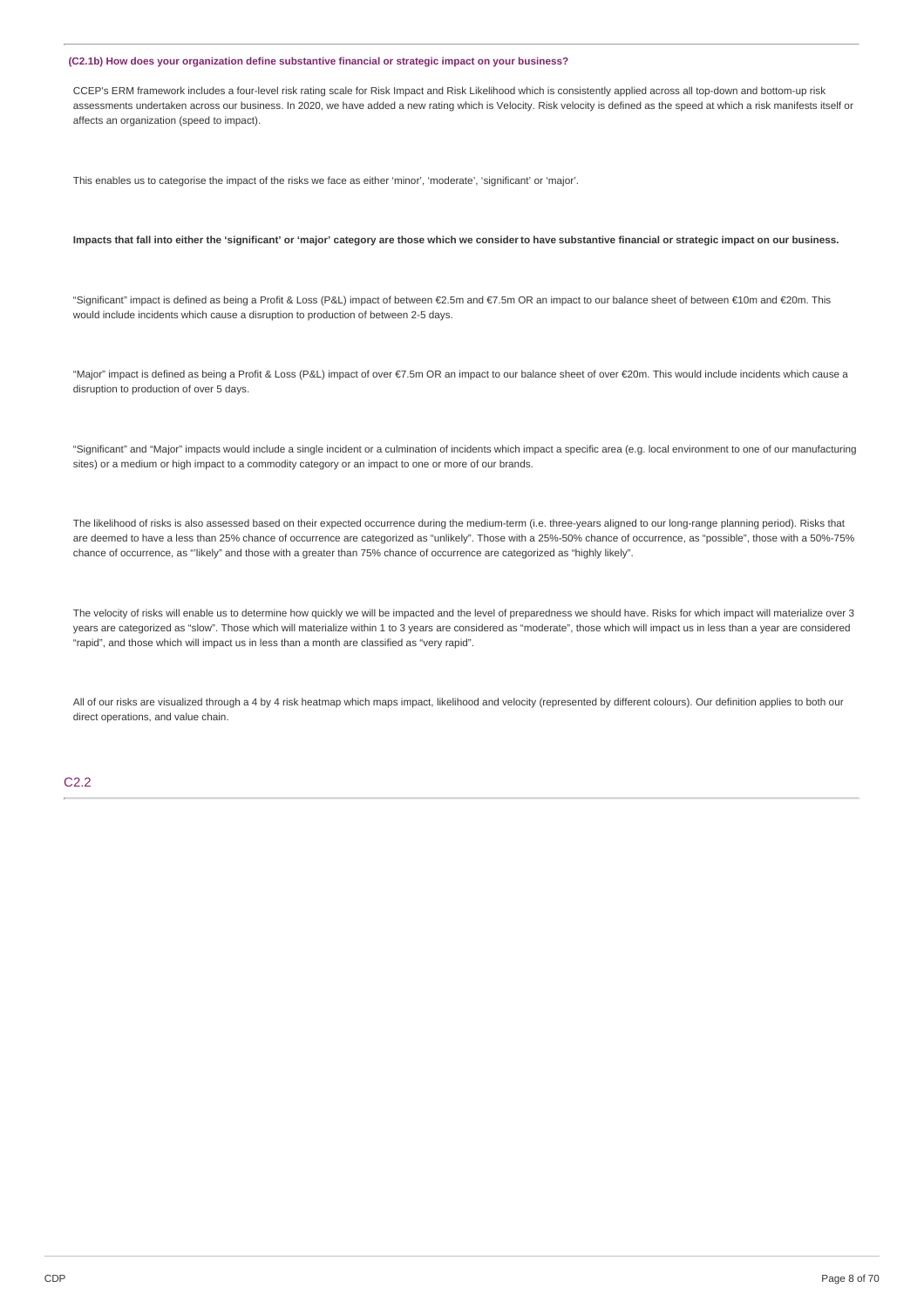### **(C2.2) Describe your process(es) for identifying, assessing and responding to climate-related risks and opportunities.**

**Value chain stage(s) covered** Direct operations Upstream Downstream

**Risk management process** Integrated into multi-disciplinary company-wide risk management process

**Frequency of assessment** More than once a year

**Time horizon(s) covered**

Short-term Medium-term Long-term

## **Description of process**

The process for identifying, assessing and responding to climate-related risks - including those to our direct operations, as well as upstream and downstream risks - is integrated into our ERM processes and our company's overarching governance processes. Through our enterprise-wide risk management programme, we identify, measure and manage risk, and embed a strong risk culture across our business. Our risk management framework looks at both risks and opportunities. As well as supporting the management of risks, it also guides how we can capitalise on opportunities. Identifying & Assessing Risks: Our annual Enterprise Risk Assessment (ERA) gives us a top-down, strategic view of risks at the enterprise level. During this assessment we carry out a risk survey with our senior leaders, followed by interviews with Board members and members of our ELT to identify both current and emerging risks. This risk assessment is reviewed and updated annually. To gain a bottom-up view of risk from an operational perspective, we carry out risk assessments at a business unit and functional level. Each business unit has a local compliance and risk committee reporting to its leadership team. The committees review and update risk assessments on a quarterly basis, ensuring that risk management is incorporated into day-to-day business operations. We have identified 12 principal risks – including climate and water-related risks – which are those that have been identified as most impactful to our business by our ERA. We define these as risks that could materially and adversely affect our business, or could cause a material difference to our financial results. To support this process, and to enhance our understanding of the climate-related risks that we face, we undertook a climate change risk assessment in partnerships with TCCC. This work has helped us to identify climate-related risks and opportunities and identify future climate scenarios for further analysis. Managing Risks: The responsibility for identifying and assessing individual risks resides with the five Committees of our Board of Directors. Our Audit Committee (AC) has overall responsibility for risk management at CCEP. Our ERM processes are overseen by our Chief Compliance Officer (CCO) who leads our Compliance and Risk Department. The CCO chairs our Compliance and Risk Committee (CRC), which is comprised of a cross-functional group of leaders and risk management experts. The CRC has overall responsibility for making decisions related to certain risk management activities, including the review and approval of our risk management strategy, policies and frameworks. The CRC is responsible for overseeing and approving company-wide enterprise risk practices, and ensuring that management has identified and assessed all material risks faced by the organisation, and has established an infrastructure capable of addressing those risks. The CCO presents at Audit Committee meetings, Compliance and Risk Committee and leadership team meetings on risk management and shares the results of the top-down annual ERA and other bottom-up risk assessments. Our Chief PACS Officer is the ELT member with overall management responsibility for our CSR Committee. They have primary ownership of sustainability issues – including climate-related risks, GHG emission reporting, public disclosure of climate-related risks and other policy and sustainability-related topics. Our CEO, Chief Customer Service & Supply Chain Officer (CCSSCO) and Chief PACS Officer are responsible for providing management updates on topics related to climate change (including packaging and GHG emissions) and water stewardship to our Board of Directors, and it's CSR Committee. This includes sustainability-related issues of importance to our stakeholders, legislative and regulatory issues affecting CCEP, and updates on progress and performance against CCEP's publicly stated sustainability goals. EXAMPLE TRANSITION RISK: Under a 2 degrees warming scenario, our analysis identified that a rapid transition to a low-carbon economy could impact us through changes to GHG regulations, which could increase the cost of our packaging materials. Packaging-related risks were raised and assessed as part of our ERA process, and are included within our top 12 principal risks. To assess and manage these risks, we have established a Sustainable Packaging Office (SPO), overseen by our Chief PACS officer. This cross-system team is responsible for reviewing our packaging strategy, including efforts to increase the percentage of our packaging which can be collected for recycling and efforts to increase the amount of recycled content we use in our packaging – both of which are critical in terms of reducing the carbon impact of our packaging. In 2019, we responded to the climate-related risk of increased GHG regulations on our packaging by enhancing our packaging targets, including moving our deadline to have at least 50% recycled content in our plastic bottles from 2025 to 2023, aiming to reach 100% in the future. Packaging risks and our strategy, including these revised targets were reviewed and approved as part of regular updates to the CSR committee of our Board of Directors, as well as with our CEO, Chief PACS Officer and Chief Procurement Officer. EXAMPLE PHYSICAL RISK: Under a business as usual scenario, our climate risk scenario assessment identified that climate change could result in extreme weather events, and could create or exacerbate water scarcity issues, which could disrupt or limit our production capabilities. Climate change and related water-scarcity risks were identified and assessed as part of our 2020 ERA, and are listed as one of our 12 principal risks. At a site level, risks are assessed through our Source Vulnerability Assessments (SVAs), and by using water stress mapping from global surveys such as the WRI Aqueduct project. In 2020, 23 of our facilities (in Belgium, South East England, South East and North of France, Spain, Germany and Portugal) were identified as being located in areas of water stress. In 2020, our ERM included waterscarcity risks that were identified through our SVAs. Water scarcity risks are managed through our site level water management plans (WMPs), which support content based target management, climate resilience, data sharing and reporting and which include action plans for managing risks identified within our SVAs. We have also developed action plans for how we can respond to the climate and water-scarcity related risks identified through our scenario analysis. Physical climate risks, including related water-scarcity risks, extreme weather impacts such as flooding, are reviewed as part of regular updates to the CSR committee of our Board of Directors.

## C2.2a

#### **(C2.2a) Which risk types are considered in your organization's climate-related risk assessments?**

|                       |                                 | Relevance Please explain                                                                                                                                                                                                                                                                                                                                                                                                                                                                                                                                                                                                                                                                                                                                                                                                                                                                                                                                                                                                                                                                                                                                                                                                                                                                                                                                                                                                                                                                                                                                                                                                                                                                                                                                                                                                                                                                                                                                                                                                                                                                                                                                                                                                                                                                                                                                                                                                                                                                                                                                             |
|-----------------------|---------------------------------|----------------------------------------------------------------------------------------------------------------------------------------------------------------------------------------------------------------------------------------------------------------------------------------------------------------------------------------------------------------------------------------------------------------------------------------------------------------------------------------------------------------------------------------------------------------------------------------------------------------------------------------------------------------------------------------------------------------------------------------------------------------------------------------------------------------------------------------------------------------------------------------------------------------------------------------------------------------------------------------------------------------------------------------------------------------------------------------------------------------------------------------------------------------------------------------------------------------------------------------------------------------------------------------------------------------------------------------------------------------------------------------------------------------------------------------------------------------------------------------------------------------------------------------------------------------------------------------------------------------------------------------------------------------------------------------------------------------------------------------------------------------------------------------------------------------------------------------------------------------------------------------------------------------------------------------------------------------------------------------------------------------------------------------------------------------------------------------------------------------------------------------------------------------------------------------------------------------------------------------------------------------------------------------------------------------------------------------------------------------------------------------------------------------------------------------------------------------------------------------------------------------------------------------------------------------------|
|                       | 8                               |                                                                                                                                                                                                                                                                                                                                                                                                                                                                                                                                                                                                                                                                                                                                                                                                                                                                                                                                                                                                                                                                                                                                                                                                                                                                                                                                                                                                                                                                                                                                                                                                                                                                                                                                                                                                                                                                                                                                                                                                                                                                                                                                                                                                                                                                                                                                                                                                                                                                                                                                                                      |
|                       | inclusion                       |                                                                                                                                                                                                                                                                                                                                                                                                                                                                                                                                                                                                                                                                                                                                                                                                                                                                                                                                                                                                                                                                                                                                                                                                                                                                                                                                                                                                                                                                                                                                                                                                                                                                                                                                                                                                                                                                                                                                                                                                                                                                                                                                                                                                                                                                                                                                                                                                                                                                                                                                                                      |
| Current<br>regulation | Relevant.<br>always<br>included | The process for identifying, assessing and responding to climate-related risks - including those to our direct operations, as well as upstream and downstream risks - is integrated into our<br>ERM processes and overarching governance processes. This includes an annual enterprise-wide risk assessment, including interviews with our ELT and senior leaders, which provides a<br>top-down strategic view of risk. This is complemented by a series of bottom-up risk assessment which focuses on the risks we face at country and site level. This process includes an<br>assessment of current legislation. We monitor current regulation and maintain dialogue with government representatives and policy makers at EU, national and local level. This includes<br>meetings with regulatory officials and input into public consultations related to proposed changes to regulations. To provide additional insight, we meet regularly with local stakeholders,<br>including NGOs and customers. Concern over climate change has led to a variety of existing regulatory and policy initiatives which aim to limit GHG emissions and have a direct impact on<br>our operations. This includes carbon taxation related to our GHG emissions, regulation related to repackaging, including regulation to introduce mandatory levels of recycled content in<br>beverage packaging, measures to impose a tax on packaging which does not include recycled content and efforts to restrict the use of single use plastic packaging. The EU has introduced<br>a Directive on Single Use Plastics. Member states are now introducing regulations to comply with the Directive. The obligations include a 90% collection target for plastic bottles by 2029, a<br>requirement that plastic bottles contain at least 30% recycled content by 2030 and a requirement for plastic beverage bottles to include tethered closures by 2024. This poses a risk to<br>CCEP due to the possibility of additional costs being incurred in order to comply with the Directive. Across our various markets, we also participate in a variety of industry-led commitments<br>to reduce GHG emissions. This includes commitments to use recycled materials in beverage packaging and carbon reduction commitments which seek to contribute to country-level<br>emission reduction plans - e.g. we joined the Circular Plastics Alliance, an initiative to support the EU's target of ensuring that 10m tonnes of recycled plastics are used to make products in<br>Europe in 2025. |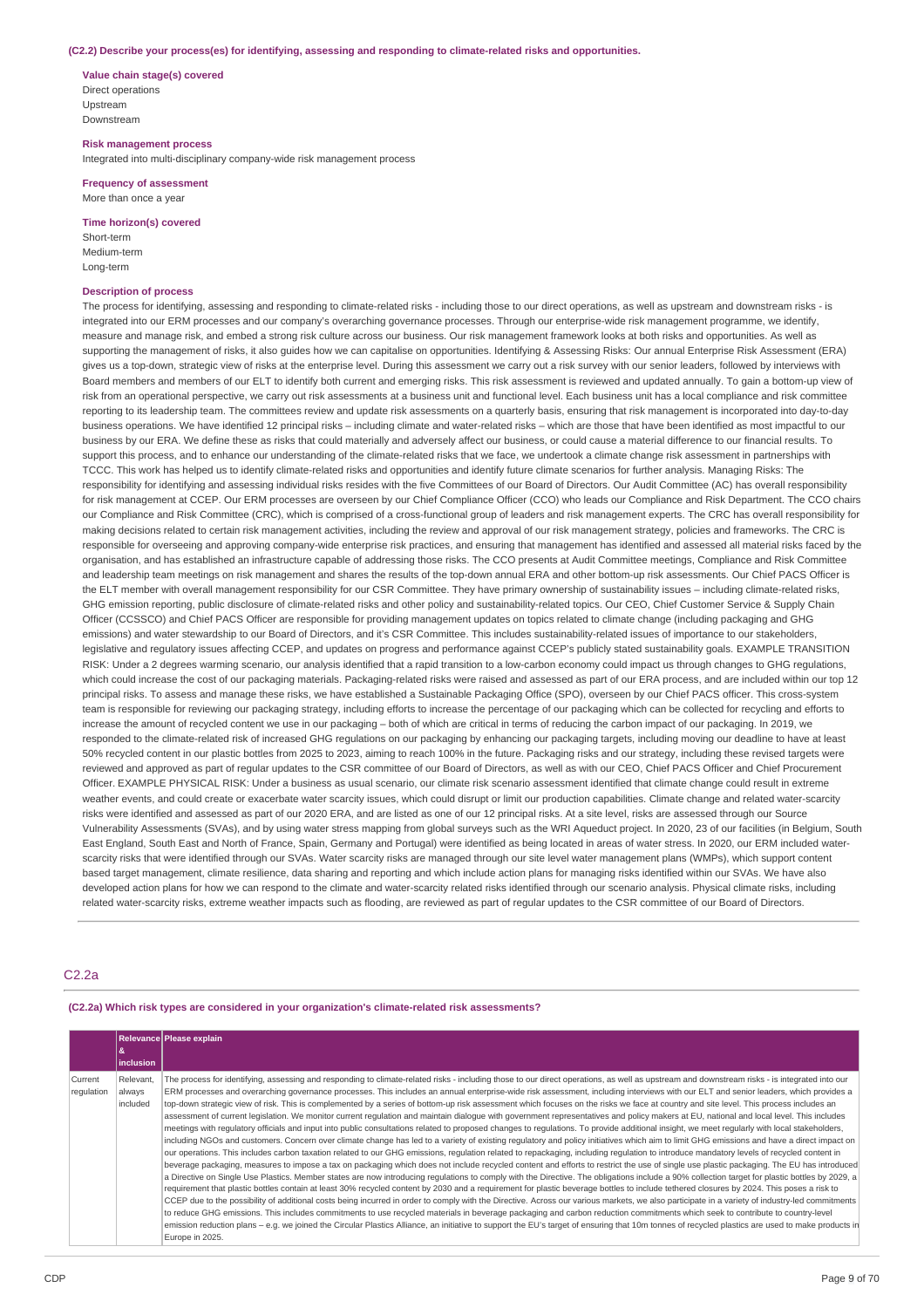|                        | &                               | Relevance Please explain                                                                                                                                                                                                                                                                                                                                                                                                                                                                                                                                                                                                                                                                                                                                                                                                                                                                                                                                                                                                                                                                                                                                                                                                                                                                                                                                                                                                                                                                                                                                                                                                                                                                                                                                                                                                                                                                                                                                                                                                                                                                                                                                                                                                                                                                                                                                                                                                                                                                                                                                                                                                               |
|------------------------|---------------------------------|----------------------------------------------------------------------------------------------------------------------------------------------------------------------------------------------------------------------------------------------------------------------------------------------------------------------------------------------------------------------------------------------------------------------------------------------------------------------------------------------------------------------------------------------------------------------------------------------------------------------------------------------------------------------------------------------------------------------------------------------------------------------------------------------------------------------------------------------------------------------------------------------------------------------------------------------------------------------------------------------------------------------------------------------------------------------------------------------------------------------------------------------------------------------------------------------------------------------------------------------------------------------------------------------------------------------------------------------------------------------------------------------------------------------------------------------------------------------------------------------------------------------------------------------------------------------------------------------------------------------------------------------------------------------------------------------------------------------------------------------------------------------------------------------------------------------------------------------------------------------------------------------------------------------------------------------------------------------------------------------------------------------------------------------------------------------------------------------------------------------------------------------------------------------------------------------------------------------------------------------------------------------------------------------------------------------------------------------------------------------------------------------------------------------------------------------------------------------------------------------------------------------------------------------------------------------------------------------------------------------------------------|
|                        | inclusion                       |                                                                                                                                                                                                                                                                                                                                                                                                                                                                                                                                                                                                                                                                                                                                                                                                                                                                                                                                                                                                                                                                                                                                                                                                                                                                                                                                                                                                                                                                                                                                                                                                                                                                                                                                                                                                                                                                                                                                                                                                                                                                                                                                                                                                                                                                                                                                                                                                                                                                                                                                                                                                                                        |
| Emerging<br>regulation | Relevant,<br>always<br>included | The process for identifying, assessing and responding to climate-related risks to our direct operations, as well as upstream and downstream risks, is integrated in our ERM and governance<br>processes. This includes an annual enterprise-wide risk assessment, including interviews with our ELT and senior leaders, which provides a top-down strategic view of risk. This process<br>includes a comprehensive assessment of emerging regulation. We continuously monitor emerging regulation and maintain a regular dialogue with government representatives and policy<br>makers at EU, national and local level. This includes meetings with regulatory officials and input into public consultations related to proposed legislation and meeting wide range of local<br>stakeholders, including NGOs and customers. A variety of regulatory proposals that could impose mandatory GHG emissions reductions and reporting requirements continue to be<br>considered by policy makers in Western Europe. Policy makers also continue to explore extended producer responsibility legislation that could place additional packaging, recycling &<br>waste management requirements on our sector. Our business model depends on the availability of our products & packages in multiple channels and locations. Emerging regulation that<br>restricts our ability to use certain types of packaging (e.g. single-use-plastic bottles), and regulation that introduces taxation on the use of non-recycled plastic or non-reusable packaging<br>could increase our costs. Emerging regulation to introduce mandatory levels of recycled content or regulation related to packaging collection & recycling schemes (e.g. deposit return<br>schemes or DRS) could increase costs for our business, as could regulation which restricts our ability to design or market new packages. Taxes or other charges imposed on the sale of<br>certain products, e.g. deposit fees related to beverage packaging, could also increase costs for consumers or reduce consumer purchasing of our products. We support the introduction of<br>well-designed DRS and recognise the role they can play in increasing packaging recycling rates. DRS are in place in Norway, Sweden, the Netherlands and Germany, and we expect DRS<br>to be introduced in Scotland by 2022. We also support the introduction of DRS in England and Wales and have supported policy makers on shaping proposals on scheme design,<br>administration & legislative structure.                                                                                         |
| Technology Relevant,   | always<br>included              | The process for identifying, assessing and responding to climate-related risks - including those to our direct operations, as well as upstream and downstream risks - is integrated into our<br>ERM processes and overarching governance processes. This includes an annual enterprise-wide risk assessment, including interviews with our ELT & senior leaders, which provides a top-<br>down strategic view of the risks we face. The process includes a comprehensive assessment of the risks associated with new and emerging technologies. We considers technology as a<br>climate-related opportunity. We continue to assess a variety of new technologies to explore the potential it has in helping to reduce GHG emissions at our manufacturing sites & across our<br>value chain. We assess the potential risks related to a wide range of technologies, including new enhanced or chemical recycling technologies which use depolymerisation to turn hard-to-<br>recycle plastics back into food-grade plastic that can be used in our packaging. We undertook a comprehensive assessment of the climate-related risks of this technology prior to making<br>an investment in CuRe technology via our innovation investment fund, CCEP Ventures which supports the Sustainable Packaging Office by providing early-stage funding to technologically<br>advanced companies and start-ups that, among other things, enable us to explore new ways to bring sustainable packaging innovation to life. We are also assessing the climate-related<br>risks related to alternative and low emission vehicles, including hybrid vehicles and electric vehicles. We apply a similar assessment to new technologies which have the potential to reduce<br>energy and water consumption at our manufacturing sites, e.g. we successfully trialed the use of ultraviolet sterilisation for syrup in Barcelona, Spain, which requires significantly less<br>energy consumption, as an alternative to conventional heat pasteurisation. In 2020, we have implemented this in some of our sites in GB & France and are planning further roll out in all our<br>manufacturing sites in 2021 & 2022. We use the outcomes from our risk assessments to help inform the investment choices we make. There is a risk that these new technologies may not<br>be developed quickly enough or may not work as well as intended, which could limit our ability to realise the benefits. These technologies, especially when in their infancy, may be more<br>expensive than current solutions, which may impact profitability in the short term.   |
| Legal                  | Relevant,<br>always<br>included | Legal risk, including any potential litigation, is integrated into our Enterprise Risk Management processes. This includes a comprehensive assessment of risks, including climate change<br>related risks. These are also evaluated and validated as part of the ISO 14001 audits and certification scheme. All of our 46 manufacturing sites are certified under the ISO 14001<br>environmental management standard. We have bottling and other business operations in markets with strong legal compliance environments. Our policies and procedures require<br>compliance with all laws and regulations that apply to our business operations. In addition, our Scientific and Regulatory Affairs (SRA) function tracks and assesses current and future legal<br>changes at both a EU and country level. Our SRA function is responsible for tracking all applicable and relevant legislation and for undertaking the necessary actions to update our local<br>sites about upcoming legal changes and communicate what actions, if any, should be undertaken at a local level to respond to legal and regulatory changes. This ensures that we are able<br>to keep up-to-date with all legal and regulatory topics. Concern over climate change has led to more environmental legislative and regulatory initiatives at an EU and national level. These<br>include areas such as GHG emissions and energy efficiency, and packaging. At the EU level, as part of the EU Green Deal, the proposed European Climate law provides for a significant<br>increase in the EU GHG emissions reduction target for 2030, in line with the EU's goal of becoming carbon neutral by 2050. In addition, EU member states are in the process of adopting<br>implementing regulations to comply with the obligations of the Single Use Plastics Directive. The obligations include a 90% collection target for plastic bottles by 2029, a requirement that<br>plastic bottles contain at least 30% recycled content by 2030 and a requirement for plastic beverage bottles to include tethered closures by 2024. Some member states go further than the<br>minimum requirements of the Directive and have adopted stricter regulations. Failing to prepare and achieve compliance to the regulations on a EU and country level, would potentially<br>expose us to penalties and/or fines.                                                                                                                                                                                                                                                         |
| Market                 | Relevant,<br>always<br>included | The process for identifying, assessing and responding to climate-related risks - including those to our direct operations, as well as upstream and downstream risks - is integrated into our<br>ERM processes and overarching governance processes. This includes an annual enterprise-wide risk assessment, including interviews with our ELT and senior leaders, which provides a<br>top-down strategic view of risk. This is complemented by a series of bottom-up risk assessment which focus on the risks we face at country and site level. This process includes a<br>comprehensive assessment of climate-related risks related to our marketplace, including our customers and suppliers. The vast majority of our Scope 3 emissions are linked to our supply<br>chain, including the packaging and ingredients we purchase. We work closely with our suppliers to monitor, understand and address the climate-related risks that they face. This includes<br>undertaking climate-related risk assessments at a commodity level and a partnership with EcoVadis to assess climate-related risks at supplier level. We use the outcomes from our risk<br>assessments to help inform our procurement decisions and reduce the climate-related risks that we face. For example, we know that climate change could impact the cost and/or future<br>availability of the ingredients we use. As a result, we undertake a comprehensive assessment of the climate-related risks related to our ingredients and raw materials and we reqularly<br>engage with ingredient suppliers on climate-related risks. This helps to inform the sourcing decisions we make and shape our proactive engagement with suppliers on key topics, including<br>a focus on setting science based carbon reduction targets. Likewise, the market for recycled plastic (rPET), which has a lower CO2 footprint than virgin plastic is of critical importance to<br>CCEP. We have made a commitment to ensure that by 2023 as least 50% of the plastic we use is rPET. This means that we rely on a consistent and increasing supply of rPET from the<br>market. We regularly assess existing and emerging recycling technologies which offer a consistent supply of food-grade rPET. There is a risk that we may not be able to successfully<br>respond to changes in the marketplace for rPET due to strong demand from other rPET users, including FMCG companies. We aim to address this by continuing to invest in recycling<br>technologies and by securing long-term supply agreement with our rPET suppliers.                                     |
| Reputation             | Relevant,<br>always<br>included | The process for identifying, assessing and responding to climate-related risks - including those to our direct operations, as well as upstream and downstream risks - is integrated into our<br>ERM processes and our company's overarching governance processes. This includes an annual enterprise-wide risk assessment, including interviews with our ELT and senior leaders,<br>which provides a top-down strategic view of the risks we face. This is complemented by a series of bottom-up risk assessment which focus on the risks we site at country and site level.<br>This process includes a comprehensive assessment of climate-related risks to our corporate reputation and allows us to build a comprehensive view of the risks that we face. This includes<br>reputational risks related to not responding adequately to global issues such as climate change, resource scarcity, marine litter and water scarcity. Concern over the issues of resource<br>scarcity, litter, and marine litter has led to the development of legislative and regulatory initiatives in Western Europe which aim to increase recycling and reuse and reduce packaging<br>waste in our territories. If we are not able to engage sufficiently with stakeholders to address concerns about packaging and recycling, it could result in higher costs through increased or<br>new packaging taxes, damage to corporate reputation or investor confidence and a reduction of consumer acceptance of our products and/or packaging. This could in turn result in a<br>decrease of purchasing intent from consumers. For example, concern about environmental impacts of packaging and plastic has led to laws and regulations that aim to increase the<br>collection and recycling of beverage packaging, reduce packaging waste and littering and introduce specific design requirements related to our packaging. As a result, we may have to<br>change our packaging strategy and mix in a short time frame. If we fail to engage sufficiently with stakeholders to address concerns about packaging and recycling, it could result in higher<br>costs through packaging taxes, producer responsibility reform, damage to corporate reputation or investor confidence, and a reduction of consumer demand for our products contained in<br>single use plastic packaging.                                                                                                                                                                                                                                                                   |
| Acute<br>physical      | Relevant,<br>always<br>included | The process for identifying, assessing and responding to climate-related risks - including those to our direct operations, as well as upstream and downstream risks - is integrated into our<br>ERM processes and our governance processes. The process includes a comprehensive assessment of acute physical risks which may occur at our manufacturing sites or within our<br>distribution networks as a direct result from climate-related extreme weather events such as storms, flooding or extreme heat. In 2019, with TCCC, we completed a climate risk scenario<br>assessment, in line with guidance from the TCFD. We identified the physical & transition risks we could face as a result of climate change. The findings are being used to inform our<br>strategic decisions and help us prepare for the potential impacts of climate change. In 2021 we will assess how our business may be impacted in the longer term from climate-related risks,<br>with a particular focus on our manufacturing sites and the availability of key ingredients. E.g., an acute physical risk that we have already witnessed is the increasing intensity & frequency<br>of heatwaves, as well as the increased intensity & frequency of extreme weather events resulting in flooding. This impacts our ability to ensure that our products reach our customers on<br>time. It also impacts our business a result of having restrictions on water availability, critical for producing our drinks. In 2020, some of our sites experienced drought conditions including<br>Dongen (NL) & Dunkerque (FR). In 2020, we continued to work with NGOs, local authorities, other businesses and communities to improve our water efficiency & protect the health of the<br>watersheds we rely upon. In Dongen, we held discussions with the local water supplier on reduction, reuse & replenishment opportunities. In 2021, our sites in Chaudfontaine (BE) & Bad<br>Neuenahr (GE) experienced flooding due to extreme weather events; resulting in temporary closures of the sites. If we are unable to supply our products to our customers and consumers<br>during these periods, this could significantly impact our financial results and performance during periods of high demand. If our suppliers of raw materials, ingredients or packaging<br>materials are affected by adverse weather conditions, increased water-scarcity, or natural disasters and we are unable to obtain the materials from an alternate source, our cost of sales,<br>revenues and ability to manufacture and distribute product could be adversely affected. |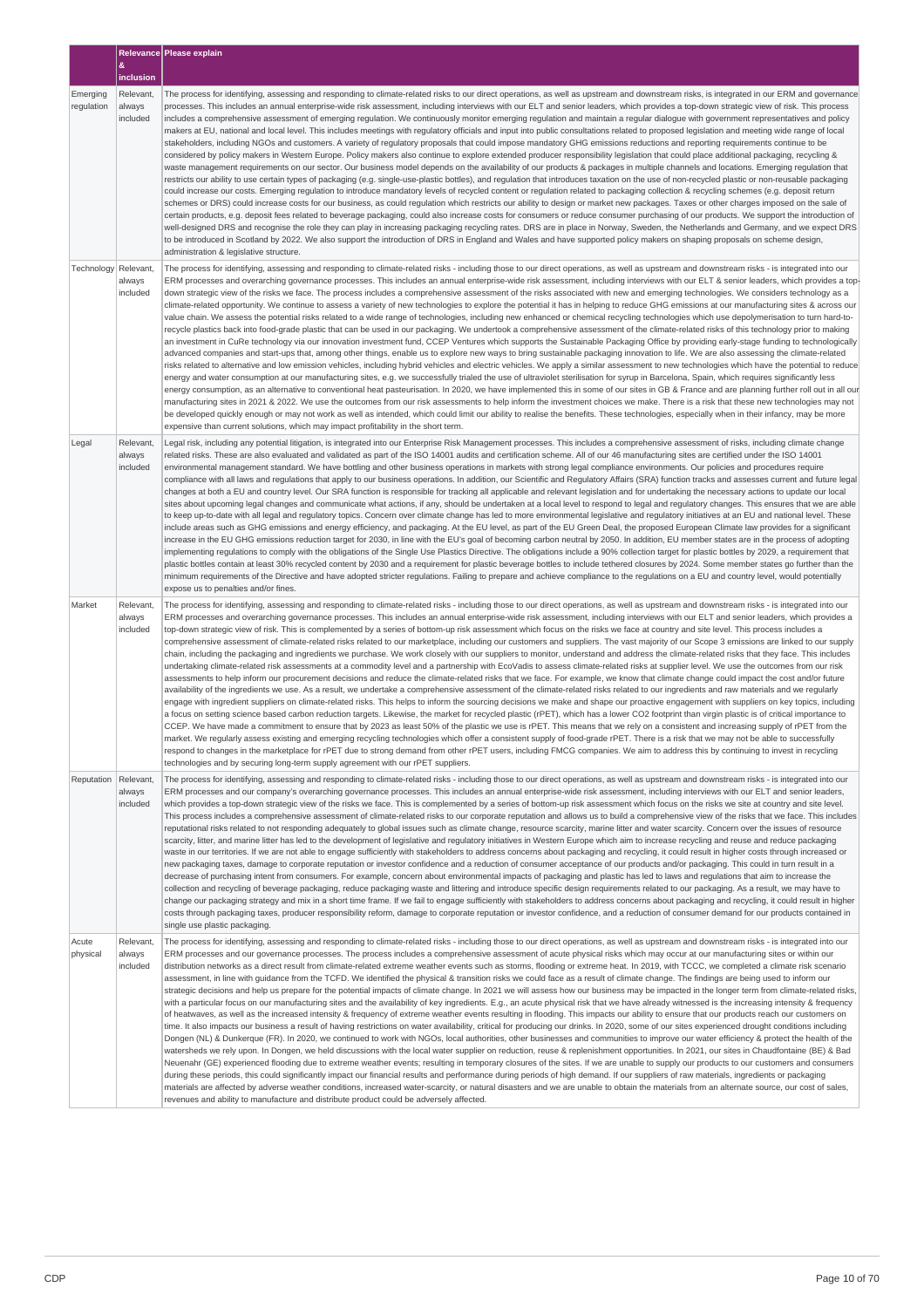|                     |                                 | Relevance Please explain                                                                                                                                                                                                                                                                                                                                                                                                                                                                                                                                                                                                                                                                                                                                                                                                                                                                                                                                                                                                                                                                                                                                                                                                                                                                                                                                                                                                                                                                                                                                                                                                                                                                                                                                                                                                                                                                                                                                                                                                                                                                                                                                                                                                                                                                                                                                                                                                                                                                                                                                                                                                             |
|---------------------|---------------------------------|--------------------------------------------------------------------------------------------------------------------------------------------------------------------------------------------------------------------------------------------------------------------------------------------------------------------------------------------------------------------------------------------------------------------------------------------------------------------------------------------------------------------------------------------------------------------------------------------------------------------------------------------------------------------------------------------------------------------------------------------------------------------------------------------------------------------------------------------------------------------------------------------------------------------------------------------------------------------------------------------------------------------------------------------------------------------------------------------------------------------------------------------------------------------------------------------------------------------------------------------------------------------------------------------------------------------------------------------------------------------------------------------------------------------------------------------------------------------------------------------------------------------------------------------------------------------------------------------------------------------------------------------------------------------------------------------------------------------------------------------------------------------------------------------------------------------------------------------------------------------------------------------------------------------------------------------------------------------------------------------------------------------------------------------------------------------------------------------------------------------------------------------------------------------------------------------------------------------------------------------------------------------------------------------------------------------------------------------------------------------------------------------------------------------------------------------------------------------------------------------------------------------------------------------------------------------------------------------------------------------------------------|
|                     | inclusion                       |                                                                                                                                                                                                                                                                                                                                                                                                                                                                                                                                                                                                                                                                                                                                                                                                                                                                                                                                                                                                                                                                                                                                                                                                                                                                                                                                                                                                                                                                                                                                                                                                                                                                                                                                                                                                                                                                                                                                                                                                                                                                                                                                                                                                                                                                                                                                                                                                                                                                                                                                                                                                                                      |
| Chronic<br>physical | Relevant,<br>always<br>included | The process for identifying, assessing and responding to climate-related risks, including those to our direct operations, as well as upstream & downstream risks, is integrated into our ERM<br>processes and our overarching governance processes. This includes an annual enterprise-wide risk assessment, including interviews with our ELT and senior leaders, which provides a<br>top-down strategic view of the risks we face. This is complemented by a series of bottom-up risk assessment which focus on the risks we site at country and site level. The process includes<br>a comprehensive assessment of chronic physical risks and allows us to build a comprehensive view of the risks that we face over time. It includes a focus on physical risks which may<br>occur at our manufacturing sites or within our distribution networks as a direct result from climate-change such as long-term water scarcity or changes in water quality. We also include a<br>comprehensive assessment of the chronic physical risks to our ingredient supply chains, where climate change may exacerbate water scarcity and cause further deterioration of water<br>quality in affected regions. Decreased agricultural productivity in some regions of the world as a result of changing weather patterns may limit the availability or increase the cost of key raw<br>materials that we use to produce our products such as sugar beet, sugar cane or orange juice. While water is generally regarded as abundant where we operate, it is a limited resource in<br>many parts of the world, affected by over exploitation, population growth, increased demand for food products, increased pollution, poor management, and the effects of climate change.<br>The availability, quality and price of ingredients could be impacted by changes to weather and precipitation patterns. The areas from where we source our sugar beet, particularly in<br>France, the Netherlands, Great Britain and Spain, based upon WRI Water-Stress Mapping data, could all be subject to climate-related water scarcity issues. Water scarcity and a<br>deterioration in the quality of available water sources in our territories, or our supply chain, even if temporary, may result in increased production costs or capacity constraints, which could<br>adversely affect our ability to produce and sell our beverages and increase its costs. In addition, more frequent extreme weather events, such as storms or floods in our territories, could<br>disrupt our facilities and distribution network, further impacting our business. |

## C2.3

(C2.3) Have you identified any inherent climate-related risks with the potential to have a substantive financial or strategic impact on your business? Yes

## C2.3a

(C2.3a) Provide details of risks identified with the potential to have a substantive financial or strategic impact on your business.

**Identifier** Risk 1

### **Where in the value chain does the risk driver occur?**

Direct operations

**Risk type & Primary climate-related risk driver**

Acute physical **Increased severity and frequency of extreme weather events such as cyclones and floods** 

### **Primary potential financial impact**

Other, please specify (Decreased revenues due to reduced production capacity or distribution)

#### **Climate risk type mapped to traditional financial services industry risk classification** <Not Applicable>

#### **Company-specific description**

The risk that extreme weather events - such as storms or floods - may cause disruption to our manufacturing sites and/or distribution networks in Western Europe. All of our manufacturing sites could be impacted by extreme weather events, including storms and floods, which exposes us to the risk of our sites being damaged. We produce and distribute primarily within the countries we operate in, and an impact to our manufacturing sites could mean we may not be able to produce in line with customer demand or may experience increased CAPEX costs for facility repairs. Even if temporary (i.e. a period of up to 7 days), a reduction in our manufacturing capacity could raise our production costs, limit our production capacity or jeopardise our deliveries. Our commercial operations are reliant on our ability to distribute products from our manufacturing sites to our various retail customers, which requires road and rail access. Key national logistics and delivery routes in each of our territories could be impacted by extreme weather events such as storms, floods & hurricanes, exposing us to the risk of disrupted key transportation and logistics routes, or having no access to our distribution fleet. Even if temporary (i.e. a period of up to 7 days), a disruption to our warehousing or distribution networks could jeopardise our ability to supply key markets, or limit our ability to deliver our products in line with customer demand. We have already been impacted by climate-related risks. For example, we have experience flooding at our Sidcup, GB site (which occurred due to flooding in the adjacent Thames River basin in South East England) and flooding at our Northampton, GB distribution warehouse (due to extreme weather) within the past 3 years. In July 2021, our Chaudfontaine, Belgium mineral water facility suffered catastrophic flooding in the adjacent river Vesdre as a result of unprecedented rainfall. This event closed the site, disrupted all of our site distribution and supply routes, and prevented safe employee access. At the time of this submission we are yet to assess the full physical and financial impact. Based upon the definition of substantive risk above, both the risk to the disruption of our manufacturing facilities and our distribution centres would be considered substantive, as it could have an impact on our production or distribution of 2-5 days.

#### **Time horizon** Medium-term

**Likelihood**

More likely than not

**Magnitude of impact** Medium-high

## **Are you able to provide a potential financial impact figure?** Yes, an estimated range

**Potential financial impact figure (currency)** <Not Applicable>

**Potential financial impact figure – minimum (currency)** 10600000

### **Potential financial impact figure – maximum (currency)** 31800000

#### **Explanation of financial impact figure**

Whilst it is difficult to accurately estimate the financial impact of any climate-related disruption to our manufacturing and distribution operations, even a small percentage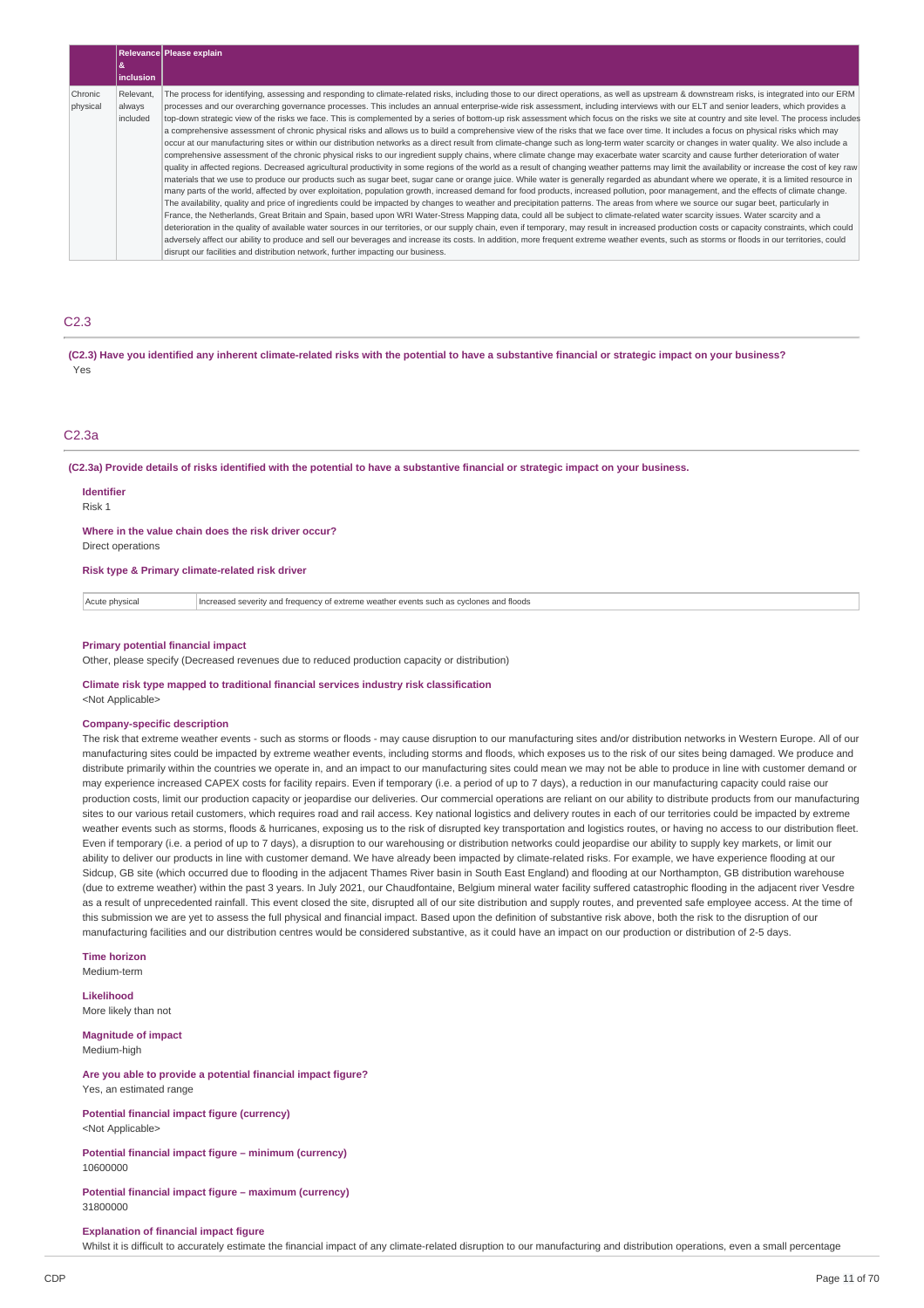decline in our manufacturing and/or distribution capabilities due to extreme weather events, would have a significant financial impact on our business. We have estimated that even a minimal impact could range between 0.1% to 0.3% of revenues – which (based on 2020 total revenue of €10.6bn) would represent a financial impact of between €10.6m and €31.8m.

#### **Cost of response to risk** 2022000

## **Description of response and explanation of cost calculation**

We work to adapt to and mitigate, climate-related risks to our business from extreme weather events by setting science based carbon reduction targets and related carbon reduction plans. In December 2020, we launched a new ambition to reach net zero GHG emissions by 2040, and a target to reduce our absolute GHG emissions across our value chain by 30% by 2030 (versus 2019). Our GHG reduction target has been approved by the SBTi as being in line with a 1.5˚C reduction pathway, as recommended by the IPCC. To achieve these targets, we invested in energy reduction initiatives across our manufacturing, cold drink equipment and transportation initiatives. Investing in the energy efficiency and reducing the climate impact of our local operations has helped to reduce the financial impact that an extreme weather event could have on our operations or distribution. In 2020, we invested €1.72m in energy and carbon-saving technologies, saving approximately 976 MWh and 1,282 tCO2e in our direct operations. We also invested €302,000 in water efficient technologies, saving 22,400m<sup>3</sup> of water in 2020. For example, at our Jordbro, Sweden manufacturing site, we upgraded the existing heating, ventilation and air conditioning system with new variable speed drive fans, improving energy efficiency and installed several energy meters to improve tracking of its energy use. These changes improved the site's energy use ratio by 21% in 2020. Internal management costs in 2020 are estimated to be €2.02m, based upon the cumulative cost of CAPEX investment in energy, carbon and water-saving projects within our operations (i.e. €1.72m + €302,000 = €2.02m). These investments support energy reductions and provide business benefits, supporting our vision to grow a low-carbon business and helping to deliver against our science based carbon reduction targets. In 2021, as part of our Enterprise Risk assessment we will complete a financial impact assessment of the climate and water-related risks faced at our sites. We will conduct more detailed climate-related scenario analysis in line with RCP 2.6 and 8.5 warming scenarios. This will include assessing the potential of site failure and business interruption as the result of climate related risks such as flood, drought, subsidence, as well as river, surface water, and coastal water level rise. This work was planned for 2020, but was delayed due to impacts from COVID-19.

#### **Comment**

#### **Identifier**

Risk 2

## **Where in the value chain does the risk driver occur?**

Direct operations

## **Risk type & Primary climate-related risk driver**

Acute physical **Acute physical** Other, please specify (Water stress / scarcity)

### **Primary potential financial impact**

Increased direct costs

**Climate risk type mapped to traditional financial services industry risk classification** <Not Applicable>

#### **Company-specific description**

The risk that water stress or water scarcity may cause disruption to our production OR lead to us being unable to produce our products. Water is the main ingredient in our products and is essential to our manufacturing processes. Approximately 90% of our products are water and our business is heavily reliant on the availability of water. There is a risk that, as a result of climate change, that we may experience a shortage or scarcity of water, which is a key raw material for our business. Our business could be significantly impacted by any change in the availability of water, by any potential restriction on water use and by any increase in the price of water as a result of water scarcity or shortages. As a result, we may be unable to source sufficient high quality fresh water, may not be able to produce in line with customer demand, may see the cost of water increase and/or risk key manufacturing sites - particularly in water scarce areas - becoming stranded assets if we were unable to produce. In several of the countries where we operate, we face issues of water scarcity and water quality challenges. Together with TCCC we have identified areas of water stress within our business through Enterprise Water Risk Assessments (EWRA), conducted in line with global surveys such as the World Resources Institute's (WRI) Aqueduct tool, as well as Facility Water Vulnerability Assessments, which assess our physical, regulatory and stakeholder risks at a site level annually. We also complete Source Vulnerability Assessments, aligned to the Alliance for Water Stewardship (AWS) standard, every five years. In 2020, 23 of our facilities (in Belgium, England, France, Spain, Germany and Portugal) were identified as being located in areas of baseline water stress through the WRI-Aqueduct Enterprise Water Risk Assessment. We used 6.35m m3 of water in our production volume in these sites, representing approximately 55.5% of CCEP's total production volumes. If water scarcity at these manufacturing sites is exacerbated by climate change, this could become a significant issue in future, directly impacting our business. Even if temporary (i.e. a period of up to 7 days), a reduction in water quality or water supply could raise our production cost or limit our production capacity.

**Time horizon**

Medium-term

**Likelihood** More likely than not

**Magnitude of impact** Medium

**Are you able to provide a potential financial impact figure?** Yes, an estimated range

**Potential financial impact figure (currency)** <Not Applicable>

**Potential financial impact figure – minimum (currency)** 3000000

**Potential financial impact figure – maximum (currency)** 6000000

### **Explanation of financial impact figure**

Increased water scarcity, water shortages or restrictions on water consumption, particularly in water-stressed areas could increase the cost of water OR impact our ability to produce. The financial implications of these changes are difficult to estimate. However, an annual increase in water costs, including the cost of water supply and water treatment, of 10-20% could result in a potential additional cost of between €3-6m for our business, based upon an average annual total cost of water to us, which is approximately €30m. Based upon the definitions provided, this would be considered a significant impact to our business, if it were to occur.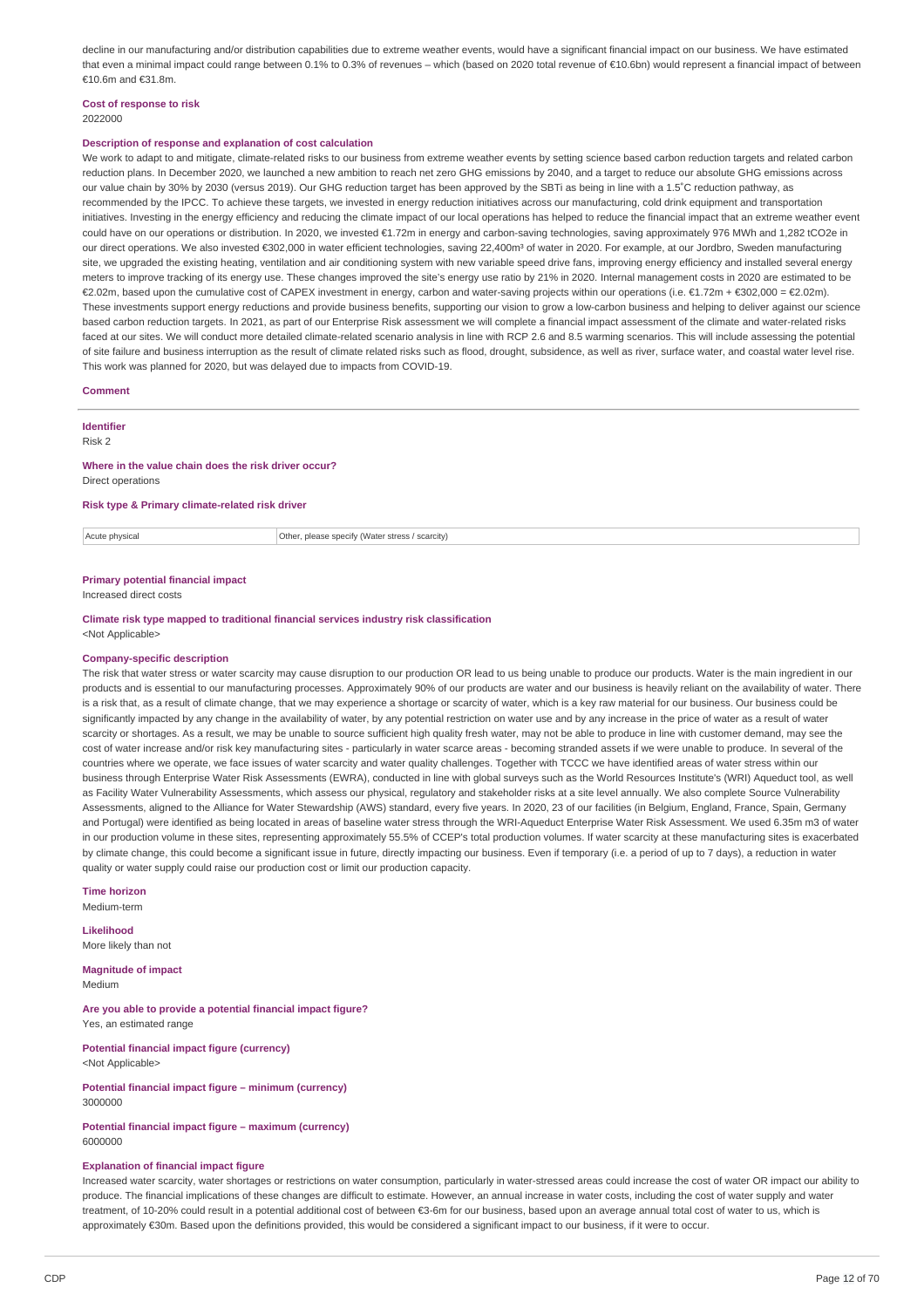### **Cost of response to risk** 1600000

### **Description of response and explanation of cost calculation**

We take a value-chain approach to water stewardship, improving efficiency within our operations and protecting the future sustainability of the water sources which we and our communities rely upon. To mitigate climate-related water scarcity risks, we aim to reduce our water use throughout our manufacturing operations by 20% by 2025 (versus 2010), and to replenish 100% of the water we use, where sourced from areas of water stress. We also manage the water risks identified through our FAWVAs and SVAs through our site water management plans (WMPs), which have site and context specific water targets. In 2020, all of our production facilities had SVAs and WMPs in place. In 2020, we invested €302,000 in water efficient technologies and processes in our operations, resulting in annual water savings of 22,400 m<sup>3</sup>. For example, in Sweden, we installed low-consuming rinse nozzles for our can and non returnable glass bottle (NRGB)-line, saving 11,800 m<sup>3</sup> of water annually by using the same water to rinse the inside and outside of cans and bottles. Through these and other initiatives, we reduced our water use ratio to 1.57 in 2020, a reduction of 13.7% vs. 2010 (a 69% completion of our 20% reduction target). We also invest in water replenishment partnerships in areas of water stress within our territories (approximately €1.3m in direct CCEP investment over the past 4 years). These programmes have replenished 275% of the water we used in our drinks, where sourced from areas of water stress in 2020. For example, we have partnered with TCCC and WWF to improve water quality and replenish water in East Anglia, an area where some of the sugar beet we use is grown. The programme, which replenished 1.7bn litres of water in 2020, aims to create 4 urban wetlands and works with local farmers to reduce run-off and flood risk in the catchment. Investment in water-efficient technologies at our sites, and in community-based water replenishment programmes has improved our climate resiliency with regards to water scarcity risks, and has reduced the financial impact that could occur through an annual increase in water costs, or the cost of water supply and water treatment. We estimate that the cost of managing this risk is approximately €1.6m. This includes €302,000 in water efficient technologies, and approximately €1.3m in direct CCEP investment in water replenishment, river-clean up and conservation programmes since 2017.

#### **Comment**

**Identifier**

Risk 3

## **Where in the value chain does the risk driver occur?**

Upstream

#### **Risk type & Primary climate-related risk driver**

**Market** Increased cost of raw materials

## **Primary potential financial impact**

Increased direct costs

## **Climate risk type mapped to traditional financial services industry risk classification**

<Not Applicable>

## **Company-specific description**

The risk that changing weather, temperatures, and precipitation patterns may impact the cost and/or availability of ingredients we use in our beverages. We rely on the availability and quality of key ingredients (e.g. sugar, tea, coffee, juice) at a price that keeps our products competitive and profitable. Over 95% of the sugar we use comes from sugar beet grown in France, Netherlands, Sweden, Denmark, Germany, Great Britain and Spain. In 2020, we sourced 1,730 tonnes of orange juice and 930 tonnes of lemon juice for the production of Fanta Orange and Fanta Lemon from Spain and Portugal. We purchase the remainder of the juice we use through TCCC. Decreased agricultural productivity in our ingredient supply chains as a result of changing weather and precipitation patterns may limit the availability, or increase the cost, of key raw ingredients, such as sugar beet, sugar cane or orange juice. The availability, quality and price of ingredients could all be impacted by changes to weather and precipitation patterns. The areas from where we source our sugar beet and orange juice, particularly in France, the Netherlands, Great Britain and Spain, could all be subject to climaterelated water scarcity issues, based upon WRI Aqueduct water stress mapping. Through TCCC, we have assessed the physical climate risks that our global orange commodities face under an RCP 8.5 scenario between 2020 and 2040. The Valencia and Murcia areas in Spain (where we source our orange juice) could see above average changes in daytime and night-time temperatures, increased heat waves, and a decrease in rainfall resulting in drought. These changes could impact fruit development and maturation, resulting in lower yields, which exposes us to the risk of shortages of key ingredients. If this were to happen, we would not be able to source these ingredients, may not be able to produce our beverages in line with customer demand and/or experience an increase in the cost of ingredients. The financial implications of decreased agricultural productivity in our sugar beet or orange juice ingredient supply chains are difficult to estimate. Even a 0.05% to 0.1% increase in our total cost of goods sold (COGS) – including our most critical ingredients – could have an approximate annual cost impact of between €3-€7.5m. Based upon the definition of significant impact above, this could be considered a significant financial impact to our business.

**Time horizon** Long-term

**Likelihood** More likely than not

**Magnitude of impact** Medium

**Are you able to provide a potential financial impact figure?** Yes, an estimated range

**Potential financial impact figure (currency)** <Not Applicable>

**Potential financial impact figure – minimum (currency)** 3000000

### **Potential financial impact figure – maximum (currency)** 7500000

### **Explanation of financial impact figure**

Changes in precipitation patterns exacerbated by climate change could limit the availability and therefore increase the cost of key ingredients, like sugar beet and the oranges we use in orange juice. These types of impacts exposes us to the risk of shortages of key ingredients. If this were to happen, we would not be able to source key raw materials, may not be able to produce our beverages in line with customer demand and/or experience an increase in the cost of raw materials. Through TCCC, we have assessed the physical climate risks that our global orange commodities face under an RCP 8.5 scenario between 2020 and 2040. This has identified that the Valencia and Murcia areas in Spain where we source our orange juice from have been identified as areas which could see above average changes in daytime temperatures (above 35°C), increased heat waves of over 3 days, an increase in tropical nights (above 20°C), and a decrease in rainfall resulting in drought. These above average changes in these ranges could impact the fruit development and maturation, resulting in lower yields. In the future, this could result in supply restrictions and/or increased costs for our business. The financial implications of this are difficult to estimate. However, even a 0.05% to 0.1% increase in our total cost of goods sold (COGS) – including our most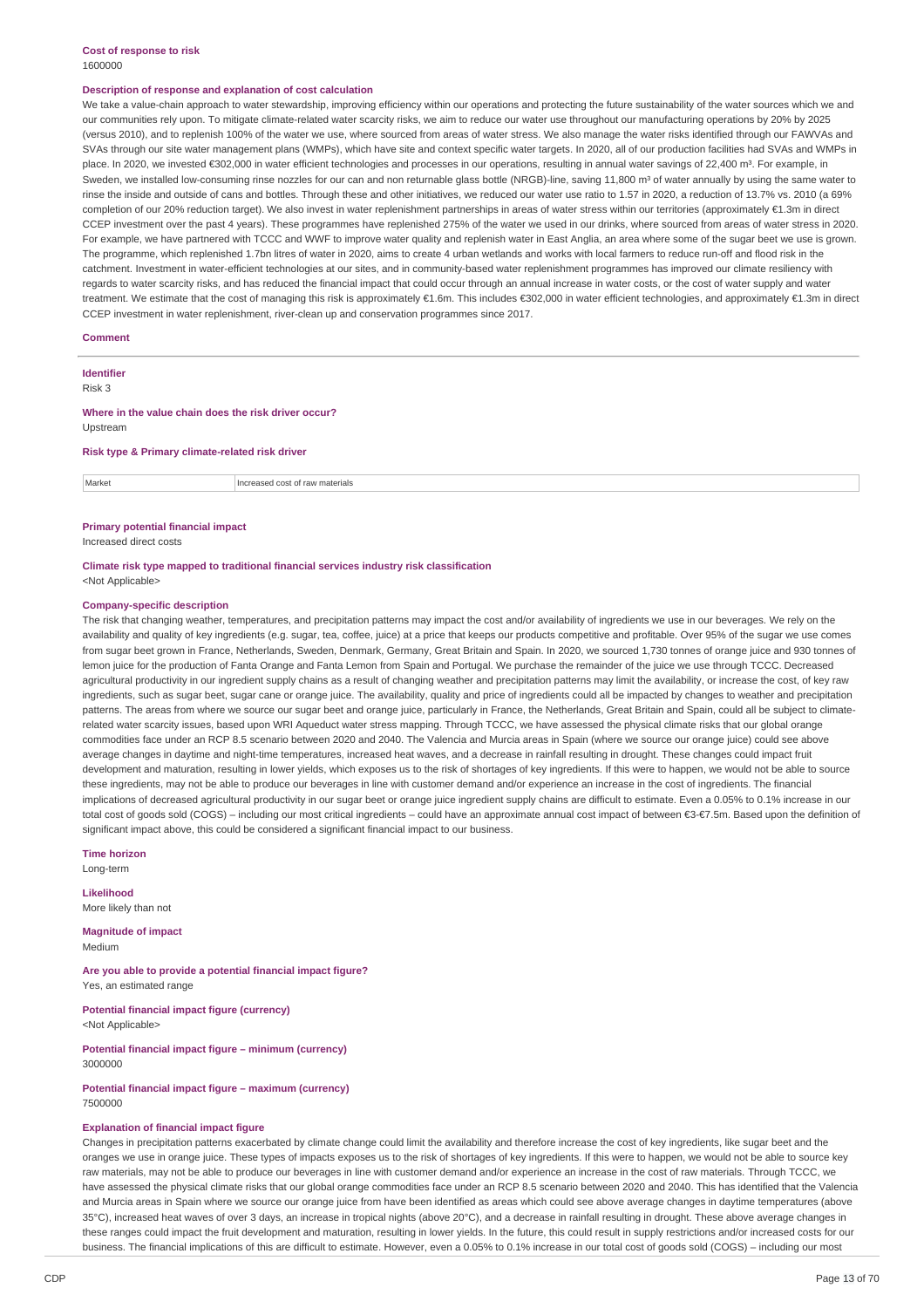critical ingredients – could have an approximate annual cost impact of between €3-€7.5m.

### **Cost of response to risk** 500000

### **Description of response and explanation of cost calculation**

We manage the risk that changing weather, temperatures, and precipitation patterns may impact the cost and/or availability of ingredients we use in our beverages in several ways. We are working to evaluate the climate-related risks, and water stress within our key agricultural sourcing regions through updated climate scenario analysis, and a global enterprise water risk assessment, in line with the WRI Aqueduct tool. We work with suppliers to reduce GHG emissions associated with our supply chain, to ensure that they meet our sustainable sourcing expectations, as outlined in our Supplier Guiding Principles, and the Principles for Sustainable Agriculture (PSA). The PSA, introduced in 2021 by TCCC to replace the Sustainable Agriculture Guiding Principles (SAGPs), apply to all suppliers of TCCC key agricultural ingredients and raw materials, including sugar beet, cane sugar and orange juice. The PSA use third party standards, e.g., the Sustainable Agricultural Initiative Platform (SAI) and Bonsucro, to monitor compliance with our environmental standards, such as requiring that farms located in water-stressed areas must actively manage their source water to high standards (e.g., Alliance for Water Stewardship) and build climate change resilience by managing for uncertainty, extremes and gradual change. In 2020, 100% of the sugar (660,791 tonnes of sugar beet and cane sugar) we purchased was certified as PSA complaint. In addition, 44% of the orange juice and 82% of the lemon juice sourced by TCCC was PSA-compliant. We also manage water scarcity in our supply chain through our water replenishment target. In Sevilla and Cádiz Spain, with WWF and the Coca-Cola Foundation, we support Mission Possible: Guadalquivir Challenge, which aims to improve agricultural crop irrigation, and the biodiversity of the Guadalquivir river, by restoring a nearby marsh. 525 million litres of water were replenished via the project in 2020. Direct supplier engagement and water replenishment investment has helped to address the climate-related risks to our ingredients, and the potential financial impact from an increase in our ingredients prices. We estimate the annual management cost of the PSA rollout and direct 1:1 engagement with our suppliers, as well as water replenishment programmes to be approximately €500,000. This includes salaries of procurement and sustainability SMEs within CCEP and TCCC, and costs from external NGOs and agency support.

#### **Comment**

**Identifier** 

Risk 4

### **Where in the value chain does the risk driver occur?**

Upstream

## **Risk type & Primary climate-related risk driver**

Emerging regulation Mandates on and regulation of existing products and services

# **Primary potential financial impact**

Increased direct costs

### **Climate risk type mapped to traditional financial services industry risk classification** <Not Applicable>

#### **Company-specific description**

The risk that regulation related to GHG emissions may increase costs across our value chain, including increased costs related to the packaging we use. Our business makes use of various packaging materials, including plastic bottles, glass bottles and aluminium cans. Packaging accounts for approximately 40% of GHG emissions across our value chain. In many of our markets (for example in Norway and Belgium, which represents approximately 9% of our volume) we already face packaging related taxes linked to the carbon footprint of packaging, the type of packaging material we use (virgin versus recycled plastic) or the collection and recycling rates of different packaging types (e.g. plastic bottles). In all of our markets we contribute to the cost of extended producer responsibility schemes for packaging or the operation of deposit return schemes for beverage packaging. In the future we expect to see increased regulation related to GHG emissions, increased producer responsibility fees and the possibility of new packaging taxes related to the use of recycled/virgin materials, plastic packaging which is not collected and recycled at end of life, and single use packaging, particularly plastic. We are also anticipating a next wave of EU legislation (for example the EU Single Use Plastics Directive) to drive the use of refillable/returnable packaging, such as quotas for refillable packaging which already exist in Germany and France. The impacts will vary and depend on the future mix of materials in our packaging portfolio.

**Time horizon** Medium-term

**Likelihood** Very likely

**Magnitude of impact** High

**Are you able to provide a potential financial impact figure?** Yes, an estimated range

**Potential financial impact figure (currency)** <Not Applicable>

**Potential financial impact figure – minimum (currency)** 14000000

**Potential financial impact figure – maximum (currency)** 28000000

### **Explanation of financial impact figure**

We contribute approximately €140m annually towards packaging related extended producer responsibility schemes and packaging related taxes. The contributions we make differ by market, with some markets operating household/kerbside collection schemes for beverage packaging and others operating deposit return schemes for beverage packaging. In the future we expect to see increased packaging regulation, increased producer responsibility fees and the possibility of new packaging taxes or refillable quotas. In addition, a number of markets are considering the expansion or introduction of deposit return schemes for beverage packaging. We support the introduction of these schemes as they provide the most likely route to increase collection rates for beverage packaging, and thus contribute to a reduction in GHG emissions. Whilst it is difficult to estimate the financial impact of such changes, a 10-20% increase in costs related to packaging taxation and producer responsibility could amount to an additional annual cost of €14-28m. This range is a minimum view of the anticipated increased EPR costs and packaging related taxes which may result in non-DRS markets (e.g., in France and Spain) as a result of EPR schemes being required to collect up to 90% of single-use-plastic bottles by 2029, in line with the EU Single-Use-Plastics Directive.

**Cost of response to risk**

30000000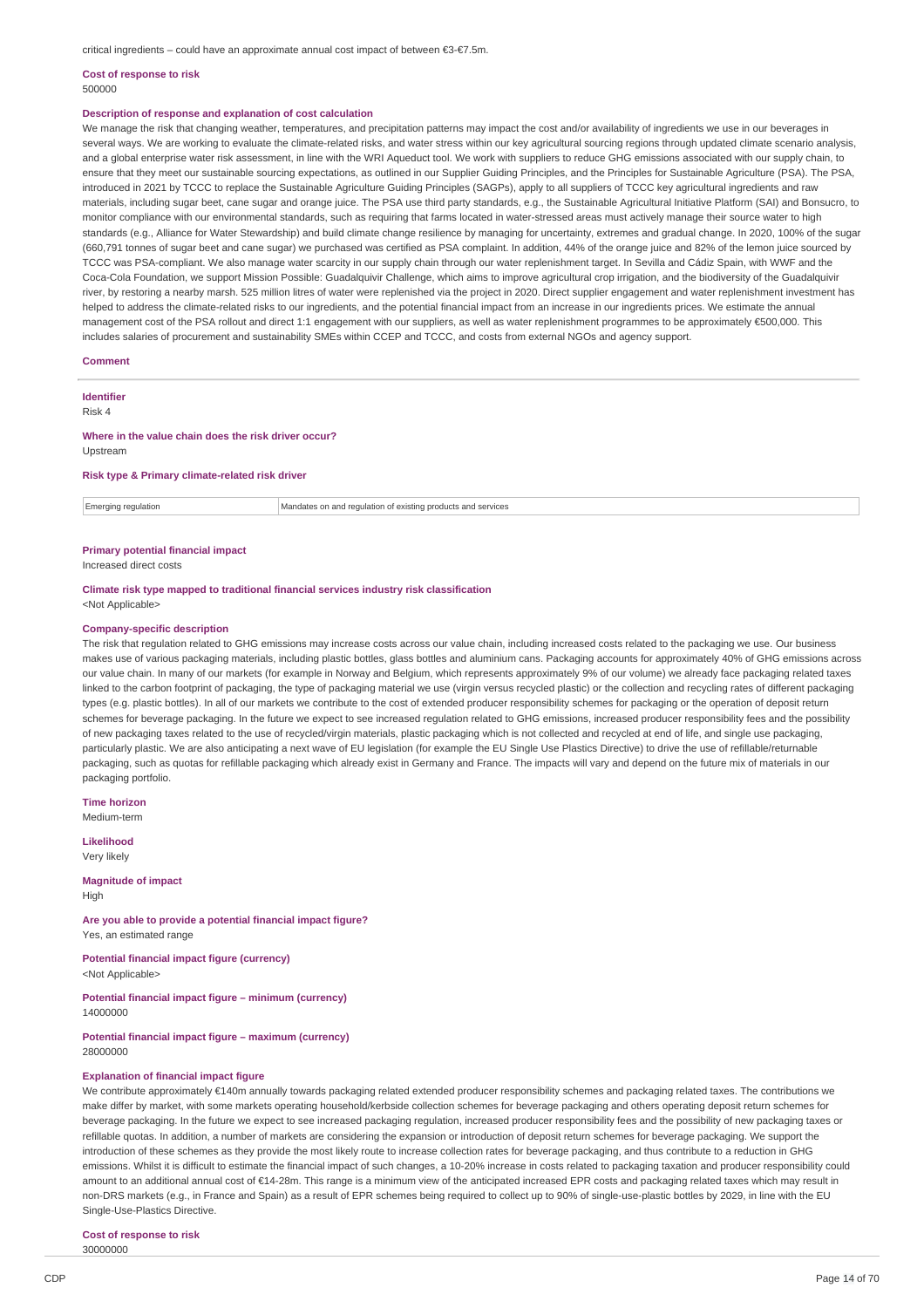### **Description of response and explanation of cost calculation**

To respond to the risk that GHG emissions regulation may increase costs across our value chain (including increased costs related to the packaging we use), we have completed a life-cycle analysis to understand the carbon footprint of the packaging and raw materials we use. From this analysis, we know that there are four main ways to reduce the carbon footprint of our packaging: by ensuring that our packaging is collected for recycling or reuse, by using recycled materials (e.g. recycled plastic) in our packaging, by introducing new forms of dispensing technology as an alternative, or by eliminating packaging altogether. We are therefore making significant investments in recycled PET (rPET) and new technologies to increase our use of rPET. In 2020, we used 80,306 tonnes of rPET (41,3% of the total PET we use). Our goal is to reach 50% by 2023. To achieve this, we work in partnership with our suppliers to increase capacity through long-term supply agreements which secure rPET for our business and provide certainty for our suppliers. We are also investing in new enhanced recycling depolymerisation technologies which produce food-grade rPET from a range of hard to recycle plastic (e.g. coloured plastics). CCEP Ventures has invested in one of these recycling technologies developed by CuRe Technology, to accelerate its polyester rejuvenation technology from pilot plant to commercial readiness. Once the technology is commercialised in 2025, we will receive the majority of the output from a CuRe licensed, new build plant. In 2020, we spent an additional approximately €30m on purchasing rPET, over and above the cost of purchasing virgin PET. This is the price premium paid above the cost of virgin PET. This investment is critical to our long-term decarbonisation strategy, and delivered a reduction in GHG emissions of 69,500 tCO2e in 2020. We are also identifying new dispensed technologies and business models where our consumers or customers provide their own packaging which can be refilled multiple times. We are also expanding our refillable packaging (13% of our current packaging footprint) so that it can be collected for refill multiple times. For example, together with other FMCG companies we are participating in Terracycle's "Loop" initiative, an online platform offering consumers the ability to purchase refillable packaging.

### **Comment**

## **Identifier**

Risk 5

#### **Where in the value chain does the risk driver occur?** Direct operations

**Risk type & Primary climate-related risk driver**

Emerging regulation Mandates on and regulation of existing products and services

## **Primary potential financial impact**

Increased direct costs

## **Climate risk type mapped to traditional financial services industry risk classification** <Not Applicable>

#### **Company-specific description**

The risk that regulation related to water stress or water scarcity may disrupt or restrict our production capability. Water is the main ingredient in our products and it is essential to our manufacturing processes. Our business is therefore heavily reliant on the availability of water. There is a risk that, as a result of water stress or water scarcity we may experience increased regulation related to water, which is a key raw material for our business. Our business would be significantly impacted by any change in the price of water or by any restriction or additional regulation on the use of water. Increased regulation, or restriction on our use of water could mean that we might not be able to produce in line with customer demand, may see the cost of water increase and/or may face the risks of manufacturing sites, particularly those located in areas of water stress, becoming stranded assets if we are unable to use water. In all areas where we operate, our water use is already subject to local regulation and we continue to ensure that we are compliant with all regulations at a local, national and global level. Local water regulation, related to extraction and wastewater treatment, will be particularly relevant where we own a license to extract and supply water. Regulations such as those that limit the amount of water we can extract, or increase the amount or cost of treatment required of wastewater, could lead to increased water supply or water treatment costs. Where water is supplied by an external water provider, they could also be impacted by such regulations. To strengthen our approach to water stewardship, we have aligned with TCCC's new 2030 water security strategy. The strategy adopts a context-based approach to water security, allowing us to prioritise local areas which are most at risk from water stress. As a result, we are examining water stress risks directly linked to our production sites through an WRI Aqueduct baseline water stress mapping. This assessment showed that 23 of our 46 production facilities are located in areas of high baseline water stress. These sites, located in Belgium, England, France, Germany and Portugal, represent 55% of CCEP's total production volumes, and used 6.50m m<sup>3</sup> of water. The water stress at these sites presents a potential risk to our business, as these sites are more likely to be exposed to waterrelated regulation in the future, increased water costs, or potential disruptions to production.

**Time horizon** Medium-term

**Likelihood**

More likely than not

**Magnitude of impact** Medium

**Are you able to provide a potential financial impact figure?** Yes, an estimated range

**Potential financial impact figure (currency)** <Not Applicable>

**Potential financial impact figure – minimum (currency)** 3000000

**Potential financial impact figure – maximum (currency)** 6000000

## **Explanation of financial impact figure**

Increased water scarcity or water shortages, particularly in water-stressed areas, could lead to increased regulation related to water extraction or water treatment and thus increase the cost to our business OR impact our ability to produce. The financial implications of these changes are difficult to estimate. However, an annual increase in water costs, including the cost of water supply and water treatment, due to increased regulation, of 10-20% could result in a potential additional cost of between €3-6m for our business, based upon an average annual total cost of water to CCEP, which is in the region of €30m.

# **Cost of response to risk**

302000

### **Description of response and explanation of cost calculation**

We manage the risk that regulation related to water stress or water scarcity may disrupt or restrict our production in several ways. We face water scarcity and water quality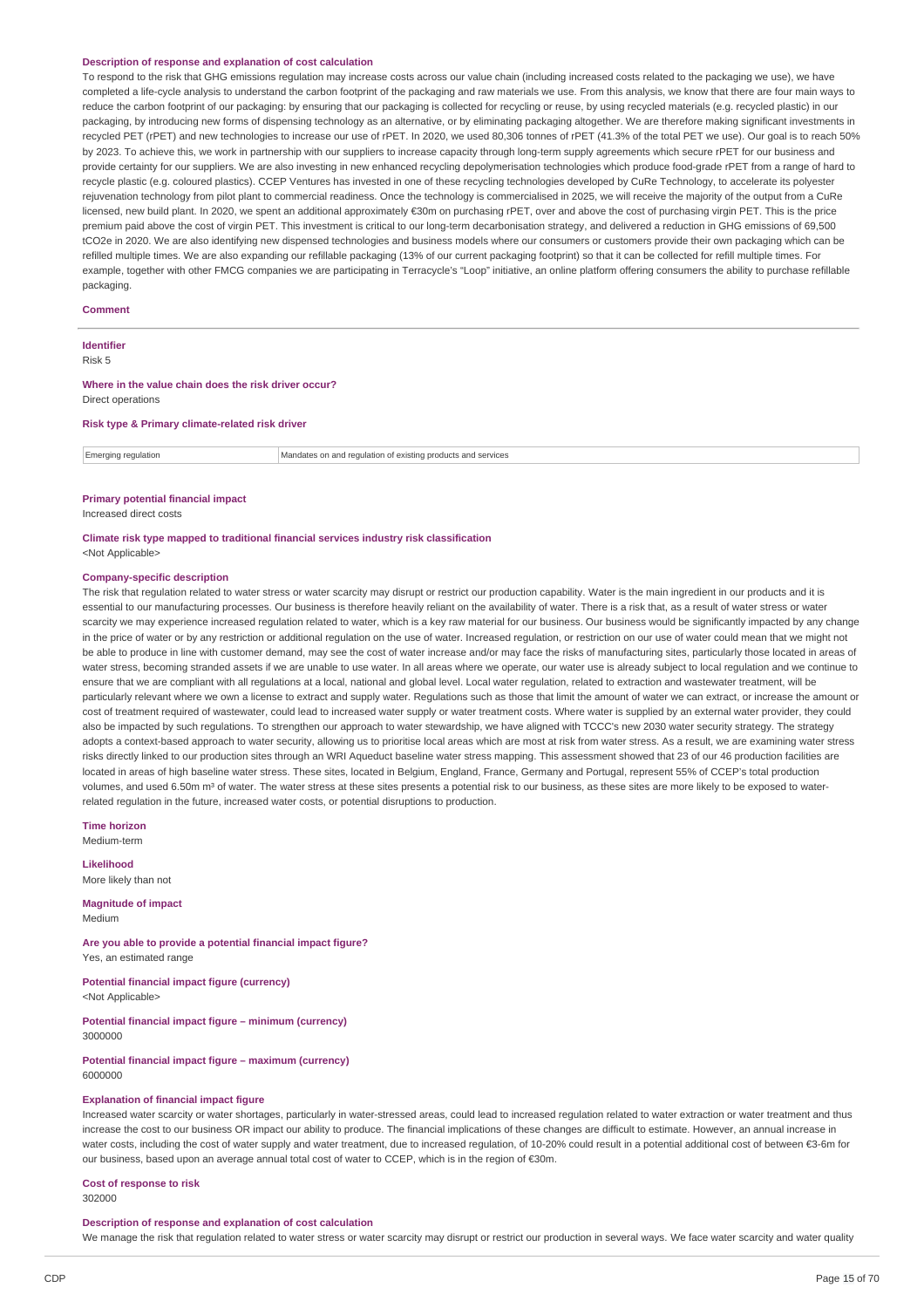issues in several of the countries we operate in. 23 of our sites (in Belgium, England, France, Spain, Germany & Portugal) were identified as in areas of water stress in 2020 through WRI Aqueduct analysis. Risks related to existing regulation for water and water tariffs are assessed at a corporate level through our ERM process and locally through our site Facility Water Vulnerability Assessments (FAWVAs), Source water Vulnerability Assessments (SVAs) and water management plans (WMPs). In 2020, all production facilities had SVAs and WMPs in place to mitigate water-related climate risks. We engage with regulators through site-based & country environment managers, 1:1 meetings, and compliance reporting. E.g., We are working with regulators near our Dongen site to address limits on regional abstraction licenses due to local watershed stress. We review regulatory risks, and rises in water price in our FAWVAs & SVAs. Potential additional regulation and price risks are built into site WMPs. Our procurement team is responsible for energy and water purchasing, allowing us to track any potential changes to pricing structure as a result of water risks. We model the impacts of potential regulatory changes for sites, e.g., at our Dongen, BE site, we have modelled a scenario to manage a 50% cut in water supply, following a government proposed legal framework to cut water supply for industry water users, in case of future drought. We also invest in water efficiency measures at our sites to address potential regulation. E.g., in 2020, we replaced our evaporative cooling towers with dry cooling towers, at our Gent, Belgium site, saying 10,670m<sup>3</sup> of water annually. To address the risk of an extraction limit at our supplier due to recurring drought near our Wakefield, UK site, we engaged with our supplier twice a week, invested approximately £10,000 to increase our site water storage by 400 m3 (24 hr supply), and have contributed to the ongoing maintenance of a dedicated 3,000 m3 supplier buffer tank. We also applied for a self-supply water license, to connect directly with water wholesalers in England about our future water needs. The cost of investment in water efficiency measures at our sites, local stakeholder engagement and local supply agreements in 2020 was €302,000.

### **Comment**

## C2.4

(C2.4) Have you identified any climate-related opportunities with the potential to have a substantive financial or strategic impact on your business? Yes

## C2.4a

(C2.4a) Provide details of opportunities identified with the potential to have a substantive financial or strategic impact on your business.

## **Identifier**

 $Onn1$ 

**Where in the value chain does the opportunity occur?**

Direct operations **Opportunity type**

Resilience

### **Primary climate-related opportunity driver**

Other, please specify (Adoption of energy and water efficiency measures)

### **Primary potential financial impact**

Reduced indirect (operating) costs

## **Company-specific description**

The adoption of energy and water efficiency measures across our core business operations provides a significant opportunity for our business. Our core business operations – our manufacturing, cold drink equipment and transportation, represent approximately 32% of our value chain carbon footprint. In particular, our manufacturing operations represents 8% of our value chain carbon footprint. We are investing in, and introducing, new technologies which help to reduce water and energy consumption at our manufacturing sites, which helps us reduce our operating costs and increase the long-term climate resilience of our business. For example, in our plant in Portugal, through water efficiency improvements in our cleaning and manufacturing processes, we are able to recover and reuse around 30,000m<sup>3</sup> of water per year – equivalent to the plant's consumption for more than a month, and resulting in an operational cost saving of €78,000 annually (using a true cost of water value of €2.8/m3). In total in 2020, through our investments, we reused and recycled 649,316m<sup>3</sup> of water, equating to 3.6% of our total water withdrawals. In 2020, at our Jordbro site in Sweden, we upgraded the existing heating, ventilation and air conditioning system with new fans equipped with variable speed drives which reduced airflow and improved energy efficiency. In addition, the site installed several energy meters to improve transparency of the facility's energy use. These changes improved the energy ratio at the site by almost 21% during 2020. As a result of this and other initiatives in 2020, we achieved an energy use ratio of 0.309 MJ/litre of product produced, a 2.4% reduction versus our 2019 baseline. Our business has long-standing programmes to pursue energy efficiency and water reduction initiatives. Being an early adopter of energy and water efficient technologies within our operations brings competitive advantage to CCEP, helps enhance our long-term climate resilience, and protects against increased energy prices, carbon taxes and water regulation.

**Time horizon**

Long-term

**Likelihood** Very likely

**Magnitude of impact** Medium-high

**Are you able to provide a potential financial impact figure?** Yes, an estimated range

**Potential financial impact figure (currency)** <Not Applicable>

**Potential financial impact figure – minimum (currency)** 10000000

**Potential financial impact figure – maximum (currency)** 25000000

### **Explanation of financial impact figure**

Based upon an analysis of our water and energy costs in 2010 (our baseline year) and 2020, we estimate that our efforts to adopt energy and water efficiency measures help us to achieve cost avoidance of between €10m - €25m per year. This estimate is based upon the average costs of water and energy that we would have had to purchase or use if energy and water efficiency measures had not been introduced over the past 10 years. Assuming that our CAPEX investment plans remain at the same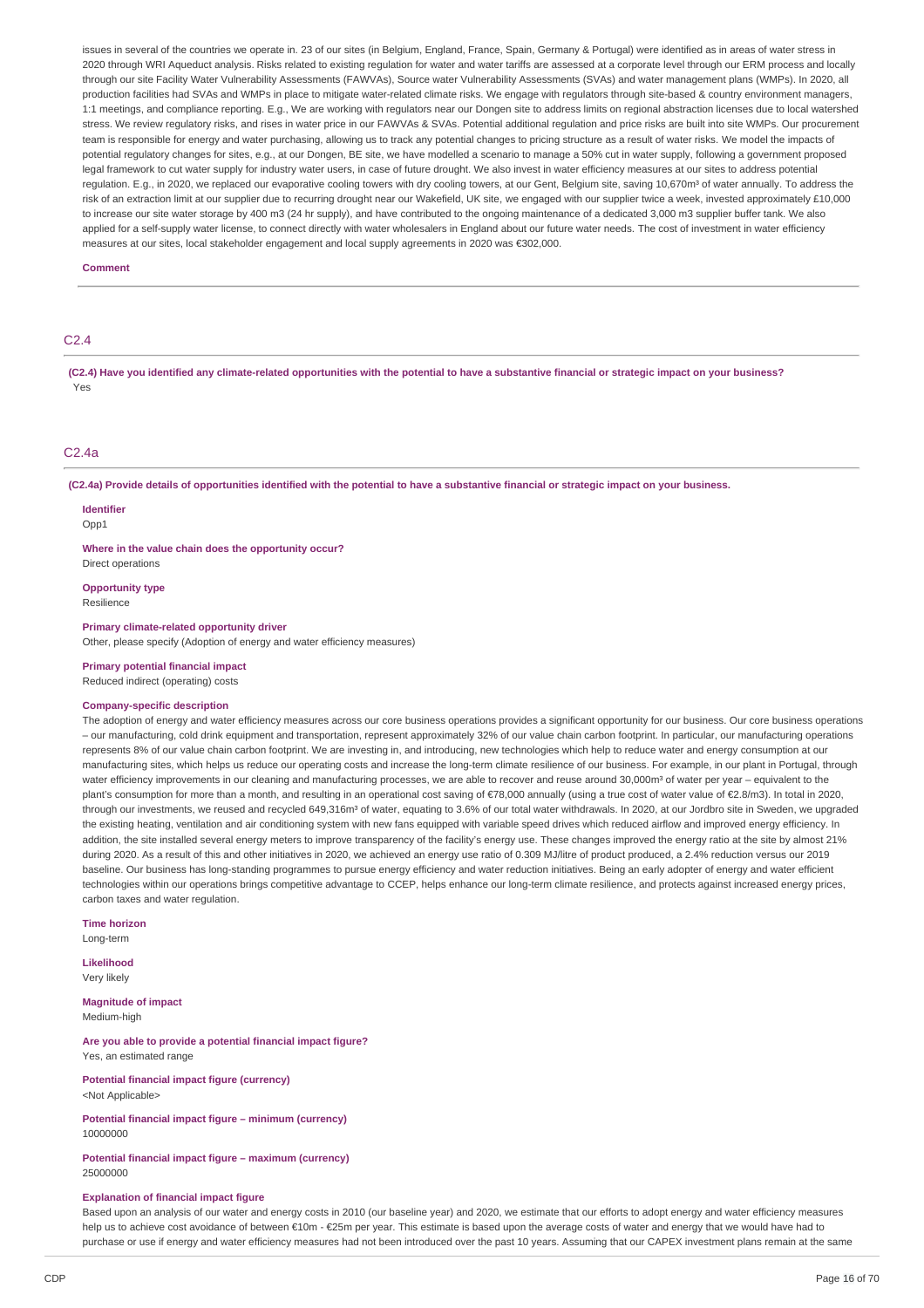level as they have previously, we could expect the same level of cost avoidance in the future. In 2020, as a result of COVID-19, we reduced initial capital expenditure plans across CCEP to protect and preserve cash and maintain maximum flexibility. As a result, our investment in energy and carbon saving technologies was lower than 2019. Through water efficiency improvements in our cleaning and manufacturing processes, we were able to recover and reuse around 30,000m<sup>3</sup> of water per year – equivalent to the plant's consumption for more than a month. In total in 2020, through our investments, we reused and recycled 649,316m<sup>3</sup> of water, equating to 3.6% of our total water withdrawals. And in 2020, at our Jordbro site in Sweden, we upgraded the existing heating, ventilation and air conditioning system with new fans equipped with variable speed drives which reduced airflow and im-proved energy efficiency. In addition, the site installed several energy meters to improve transparency of the facility's energy use. These changes improved the energy ratio at the site by almost 21% during 2020. As a result of this and other initiatives in 2020, we achieved an energy use ratio of 0.309 MJ/litre of product produced, a 2.4% reduction versus our 2019 baseline through water efficiency improvements in our cleaning and manufacturing processes, we were able to recover and reuse around 30,000m<sup>3</sup> of water per year – equivalent to the plant's consumption for more than a month. In total in 2020 through our investments, we reused and recycled 649,316m<sup>3</sup> of water, equating to 3.6% of our total water withdrawals.

### **Cost to realize opportunity**

2220000

## **Strategy to realize opportunity and explanation of cost calculation**

To capitalize on this opportunity, our strategy is to invest each year in technologies which help us to improve energy and water efficiency at our manufacturing sites. When setting our SBTi target to reduce our value chain emissions by 30% by 2030, we modelled the energy and carbon savings that would be required across the business, as well as the cost over the next three year period (2019-2022), which was valued at a total of €250m across all areas of our business, including €1.72m in energy and carbonsaving technologies in 2020. We are now in the process of building a country level GHG reduction plan, including potential CAPEX and OPEX investment requirements, for the short and long term (between 3-5 years). This plan has not yet been approved, and cost estimates are not yet available for public disclosure. We measure this through our energy use ratio – the amount of energy it takes to produce one litre of product – and improving our water use ratio – litres of water per litre of finished product produced. In 2020, we achieved an energy use ratio of 0.309 MJ/litre, a 20% reduction versus our 2010 baseline, and a water use ratio of 1.57 litre/litre of product, a 13.7% reduction versus our 2010 baseline. In most of our manufacturing sites, we use monitoring systems to help control our energy use. In 2020, we invested €1.72m in energy and carbon-saving technologies at our manufacturing sites, saving approximately 976 MWh per year. We also invested €302,000 in water efficient technologies and processes, resulting in annual water savings of 58,800 m3. The total cost to realise this opportunity in 2020 was €1.72m + €302,000 = €2.02m. For example, in 2020, at our Jordbro site in Sweden, we upgraded the existing heating, ventilation and air conditioning system with new fans equipped with variable speed drives which reduced airflow and improved energy efficiency. In addition, the site installed several energy meters to improve transparency of the facility's energy use. These changes improved the energy ratio at the site by almost 21% during 2020.

## **Comment**

**Identifier** Opp<sub>2</sub>

**Where in the value chain does the opportunity occur?** Direct operations

# **Opportunity type**

Energy source

# **Primary climate-related opportunity driver**

Use of lower-emission sources of energy

**Primary potential financial impact** Reduced indirect (operating) costs

#### **Company-specific description**

The use of renewable electricity provides a significant opportunity for our business to significantly reduce both our Scope 2 emissions, and our value-chain carbon footprint. Investment in renewable electricity - including electricity that is generated at our manufacturing sites and electricity that is sourced from the grid - helps us to mitigate against potential changes in the cost of electricity, a potential price on carbon, or carbon taxes that could be applied in the future by regulatory bodies across our markets. We are a member of The Climate Group's RE100 campaign, committing to using low-emission sources of energy, and helping our business build long-term climate resilience. In 2020, 100% of the electricity we purchased (547,137 MWh) was from renewable sources, sourced and verified through Guarantees of Origin (GOOs) or Power Purchase Agreements (PPAs). This allowed us to avoid emissions of 140,000 tonnes of CO2e in 2020. We also generated 5,375 MWh of our own on-site electricity through solar panels and wind turbines. The electricity we purchase is used within our manufacturing sites, warehouses, customer service centres and head offices, with the majority used within our manufacturing operations. By sourcing 100% of the electricity we purchase from renewable sources, we have reduced our Scope 2 emissions by 98.3% vs 2010, down to only 0.45% of our total value chain carbon footprint (under a market based approach) in 2020. Our remaining Scope 2 emissions are from nonmanufacturing sites (e.g., offices and warehouses) that we lease and do not control the electricity purchasing, but have operational control over. For these sites we have applied the national grid factor, resulting in some Scope 2 emissions. We are members of RE100, committing to using low-emission sources of energy, and helping our business build long-term climate resilience. In 2020, we signed an agreement to expand the solar park for our Wakefield production facility in GB which delivered 4,768 MWh to the site in 2020, representing 17% of the total electricity purchased for the site in 2020. The 25 year agreement will support investment in next generation solar panels and leading edge energy storage equipment. The solar photovoltaic panels on our sites in Edmonton, Sidcup and Wakefield in GB, Marseille in France and Chaudfontaine in Belgium generated 407 MWh of electricity in 2020.

### **Time horizon**

Medium-term

**Likelihood** Very likely

# **Magnitude of impact**

Medium

### **Are you able to provide a potential financial impact figure?** Yes, an estimated range

**Potential financial impact figure (currency)** <Not Applicable>

**Potential financial impact figure – minimum (currency)** 5600000

### **Potential financial impact figure – maximum (currency)** 7000000

### **Explanation of financial impact figure**

In 2020, 100% of the electricity we purchased was from renewable sources, allowing us to avoid emissions of 140,000 tonnes of CO2e in 2020. Using renewable sources of electricity could help us to avoid any potential price or tax on carbon, if it were to be introduced in the future. A price/tax on carbon of between €40-€50 per tonne CO2e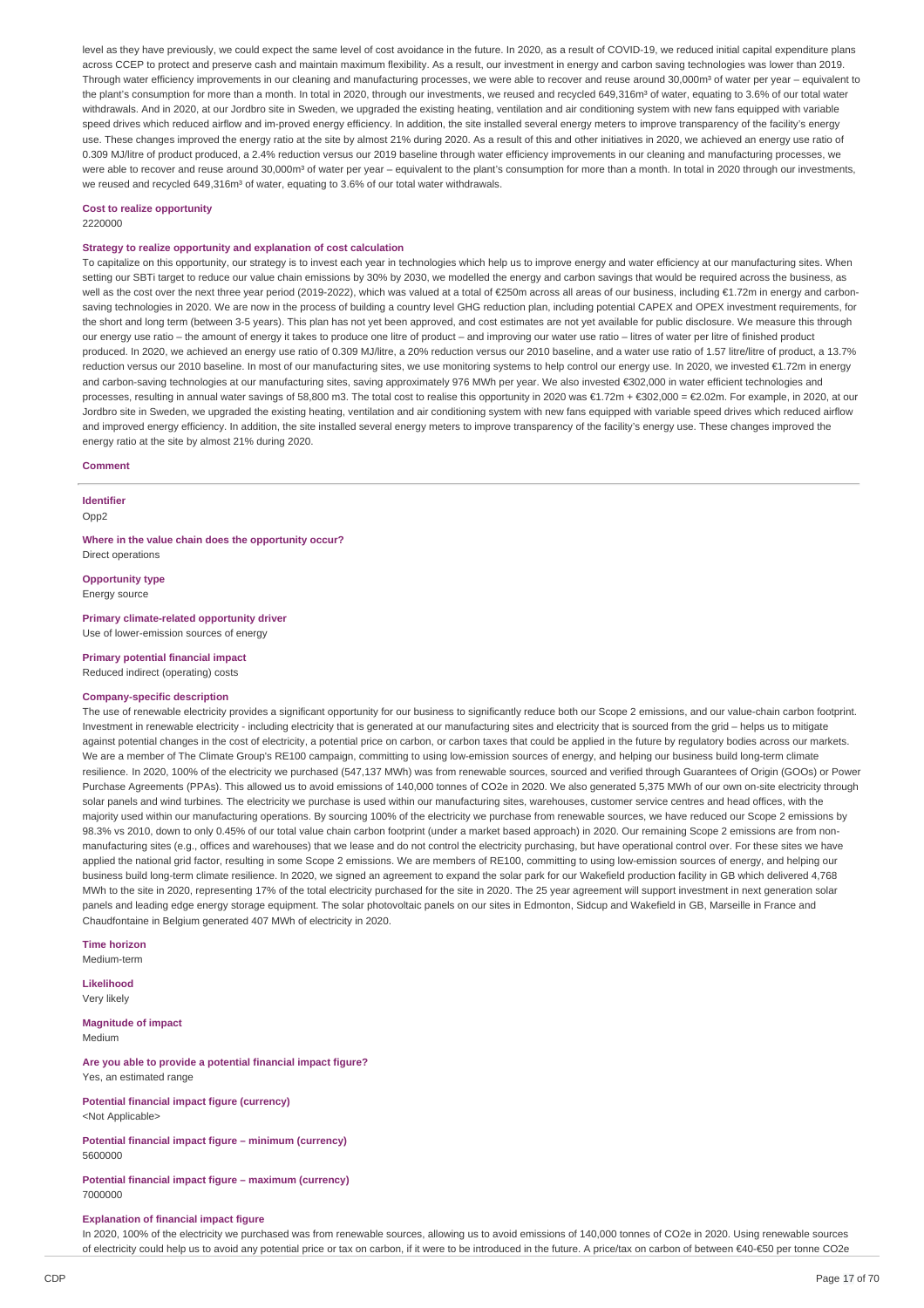would represent cost avoidance of between €5.6m - €7m a year. We have selected this range to take into account the average EU ETS carbon price during 2020 and the EU ETS carbon price in June 2021, when it reached a high of €50/tonne. This is in broad alignment with the climate scenario analysis that we have undertaken, together with TCCC, to assess how our business may be impacted in the future as a result of climate change. This work includes two different scenarios – a 'business as usual' scenario and a '2 Degree scenario'. The first scenario we used is the "International Energy Agency's World Energy Outlook New Policies Scenario". This anticipates a carbon price being implemented within a range of between \$10-25/tonne in 2025 and between \$24-48/tonne in 2040. The second scenario we used is the "REMIND Integrated Assessment Model 2 Degree Scenario". This anticipates a carbon price being implemented starting at \$2/tonne in 2020, increasing to \$68/tonne in 2030 and >\$100/tonne in 2040. This value was arrived at by calculating the 140,000 tonnes of GHG emissions that could have been taxed had they not have been avoided in 2020, using the EU ETS Carbon Price – i.e. (140,000  $*$  40) and (140,000  $*$  50) = a range of €5.6m to €7m.

## **Cost to realize opportunity**

578000

## **Strategy to realize opportunity and explanation of cost calculation**

We will realise the opportunity to significantly reduce both our Scope 2 emissions, and our value-chain carbon footprint through a strategy of proactively committing to purchase electricity from renewable sources, both from the grid and through onsite generation. In 2020, 100% of our purchased electricity came from renewable sources – achieving our 2020 target two years ahead of schedule. We do not have a specific target for self-generation, but aim to gradually switch our GOOs to PPA certificates by 2023. We are also investing in renewable and low-carbon energy self-generation at our own manufacturing sites. These have included investments in solar, wind, combined heat and power (CHP), biomass, and district heating, with upcoming projects being invested in based upon site requirements, CAPEX and ROI. For example, between 2012 and 2017 we invested €1.15m in solar photovoltaic panels on our sites in Edmonton, Wakefield, Sidcup, Uxbridge, Marseille and Chaudfontaine. We generated 5,375 MWh of our own electricity from solar and water turbines in 2020, including 424 MWh of solar electricity in 2020. For example, we invested €385,000 in 2014 and 2016 at our site in Chaudfontaine in Belgium for on-site solar photovoltaic panels. Together with geothermal heat capture and a new hydro-electric turbine, these renewable energy sources to produce more than 15% of the factory's energy consumption. In Iceland, the country's abundance of hydropower and geothermal sources of energy gives our Reykjavik facility one of the lowest carbon footprints of all of our manufacturing sites. Through these efforts, we have significantly reduced our Scope 2 carbon footprint under a market-based approach, helping us to improve our climate resilience, and avoid any potential carbon price, or tax on carbon, should it be introduced in the future. In 2020, the additional cost of purchasing 100% renewable electricity and the associated guarantees of origin to demonstrate that the electricity was sourced from renewable sources was €578k. This cost has been calculated based as the total additional premium paid over and above the cost of non-renewable electricity within each of the countries in which we operate.

### **Comment**

**Identifier** Opp3

**Where in the value chain does the opportunity occur?** Direct operations

**Opportunity type** Products and services

**Primary climate-related opportunity driver** Development and/or expansion of low emission goods and services

**Primary potential financial impact**

Reduced direct costs

### **Company-specific description**

The use of recycled Polyethylene Terephthalate (rPET) provides a significant opportunity for our business. Using rPET provides an opportunity to avoid using virgin fossilfuel based plastic as 100% recycled plastic material has up to a 70% lower carbon footprint than virgin PET material. This enables us to reduce our Scope 3 GHG emissions and ensure that the single use plastic bottles we use are fully recyclable, and as sustainable and as low-carbon as possible. As a result, a consumer will be purchasing a beverage in a package which contains a high percentage of recycled plastic, and has a lower carbon footprint versus a PET bottle which contains only virgin plastic. In addition, it would have been manufactured in an energy efficient manufacturing site which is powered by renewable electricity. The active choice to purchase a beverage manufactured by CCEP directly enables our consumers to avoid or reduce GHG emissions. This also provides additional benefits, including enhanced reputation for our business and our brands – especially those brands which use packaging with 50% or even 100% rPET. Our use of rPET also helps to shift consumer preferences towards our brands. We have already moved to 100% rPET bottles for all of our brands made in Sweden and we are doing the same in the Netherlands, Iceland and Norway. In addition, all our Honest, GLACÉAU Smartwater, ViO and Chaudfontaine bottles are made from 100% recycled plastic, removing 9,000 tonnes of virgin plastic from our portfolio per year, saving approximately 9,000 tonnes of CO2. Using rPET also provides CCEP with a significant opportunity to take advantage of financial and regulatory instruments in our European markets which incentivise the use of recycled PET, and help protect us against potential new taxation, marketing restrictions and bans on single use plastic bottles which do not contain recycled plastic. We can already see the benefit of using rPET, especially 100% rPET, in markets like Spain, France and Great Britain, where its use will help us to reduce CCEP's exposure to new and emerging regulations which target plastic packaging which does not contain any recycled content, or does not meet a minimum percentage threshold of recycled plastic.

**Time horizon**

Medium-term

**Likelihood** Very likely

**Magnitude of impact** Medium

**Are you able to provide a potential financial impact figure?** Yes, an estimated range

**Potential financial impact figure (currency)** <Not Applicable>

**Potential financial impact figure – minimum (currency)** 24200000

**Potential financial impact figure – maximum (currency)** 49500000

### **Explanation of financial impact figure**

Regulators and policy makers across our European markets are beginning to incentivize the use of recycled PET, and introduce taxation, marketing restrictions and bans on single use plastic bottles which do not contain recycled plastic. For example: • In 2022, GB will introduce a £200 (€220)/tonne tax on plastic bottles that do not contain at least 30% recycled plastic. • In Spain, the government is considering a €450/tonne tax on non-reusable plastic packaging, which would be avoidable when using plastic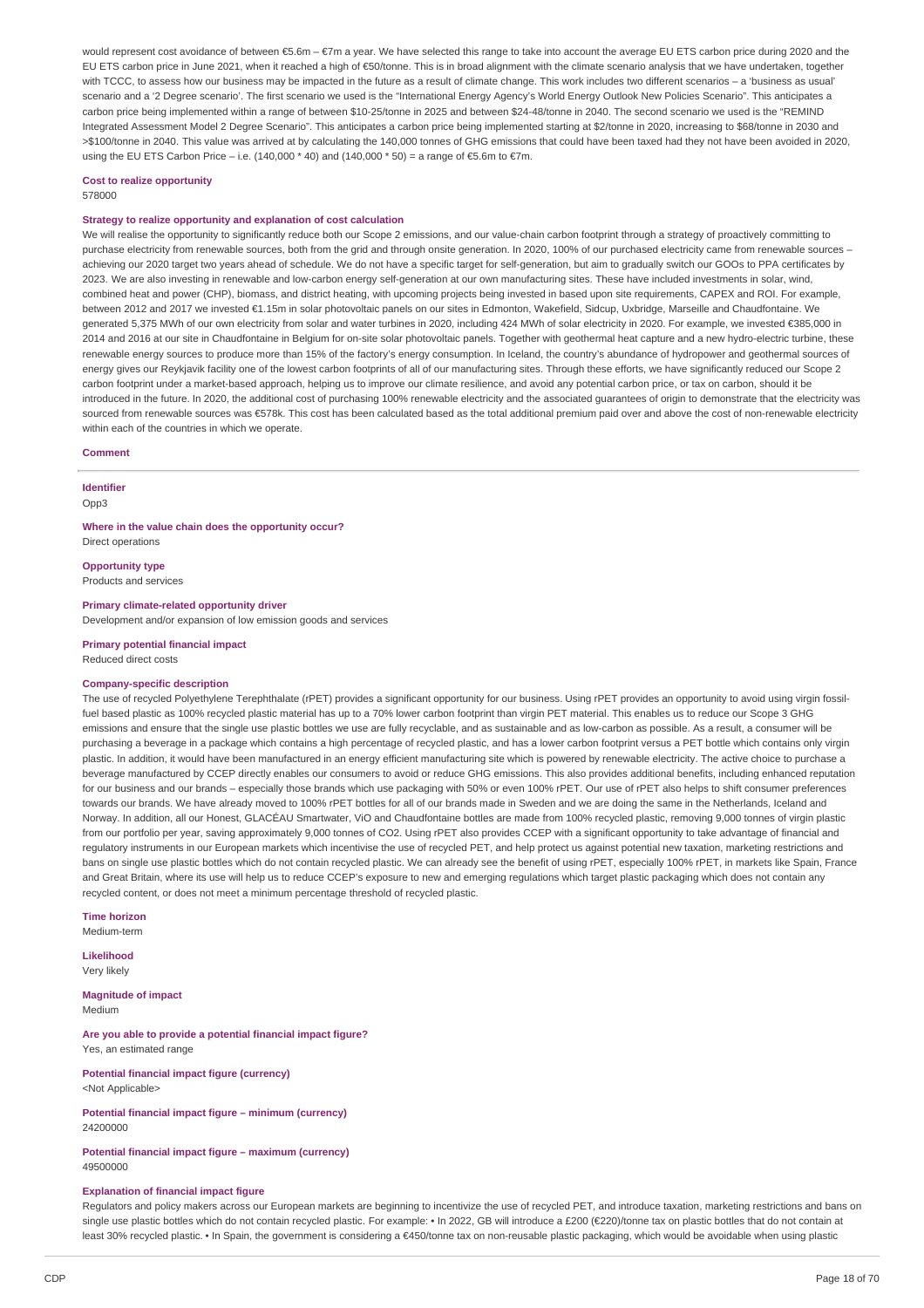packaging made with recycled PET. In 2020, 25% of the PET we used in Spain was rPET. We believe it to be highly likely that we could be taxed on the use of virgin plastic in the future. Our continued use of recycled PET will help us to reduce our exposure to this type of taxation. We aim for at least 50% of the material we use for PET bottles to come from recycled plastic (rPET) by 2023, reaching 100% by 2030. Of the approximately 200,000 tonnes of PET we use annually, 41.3% of the total PET we used (80,306 tonnes ) in 2020 was recycled PET (rPET). Taxation of between €220-€450/tonne could be applied to any virgin plastic we use. We estimate that our investments in rPET could help us to reduce exposure to this kind of taxation by between €24.2m to €49.5m a year (based upon using 50% rPET (110,000 tonnes) in 2023). Increasing the rPET we use beyond 50% could result in a further decrease in exposure to this kind of taxation. The EU is also considering a levy of €800/tonne on plastic packaging waste from 2021 for plastic which is not collected or effectively recycled. As implementation will vary by Member State, we do not currently know how this tax will be implemented and have not been able to assess the financial impact. We will aim to mitigate any impact by continuing to support the introduction of well-designed Deposit Return Schemes (DRS) for beverage packaging in our territories, recognising the positive role they can play to increase recycling rates for plastic bottles. DRS are in place in Norway, Sweden, the Netherlands and Germany. We expect the introduction of a DRS scheme in Scotland by July 2022, and are supporting policy makers on DRS in England in Wales. In our other markets we work with a range of recycling and collection organisations, including FostPlus in Belgium, CITEO in France, WRAP and Valpak in GB, and EcoEmbes in Spain to increase the amount of beverage packaging that is collected for recycling.

## **Cost to realize opportunity**

30700000

### **Strategy to realize opportunity and explanation of cost calculation**

Our strategy is focused on long-term investment in plastic reprocessing to ensure a reliable supply of high quality recycled PET in all our markets. This includes long-term supply agreements with our major rPET suppliers, establishing a joint venture with Plastipak, our rPET supplier in France, and investing in new 'enhanced' recycling technologies which will help to ensure that hard to recycle plastics can be turned into recycled plastic that can be used again in our bottles. One of these recycling technologies has been developed by CuRe Technology, a start up exploring new ways to rejuvenate hard to recycle plastic waste. CCEP Ventures has invested in CuRe to accelerate its polyester rejuvenation technology from pilot plant to commercial readiness. Once the technology is commercialised, which we are expecting in 2025, we will receive the majority of the output from a CuRe licensed, new build plant. To continue to realise this opportunity, we invest in recycled PET, which currently costs more than virgin PET. In 2020, we spent an additional approximately €30m on purchasing recycled PET, over and above the cost of purchasing virgin PET. This additional cost will continue to increase as we purchase additional volumes of recycled PET. We view this investment to be an important part of our long-term decarbonisation strategy - and in 2020 this investment delivered a reduction in GHG emissions of 69,500 tonnes CO2e.

**Comment**

## C3. Business Strategy

## C3.1

**(C3.1) Have climate-related risks and opportunities influenced your organization's strategy and/or financial planning?** Yes, and we have developed a low-carbon transition plan

## C3.1a

(C3.1a) Is your organization's low-carbon transition plan a scheduled resolution item at Annual General Meetings (AGMs)?

| Is your<br>llow-<br>  carbon <br><b>transition</b><br> plan a<br> scheduled <br>resolution                              | <b>Comment</b>                                                                                                                                                                                                                                                                                                                                                                                                                                                                                                                                                                                                                                                                                                                                                                                                                                                                                                                                                                                                                                                                                                                                                                                                                                                                                                                                                                                                                                                                                                                                                                                                                                                                                                                                                                                                                                                                                                                                                        |
|-------------------------------------------------------------------------------------------------------------------------|-----------------------------------------------------------------------------------------------------------------------------------------------------------------------------------------------------------------------------------------------------------------------------------------------------------------------------------------------------------------------------------------------------------------------------------------------------------------------------------------------------------------------------------------------------------------------------------------------------------------------------------------------------------------------------------------------------------------------------------------------------------------------------------------------------------------------------------------------------------------------------------------------------------------------------------------------------------------------------------------------------------------------------------------------------------------------------------------------------------------------------------------------------------------------------------------------------------------------------------------------------------------------------------------------------------------------------------------------------------------------------------------------------------------------------------------------------------------------------------------------------------------------------------------------------------------------------------------------------------------------------------------------------------------------------------------------------------------------------------------------------------------------------------------------------------------------------------------------------------------------------------------------------------------------------------------------------------------------|
| litem at<br>AGMs?                                                                                                       |                                                                                                                                                                                                                                                                                                                                                                                                                                                                                                                                                                                                                                                                                                                                                                                                                                                                                                                                                                                                                                                                                                                                                                                                                                                                                                                                                                                                                                                                                                                                                                                                                                                                                                                                                                                                                                                                                                                                                                       |
| Row No, and<br>we do not<br>intend it to<br>become a<br>scheduled<br>resolution<br>item within<br>the next<br>two years | In December 2020, we set our science based reduction target to reduce our emissions by 30% by 2030, versus a 2019 baseline, across our entire value chain, and have an ambition to reach Net<br>Zero by 2040. This ambition is supported by a three-year €250 million investment which will provide targeted financial support to decarbonise our business between 2020 and 2022. We are now<br>working on a 10-year low-carbon transition plan at a country level, in line with our carbon reduction target and net zero ambition. This will include work to identify the capital and operational<br>investments that will be required to support this level of decarbonisation. We are also modelling the investment opportunities, costs, and project characteristics of nature-based solutions that will<br>deliver carbon sequestration benefits, in support of our net zero ambition. Once this work is completed, we will have a fully costed low-carbon transition plan in line with the Oxford Martin Principles<br>for Climate-Conscious Investment. We have also integrated a full value chain carbon reduction target into our Long-Term Incentive Plan (LTIP), incentivising our management team to deliver a<br>reduction in GHG emissions across our value chain. The carbon reduction metric has a 15% weighting and sits alongside traditional financial metrics, including earnings per share (EPS) and<br>return on invested capital (ROIC). We have shared this target, and decarbonisation plan with our investors at regular updates. These updates are publicly available on our ESG investor page on<br>our corporate website. For example, please see: https://www.cocacolaep.com/assets/IR-Documents/Sustainability-Combined-Data-Tables/bdaf9abdbe/CCEP-Net-Zero-Investor-Presentation-<br>Web.pdf As part of this work, we will explore opportunities to share CCEP's low-carbon transition plans with our shareholders and stakeholders. |

## C3.2

**(C3.2) Does your organization use climate-related scenario analysis to inform its strategy?** Yes, qualitative and quantitative

### C3.2a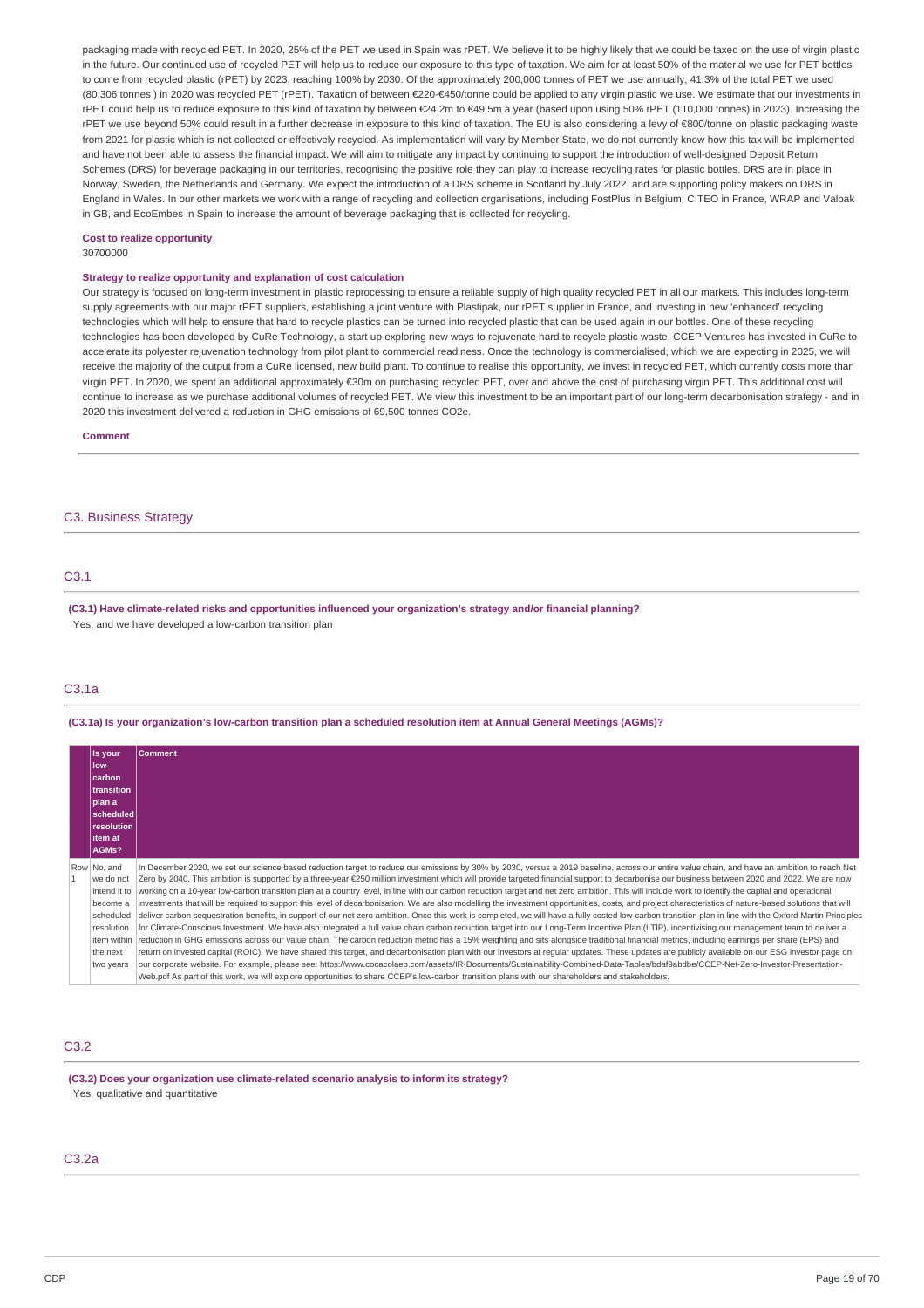## **(C3.2a) Provide details of your organization's use of climate-related scenario analysis.**

| Climate-<br>related<br>scenarios<br>and<br>models<br>applied | <b>Details</b>                                                                                                                                                                                                                                                                                                                                                                                                                                                                                                                                                                                                                                                                                                                                                                                                                                                                                                                                                                                                                                                                                                                                                                                                                                                                                                                                                                                                                                                                                                                                                                                                                                                                                                                                                                                                                                                                                                                                                                                                                                                                                                                                                                                                                                                                                                                                                                                                                                                                                                                                                                                                                                                                                                                                                                                                                                                                                                                                                                                                                                                                                                                                                                                                                                                                                                                                                                                                                                                                                                                                                                                                                                                                                                                                                                                                                                                                                                                                                                                                                                                                                                                                                                                          |
|--------------------------------------------------------------|---------------------------------------------------------------------------------------------------------------------------------------------------------------------------------------------------------------------------------------------------------------------------------------------------------------------------------------------------------------------------------------------------------------------------------------------------------------------------------------------------------------------------------------------------------------------------------------------------------------------------------------------------------------------------------------------------------------------------------------------------------------------------------------------------------------------------------------------------------------------------------------------------------------------------------------------------------------------------------------------------------------------------------------------------------------------------------------------------------------------------------------------------------------------------------------------------------------------------------------------------------------------------------------------------------------------------------------------------------------------------------------------------------------------------------------------------------------------------------------------------------------------------------------------------------------------------------------------------------------------------------------------------------------------------------------------------------------------------------------------------------------------------------------------------------------------------------------------------------------------------------------------------------------------------------------------------------------------------------------------------------------------------------------------------------------------------------------------------------------------------------------------------------------------------------------------------------------------------------------------------------------------------------------------------------------------------------------------------------------------------------------------------------------------------------------------------------------------------------------------------------------------------------------------------------------------------------------------------------------------------------------------------------------------------------------------------------------------------------------------------------------------------------------------------------------------------------------------------------------------------------------------------------------------------------------------------------------------------------------------------------------------------------------------------------------------------------------------------------------------------------------------------------------------------------------------------------------------------------------------------------------------------------------------------------------------------------------------------------------------------------------------------------------------------------------------------------------------------------------------------------------------------------------------------------------------------------------------------------------------------------------------------------------------------------------------------------------------------------------------------------------------------------------------------------------------------------------------------------------------------------------------------------------------------------------------------------------------------------------------------------------------------------------------------------------------------------------------------------------------------------------------------------------------------------------------------------|
| <b>IEA NPS</b>                                               | To enhance our understanding of climate-related risks we have identified and defined the most material physical and transition risks for us and the Coca-Cola System. We have also identified 2<br>appropriate climate scenarios to help us consider what the world might look like in the future and help assess future impacts to our business. We have selected a "Business as Usual" scenario, where<br>qlobal temperatures continue to increase and a "2°C" scenario where the world does not exceed 2°C warming. The "IEA WEO New Policies Scenario" was selected as the most appropriate "Business<br>as Usual" scenario, as it covers a time period until 2040, and also accounts for risks which may evolve over a longer time period. This timeframe is aligned with the political and policy debate on climate-<br>related issues in Western Europe, where CCEP operates, and with CCEP's Net Zero 2040 ambition. Under this scenario, global temperatures increase by 2.7°C by 2040 and carbon pricing ranges from<br>\$10-25/tCO2e in 2025 and \$24-48tCO2e in 2040. The scenario incorporates the policies and measures that governments have already put in place, and the likely effects of announced policies,<br>including Nationally Determined Contributions, but does not account for any further policy intervention. It assumes a global temperature rise of 2.7°C, not enough to meet the Paris Agreement or IPCC<br>quidance. It covers all regions where we have exposure, with good availability of critical financial risk variables including energy and carbon prices, emissions, investment needs and energy demand by<br>fuel type. This scenario is sufficiently granular, accounting for individual country NDC's and allowing CCEP to view impacts at a country-level. Our analysis suggests that we could be strongly impacted<br>under a 'business as usual' future. In particular our manufacturing sites and our agricultural supply chains could be significantly impacted. Our manufacturing sites could be impacted due to physical<br>risks such as drought, flooding and coastal sea rise as well as regulatory and legal risks. Over the last 3 summers our Antwerp and Gent, BE sites have experienced drought, resulting in a curtailment of<br>local water use, and a legal framework being drafted to limit industry water supply in case of further drought. To address the risk, we are consulting with local government on these proposals, and with<br>our water supplier on plans to build reservoirs to address summer water needs. We are also modelling the impact of a 50% reduction in supply to our business. In July 2021, our Chaudfontaine, BE site<br>experienced extreme flooding due to unexpected rainfall increase, disrupting the site's activities and distribution routes. Although we had taken past measures to address flood risk by building a dam<br>between the river and the site, this was not enough to address the extraordinary flooding that occurred. Continued warming under a BAU 2.7 warming scenario could see further impacts from flooding or<br>drought in other CCEP manufacturing sites, which would have a significant financial and operational impact. We rely on the quality and availability of water and other key ingredients (e.g. sugar) without<br>which we would be unable to manufacture our products. Under this scenario, climate change could significantly impact water availability, water stress and water quality in our territories and impact the<br>supply of our agricultural ingredients. When the physical effects are so significant, not limited to specific suppliers or regions, we would have minimal ability to mitigate against these changes. In 2021,<br>we will model the context-specific financial and operational impact RCP 2.6 and 8.5 warming scenarios could have at our operational sites and agricultural supply chain. This includes the potential of site<br>failure and business interruption as the result of climate related risks such as drought, flood, water level rise, and storms. This work was planned for 2020, but was delayed due to COVID-19. |
| <b>REMIND</b>                                                | To enhance our understanding of climate-related risks we have identified and defined the most material physical and transition risks for us and the Coca-Cola System. We have also identified 2<br>appropriate climate scenarios to help us consider and predict what the world might look like in the future and help us assess future impacts to our business. We have selected both a "Business as Usual"<br>scenario, where global temperatures continue to increase and a "2°C" scenario where the world does not exceed 2°C warming. The "REMIND Integrated Assessment Model 2C Scenario" was selected<br>as the most appropriate 2°C scenario, as it covers a long-term time period through 2100, taking into account the risks evolving over a longer time horizon, such as drought. It represents a "2°C"<br>scenario because it incorporates the stringent implementation of a carbon price at a level that ensures the world does not exceed 2°C warming. It is a global model, combining global land-use and<br>energy systems with socio-demographic and economic projections and therefore sufficiently covers CCEP's markets and activities in Western Europe. This scenario is sufficiently granular, accounting<br>for country-level impacts of implementing a carbon price, including in both developing and developed regions, allowing us to understand impacts at a country-level. This scenario assumes current<br>policies are continued until 2020, implementing a carbon price at a level to ensure the world does not exceed 2°C warming. Under this scenario, the energy sector mix shifts rapidly away from fossil<br>fuels to renewable technologies. Global temperatures do not exceed 2°C and a global carbon price would be implemented after 2020, starting at \$2/tCO2e in 2020 and rising to \$111/tCO2e in 2040.<br>Our analysis shows that we are well placed to succeed under a scenario where the world transitions to a low carbon economy, but that we could be significantly impacted under a rapid transition. For<br>example, changes to requlations on water use and withdrawal and GHG emissions could impact our business. The more aggressive the change, the more likely we are to experience the associated<br>risks. This scenario has helped inform our business strategy, including our Net Zero and SBTi carbon reduction targets. These are supported by a €250m investment to deliver carbon reductions over<br>the next 3 years, and we are developing country level low-carbon transition plans through 2030. To support our targets, we will continue to purchase 100% renewable electricity, as we have done since<br>2018, avoiding 140,000 tCO2e in 2020. Using renewable sources of electricity could help us to avoid any potential price or tax on carbon, if it were introduced in the future. A price/tax on carbon of<br>between €40-€50/tonne CO2e, (based upon the 2020 average, and June 2021 high EU ETS carbon price) would represent cost avoidance of between €5.6m–€7m. Under the REMIND Scenario, a<br>carbon price being implemented starting at \$2/tonne in 2020, increasing to \$68/tonne in 2030 and >\$100/tonne in 2040 could result in costs of €14m in 2040. We are also using this scenario in our Net<br>Zero 2040 strategy, modelling the forecasted price against the cost of purchasing Gold Standard/VCS certified carbon sequestration credits or direct project investment between 2020 and 2040. We are<br>piloting PAS 2060 carbon neutral certification with six manufacturing sites, with 2 becoming certified in July 2021 - Jordbro, SE and Vilas del Turbon, SP. These sites have a historic emissions reduction<br>in line with our target, and a decarbonization plan for the next three years. The unabated emissions for these sites were offset using Gold Standard credits from a reforestation project in Orinoco,<br>Columbia (€14/tonne). Through this work, we have been able to model this and other carbon sequestration project prices against the increase in carbon price in the REMIND scenario and build our<br>carbon neutral strategy for the future.                           |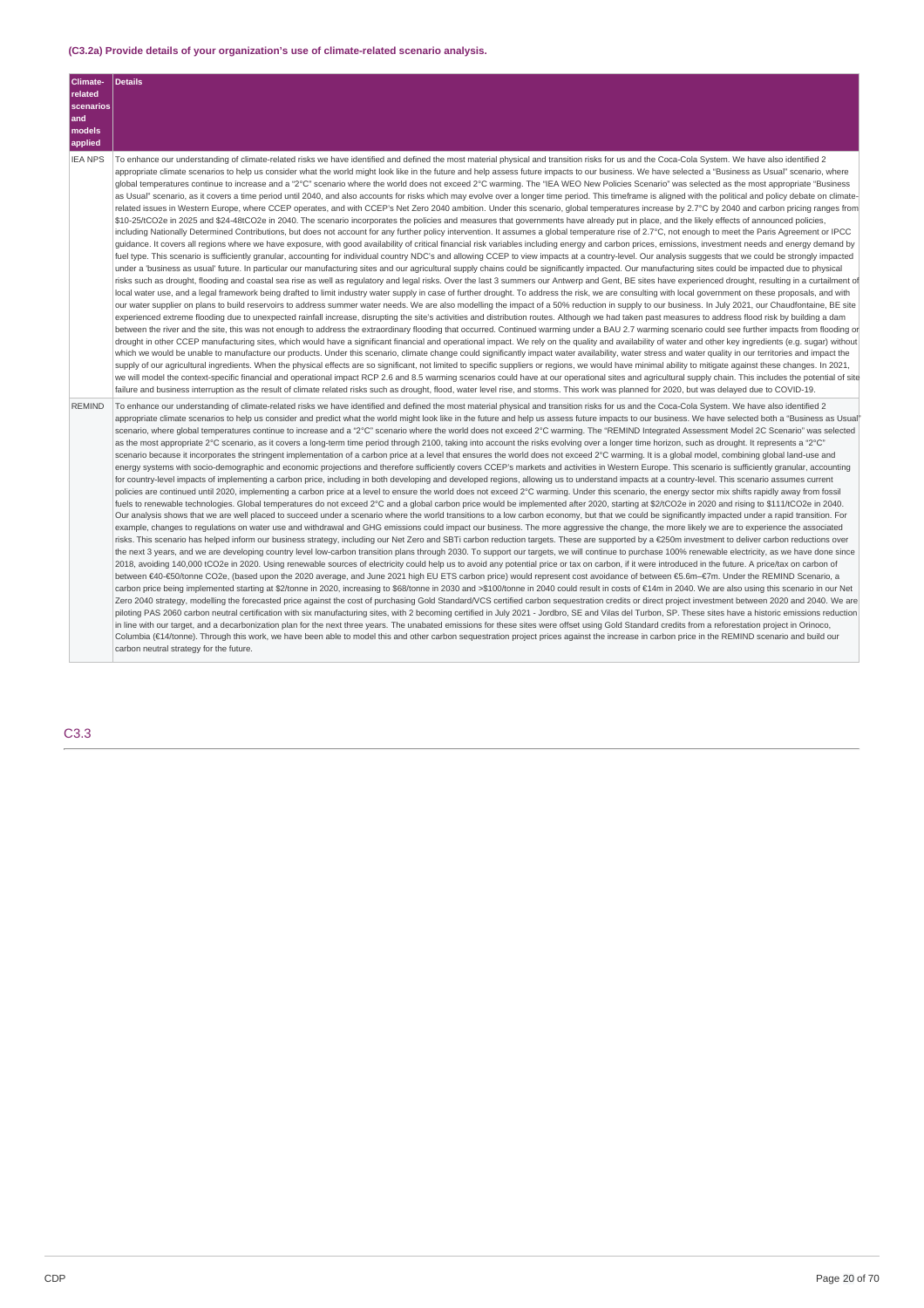# **(C3.3) Describe where and how climate-related risks and opportunities have influenced your strategy.**

|                                             | related risks                      | Have climate-Description of influence                                                                                                                                                                                                                                                                                                                                                                                                                                                                                                                                                                                                                                                                                                                                                                                                                                                                                                                                                                                                                                                                                                                                                                                                                                                                                                                                                                                                                                                                                                                                                                                                                                                                                                                                                                                                                                                                                                                                                                                                                                                                                                                                                                                                                                                                                                                                                                                                                                                                                     |  |  |  |  |
|---------------------------------------------|------------------------------------|---------------------------------------------------------------------------------------------------------------------------------------------------------------------------------------------------------------------------------------------------------------------------------------------------------------------------------------------------------------------------------------------------------------------------------------------------------------------------------------------------------------------------------------------------------------------------------------------------------------------------------------------------------------------------------------------------------------------------------------------------------------------------------------------------------------------------------------------------------------------------------------------------------------------------------------------------------------------------------------------------------------------------------------------------------------------------------------------------------------------------------------------------------------------------------------------------------------------------------------------------------------------------------------------------------------------------------------------------------------------------------------------------------------------------------------------------------------------------------------------------------------------------------------------------------------------------------------------------------------------------------------------------------------------------------------------------------------------------------------------------------------------------------------------------------------------------------------------------------------------------------------------------------------------------------------------------------------------------------------------------------------------------------------------------------------------------------------------------------------------------------------------------------------------------------------------------------------------------------------------------------------------------------------------------------------------------------------------------------------------------------------------------------------------------------------------------------------------------------------------------------------------------|--|--|--|--|
|                                             | and<br>opportunities<br>influenced |                                                                                                                                                                                                                                                                                                                                                                                                                                                                                                                                                                                                                                                                                                                                                                                                                                                                                                                                                                                                                                                                                                                                                                                                                                                                                                                                                                                                                                                                                                                                                                                                                                                                                                                                                                                                                                                                                                                                                                                                                                                                                                                                                                                                                                                                                                                                                                                                                                                                                                                           |  |  |  |  |
|                                             | your strategy<br>in this area?     |                                                                                                                                                                                                                                                                                                                                                                                                                                                                                                                                                                                                                                                                                                                                                                                                                                                                                                                                                                                                                                                                                                                                                                                                                                                                                                                                                                                                                                                                                                                                                                                                                                                                                                                                                                                                                                                                                                                                                                                                                                                                                                                                                                                                                                                                                                                                                                                                                                                                                                                           |  |  |  |  |
| Products<br>and<br>services                 | Yes                                | Climate-related risks & opportunities have influenced our product and services strategy, in particular our packaging strategy. The packaging that we use makes up ~43% of our total<br>value chain carbon footprint. It is critical that we pioneer sustainable packaging design solutions and smart new ways to eliminate packaging waste, whilst lowering our carbon footprint.<br>Our sustainability action plan "This is Forward", was built in response to the climate-related risks & opportunities identified with stakeholders in 2017. We identified further climate-related<br>risks & opportunities as part of our TCFD-aligned climate scenario analysis in 2018, including reputational benefits associated with a low-carbon transition and higher carbon prices in<br>both business-as-usual and 2°C transition scenarios. As a result of the risks & opportunities identified, we announced enhanced packaging targets together with TCCC in 2019. We also<br>updated our Action on climate target, with an ambition to reach net zero by 2040, reducing our emissions between 2019 and 2030 by 30% across our value chain, in line with a 1.5℃<br>reduction pathway. We have developed a strategy to reduce the emissions of our packaging, including a commitment that at least 50% of the material we use for our PET bottles will be<br>made from recycled plastic by 2023, reaching 100% by 2030. We also aim to eliminate all unnecessary or hard to recycle plastic from our portfolio, to make 100% of our packaging<br>recyclable/reusable by 2025, and to collect a bottle or can for every one we sell by 2025. We will also be innovating in refillable and dispensed solutions and services as a key strategic<br>route towards eliminating packaging waste and reducing our carbon footprint. For example, we are working to pilot and develop new refillable solutions in order to identify how we can<br>increase refillable packaging, in line with our target. In 2020, refillable PET bottles represented 13% of the PET bottles we put on the market, and 84% of our glass bottles were refillable.<br>In GB and France, we partnered with Loop™, a ground-breaking zero waste shopping platform, which provides an alternative to single use packaging. Through the partnership, we<br>supply returnable glass bottles to shoppers, and gain a better insight into the role refillable bottles can play in reducing packaging waste.                                                 |  |  |  |  |
| Supply<br>chain<br>and/or<br>value<br>chain | Yes                                | Climate-related risks are putting our supply chains under increasing pressure. Changes to weather and precipitation patterns can impact the availability of our ingredients and raw<br>materials, GHG regulation could increase the cost of our packaging materials and extreme weather events could disrupt/limit our production and distribution. We made a substantial<br>strategic decision to address these risks by setting an ambition to reach net zero by 2040, and updating our SBTi target with a goal to reduce GHG emissions across our value chain<br>between 2019 and 2030 by 30%. As over 90% of our GHG emissions comes from our Scope 3 emissions, specifically emissions from our suppliers of packaging (43%), ingredients<br>(25%), cold drink equipment (16%) and transportation (8%), we also set a target in 2020, asking our critical suppliers to set their own SBTi target and switch to renewable electricity by<br>2023 and by asking them to share their emissions data, we will be able to significantly reduce our Scope 3 emissions. Following the launch of our SBTti target in 2020, we developed a<br>strategy to address emissions from our distribution & transportation. To address our Scope 1 emissions (own car fleet, vans & trucks), we joined the Climate Group's EV100 initiative,<br>aiming to switch all of our cars & vans to electric vehicles, or ultra-low emission vehicles where EVs are not viable by 2030. In 2020, 8.9% of our company cars were plug-in hybrid<br>electric/pure electric vehicles, with more than 50% of our sales fleet in Norway & Sweden already having made this change. We are working to accelerate this plan across all our<br>countries, with our German business having made a commitment to shift their entire car fleet to electric vehicles over the next 3 years. We are also working to reduce the emissions from<br>our Scope 3 third-party logistics network (8% of our total value chain carbon footprint). We are improving our warehouse capacity, working with our distribution suppliers to shift the way<br>we move our products from road to rail and encouraging our third-party logistics providers to shift to electric & alternative fuel vehicles. Many of our sites are located next to our can<br>suppliers and some, such as our sites at Grigny (FR), Wakefield (GB) and Halle (GE), have the capability to manufacture their own PET bottle pre-forms, reducing the need for these<br>goods to be transported. |  |  |  |  |
| Investment Yes<br>in R&D                    |                                    | Climate-related risks and opportunities have influenced CCEP's R&D strategy, particularly on packaging. Our packaging is ~43% of our value chain carbon footprint, so it is key to<br>pioneer sustainable packaging design solutions and new ways to eliminate packaging waste. In line with these goals, we have targets aimed at reducing the emissions of our packaging,<br>including an aim for at least 50% of the material we use for PET bottles to come from recycled plastic (rPET) by 2023, moving to 100% by 2030. This is critical, as 100% rPET has up to<br>a 70% lower carbon footprint than virgin PET. In 2020, 41.3% of the plastic we used to make our PET bottles was rPET. In 2020, we invested ~€30.7m in rPET, over and above the cost<br>of virgin PET, reducing our carbon footprint by ~69,500 tCO2e in 2020 (based on the 2020 rPET rate of 41.3% vs 0% rPET.) We have made some substantial strategic decisions to<br>update our R&D strategy, focused on increasing our long-term investment in plastic reprocessing, to ensure a reliable supply of high-quality recycled PET in our markets. To achieve a<br>circular pathway for plastic packaging, new depolymerisation recycling technologies are required to make plastic easier to recycle without losing its strength or clarity. While this<br>technology is still in its infancy, we are investing to help scale it so that damaged or lower grade plastics, (e.g., those in the oceans or currently sent to incineration and landfill), can be<br>made into bottles in the future. A new depolymerisation recycling technology been developed by CuRe Technology, a start-up exploring new ways to rejuvenate hard to recycle plastic<br>waste. In 2020, CCEP Ventures (CCEP's innovation investment fund) invested in CuRe to accelerate its polyester rejuvenation technology from pilot plant to commercial readiness.<br>Once the technology is fully commercialised in 2025, we will receive the majority of the output from a CuRe licensed, new build plant. CuRe Technology has the potential to support our<br>ambition to eliminate virgin oil-based PET from our PET bottles within the next decade. This will contribute to removing of a total of over 200,000 tonnes of virgin oil-based PET from our<br>primary packaging portfolio a year, thus reducing our value chain carbon footprint, and will support the transition to a circular economy for PET packaging.                                               |  |  |  |  |
| Operations Yes                              |                                    | In response to climate-related risks & opportunities associated with climate change, particularly the risks of extreme weather events disrupting or limiting product, we have made a<br>substantial strategic decision to decarbonise our business, including our direct operations. In December 2020, we updated our GHG reduction targets, setting an ambition to reach net<br>zero by 2040, and updating our SBTi target with a goal to reduce GHG emissions across our value chain between 2019 and 2030 by 30%, in line with a 1.5°C reduction pathway. Our<br>manufacturing operations represent the majority of our Scope 1 and Scope 2 emissions, and account for 95% of our total energy use. Reducing energy use within our operations plays a<br>key role in reducing the carbon footprint in our operations, and we set annual energy efficiency targets for all our manufacturing sites in order to manage this. To reduce the carbon<br>footprint of our production facilities and warehouses, we focus on identifying new renewable sources of energy, reducing our fugitive CO2 losses and using less energy by investing in<br>new equipment and in training programmes for our employees. In 2020, our production sites used a total of 1,032,653 MWh of energy. We continue to invest in process innovation and<br>new, energy efficient technologies, and share best practices across our territories. In 2020, we invested €1.72m in energy and carbon-saving technologies, saving ~976 MWh per year<br>and 1,128 CO2et. To further support the decarbonisation of our operations sites and reach net zero GHG emissions by 2040, we are working to transition a number of our production<br>facilities to be fossil fuel free. Six of our production facilities are piloting a carbon neutral sites initiative, where they will work to become PAS 2060 carbon neutral certified by 2023. In<br>2021, this will include our sites in Jordbro, Sweden and Vilas del Turbon, Spain. All of these sites aim to become fossil fuel free by 2030, with aggressive decarbonisation plans for their<br>sites over the next three years. These sites in particular have already made significant progress in shifting their energy sources. Our production facility in Chaudfontaine, Belgium, uses a<br>combination of solar panels, geothermal heat capture and a new hydroelectric turbine to produce more than 17% of the site's energy consumption.                                                    |  |  |  |  |

# C3.4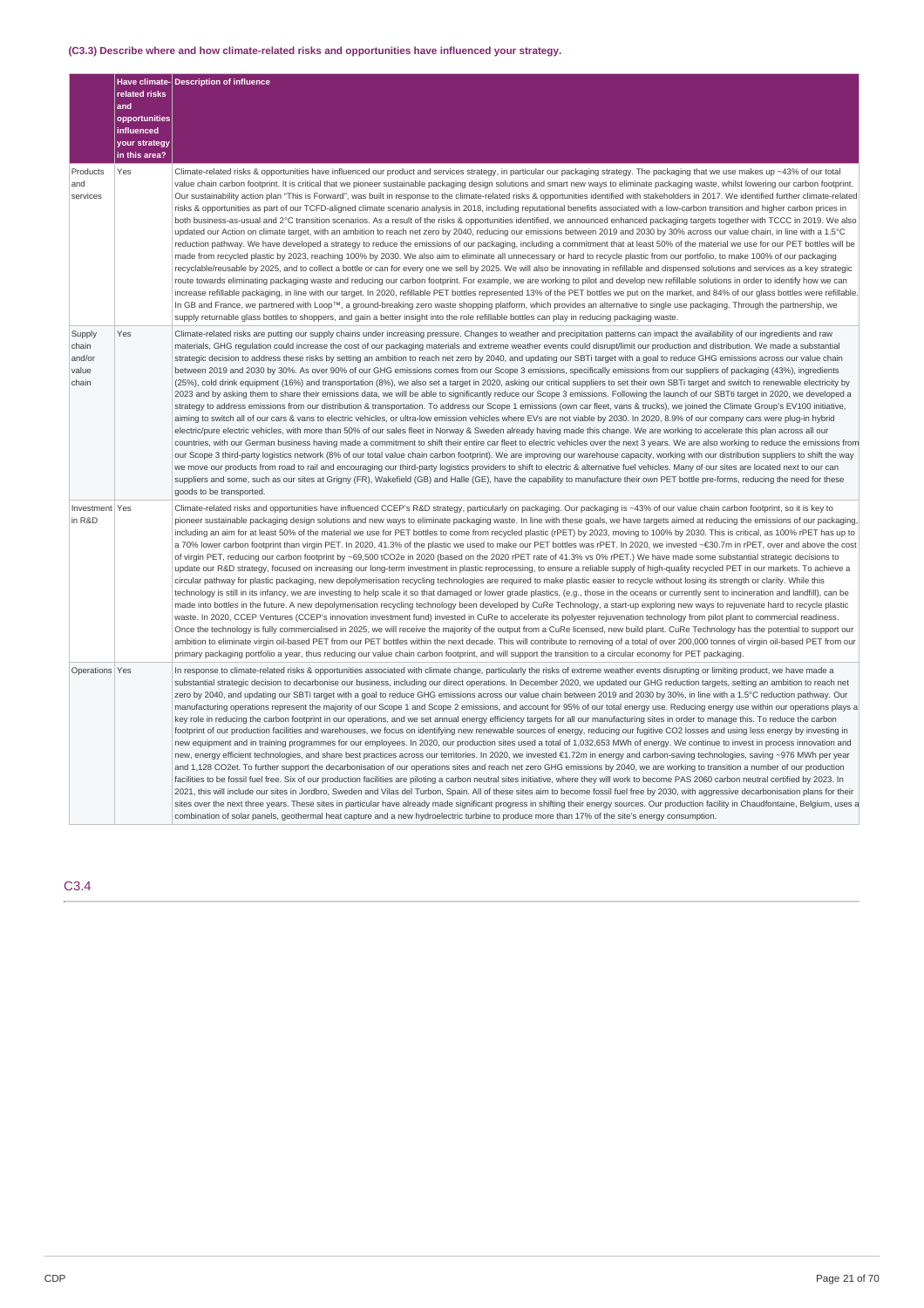#### **(C3.4) Describe where and how climate-related risks and opportunities have influenced your financial planning.**

|                | Financial          | <b>Description of influence</b>                                                                                                                                                                                                                                                                                                                                                                     |
|----------------|--------------------|-----------------------------------------------------------------------------------------------------------------------------------------------------------------------------------------------------------------------------------------------------------------------------------------------------------------------------------------------------------------------------------------------------|
|                | planning           |                                                                                                                                                                                                                                                                                                                                                                                                     |
|                | elements           |                                                                                                                                                                                                                                                                                                                                                                                                     |
|                | that have<br>been  |                                                                                                                                                                                                                                                                                                                                                                                                     |
|                | influenced         |                                                                                                                                                                                                                                                                                                                                                                                                     |
|                | Row Revenues       | Revenues: Policy initiatives which limit our ability to design new packages or use certain packages (e.g. single use packaging) could negatively impact our revenues. Taxes or other charges                                                                                                                                                                                                        |
| $\overline{1}$ | Direct costs       | imposed on the sale of certain packaging types could increase our costs or cause consumers to purchase fewer of our products, impacting potential revenues. We are modelling the impact of                                                                                                                                                                                                          |
|                | Indirect           | potential packaging changes to our revenues and have integrated this into our financial planning processes (1-3y horizon). Many of the territories in which we operate are evaluating the                                                                                                                                                                                                           |
|                | costs              | implementation or increase in packaging related taxation, or extended producer responsibility legislation, which could occur in the next 5 years. Circular economy legislation has been introduced                                                                                                                                                                                                  |
|                | Capital            | in France that requires a 50% reduction in the number of single use plastic bottles by 2030 and the phasing out of single use plastic packaging by 2040. In GB there are packaging regulatory                                                                                                                                                                                                       |
|                |                    | expenditures proposals, including the introduction of deposit return schemes (DRS) and a move towards extended producer responsibility. Direct and indirect costs: Potential increases in operating costs as                                                                                                                                                                                        |
|                | Capital            | a result of energy taxation or increased energy prices are modelled by our procurement function and are included in our financial planning (1-3y horizon). The countries in which we operate have                                                                                                                                                                                                   |
|                | allocation         | a variety of fuel and energy taxes, GHG emissions reporting requirements and voluntary emissions reduction targets. Current energy taxation exposure is estimated to be between 15-30% of                                                                                                                                                                                                           |
|                | Acquisitions       | wholesale energy costs. Laws that directly impact the resources we require, our direct fuel and energy costs, or indirectly impact our distribution networks, packaging or raw materials costs,                                                                                                                                                                                                     |
|                | and<br>divestments | could result in a low impact increase to our operating costs. We are addressing these potential cost increases through our current and previous GHG reduction targets which have driven energy                                                                                                                                                                                                      |
|                | Access to          | and water efficiencies; benefitting from the resulting monetary savings. Being an earlier adopter of these new technologies is likely to bring us competitive benefits and reduce vulnerability we<br>may face to changes in energy prices and energy or carbon taxes. Capital expenditures/allocation: Our SBTi target to reduce our value chain GHG emissions across our value chain by 30% by    |
|                | capital            | 2030 (vs 2019) is supported by a three-year €250m investment which will provide targeted financial support to decarbonise our business between 2020 and 2022. This includes initiatives to                                                                                                                                                                                                          |
|                | Assets             | eliminate new virgin fossil based PET from packaging and switch to recycled plastic. It also includes work to innovate in refillable packaging, make our distribution and transportation networks                                                                                                                                                                                                   |
|                | Liabilities        | more efficient, use more electric vehicles and switch to more efficient cold drinks equipment. We plan CAPEX investment over a rolling 3-year period, including climate-related investments. We                                                                                                                                                                                                     |
|                |                    | are now currently developing a country-level decarbonisation plan, which will include the CAPEX requirements to decarbonise our business over the next 3-5y period. We committed \$10.6m in                                                                                                                                                                                                         |
|                |                    | 2016, €3.73m in 2017, €4.8m in 2018, €9.7m in 2019 and €2.0m in 2020 on sustainability and efficiency related capital investments, including energy and carbon reduction projects. This                                                                                                                                                                                                             |
|                |                    | includes projects such as advanced energy management and monitoring systems, allowing real-time adjustments to be made by our line operators to reduce energy consumption. Investments                                                                                                                                                                                                              |
|                |                    | of this kind have helped us to reduce our energy usage and improve our energy use ratio. In 2020, we achieved an energy use ratio of 0.309 MJ/litre of product produced, a 2.4% reduction                                                                                                                                                                                                           |
|                |                    | versus our 2019 baseline. The cost of these types of investments tends to be greater than investments in less energy efficient technologies and the period of financial return is often longer.                                                                                                                                                                                                     |
|                |                    | Although we believe these investments will provide long-term benefits, there is a risk that we may not achieve our desired returns. Acquisitions and divestments: In 2020, CCEP completed the                                                                                                                                                                                                       |
|                |                    | acquisition of Coca-Cola Amatil. We are currently reviewing GHG emissions data for our new Australia, Pacific & Indonesia (API) business unit which was established as a result of the                                                                                                                                                                                                              |
|                |                    | acquisition. Our manufacturing sites in API will be included in our 2021 climate scenario analysis, which will include modelling of the potential financial and operational impacts that RCP 2.6 and                                                                                                                                                                                                |
|                |                    | 8.5 warming scenarios could have on our business, including potential of site failure and business interruption as the result of climate related risks such as flood and coastal water level rise.                                                                                                                                                                                                  |
|                |                    | Access to capital: CCEP is subject to interest rate risk, and changes in our debt rating could have a material adverse effect on interest costs and debt financing sources, potentially impacting                                                                                                                                                                                                   |
|                |                    | our financial planning process. Our debt rating could be materially influenced by factors, including financial performance, acquisitions, and investment decisions (including those to address                                                                                                                                                                                                      |
|                |                    | climate-related risks), as well as capital management activities of TCCC and/or changes in the debt rating of TCCC. Our debt rating depends on our ability to maintain performance and                                                                                                                                                                                                              |
|                |                    | revenues, reflected by our financial results. In 2019, we amended our Revolving Credit Facility to include a link to sustainability performance, including a KPI related to a reduction in GHG<br>emissions (Scope 1,2 and 3) per litre sold. We benefit from better debt pricing on this Credit Facility if we meet these targets. This is reviewed annually. Assets: CCEP factors the current and |
|                |                    | future value of our assets and any climate-related impacts into our financial planning processes (1-3 y horizon). E.g., we have assessed the climate-related impact of our Scope 1 vehicle fleet,                                                                                                                                                                                                   |
|                |                    | including cars, trucks and vans. We monitor fuel consumption and fleet emissions in all of our territories and are currently developing a long-range investment plan to support a transition to low-                                                                                                                                                                                                |
|                |                    | emission vehicles, including fuel-efficient hybrids and electric vehicles (EVs) across our company car and van fleet in support of our EV100 commitment to switch all of our vehicles to EVs by                                                                                                                                                                                                     |
|                |                    | 2030. In 2020, 8.9% of our cars were plug-in hybrid electric or pure electric vehicles, with more than 50% of our sales fleet in Norway and Sweden already having made this change. Liabilities:                                                                                                                                                                                                    |
|                |                    | CCEP continually reviews its liabilities including tax legislation, regulations, court rulings, related interpretations and tax accounting standards in countries in which we operate. This includes                                                                                                                                                                                                |
|                |                    | climate-related liabilities related to GHG regulation and packaging taxes, being debated or introduced in the countries we operate in. We are anticipating a wave of EU legislation to drive the use                                                                                                                                                                                                |
|                |                    | of refillable/returnable packaging within the next five years, e.g., quotas for refillable packaging which already exist in Germany and France. The impacts will vary and depend on the future mix                                                                                                                                                                                                  |
|                |                    | of materials in our packaging portfolio.                                                                                                                                                                                                                                                                                                                                                            |

## C3.4a

### (C3.4a) Provide any additional information on how climate-related risks and opportunities have influenced your strategy and financial planning (optional).

STRATEGY AND FINANCIAL PLANNING:

Climate change is integrated into our business objectives and strategy in 5 key ways:

1. In December 2020, we updated our This is Forward, Action on Climate targets. This includes an ambition to reach net zero by 2040, and an updated SBTi absolute reduction target to reduce our emissions across our value chain by 30% by 2030, vs a 2019 baseline. This includes a target to reduce our absolute Scope 1 and 2 emissions by 47% by 2030 (vs 2019), in line with a 1.5°C reduction pathway and a target to reduce our absolute Scope 3 emissions by 29% by 2030 (vs 2019).

2. Our ambition is supported by a three-year €250m investment, providing targeted financial support to decarbonise our business between 2020 and 2022. This includes initiatives to eliminate new virgin fossil based PET from packaging and switch to recycled plastic. It also includes work to innovate in refillable packaging, make our distribution and transportation networks more efficient, use more electric vehicles and switch to more efficient CDE.

3. We have integrated a full value chain carbon reduction target into our Long-Term Incentive Plan (LTIP), incentivising our CEO, named executive officers and top 250 leaders to deliver a reduction in GHG emissions. The carbon reduction metric has a 15% weighting and sits alongside traditional financial metrics, including earnings per share (EPS) and return on invested capital (ROIC).

4. Climate change is fully integrated into our Enterprise Risk Management processes. In 2019, together with TCCC, we completed a climate risk scenario assessment, in line with TCFD guidance. The assessment identified the physical and transition risks we could face due to climate change. The findings are informing our strategic decisions and helping us prepare for the potential impacts of climate change. In 2020, we voluntarily published our first disclosure against the recommendations of TCFD and we will continue to do this annually. In 2021, we will complete a climate-related scenario analysis in line with RCP 2.6/8.5 warming scenarios to review the potential operational and financial impacts of climate change on our operational facilities and parts of our agricultural supply chain, including assessing the potential of site failure and business interruption as a result of climate related risks such as river, surface water and coastal inundation; hurricane; convective storms, forest fire, drought, subsidence, and heat stress/extreme heat. This work was planned for 2020 but was delayed due to COVID-19.

5. The purchase of renewable electricity has been integrated as a core part of our business strategy. Through RE100, we committed to purchase 100% of our electricity from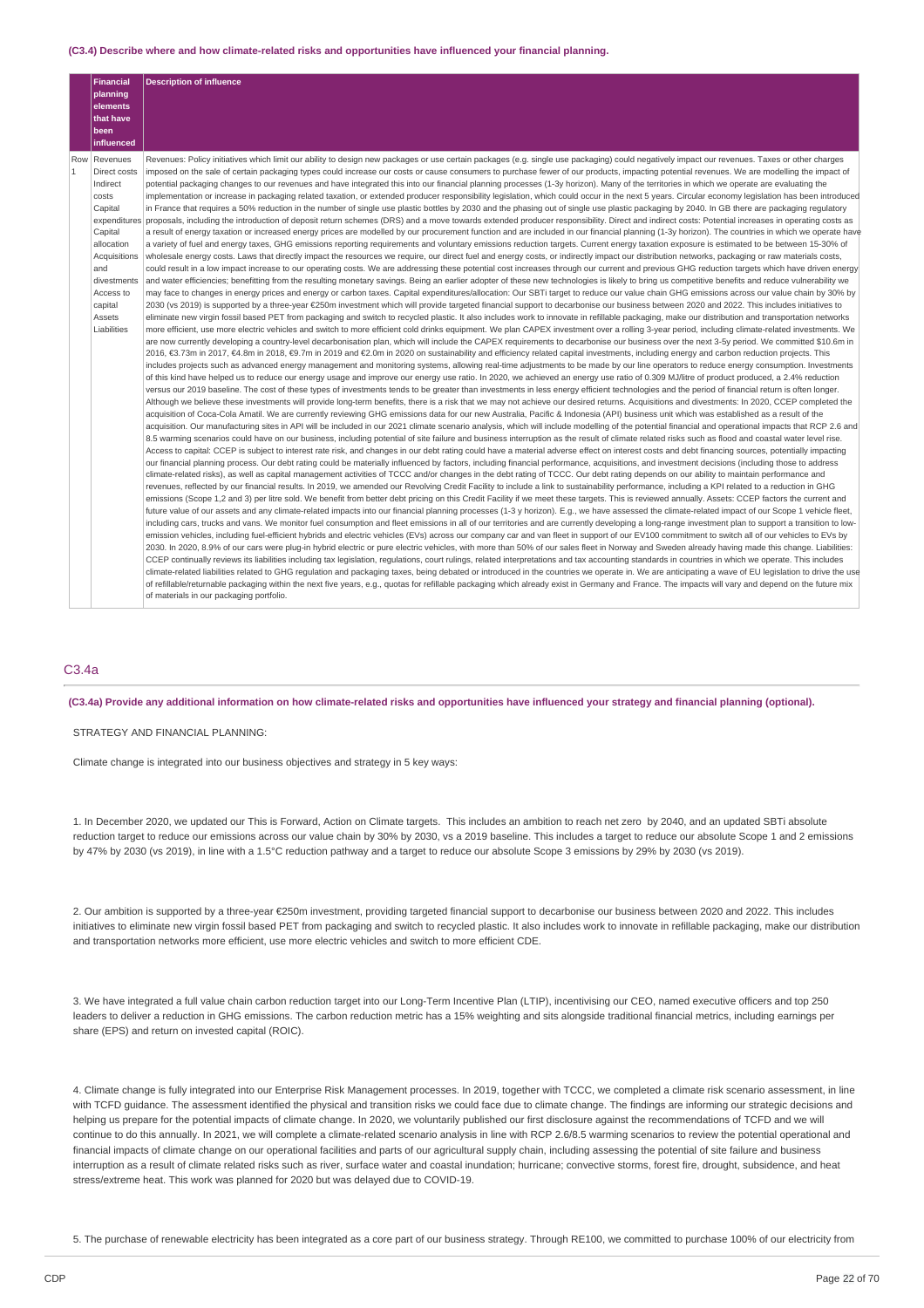renewable sources by 2020, achieving this target in 2018, 2 years ahead of schedule. We remain committed to purchasing renewable electricity, and are investing in renewable and low-carbon energy projects at our own manufacturing sites in addition to changing our energy purchasing strategy. These include investments in solar, wind, combined heat and power (CHP), biomass and district heating.

#### STRATEGIC ADVANTAGE:

Our value chain engagement and carbon reduction progress has led to external recognition, helping us to build industry leadership and enhanced stakeholder reputation in energy and climate change. In 2020, we were listed as a member to the Dow Jones Sustainability World and European Indices for the fifth year in a row. Our approach has opened new business opportunities, such as working with customers to reduce our value chain carbon impact. This work has involved a number of initiatives designed to help customers reduce their own carbon footprints. E.g., in Spain, we have supported the cross sector HOSTELERIA#PorElClima initiative in partnership with ECODES foundation, which raises awareness of carbon management practices among customers from the HORECA sector. The aim is to encourage bars and restaurants to take simple everyday actions to reduce their carbon footprint. More than 700 hospitality sector outlets are now part of Hostelería #PorElClima. In 2020, the initiative helped to calculate the carbon footprint of 30 customers.

### SUBSTANTIAL BUSINESS DECISIONS:

We take a value chain approach towards managing our carbon emissions and have invested in opportunities across our value chain to reduce our carbon impact.

Our investment in energy and carbon related initiatives extends across all areas of our value chain. In 2020, we invested in €1.72m in energy and carbon-saving technologies within our manufacturing operations, saving ~976 MWh per year and 1,128 CO2et.

We also continue to invest in using recycled and renewable materials, as 100% recycled plastic material has up to a 70% lower carbon footprint than virgin PET. Our work to increase the recyclability of our materials and investment in recycled materials, especially recycled PET (rPET) avoids the use of virgin plastic and helps to reduce our value chain GHG emissions. We have a target target that at least 50% of the material we use for our PET bottles comes from rPET by 2023, aiming to reach 100% recycled or renewable plastic by 2030. In 2020, 41.3% of the plastic we used was rPET, removing 9,000 tonnes of virgin plastic from our portfolio per year.

Through CCEP Ventures, our innovation investment fund, we made the substantial business decision to invest in CuRe recycling, enabling it to accelerate its polyester rejuvenation technology from pilot plant to commercial readiness. Once the technology is commercialised in 2025, we will receive the majority of the output from a CuRelicensed, new-build plant. Once operational, CuRe Technology has the potential to support our ambition, to eliminate virgin oil-based PET from our PET bottles within the next decade. This will contribute to removing of over 200,000t of virgin oil-based PET from our primary packaging/year, reducing our value chain carbon footprint.

Lightweighting and the introduction of dispensed and refillable drinks delivery models also reduce the carbon footprint of our packaging. Dispensed solutions and services allow consumers to enjoy our drinks with less packaging, often by encouraging them to use and refill their own cups or bottles. Dispensed solutions also have the lowest carbon and water footprints of all our drinks delivery models. In 2020, through CCEP Ventures, we made the substantial business decision to invest in several dispensed solutions, including Innovative Tap Solutions, a self-pour dispensing technology and Lavit, a leading maker of multi beverage, countertop dispensing machines.

We have made a substantial business decision to invest in new, more efficient cold drink equipment fleet (~1,000,000 coolers, vending machines and dispense units) replacing older, less energy efficient equipment, reducing the energy use per unit by 1.9% versus 2019.

## C4. Targets and performance

## $C4.1$

**(C4.1) Did you have an emissions target that was active in the reporting year?** Absolute target

### C4.1a

**(C4.1a) Provide details of your absolute emissions target(s) and progress made against those targets.**

**Target reference number** Abs 1 **Year target was set** 2020

**Target coverage** Company-wide

**Scope(s) (or Scope 3 category)** Scope 1+2 (market-based) +3 (upstream & downstream)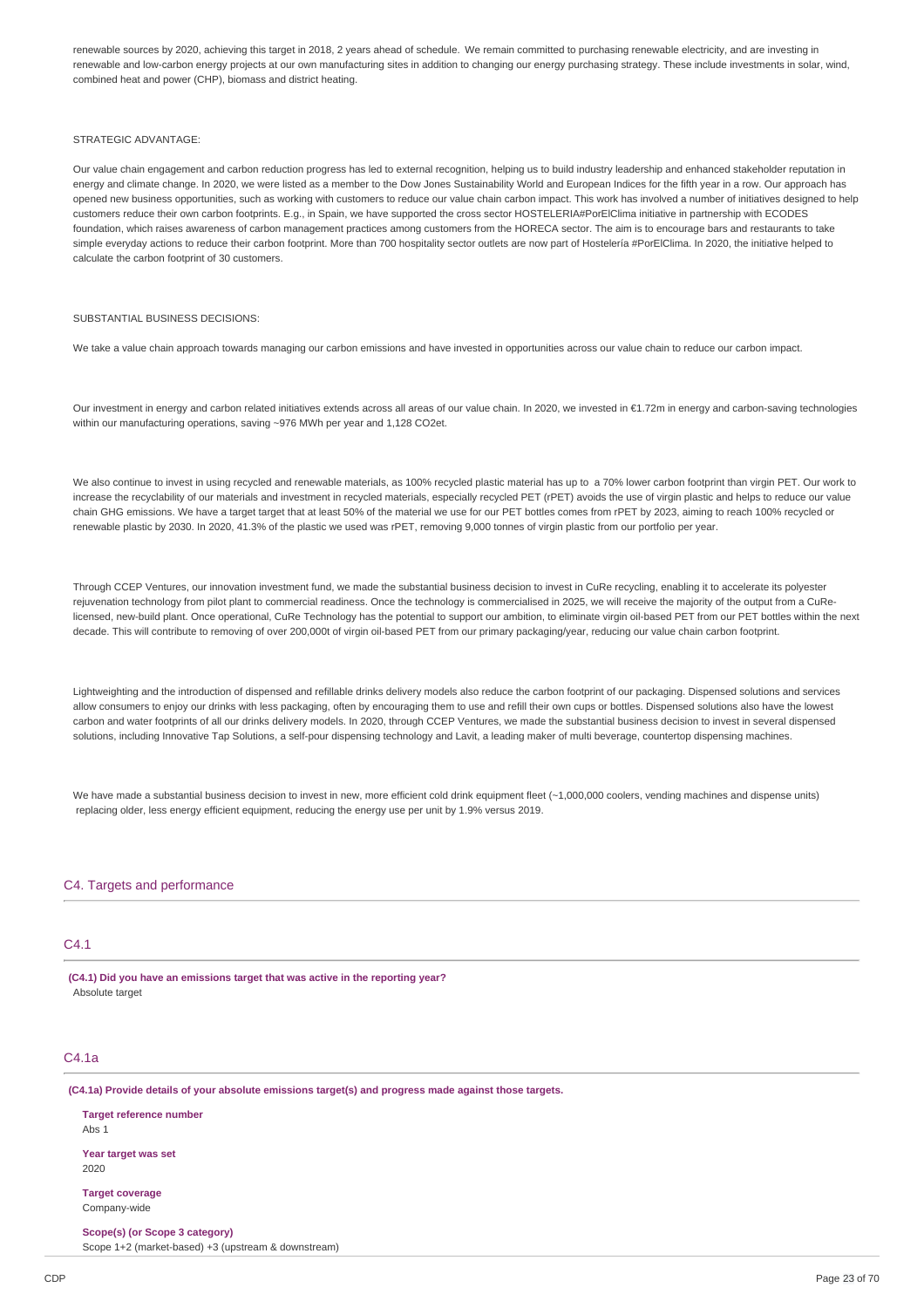#### **Base year** 2019

# **Covered emissions in base year (metric tons CO2e)**

## 3797744

Covered emissions in base year as % of total base year emissions in selected Scope(s) (or Scope 3 category)

100

**Target year** 2030

## **Targeted reduction from base year (%)**

30

#### **Covered emissions in target year (metric tons CO2e) [auto-calculated]** 2658420.8

**Covered emissions in reporting year (metric tons CO2e)** 3345769

**% of target achieved [auto-calculated]** 39.6704815630894

**Target status in reporting year** Underway

## **Is this a science-based target?**

Yes, and this target has been approved by the Science-Based Targets initiative

**Target ambition**

1.5°C aligned

## **Please explain (including target coverage)**

We've made strong progress over the last decade, reducing Greenhouse Gas (GHG) emissions across our entire value chain by 37.7% between 2010-2019. However, much more needs to be done. That is why we updated our climate strategy in December 2020, including an ambition to reach net zero GHG emissions by 2040 and a target to reduce our absolute GHG emissions across our value chain by 30% by 2030 (versus 2019). Within that target, we committed to reduce absolute scope 1 and 2 GHG emissions 47% by 2030 from a 2019 base year and reduce absolute scope 3 GHG emissions 29% by 2030 from a 2019 base year. Our GHG reduction target has been approved by the SBTi as being in line with a 1.5˚C reduction pathway, as recommended by the IPCC. Based upon the boundary scope of our absolute target, we have achieved a 11,9% absolute reduction in carbon emissions from a 2019 baseline. This represents 40% completion so far.

**Target reference number** Abs 2

**Year target was set** 2017

**Target coverage** Company-wide

**Scope(s) (or Scope 3 category)** Scope 1+2 (market-based) +3 (upstream & downstream)

**Base year** 2010

**Covered emissions in base year (metric tons CO2e)** 2482331

Covered emissions in base year as % of total base year emissions in selected Scope(s) (or Scope 3 category) 100

**Target year** 2025

**Targeted reduction from base year (%)** 50

**Covered emissions in target year (metric tons CO2e) [auto-calculated]** 1241165.5

**Covered emissions in reporting year (metric tons CO2e)** 1074468.48

**% of target achieved [auto-calculated]** 113.43068430439

**Target status in reporting year** Replaced

**Is this a science-based target?**

Yes, and this target has been approved by the Science-Based Targets initiative

**Target ambition** Well-below 2°C aligned

### **Please explain (including target coverage)**

This represents our previous absolute carbon reduction target, which was replaced in December 2020. This previous target, which was approved by the SBTi as aligned to a well-below 2 degree pathway, was to cut absolute GHG emissions from what we defined as our "core business" (manufacturing, cold drink equipment, and distribution activities) by 50% by 2025, vs a 2010 baseline. This target measured the absolute reduction in GHG emissions in core business operations since 2010 (%). The target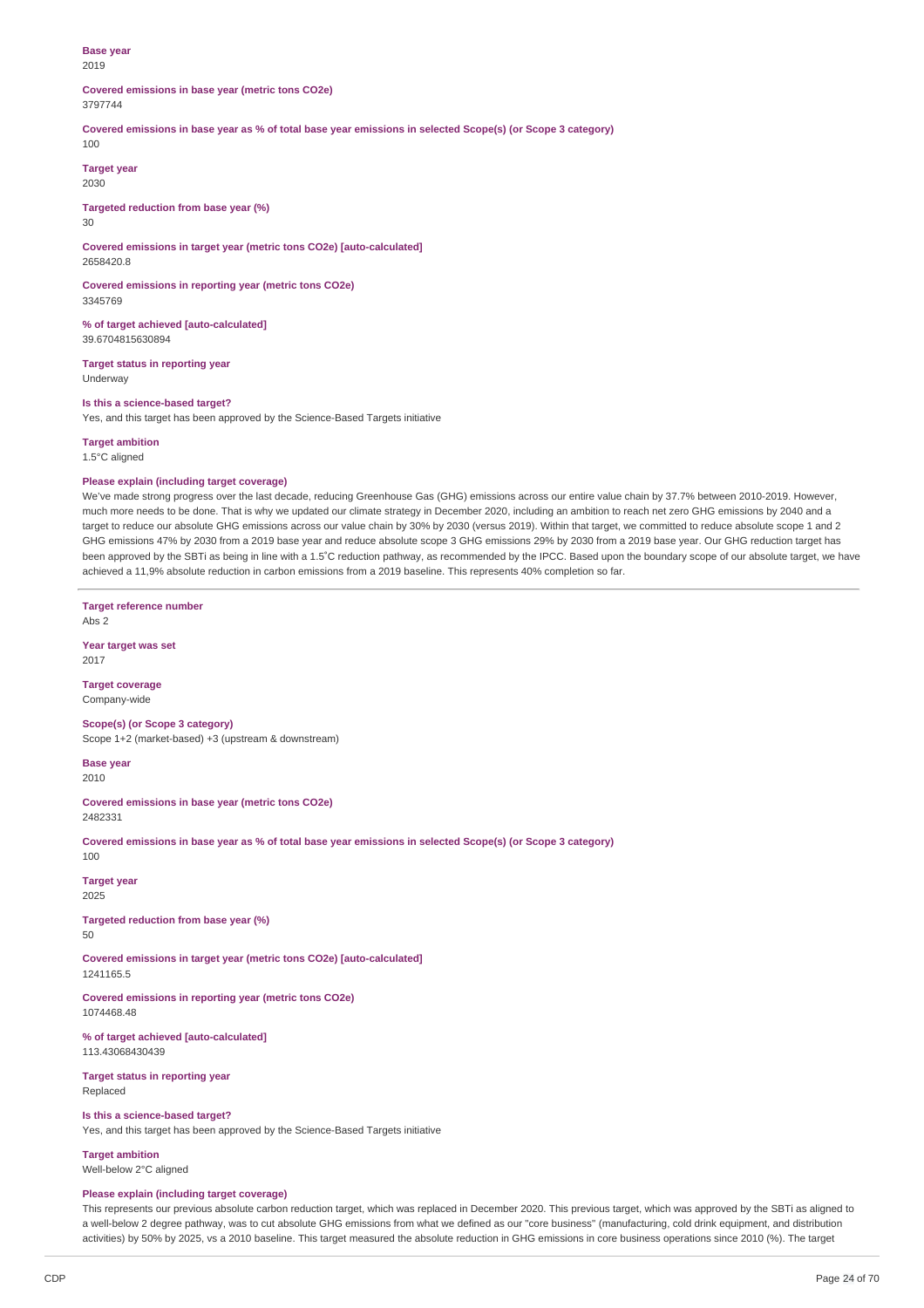included 100% of emissions in scope , representing all of CCEP's scope 1+2 emissions (100%) plus additional scope 3 activities where we believed we could have a direct influence in our value chain. In total this target covered 32% of our total value chain (scope 1, 2 and scope 3) emissions in 2019. Based upon the boundary scope of our absolute target, we have achieved a 56.7% absolute reduction in carbon emissions from a 2010 baseline. This represented 113% completion in 2020. We also previously had an emissions intensity/relative target - which aimed to reduce emissions across our value chain by 35% by 2025, versus a 2010 baseline. This was a relative target, aiming to reduce GHG emissions per litre of product sold, measured by CO2e g / litre of product sold. The target included Scope 1, 2 and 3 emissions including ingredients, packaging, manufacturing, distribution and transportation, cooling and recycling of our products. In December 2020, we replaced both these targets with our new, single Abs1 absolute reduction target, aiming to reduce our absolute GHG emissions across our total value chain by 30% by 2030 (versus 2019). Our baseline year has been updated from 2010 to 2019 in line with SBTi guidance. Our baseline carbon figures for 2019 have also been restated to include new emission sources and more accurate data. Our updated absolute reduction target also includes additional Scope 3 sources of emissions that had been excluded in our previous absolute reduction target but included in our intensity reduction target (e.g., packaging and ingredients, and other Scope 3 categories such as business travel). Our GHG reduction target has been approved by the Science Based Targets initiative (SBTi) as being in line with a 1.5℃ reduction pathway, as recommended by the Intergovernmental Panel on Climate Change.

# $C_{4.2}$

**(C4.2) Did you have any other climate-related targets that were active in the reporting year?** Target(s) to increase low-carbon energy consumption or production Net-zero target(s) Other climate-related target(s)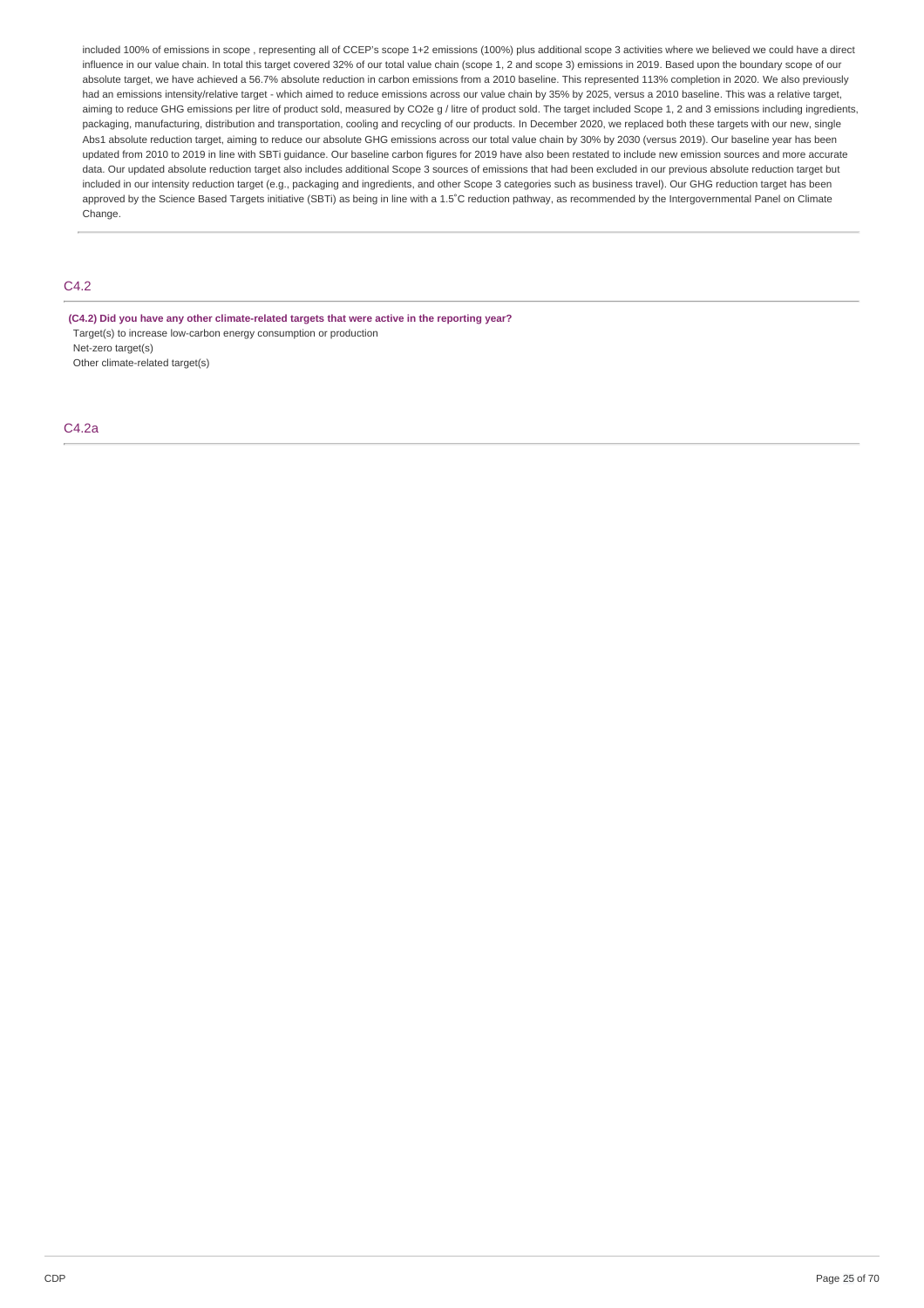**(C4.2a) Provide details of your target(s) to increase low-carbon energy consumption or production.**

**Target reference number** Low 1

**Year target was set** 2014

**Target coverage** Company-wide

**Target type: absolute or intensity** Absolute

**Target type: energy carrier** Electricity

**Target type: activity** Consumption

**Target type: energy source** Renewable energy source(s) only

**Metric (target numerator if reporting an intensity target)** Please select

**Target denominator (intensity targets only)** <Not Applicable>

**Base year** 2010

**Figure or percentage in base year** 1.17

**Target year** 2020

**Figure or percentage in target year** 100

**Figure or percentage in reporting year** 100

**% of target achieved [auto-calculated]** 100

**Target status in reporting year** Achieved

## **Is this target part of an emissions target?**

This target is not part of an emissions target. As part of our "This is Forward" sustainability action plan, we have committed to purchase 100% renewable electricity by 2020. CCEP is a member of The Climate Group's RE100 initiative, a coalition of companies committed to purchasing 100% renewable electricity by 2020. In 2018, we met this target, two years ahead of schedule. In 2020, 100% of the electricity we purchased was from renewable sources. This figure has been assured by DNV, and the figure supplied based upon Guarantees of Origin or PPAs from CCEP suppliers.

**Is this target part of an overarching initiative?**  $P$ E100

## **Please explain (including target coverage)**

As part of our "This is Forward" sustainability action plan, we have committed to purchase 100% renewable electricity by 2020. CCEP is a member of The Climate Group's RE100 initiative, a coalition of companies committed to purchasing 100% renewable electricity by 2020. In 2018, we met this target, two years ahead of schedule. This is measured as the percentage of electricity purchased that comes from renewable sources (%), as assessed through Guarantees of Origin of PPAs from our suppliers. In 2020, 100% of the electricity we purchased was from renewable sources. In 2020, we purchased 547,137 MWh of renewable energy. This figure has been assured by DNV, and the figure supplied based upon Guarantees of Origin & PPAs from CCEP suppliers. We achieved this target two years ahead of schedule in 2018. From 2021 onward, we will continue to purchase 100% renewable electricity.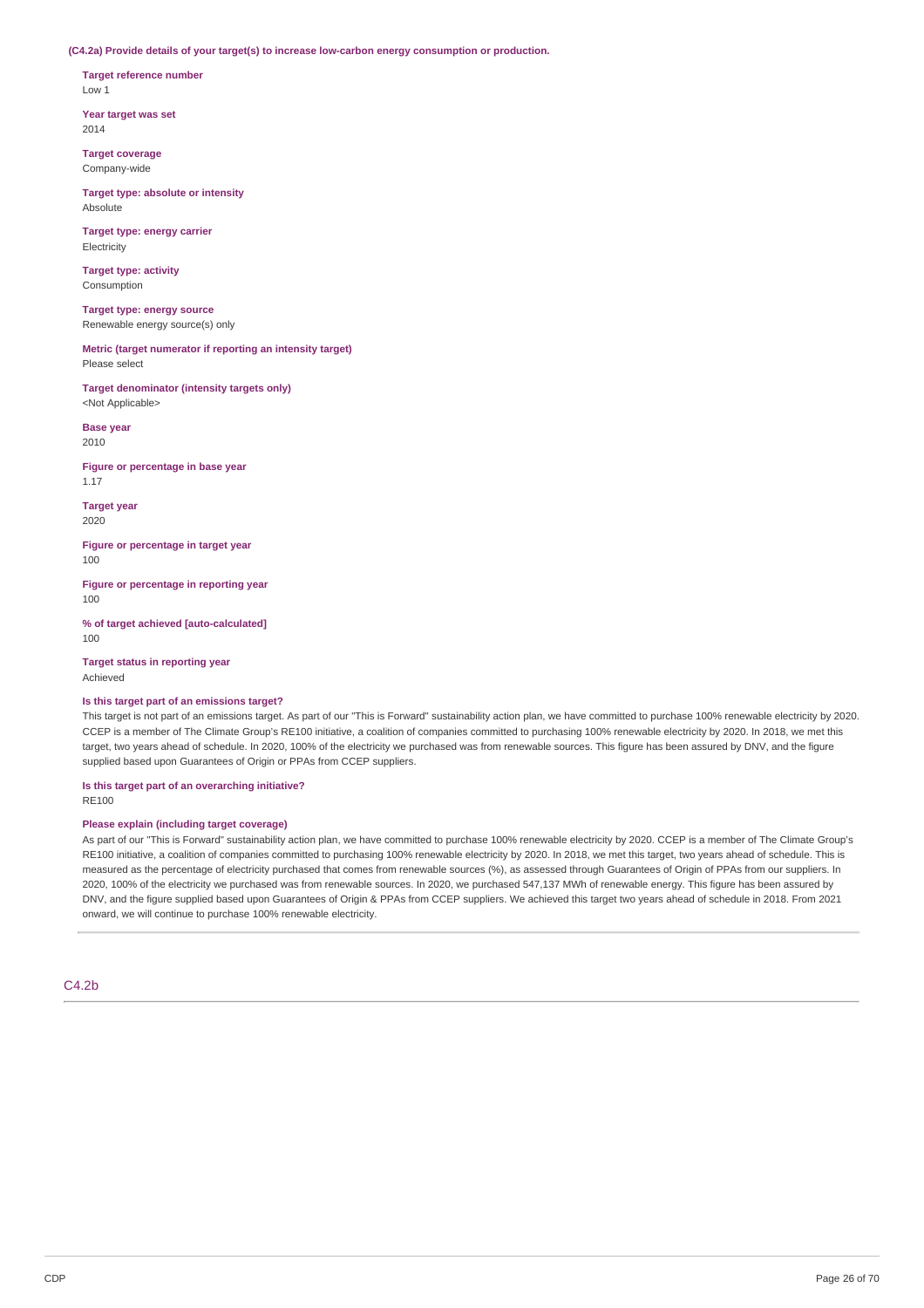#### **(C4.2b) Provide details of any other climate-related targets, including methane reduction targets.**

**Target reference number** Oth 1

**Year target was set** 2020

**Target coverage** Company-wide

# **Target type: absolute or intensity**

Absolute

**Target type: category & Metric (target numerator if reporting an intensity target)**

 $\boxed{\color{black}$  Engagement with suppliers  $\color{black}$  Percentage of suppliers with a science-based target

# **Target denominator (intensity targets only)**

<Not Applicable>

#### **Base year** 2020

**Figure or percentage in base year**  $\Omega$ 

**Target year**

2023

#### **Figure or percentage in target year** 100

**Figure or percentage in reporting year**  $\theta$ 

**% of target achieved [auto-calculated]**

 $\Omega$ 

**Target status in reporting year** Underway

### **Is this target part of an emissions target?**

This target is not part of an emissions target. Over 90% of our value chain GHG emissions come from our supply chain. We have therefore committed to support our strategic suppliers to set their own science based carbon reduction targets, and to shift to 100% renewable electricity by 2023. We have also asked our strategic suppliers to begin sharing their supplier emissions factors with us, so that we can begin to capture more accurate Scope 3 information.

**Is this target part of an overarching initiative?** Science Based Targets initiative

## **Please explain (including target coverage)**

Over 90% of our value chain GHG emissions come from our supply chain. We have therefore committed to support our strategic suppliers to set their own science based carbon reduction targets, and to shift to 100% renewable electricity by 2023. We have also asked our strategic suppliers to begin sharing their supplier emissions factors with us, so that we can begin to capture more accurate Scope 3 information. Approximately 100 of our suppliers of packaging, ingredients, cold drink equipment and transportation are responsible for over 90% of our emissions. While we have asked all of our suppliers to set science based targets, through the Science Based Targets Initiative, we will be tracking progress against these approximately 100 suppliers, as these will have the most significant progress against our carbon reduction targets. The target was set in December 2020, and we will begin providing updates on progress in next year's reporting cycle.

C4.2c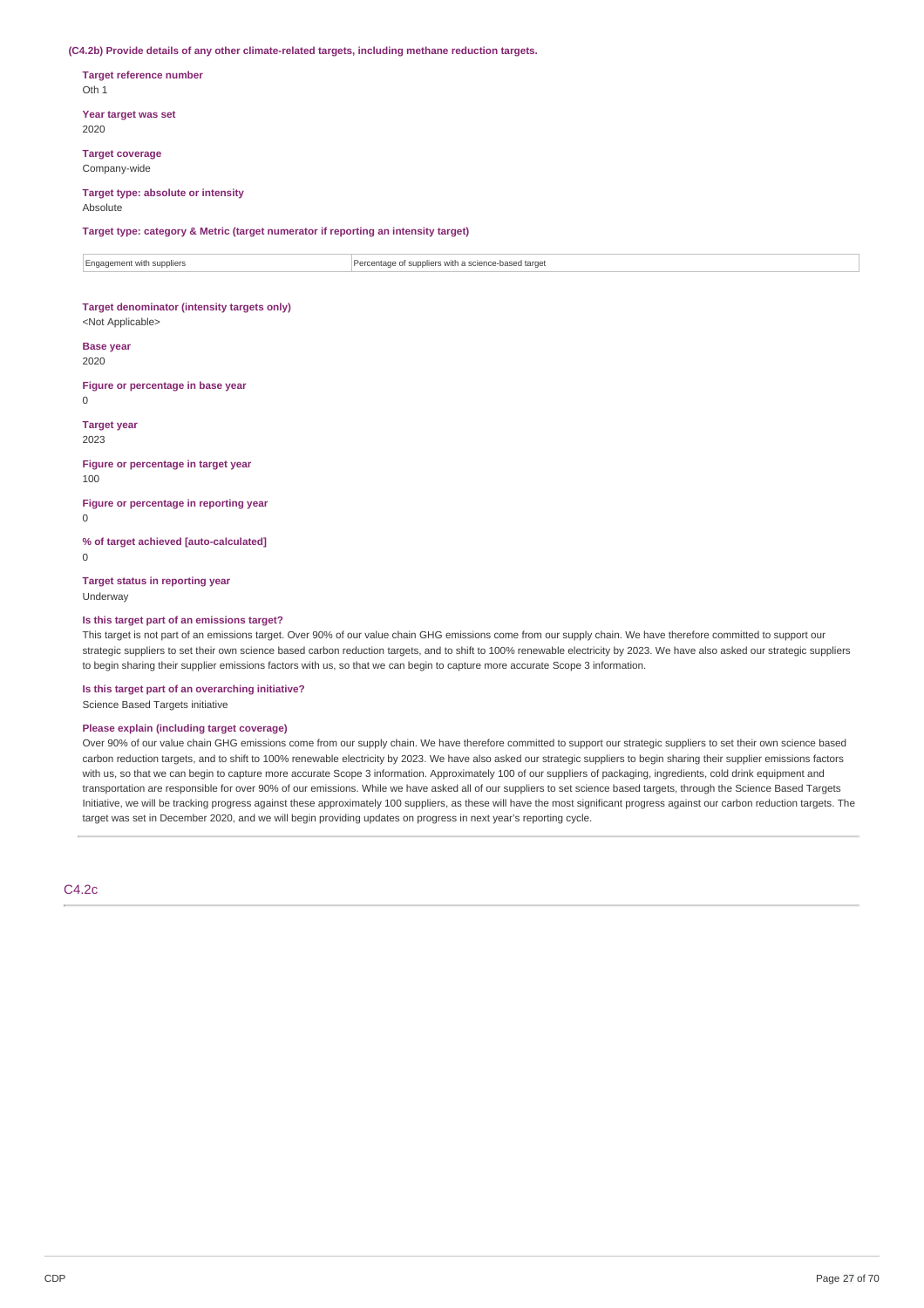### **(C4.2c) Provide details of your net-zero target(s).**

**Target reference number** NZ1

**Target coverage**

Company-wide

## **Absolute/intensity emission target(s) linked to this net-zero target**

Abs1

**Target year for achieving net zero** 2040

### **Is this a science-based target?**

Yes, and this target has been approved by the Science-Based Targets initiative

## **Please explain (including target coverage)**

We launched a new climate strategy in December 2020, including an ambition to reach net zero GHG emissions by 2040 and a target to reduce our absolute GHG emissions across our value chain by 30% by 2030 (versus 2019). Within that target, we committed to reduce absolute scope 1 and 2 GHG emissions 47% by 2030 from a 2019 base year and reduce absolute scope 3 GHG emissions 29% by 2030 from a 2019 base year. Our GHG reduction target has been approved by the SBTi as being in line with a 1.5˚C reduction pathway, as recommended by the IPCC. Over 90% of our value chain GHG emissions come from our supply chain. This is why we have also committed to support our strategic suppliers to set their own science based carbon reduction targets, and to shift to 100% renewable electricity by 2023. We have also set our net zero strategy in line with SBTi upcoming guidance. We are focused on reducing our GHG emissions first, in line with a 1.5°C pathway. When we cannot reduce emissions further, we aim to prioritise our investment in verified carbon sequestration projects to achieve our net zero 2040 ambition.

## C4.3

### (C4.3) Did you have emissions reduction initiatives that were active within the reporting year? Note that this can include those in the planning and/or **implementation phases.**

Yes

## C4.3a

(C4.3a) Identify the total number of initiatives at each stage of development, and for those in the implementation stages, the estimated CO2e savings.

|                           | Number of initiatives | Total estimated annual CO2e savings in metric tonnes CO2e (only for rows marked *) |
|---------------------------|-----------------------|------------------------------------------------------------------------------------|
| Under investigation       | 53                    | 64781                                                                              |
| To be implemented*        | 72                    | 96131                                                                              |
| Implementation commenced* | 103                   | 406514                                                                             |
| Implemented*              | 20                    | 59577                                                                              |
| Not to be implemented     |                       |                                                                                    |

## C4.3b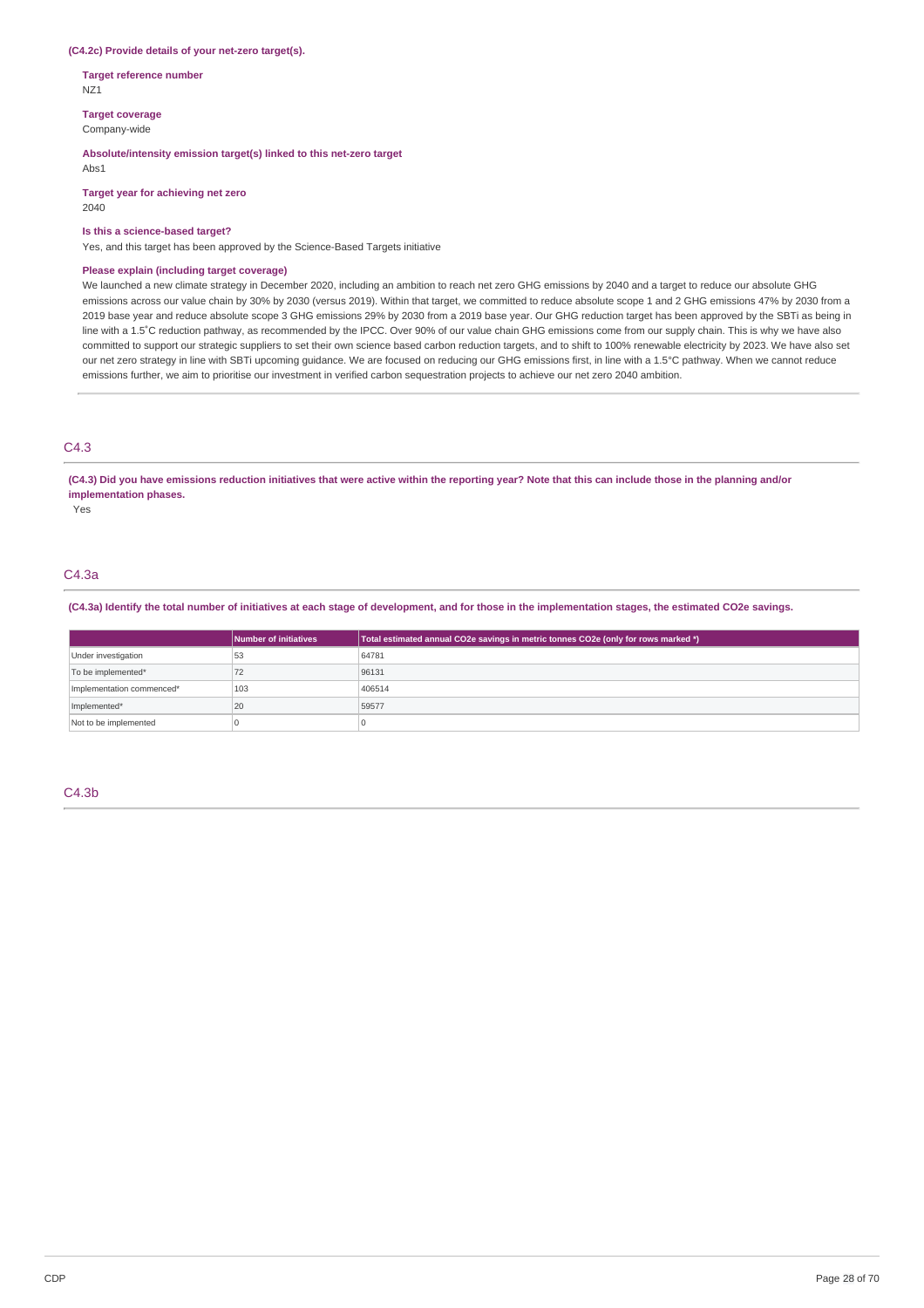### **(C4.3b) Provide details on the initiatives implemented in the reporting year in the table below.**

**Initiative category & Initiative type**

Waste reduction and material circularity Product/component/material recycling

### **Estimated annual CO2e savings (metric tonnes CO2e)** 58449

**Scope(s)**

Scope 3

## **Voluntary/Mandatory**

Voluntary

**Annual monetary savings (unit currency – as specified in C0.4)** 867633

**Investment required (unit currency – as specified in C0.4)** 35000000

**Payback period** No payback

## **Estimated lifetime of the initiative**

# Ongoing **Comment**

Material circularity and a circular economy are important for our business because new packaging requires raw materials which are carbon intensive to extract and create. As a result it is critical to ensure that the materials we do use for our packaging are recycled and can be used again. We know that 100% recycled PET plastic has up to a 70% lower carbon footprint than virgin PET material. Therefore, our work to increase the recyclability of our materials and our investment in recycled materials, especially recycled PET (rPET), helps to make our packaging more circular, avoids the use of virgin plastic and helps to reduce our value chain GHG emissions. Other initiatives, including our ongoing efforts to lightweight our packaging and the increased use of dispensed and refillable drinks delivery models also help us to reduce the carbon footprint of our packaging. We estimate that we have been able to save 58,449 tonnes of CO2 emissions through our rPET and lightweighting initiatives in 2020.

### **Initiative category & Initiative type**

| <b>Energy efficiency</b><br>n productic<br>processes<br>11.1511.<br>ັ | tımızatıor |
|-----------------------------------------------------------------------|------------|

**Estimated annual CO2e savings (metric tonnes CO2e)**

1128

**Scope(s)** Scope 2 (market-based)

## **Voluntary/Mandatory**

Voluntary

**Annual monetary savings (unit currency – as specified in C0.4)** 57096

**Investment required (unit currency – as specified in C0.4)** 607000

**Payback period** 4-10 years

## **Estimated lifetime of the initiative**

11-15 years

## **Comment**

We continue to invest in process innovation and new, energy efficient technologies, and share best practices across our territories. In 2020, we invested €1.72 million in energy and carbon-saving technologies, saving approximately 976 MWh per year and 1,128 CO2et. For example, in 2020, at our Jordbro site in Sweden, we upgraded the existing heating, ventilation and air conditioning system with new fans equipped with variable speed drives which reduced airflow and improved energy efficiency. In addition, the site installed several energy meters to improve transparency of the facility's energy use. These changes improved the energy ratio at the site by almost 21% during 2020.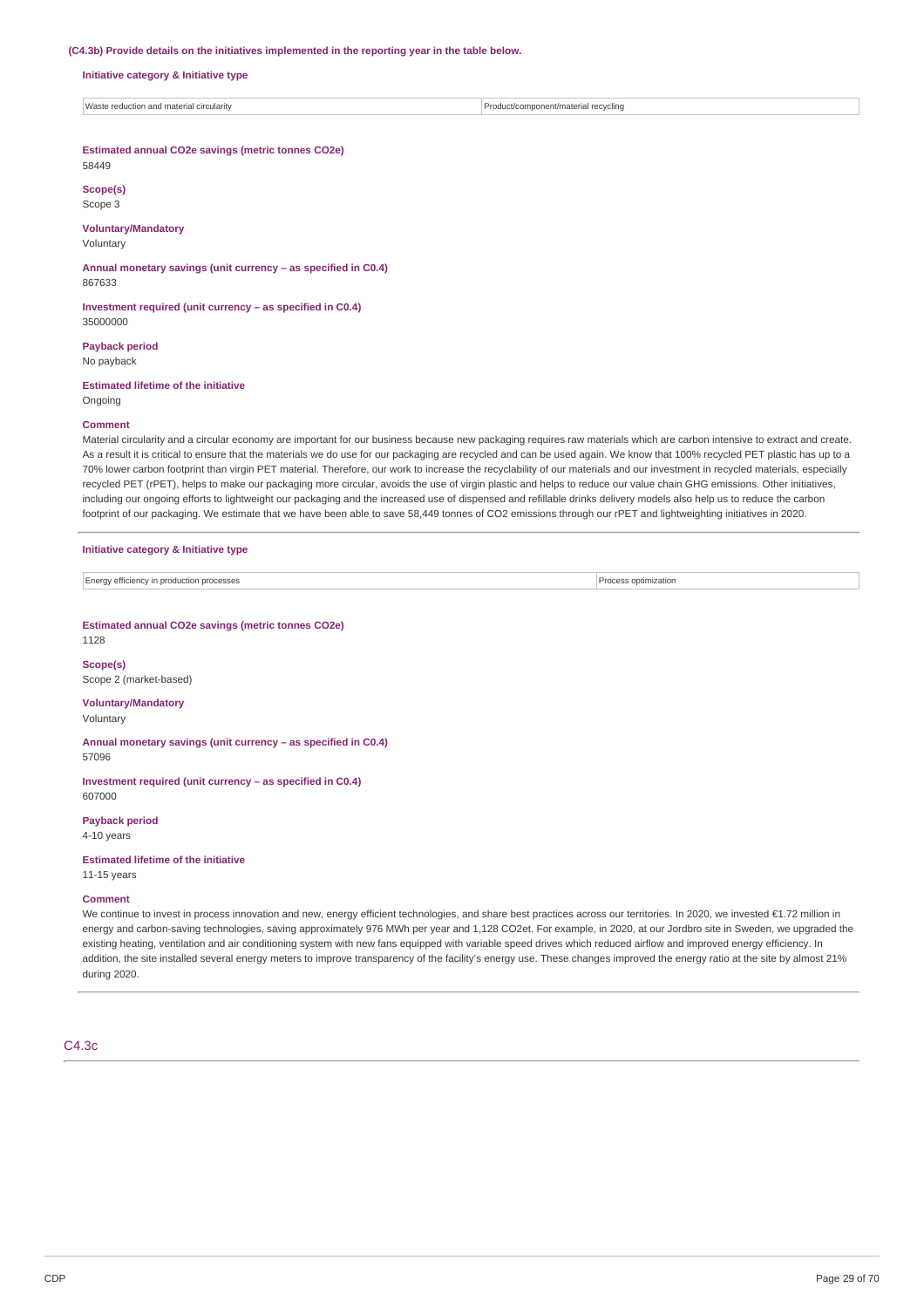## **(C4.3c) What methods do you use to drive investment in emissions reduction activities?**

| Method                                                  | <b>Comment</b>                                                                                                                                                                                                                                                                                                                                                                                                                                                                                                                                                                                                                                                                                                                                                                                                                                                                                                                                                                                                                                                                                                                                                                                                                                                                                                                                                                                                                                                                                                                                                                                                                                                                                                                                                                                                                                                                                                                                                                                                                                                                   |
|---------------------------------------------------------|----------------------------------------------------------------------------------------------------------------------------------------------------------------------------------------------------------------------------------------------------------------------------------------------------------------------------------------------------------------------------------------------------------------------------------------------------------------------------------------------------------------------------------------------------------------------------------------------------------------------------------------------------------------------------------------------------------------------------------------------------------------------------------------------------------------------------------------------------------------------------------------------------------------------------------------------------------------------------------------------------------------------------------------------------------------------------------------------------------------------------------------------------------------------------------------------------------------------------------------------------------------------------------------------------------------------------------------------------------------------------------------------------------------------------------------------------------------------------------------------------------------------------------------------------------------------------------------------------------------------------------------------------------------------------------------------------------------------------------------------------------------------------------------------------------------------------------------------------------------------------------------------------------------------------------------------------------------------------------------------------------------------------------------------------------------------------------|
| Lower return on<br>investment (ROI)<br>specification    | CCEP holds an annual capital expenditure budget, which includes projects with lower rates of return because of sustainability benefits. In 2020, we invested €1.72m in energy and carbon-<br>saving technologies, saving approximately 976 MWh per year and 1,128 tCO2eg in our direct operations, contributing to achieving a 11.9% reduction of our carbon footprint in 2020 versus<br>2019. In 2020, we invested €302,000 in water efficient technologies and processes, resulting in water savings of 22,400 m <sup>3</sup> . In 2020, we also invested €5.2m to reduce the weight of our<br>bottles, cans, closures and labels. As a result we eliminated 1,471 tonnes of packaging material and saved 2,918 tCO2e. In total we invested €7.2m in sustainability related CAPEX<br>projects in 2020.                                                                                                                                                                                                                                                                                                                                                                                                                                                                                                                                                                                                                                                                                                                                                                                                                                                                                                                                                                                                                                                                                                                                                                                                                                                                         |
| Internal finance<br>mechanisms                          | CCEP has implemented energy and carbon saving activities in line with internal capital investment allocation mechanisms. In 2020, we spent €1.72m in CAPEX projects, including energy<br>and carbon saving projects. These projects range from reducing the pressure on some of our bottler blowers to modifications on some of our manufacturing lines to enable us to continue to<br>lightweight our cans and bottles. These projects are expected to deliver energy savings of 1,176 MWh per year.                                                                                                                                                                                                                                                                                                                                                                                                                                                                                                                                                                                                                                                                                                                                                                                                                                                                                                                                                                                                                                                                                                                                                                                                                                                                                                                                                                                                                                                                                                                                                                            |
| Compliance with<br>regulatory<br>requirements/standards | Across CCEP, mandatory energy and carbon reduction activities have been implemented in compliance with regulatory requirements and standard. For example, we are in compliance with<br>the benchmarking covenant on energy efficiency in the Netherlands.                                                                                                                                                                                                                                                                                                                                                                                                                                                                                                                                                                                                                                                                                                                                                                                                                                                                                                                                                                                                                                                                                                                                                                                                                                                                                                                                                                                                                                                                                                                                                                                                                                                                                                                                                                                                                        |
| Internal<br>incentives/recognition<br>programs          | In 2020, we integrated a full value chain carbon reduction target into our Long-Term Incentive Plan (LTIP), incentivising approximately 250 of our most senior leaders, including our CEO,<br>ELT member and all business unit general managers, to deliver a reduction in GHG emissions across our value chain. The carbon reduction metric has a 15% weighting and sits alongside<br>traditional financial metrics, including earnings per share (EPS) and return on invested capital (ROIC). In addition, our Senior Executives are assigned ownership of specific risks, and<br>performance against the avoidance and reduction of these risks forms a part of their reward and compensation. For example, our Chief Supply Chain Officer's annual objectives and bonus<br>package is linked to objectives related to our climate-related risks and they will be rewarded for performance against these objectives. This includes objectives related to energy efficiency<br>and reduction, water efficiency and reduction as well as objectives related to packaging. As for other ELT members, objectives are aligned with "This Is Forward" and the assessment of<br>these objectives is carried out by the Remuneration Committee at year end. Every CCEP employee has at least one objective relating to sustainability in their annual Individual<br>Performance Objectives to which they will be measured against, as part of CCEP's annual performance review process. We have also set specific KPI measures at VP and Director level<br>which align to our "This is Forward" commitments to ensure these are driven at a local level on a day-to-day basis. For example, our Cold Drink Directors in each country have annual<br>energy targets related to our cold drink equipment fleet that they are responsible for delivering. This helps to ensure that we can meet our cold drink equipment fleet growth targets in each<br>country and grow our instant consumption equipment but manage the overall energy consumption of our cold drink equipment fleet. |
|                                                         | Employee engagement CCEP has internal awards active across our operations to recognize employees who achieve internal efficiencies and emissions reductions as a result of personal performance /<br>excellence. These include the ICON awards (open to all employees within our Supply Chain function) to recognize employees or teams who have made significant progress in the areas of<br>sustainability (including energy and climate change and GHG emissions reductions – e.g. by developing new energy saving technologies for our cold drink equipment or working on<br>efficiency projects within our operations.)                                                                                                                                                                                                                                                                                                                                                                                                                                                                                                                                                                                                                                                                                                                                                                                                                                                                                                                                                                                                                                                                                                                                                                                                                                                                                                                                                                                                                                                     |

# C4.5

(C4.5) Do you classify any of your existing goods and/or services as low-carbon products or do they enable a third party to avoid GHG emissions? Yes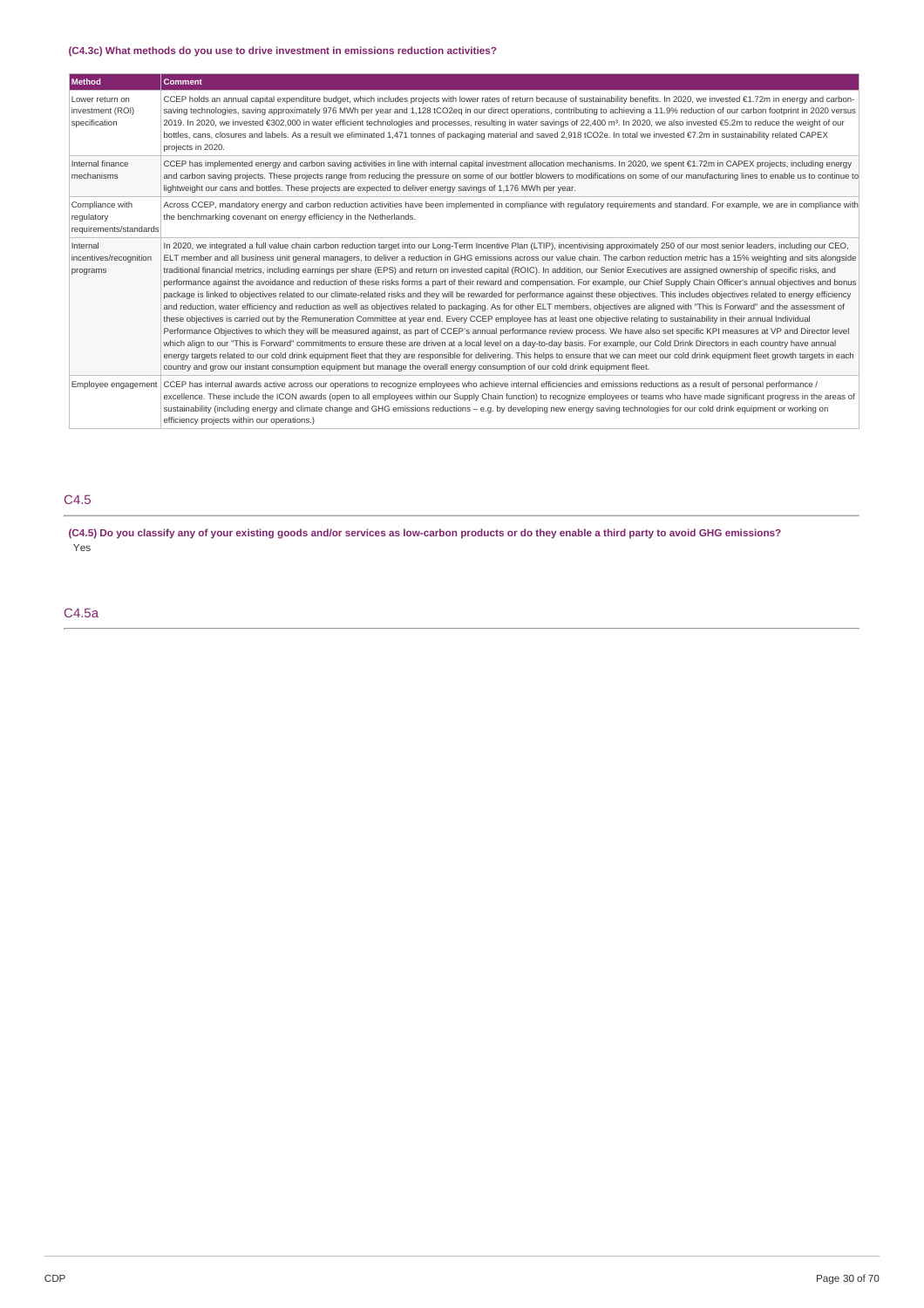(C4.5a) Provide details of your products and/or services that you classify as low-carbon products or that enable a third party to avoid GHG emissions.

### **Level of aggregation** Company-wide

## **Description of product/Group of products**

Our Products: because we have embedded carbon reduction efforts throughout our production processes and throughout our wider value chain, we are directly enabling GHG emissions to be avoided or reduced. As a result, when a consumer chooses to purchase our products they are directly avoiding or reducing GHG emissions, when compared with other similar products. The purchase of a beverage manufactured by CCEP would be in a lightweight package, containing recycled or renewable materials and may be sold via an energy efficient cooler. It would have been manufactured in a manufacturing site into which energy efficient technology has been embedded. As a result, the active choice to purchase a beverage manufactured by CCEP would directly enable GHG emissions to be avoided or reduced.

### **Are these low-carbon product(s) or do they enable avoided emissions?**

Avoided emissions

#### **Taxonomy, project or methodology used to classify product(s) as low-carbon or to calculate avoided emissions**

Other, please specify (WRI/WBCSD using GHG Protocol. Our methodology follows the WRI/WBCSD GHG Protocol and is calculated based on supplier energy consumption rates and carbon savings from energy efficiency measure implemented each year.)

#### **% revenue from low carbon product(s) in the reporting year**

 $100$ 

#### **% of total portfolio value**

<Not Applicable>

## **Asset classes/ product types**

<Not Applicable>

### **Comment**

We recognize climate change is a critical issue for our business. Our approach takes a full value chain view as well as focusing on our own operations. As such by the end of 2020, we had reduced the carbon footprint across our value chain by 37.7% versus 2010 and by 11.9% versus 2019. Our operations and commercial sites represent 8% of our value chain carbon footprint. To reduce the carbon footprint of our production facilities and warehouses, we focus on identifying new renewable sources of energy, reducing our fugitive CO2 losses and using less energy by investing in new equipment and in training programmes for our employees. In 2020, our production facilities used a total of 1,032,653 MWh of energy. We continue to invest in process innovation and new, energy efficient technologies, and share best practices across our territories. In 2020, we invested €1.72m in energy and carbon-saving technologies, saving approximately 976 MWh per year and 1,128 CO2et. Since 2018, we purchase 100% of our electricity from renewable sources (see our 2020 Integrated Report -Action on Climate pages 24-26). In addition, our sustainable packaging activities, including lightweighting and increasing the use of recycled and renewable materials, has reduced the footprint of our packaging by 405.795 tonnes CO2e ys 2010. By focusing on network optimisation, increasing backhauling operations and by using alternative fuels and technologies, we have reduced its transportation carbon footprint by 28% vs 2010.

## **Level of aggregation**

Group of products

#### **Description of product/Group of products**

Using recycled material in bottles and cans keeps valuable resources in a circular economy and reduces the carbon footprint of our packaging. Our goal is to replace all virgin oil-based plastic with 100% recycled plastic (rPET) or renewable materials. We will reach our goal of 50% rPET in our plastic bottles by 2023, two years earlier than previously planned in our "This is Forward" commitments.

## **Are these low-carbon product(s) or do they enable avoided emissions?**

Low-carbon product

## **Taxonomy, project or methodology used to classify product(s) as low-carbon or to calculate avoided emissions**

Other, please specify (LCA using EPA Standards. LCA calculation methodology developed by Dr. Ramani Narayan, from Michigan State University, based on US Environmental Protection Agency (EPA) Standards.)

#### **% revenue from low carbon product(s) in the reporting year** 44

**% of total portfolio value** <Not Applicable>

## **Asset classes/ product types**

<Not Applicable>

## **Comment**

In 2020, we continued to make progress in increasing rPET content in our packaging. 41.3% of the plastic we use is rPET across our business and in some countries we are already using higher proportions than this. For example, in the Netherlands, we reached an average of 62.5% rPET content in our PET bottles in 2020, in Belgium and Luxembourg 58.8% and in GB 51.5%. We've already moved to 100% rPET bottles for all of our brands made in Sweden and we're doing the same in the Netherlands, Iceland and Norway. These shifts to 100% rPET resulted in avoided emissions of at approximately 8,895 tonnes of CO2e in 2020. In addition, all our Honest, GLACÉAU Smartwater, ViO and Chaudfontaine bottles are made from 100% recycled plastic, removing 9,000 tonnes of virgin plastic from our portfolio per year. In 2020, 44% of our total revenue was generated by PET bottles containing minimum 41.3% rPET. We'll also continue the use of Plant PET, which is identical to regular PET but made from sustainable, renewable, plant-based sources. In 2020, 0.5% of our PET packaging was made from Plant PET. As the rate of rPET increases, our use of Plant PET will continue to decrease.

## C5. Emissions methodology

## C5.1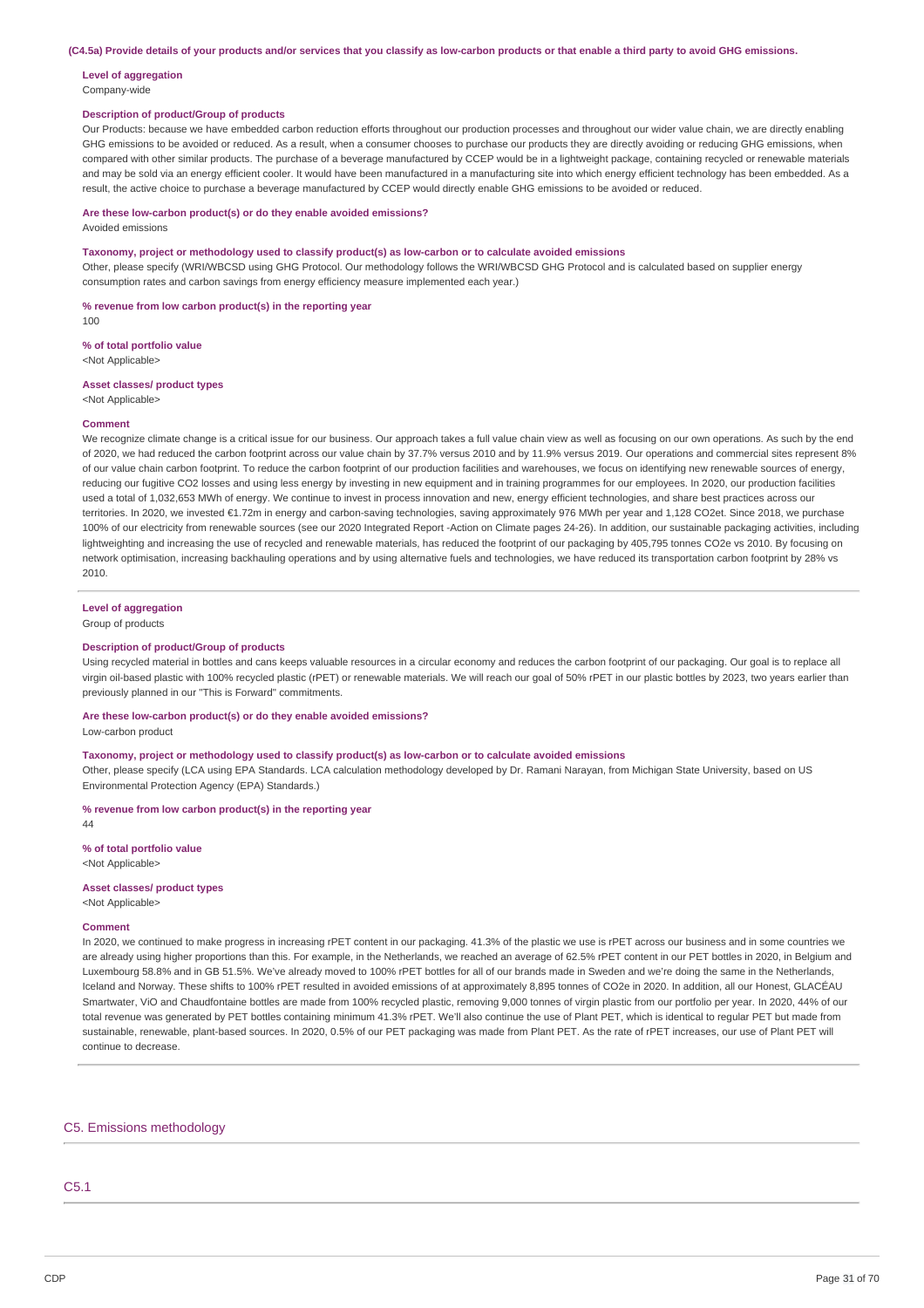### **(C5.1) Provide your base year and base year emissions (Scopes 1 and 2).**

#### **Scope 1**

**Base year start**

January 1 2019

**Base year end** December 31 2019

**Base year emissions (metric tons CO2e)** 229713

#### **Comment**

Our baseline year for our new science based absolute carbon reduction target, set at the end of 2020, has been updated from 2010 to 2019 in line with SBTi guidance. Our baseline carbon figures for 2019 have also been restated to include new emission sources and more accurate data.

#### **Scope 2 (location-based)**

**Base year start** January 1 2019

**Base year end** December 31 2019

### **Base year emissions (metric tons CO2e)**

170245

#### **Comment**

Our baseline year for our new science based absolute carbon reduction target, set at the end of 2020, has been updated from 2010 to 2019 in line with SBTi guidance. Our baseline carbon figures for 2019 have also been restated to include new emission sources and more accurate data.

### **Scope 2 (market-based)**

**Base year start** January 1 2019

**Base year end** December 31 2019

#### **Base year emissions (metric tons CO2e)**

6051

### **Comment**

Our baseline year for our new science based absolute carbon reduction target, set at the end of 2020, has been updated from 2010 to 2019 in line with SBTi guidance. Our baseline carbon figures for 2019 have also been restated to include new emission sources and more accurate data.

## C5.2

(C5.2) Select the name of the standard, protocol, or methodology you have used to collect activity data and calculate emissions.

Defra Environmental Reporting Guidelines: Including streamlined energy and carbon reporting guidance, 2019

ISO 14064-1

The Greenhouse Gas Protocol: A Corporate Accounting and Reporting Standard (Revised Edition)

### C6. Emissions data

## C6.1

**(C6.1) What were your organization's gross global Scope 1 emissions in metric tons CO2e?**

#### **Reporting year**

**Gross global Scope 1 emissions (metric tons CO2e)** 196919

**Start date** <Not Applicable>

#### **End date**

<Not Applicable>

### **Comment**

This represents a 14.3% decrease compared to 2019 and a 35.3% reduction against our 2010 baseline. GHG emissions from our car fleet and vans makes up approximately 17% of our total Scope 1 emissions, making it a key driver of achieving our climate targets. For example, we are working to make our distribution networks more efficient by improving our warehouse capacity, and by working with our distribution suppliers to shift the way we move our products from road to rail. We have reduced road kilometres by adding warehouse capacity at some of our manufacturing operations, allowing us to deliver directly to our customers from our manufacturing sites rather than via external warehouses. In our production facility in Antwerp, Belgium, we expanded our automatic warehouse. The site can now store 30,000 pallets 9,000 more than before, as well as other formats in addition to standard pallets. This makes the site less dependent on external warehouses, while allowing them to deliver to customers using extra-low pallets, resulting in fewer round trips.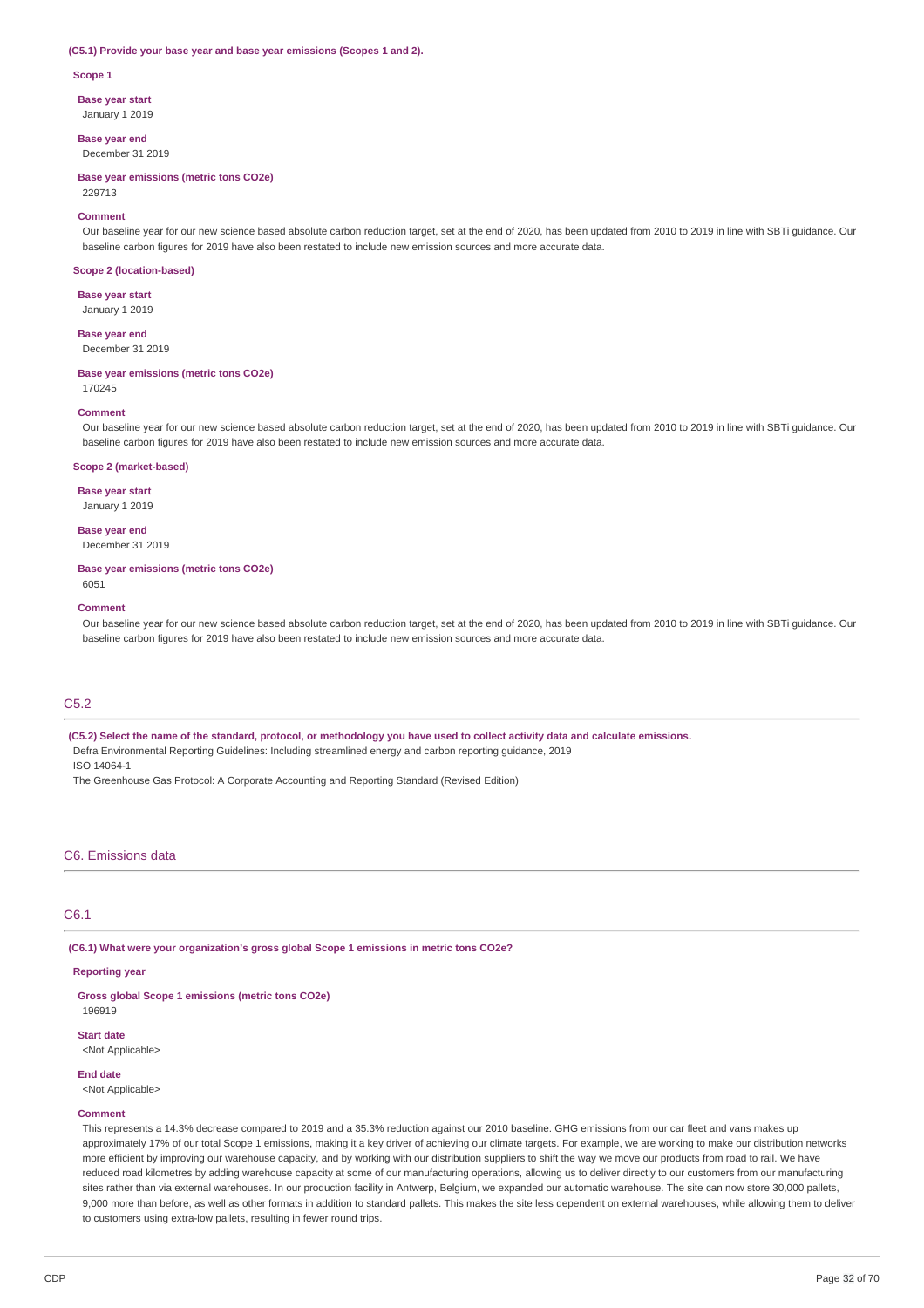## C6.2

### **(C6.2) Describe your organization's approach to reporting Scope 2 emissions.**

#### **Row 1**

### **Scope 2, location-based**

We are reporting a Scope 2, location-based figure

#### **Scope 2, market-based**

We are reporting a Scope 2, market-based figure

## **Comment**

CCEP reports Scope 2 GHG emissions against both a location-based and a market-based approach, in accordance with the WRI/WBCSD Greenhouse Gas (GHG) Protocol Corporate Standard (Scope 2 Guidance). In 2019, 100% of our purchased electricity came from renewable sources meaning we achieved our commitment two years ahead of schedule as we also achieved 100% in 2018. We also purchased heat for our manufacturing site in Norway and Sweden and for two of our manufacturing sites in Germany as well as for our offices in Bulgaria from renewable district heat. Our purchased renewable energy supplies are supported by contractual instruments e.g. by Guarantees of Origin or PPAs. We report Scope 2 GHG emissions against both a location-based and a market-based approach, in accordance with the WRI/WBCSD Greenhouse Gas (GHG) Protocol Corporate Standard (Scope 2 Guidance). In 2020, 100% of our purchased electricity came from renewable sources. We have been purchasing 100% renewable electricity since 2018. We also purchased heat for our manufacturing site in Sweden and for two of our manufacturing sites in Germany as well as renewable district heat for our offices in Bulgaria. Our purchased renewable energy supplies are supported by contractual instruments e.g. by Guarantees of Origin or PPAs.

### C6.3

#### **(C6.3) What were your organization's gross global Scope 2 emissions in metric tons CO2e?**

#### **Reporting year**

**Scope 2, location-based**

144011

**Scope 2, market-based (if applicable)** 4815

**Start date**

<Not Applicable>

#### **End date**

<Not Applicable>

## **Comment**

We now have renewable purchased electricity contracts in place for all our manufacturing sites across all our territories. Since 2018, we purchase 100% of our electricity from renewable sources, two years ahead of our target. The national grid in Iceland is 99.8% renewable so there isn't the need for certificates. We are in control of the purchasing agreements for all our manufacturing sites, but not for some of our non-manufacturing sites which we rent/lease – these are the scope 2 emissions under the market-based approach. Electricity consumption for EVs is captured under scope 3 as most charging is done 'at home'.

## C6.4

(C6.4) Are there any sources (e.g. facilities, specific GHGs, activities, geographies, etc.) of Scope 1 and Scope 2 emissions that are within your selected reporting **boundary which are not included in your disclosure?**

No

# C6.5

**(C6.5) Account for your organization's gross global Scope 3 emissions, disclosing and explaining any exclusions.**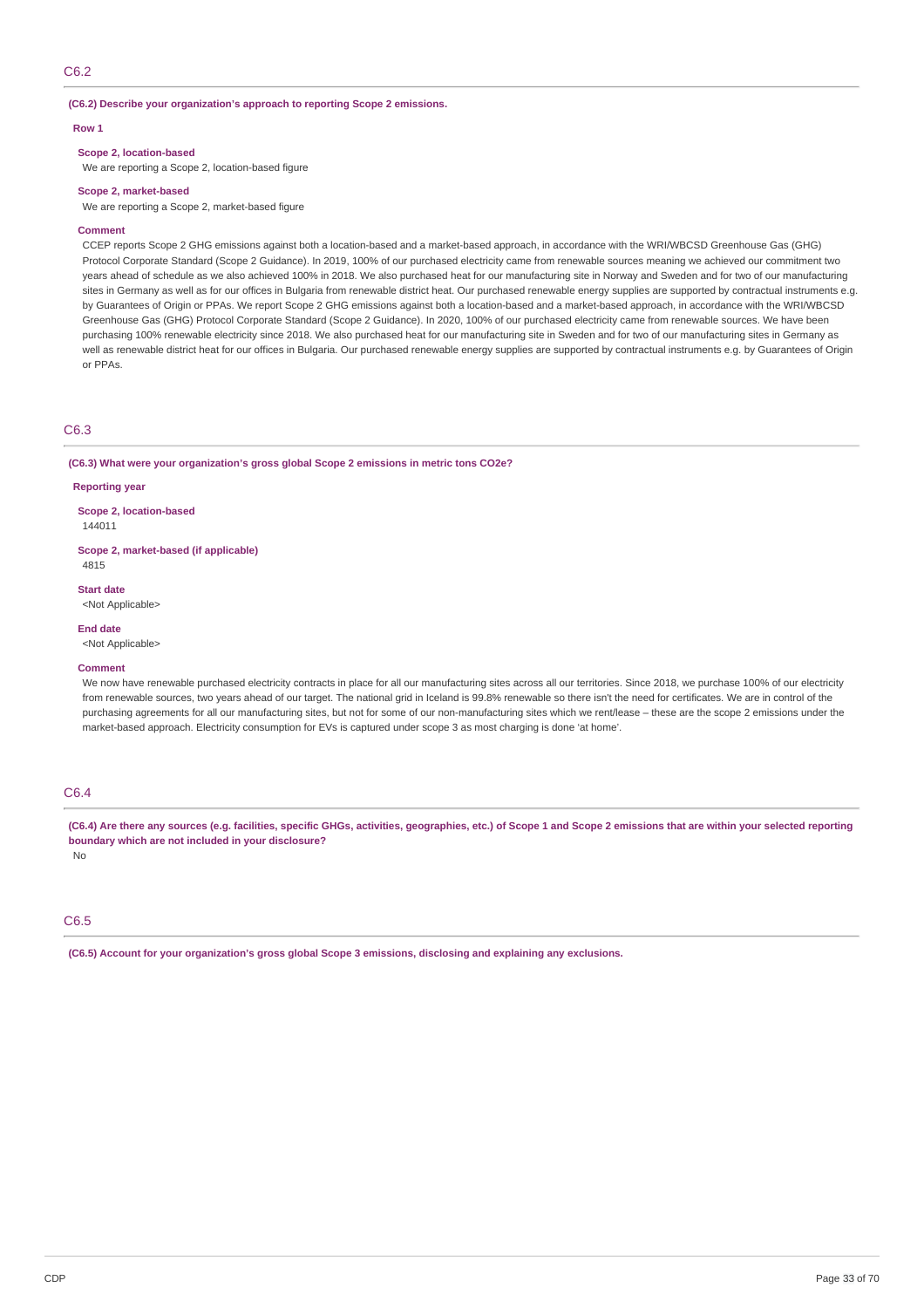**Evaluation status** Relevant, calculated

**Metric tonnes CO2e** 2511153

#### **Emissions calculation methodology**

Emissions from packaging, ingredients and purchased water are included in our SBTi absolute reduction target boundary. We also estimate emissions for additional purchased goods and services which are not in our SBTi target boundary. Ingredients (846,743 tCO2e): Emissions from our ingredients were calculated using annual unit case sales volume data by country X ingredients at product beverage level (e.g. Diet Coke, Coca-Cola). Ingredients included within our boundary include our concentrate together with the juices, sugar and sweeteners used to produce our products. Emissions factors include World Food LCA Database, EcoInvent and bespoke LCA studies e.g. EU Study (Klenk et al. 2012). Packaging (1,409,508 tCO2e): Calculated using annual unit case sales volume data by country X standard primary, secondary and tertiary packaging specifications at a SKU-level (e.g. 500ml PET bottle in France). GHG emissions associated with packaging recycling content & recycling rates are included in line with GHG Protocol as well as LCA methodologies (e.g. PAS2050, GHG Protocol Product Standard, ISO14044). We use a range of global and regional industry emission factors, including EAA and PETCORE – PlasticsEurope. Emissions from End of Life (EoL) disposal of packaging by consumers is included in our reported emissions from packaging, including recycled material in Cat 1. EoL emissions from non-recycled packaging is in Cat 12. Recycling rates were obtained from a variety of sources; see "Packaging Collection Rates" in our publicly available methodology document. Purchased Water (4,844 tCO2e): Calculated using the volume of water from a mains source in the site, multiplied by the Defra/BEIS factor for the supply of municipal water. Other Purchased Goods and Services (250,058 tCO2e): Calculated, not included in our SBTi target boundary. Emissions based upon €850,887,933 spent on purchased goods and services excluding ingredients, packaging & purchased water, using an economic input-emissions output model. Each commodity was mapped to a CEDA database category based on taxonomy description. Uncategorized spend within the top taxonomy tier used the average emissions factor for that tier. Applied EUR as currency & 2020 as year of purchase for all emissions factors to account for inflation rates and currency conversions of goods and services.

## **Percentage of emissions calculated using data obtained from suppliers or value chain partners**

 $\Omega$ 

**Please explain**

**Capital goods**

**Evaluation status** Relevant, calculated

**Metric tonnes CO2e** 143796

## **Emissions calculation methodology**

Emissions from this category are calculated, but not included in our SBTi target boundary. To calculate the emissions from capital goods, emissions factors from the CEDA v5 database were used. Each commodity was mapped to an appropriate category from the CEDA database according to their taxonomy description. Where there was uncategorized spend within the top taxonomy tier, the average emissions factor for that tier was used. All emission factors used EUR as currency and 2020 as the year of purchase to account for inflation rates and currency conversions of goods and services.

### **Percentage of emissions calculated using data obtained from suppliers or value chain partners**

 $\Omega$ 

#### **Please explain**

**Fuel-and-energy-related activities (not included in Scope 1 or 2)**

**Evaluation status** Relevant, calculated

**Metric tonnes CO2e**

55427

### **Emissions calculation methodology**

Emissions from this category are calculated and included in our SBTi target boundary. 2020 CCEP emissions calculated using total electricity, heat and fuel consumption by country of operation, and multiplying the number of kWh/litres by the emissions factors. These represent 1) transmission and distribution (T&D) losses, and 2) upstream emissions associated with extracting and processing the fuels, or "Well-To-Tank" (WTT) emissions. Emission factors are sourced from DEFRA/BEIS 2020 T&D and WTT Scope 3 emission factors.

**Percentage of emissions calculated using data obtained from suppliers or value chain partners**

 $\Omega$ 

**Please explain**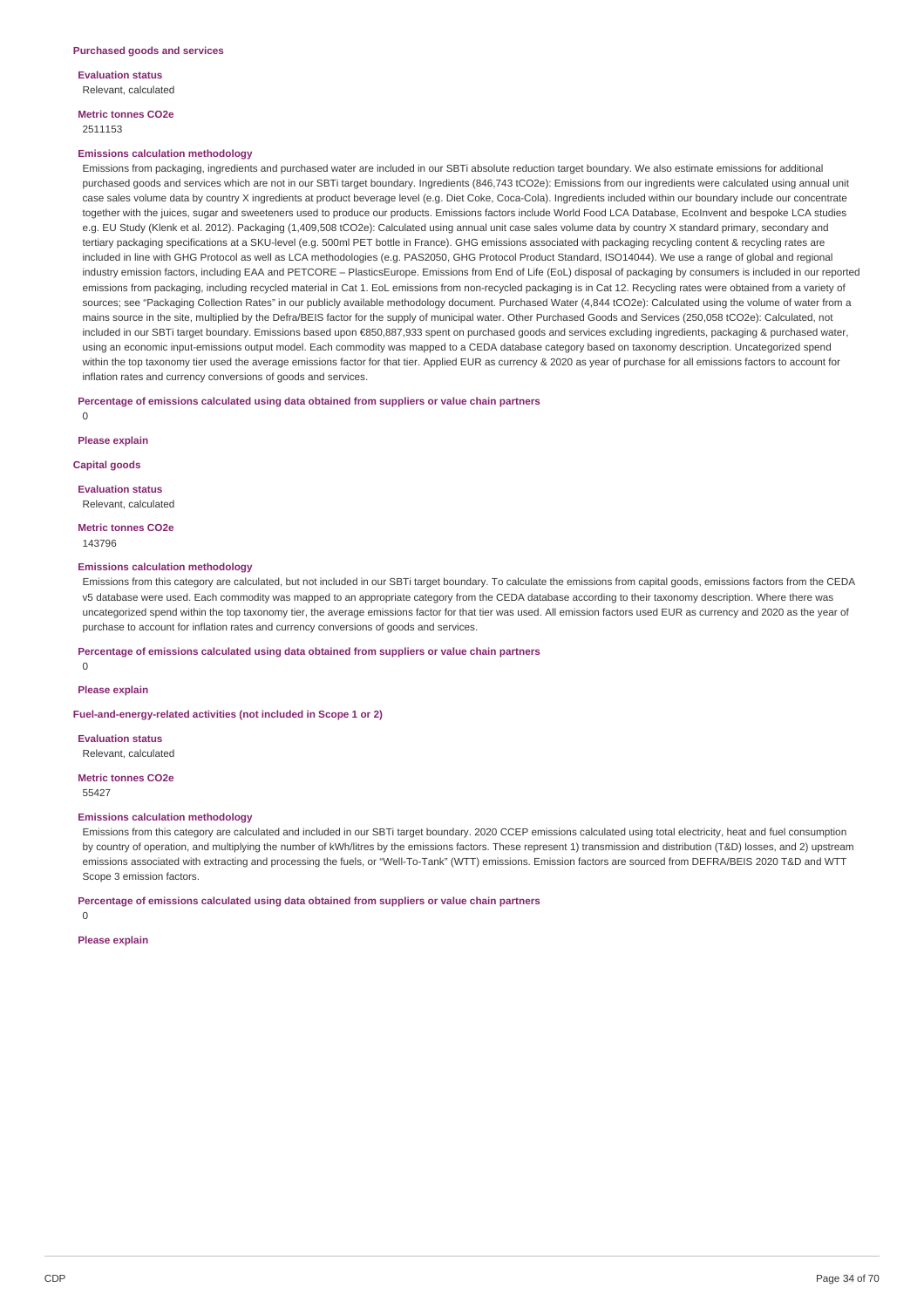**Evaluation status** Relevant, calculated

**Metric tonnes CO2e** 200827

#### **Emissions calculation methodology**

Emissions from this category are calculated and included in our SBTi target boundary. Road Haulage: calculated using 2020 primary data related to the fuels used - diesel, CNG, evolution diesel, HVO and biodiesels. The emission factors for fuel use was multiplied by the number of litres used to produce a figure in tonnes CO2e. Emission factors for diesel are sourced from BEIS. Emission factors for biodiesel and other alternative fuels are sourced from primary supplier data. Emission factors for CNG/diesel are sourced from CCEP's Logistic Department's methodology and for evolution diesel sourced from PREEM. Average biofuel blend provided by BEIS 2020. Rail: calculated by using tonne/km provided by our transportation records. Emissions calculated by multiplying tonne/km by the emission factor general rail freight by DEFRA/BEIS 2020, and by the emission factor for rail freight provided by ADEME for freight in France. The resulting emission figures are expressed in tonnes CO2e.

#### **Percentage of emissions calculated using data obtained from suppliers or value chain partners**

100

#### **Please explain**

This represents a 18.7% decrease versus 2019 and a 25% decrease versus our 2010 baseline year. The decrease in 2020 versus 2019 was due to a decrease in overall KMs travelled by 23,1% due to the COVID-19 impact on the hospitality sector. We continue to focus on moving KMs from road to rail and the use of alternative fuels. In 2020, 2,3% of total KMs travelled were completed using alternative fuels or modes versus standard diesel trucks.

#### **Waste generated in operations**

### **Evaluation status**

Relevant, calculated

#### **Metric tonnes CO2e**

7322

 $100$ 

### **Emissions calculation methodology**

Emissions from this category are calculated and included in our SBTi target boundary. Calculated using 2020 primary wastewater and solid waste data. Solid waste figures are categorized by destination; recycled, composting, incineration, incineration including recovery or landfill. Emissions are calculated by multiplying the quantity of waste by the emissions factor appropriate to its destination. Emission factors sourced from DEFRA/BEIS 2020. The resulting emission figures are expressed in tonnes CO2e.

### **Percentage of emissions calculated using data obtained from suppliers or value chain partners**

**Please explain**

This represents a 6.1% decrease versus 2019 and a 2% decrease versus our 2010 baseline year when represented as tCO2e. The decrease 2020 versus 2019 was due to a 11.2% decrease in our wastewater volumes and a 15.2% decrease in our solid waste volumes which also now includes liquid waste.

### **Business travel**

**Evaluation status**

# Relevant, calculated

**Metric tonnes CO2e**

3375

### **Emissions calculation methodology**

Emissions from this category are calculated and included in our SBTi target boundary. Calculated based on 2020 primary data of business journeys taken by car (petrol or diesel), rail (domestic and international) and flights (long and short haul). Data for car journeys is in the form of litres of fuel consumed, and for other journey types the data is passenger KMs. Activity data is multiplied by the relevant emission factor sourced from BEIS 2020. The resulting emission figures are expressed in tonnes CO2e.

## **Percentage of emissions calculated using data obtained from suppliers or value chain partners**

100

### **Please explain**

This represents an 74% decrease versus 2019 and a 65% decrease versus our 2010 baseline year. Due to COVID-19 restrictions there was a significant drop in emissions from business travel in 2020.

### **Employee commuting**

## **Evaluation status**

Relevant, calculated

**Metric tonnes CO2e**

13512

### **Emissions calculation methodology**

Emissions from this category are calculated, but not included in our SBTi target. Emissions in this category included both employee commuting emissions for all of 2020, and emissions from home working from April-December 2020. CCEP data for each country was used to understand working hours per year (using a 8hr/day; 40 hour week), and annual leave per country; along with job role and usual work location to estimate number of employees commuting. The EcoAct commuting model was used to calculate employee commuting emissions for 2019, for January – March 2020, and for April -December 2020 for those employees still assumed to be commuting based on job role (e.g, manufacturing, certain field sales roles) and usual work location (e.g., manufacturing site). Home working emissions, energy use from office equipment, home heating and cooling (where appropriate), which would not have occurred in an office-working scenario, was used for the working from home period, April – December 2020. Job role (e.g., office based) and usual work location (e.g., head office) data was used to estimate the number of employees working from home vs. commuting during this period. When calculating the base case office equipment emissions, the power consumption of laptops, secondary screens, printers, and lighting was accounted for. For the workstation power consumption, an average "in use" power load per desk of 140 Watts, calculated in the CIBSE Guide F (2012)5, was used. For the use of lighting in the home office, which can vary greatly, an allowance of 10 Watts was assumed throughout the year.

### **Percentage of emissions calculated using data obtained from suppliers or value chain partners**

 $\Omega$ 

**Please explain**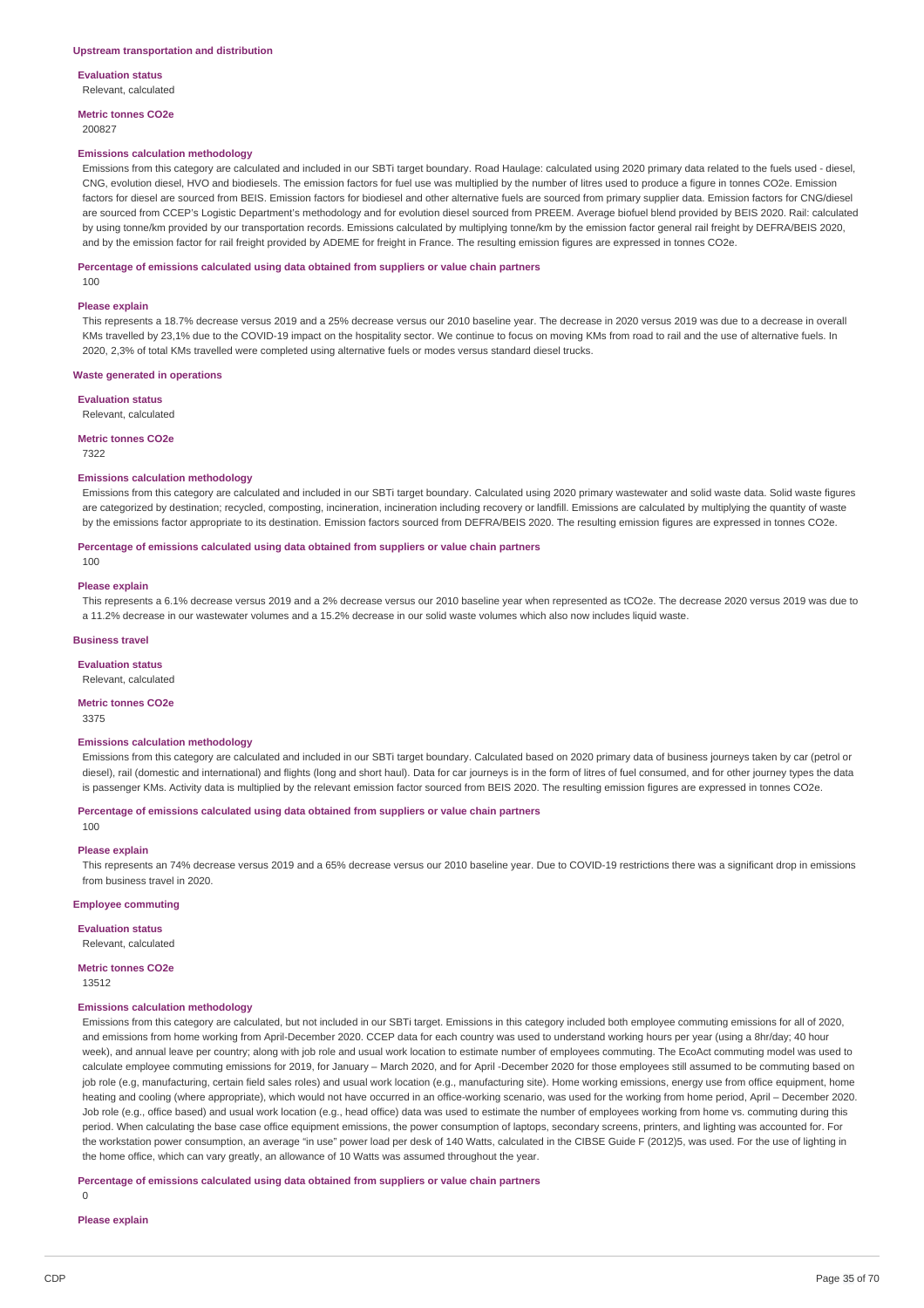#### **Upstream leased assets**

**Evaluation status** Relevant, calculated

**Metric tonnes CO2e**

261

#### **Emissions calculation methodology**

Emissions from this category are calculated and included in our SBTi target. Upstream leased assets relates to the electricity deemed to be associated with home charging CCEP's fleet of electric vehicles. Countries have been allocated an average number of recharges per week influenced by any repayment mechanisms they may have. This is combined with standard battery size information and fleet size to calculate an amount of electricity consumed. This consumption is then multiplied by the location based IEA factor for each country in order to generate a tCO2e figure.

#### **Percentage of emissions calculated using data obtained from suppliers or value chain partners**

0

#### **Please explain**

**Downstream transportation and distribution**

#### **Evaluation status**

Not relevant, explanation provided

## **Metric tonnes CO2e**

<Not Applicable>

#### **Emissions calculation methodology**

<Not Applicable>

#### **Percentage of emissions calculated using data obtained from suppliers or value chain partners**

<Not Applicable>

### **Please explain**

Emissions reported under this category in the previous reporting year were resulting from the operation of cold drink equipment (CDE). These emissions have been reallocated as Downstream Leased Assets emissions. Therefore emissions in this category are now 0.

## **Processing of sold products**

#### **Evaluation status**

Not relevant, explanation provided

# **Metric tonnes CO2e**

<Not Applicable>

# **Emissions calculation methodology**

<Not Applicable>

#### **Percentage of emissions calculated using data obtained from suppliers or value chain partners**

<Not Applicable>

### **Please explain**

We do not sell any semi-finished goods to any 3rd party. All our products are sold ready for consumption. Therefore, scope 3 emissions in this category are 0.

## **Use of sold products**

**Evaluation status**

Relevant, calculated

#### **Metric tonnes CO2e** 89605

## **Emissions calculation methodology**

Emissions from Use of Sold Product are calculated, and come from both the CO2 released by our consumers when the product is opened, as well as emissions from the home refrigeration of products. Emissions from the release of CO2 are included in our SBTi boundary. Emissions from home refrigeration are not included in our SBTi boundary. CO2 released by the consumer (69,546 tCO2e): CO2 release emissions were included in our SBTi boundary. CO2 emissions are calculated in accordance with Appendix E of the BIER Guidance2 version 4.1 (July 2019) whereby emissions are reported differently based on their source. Emissions from customer release when the product is consumed (designated "C" in the BIER guidance) was included if fossil-based (methods 2&4), and not included if biogenic based (methods 1&3). CO2 sources were classified one of 4 methods : • Method 1: Biogenic source - emissions from this source are counted as 0. • Method 2: Fertiliser industry - Included in this category. • Method 3: Co-generation from CHP - CO2 is sourced from operation of a CHP burning natural gas or other fossil fuels, and this CO2 is captured and prevented from being released into the atmosphere. GHG Protocol reporting rules align to EU ETS rules in this instance, and the operator of the CHP cannot claim a carbon saving or reduced emissions from capturing the CO2. In these instances, they report the CO2 emissions as part of their inventory, and to avoid double-counting, CCEP do not report these emissions, and therefore these emissions counted as 0. • Method 4: Fossil fuel/Natural well - Included in this category. Home Refrigeration (20,059 tCo2e): Emissions from home refrigeration are not included in our SBTi boundary. The Use of Sold Product model is based on the LCA of Coca-Cola products conducted in 2013. For each packaging type (PET, can, glass bottle), energy consumption required for chilling was calculated based on the volume of liquid and the packaging weight following the steps outlined below. Country specific IEA 2020 grid electricity emission factors were then applied to calculate emissions generated from home chilling.

### **Percentage of emissions calculated using data obtained from suppliers or value chain partners**

 $\Omega$ 

## **Please explain**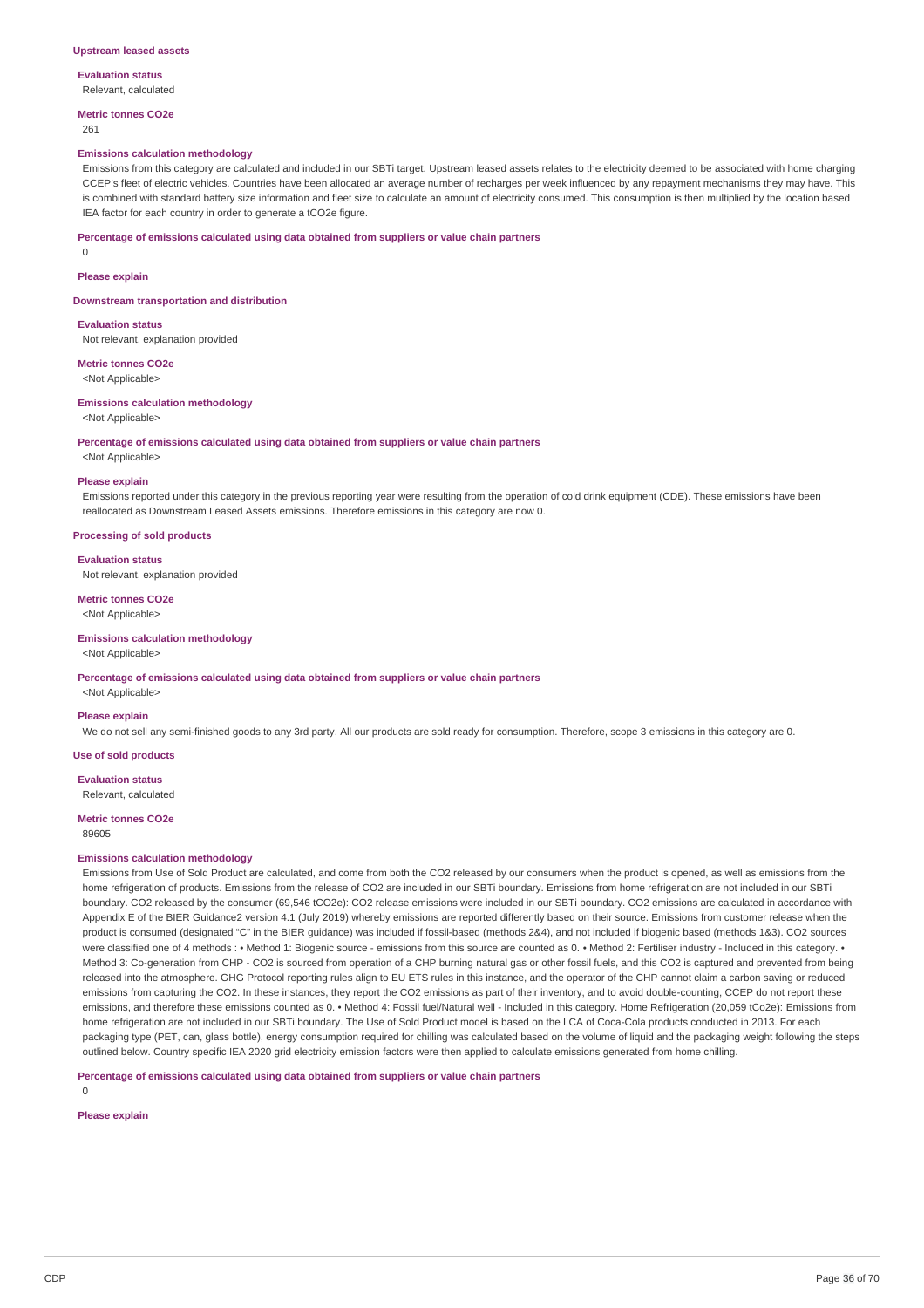**Evaluation status** Relevant, calculated

**Metric tonnes CO2e** 15050

#### **Emissions calculation methodology**

Emissions from End of Life (EoL) disposal of packaging by consumers are calculated and included in our SBTi target. EoL emissions are included in our reported emissions from packaging (split between Category 1 for recycled materials and Category 12 for packaging that is not recycled). Recycling rates used for the calculations are obtained from a variety of sources. The data sources that we have used this year in our packaging recovery and value chain carbon footprint calculations can be found below. Sources for these rates include a variety of local and national collection partners, and we use their most recently published rates at the time of preparation of this publication. Sources include: • Belgium: Fostplus (2019) • France: CITEO (2019) • Germany: GVM (2015 and 2017 for PET bottles), UBA (2017) • Great Britain: Tetrapak (2018), Alupro (2019), DEFRA (2017), RECOUP (2018) • Iceland: Endurvinnslan (2019) • Luxembourg: Valorlux (2018/19) • Netherlands: CE Delft (2018), Afvalfonds Verpakkingen (2018), and TetraPak (2017) • Norway: Infinitum AS (deposit) (2019), Sirkel Glass (2019), Gronk Punkt Norge (2019) • Portugal: APA (2019), Tetrapak (2018) • Spain: Ecoembes (2018, 2019), Ministry of Environment (2017) • Sweden: Returpack AB (2019), FTI AB (2018, 2019)

### **Percentage of emissions calculated using data obtained from suppliers or value chain partners**

 $\Omega$ 

**Please explain**

**Downstream leased assets**

**Evaluation status** Relevant, calculated

**Metric tonnes CO2e**

531135

#### **Emissions calculation methodology**

Emissions in this category are calculated and included in our SBTi target. Emissions calculation methodology: emissions in this category result from the operation of cold drink equipment (CDE), including refrigerated coolers, vending machines, dispensing units and coffee equipment, located on our customers' premises. Energy use and resulting emissions for CDE are calculated using a common approach across CCEP. We use supplier data and Coca-Cola test energy consumption rates (KWh/24hs) for all equipment to calculate a weighted average energy consumption rate by equipment category (by equipment size - single doored coolers for example), by country by year. Weighted average energy consumption rates are based on CDE model types (we have over 500 equipment types), which are assigned an average standard energy consumption rate, multiplied by the number of units per model and the operational time (i.e. number of 24hr days). These calculations are conservative in that they assume our equipment is operated 24 hours a day, seven days a week. Energy saving initiatives which have been introduced to our CDE Fleet - e.g. energy management systems, LED lighting and fitted doors and purchasing new, more efficient equipment - are reflected in the yearly energy reduction rates and weighted averages. Resulting energy consumption figures by country are then multiplied by the country specific emission factor for combined electricity and heat sourced from IEA, 2017. The resulting emission figures are expressed in tonnes CO2e.

**Percentage of emissions calculated using data obtained from suppliers or value chain partners**  $100$ 

#### **Please explain**

Emissions in this category were previously allocated as "Downstream transportation and distribution" emissions. This represents a 13% reduction versus 2019 and a 65% reduction versus 2010. In 2020, through these initiatives, we reduced the energy use per unit by 1.9% versus 2019. Due to the impact of COVID-19 on our customers, our fleet reduced in size by 3.9% in 2020, while the total energy consumption of our CDE fleet dropped by 5.7% compared with 2019, resulting in a carbon footprint reduction of 76,928 CO2e.

## **Franchises**

**Evaluation status** Not relevant, explanation provided

**Metric tonnes CO2e**

<Not Applicable>

## **Emissions calculation methodology**

<Not Applicable>

**Percentage of emissions calculated using data obtained from suppliers or value chain partners**

# <Not Applicable>

**Please explain** We do not have any relevant franchises. Scope 3 emissions in this category are 0.

**Investments**

# **Evaluation status**

Not relevant, explanation provided

#### **Metric tonnes CO2e** <Not Applicable>

# **Emissions calculation methodology**

<Not Applicable>

**Percentage of emissions calculated using data obtained from suppliers or value chain partners** <Not Applicable>

### **Please explain**

There were no relevant investment activities with related GHG emissions in 2020. Scope 3 emissions in this category are 0.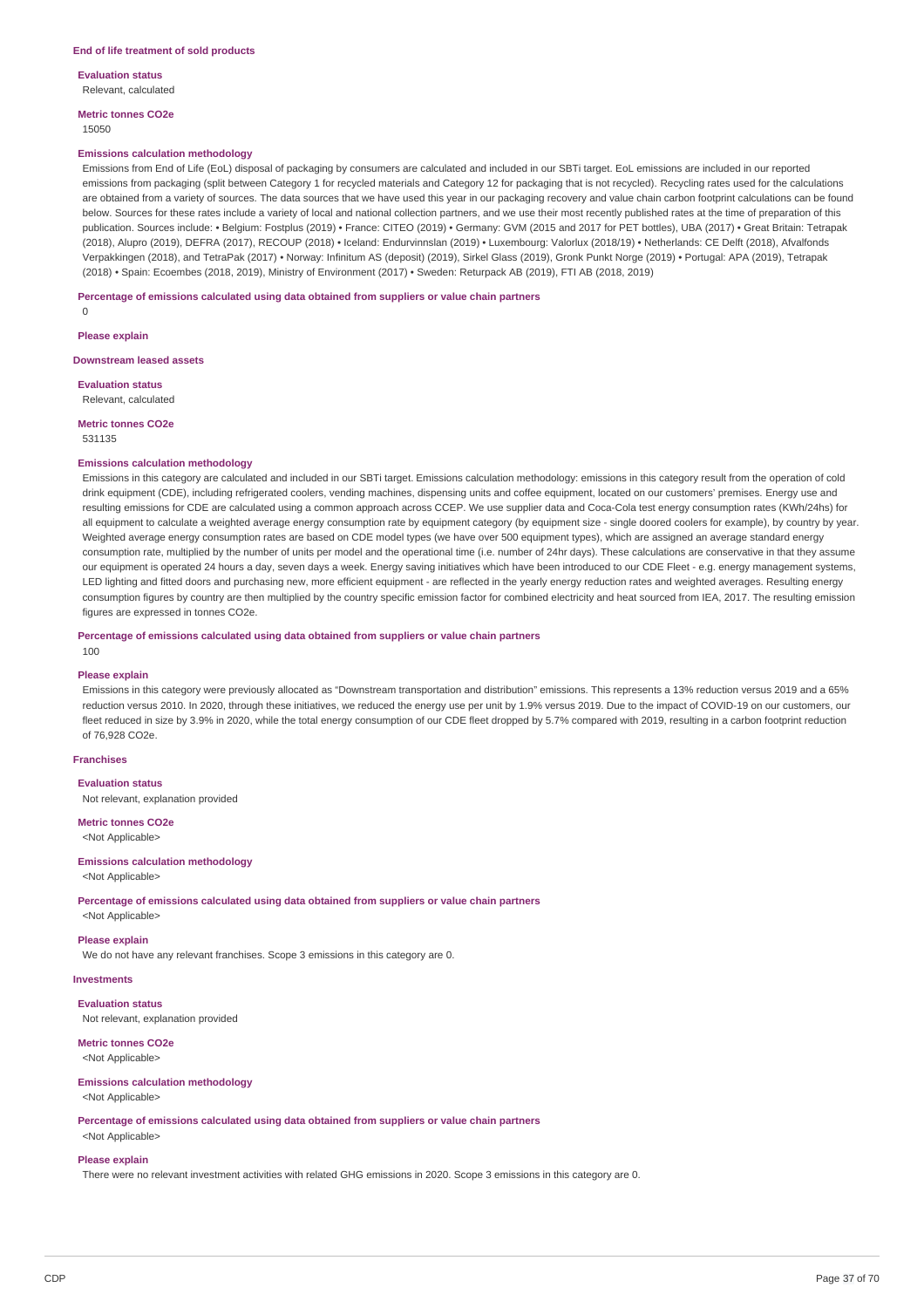## **Other (upstream)**

**Evaluation status** Not relevant, explanation provided

**Metric tonnes CO2e** <Not Applicable>

# **Emissions calculation methodology**

<Not Applicable>

## **Percentage of emissions calculated using data obtained from suppliers or value chain partners** <Not Applicable>

**Please explain**

There are no further relevant upstream activities. Scope 3 emissions in this category are 0.

## **Other (downstream)**

**Evaluation status** Not relevant, explanation provided

## **Metric tonnes CO2e**

<Not Applicable>

## **Emissions calculation methodology**

<Not Applicable>

**Percentage of emissions calculated using data obtained from suppliers or value chain partners** <Not Applicable>

### **Please explain**

There are no further relevant upstream activities. Scope 3 emissions in this category are 0.

## C-AC6.6/C-FB6.6/C-PF6.6

**(C-AC6.6/C-FB6.6/C-PF6.6) Can you break down your Scope 3 emissions by relevant business activity area?** Yes

C-AC6.6a/C-FB6.6a/C-PF6.6a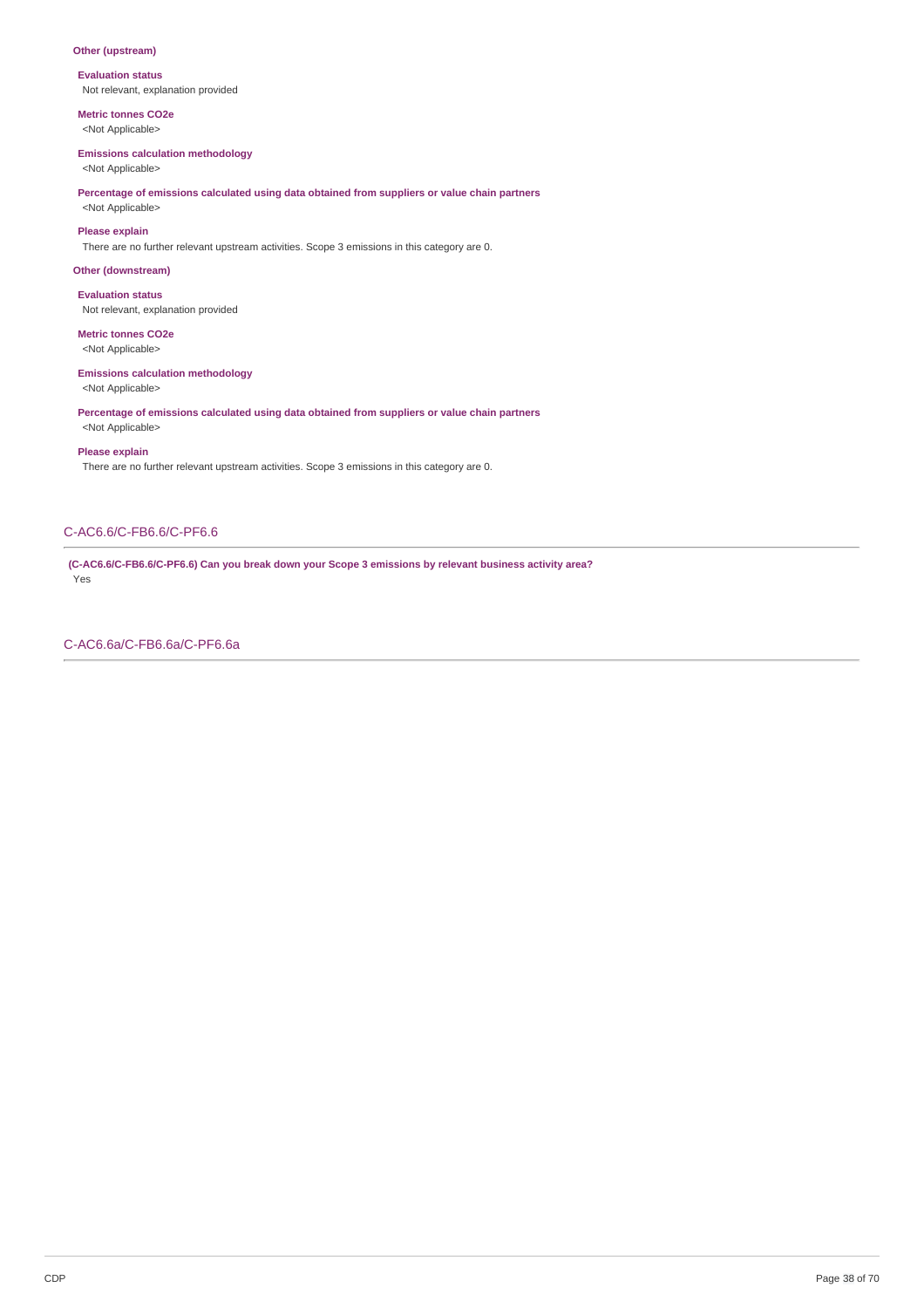#### **(C-AC6.6a/C-FB6.6a/C-PF6.6a) Disclose your Scope 3 emissions for each of your relevant business activity areas.**

**Activity** Agriculture/Forestry

**Scope 3 category**

Purchased goods and services

**Emissions (metric tons CO2e)**

846746

### **Please explain**

Ingredients: Emissions associated with our ingredients were calculated using annual unit case sales volume data by country, multiplied by the types of ingredients at product beverage level (e.g. Diet Coke, Coca-Cola). Ingredients included within our boundary, including our concentrate together with the juices, sugar and sweeteners also used to produce our products. Emissions factors used include World Food LCA Database, EcoInvent and bespoke LCA studies e.g. EU Study (Klenk et al. 2012).

#### **Activity**

Processing/Manufacturing

#### **Scope 3 category**

Purchased goods and services

#### **Emissions (metric tons CO2e)** 1424558

**Please explain**

Packaging: The carbon footprint of our packaging was calculated using annual unit case sales volume data by country; multiplied by standard primary, secondary and tertiary packaging specifications, at a SKU-level (e.g. 500ml PET bottle in France).GHG emissions associated with packaging recycling content and recycling rates are also included in line with GHG Protocol as well as various Life-Cycle Analysis (LCA) methodologies (e.g. PAS2050, GHG Protocol Product Standard, ISO14044). We use a range of global and regional industry emission factors, including EAA and PETCORE – PlasticsEurope.

### **Activity**

Distribution

### **Scope 3 category**

Upstream transportation and distribution

**Emissions (metric tons CO2e)** 200827

#### **Please explain**

Road Haulage: calculated using 2020 primary data related to the fuels used - diesel, CNG, evolution diesel, HVO and biodiesels. The emission factors for fuel use was multiplied by the number of litres used to produce a figure in tonnes CO2e. Emission factors for diesel are sourced from BEIS. Emission factors for biodiesel and other alternative fuels are sourced from primary supplier data. Emission factors for CNG/diesel are sourced from our Logistic Department's methodology and for evolution diesel sourced from PREEM. Average biofuel blend provided by BEIS 2020. Rail: calculated by using tonne/km provided by our transportation records. Emissions calculated by multiplying tonne/km by the emission factor general rail freight by DEFRA/BEIS 2020, and by the emission factor for rail freight provided by ADEME for freight in France. The resulting emission figures are expressed in tonnes CO2e.

### **Activity**

Distribution

## **Scope 3 category**

Downstream transportation and distribution

## **Emissions (metric tons CO2e)**

531135

#### **Please explain**

Emissions calculation methodology: emissions in this category result from the operation of cold drink equipment (CDE), including refrigerated coolers, vending machines, dispensing units and coffee equipment, located on our customers' premises. These are counted in Scope 3, Category 13 - Downstream Leased Assets. They previously had been included in downstream transportation and distribution. Energy use and resulting emissions for CDE are calculated using a common approach across CCEP. We use supplier data and Coca-Cola test energy consumption rates (KWh/24hs) for all equipment to calculate a weighted average energy consumption rate by equipment category (by equipment size - single doored coolers for example), by country by year. Weighted average energy consumption rates are based on CDE model types (we have over 500 equipment types), which are assigned an average standard energy consumption rate, multiplied by the number of units per model and the operational time (i.e. number of 24hr days). These calculations are conservative in that they assume our equipment is operated 24 hours a day, seven days a week. Energy saving initiatives which have been introduced to our CDE Fleet - e.g. energy management systems, LED lighting and fitted doors and purchasing new, more efficient equipment - are reflected in the yearly energy reduction rates and weighted averages. Resulting energy consumption figures by country are then multiplied by the country specific emission factor for combined electricity and heat sourced from IEA, 2017. The resulting emission figures are expressed in tonnes CO2e.

## C-AC6.9/C-FB6.9/C-PF6.9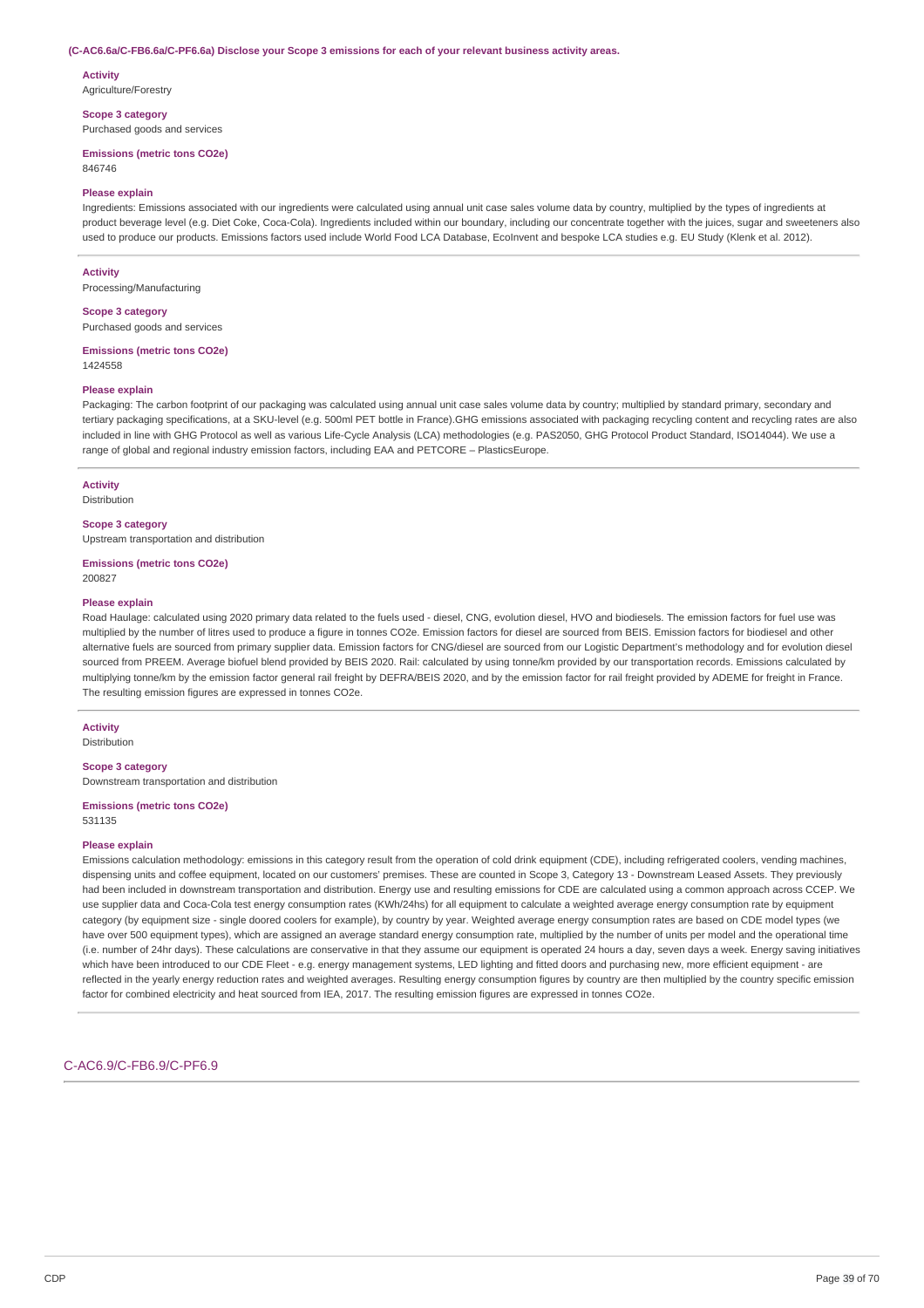### (C-AC6.9/C-FB6.9/C-PF6.9) Do you collect or calculate greenhouse gas emissions for each commodity reported as significant to your business in C-**AC0.7/FB0.7/PF0.7?**

#### **Agricultural commodities** Sugar

**Do you collect or calculate GHG emissions for this commodity?**

Yes

### **Please explain**

Reporting emissions by "Unit of production" Emissions (metric tons CO2e): 4.55 Denominator: Per 100,000 sales volume litres Change from last reporting year: Higher Denominator: per 100,000 sales volume litres. This represents a 1% increase per litre of product compared to 2019, but an absolute reduction of emissions of 54,000 tonnes CO2e, or 8% of emissions from sugar. The majority of sugar we use is sugar beet (95% in 2020) grown in France, Netherlands, Sweden, Denmark, Germany, Great Britain and Spain, whilst the remainder (5% in 2020) comes from cane sugar, grown in Brasil, Costa Rica, Guatemala Mozambique and Swaziland. Our greenhouse gas emissions for sugar are calculated by multiplying the amount of sugar used in the products sold each year (sales volume litres) and then multiplying by the appropriate LCA source / emission factor. We are aligned with The Coca-Cola Company and use the same LCA sources, which are maintained by IFEU (Institute for Energy and Environmental Research) who are our preferred 3rd party partners for our key Ingredients LCA work and carbon emission factors.

## **Agricultural commodities**

Other (Pulp and paper )

## **Do you collect or calculate GHG emissions for this commodity?**

Yes

### **Please explain**

Reporting emissions by "Unit of production" Emissions (metric tons CO2e): 0.24 Denominator: Per 100,000 sales volume litres Change from last reporting year: Lower Denominator: per 100,000 sales volume litres. Our greenhouse gas emissions for paper and pulp are calculated by multiplying the amount of material used each year from our packaging specifications (tonnage) in the products we have sold (sales volume litres) and then multiplying by the appropriate LCA source / emission factor. We are aligned with The Coca-Cola Company and use the same LCA sources, which are maintained by IFEU (Institute for Energy and Environmental Research) who are our preferred 3rd party partners for our key Packaging LCA work and carbon emission factors. For paper and pulp, our emissions per unit production decreased 24% compared to 2019.

## **Agricultural commodities**

Other (Oranges)

## **Do you collect or calculate GHG emissions for this commodity?**

## **Please explain**

Yes

Reporting emissions by "Unit of production" Emissions (metric tons CO2e): 0.53 Denominator: Per 100,000 sales volume litres Change from last reporting year: Lower Denominator: per 100,000 sales volume litres. Our emissions per unit production for oranges equals 0.53 metric tonnes CO2e. This represents a 19% decrease compared to 2019. Emissions associated with our ingredients were calculated using annual unit case sales volume data by country, multiplied by the types of ingredients at product beverage level (e.g. Diet Coke, Coca-Cola). Ingredients included within our boundary, including our concentrate together with the juices, sugar and sweeteners also used to produce our products. Emissions factors used include World Food LCA Data-base, EcoInvent and bespoke LCA studies e.g. EU Study (Klenk et al. 2012).

#### **Agricultural commodities**

Other (Coffee)

### **Do you collect or calculate GHG emissions for this commodity?**

**Please explain**

Yes

Reporting emissions by "Unit of production" Emissions (metric tons CO2e): 0.11 Denominator: Per 100,000 sales volume litres Change from last reporting year: Lower Denominator: per 100,000 sales volume litres. Our emissions per unit production for coffee equals 0.11 metric tonnes CO2e. This represents a 29% decrease compared to 2019. Emissions associated with our ingredients were calculated using annual unit case sales volume data by country, multiplied by the types of ingredients at product beverage level (e.g. Diet Coke, Coca-Cola). Ingredients included within our boundary, including our concentrate together with the juices, sugar and sweeteners also used to produce our products. Emissions factors used include World Food LCA Data-base, EcoInvent and bespoke LCA studies e.g. EU Study (Klenk et al. 2012).

C-AC6.9a/C-FB6.9a/C-PF6.9a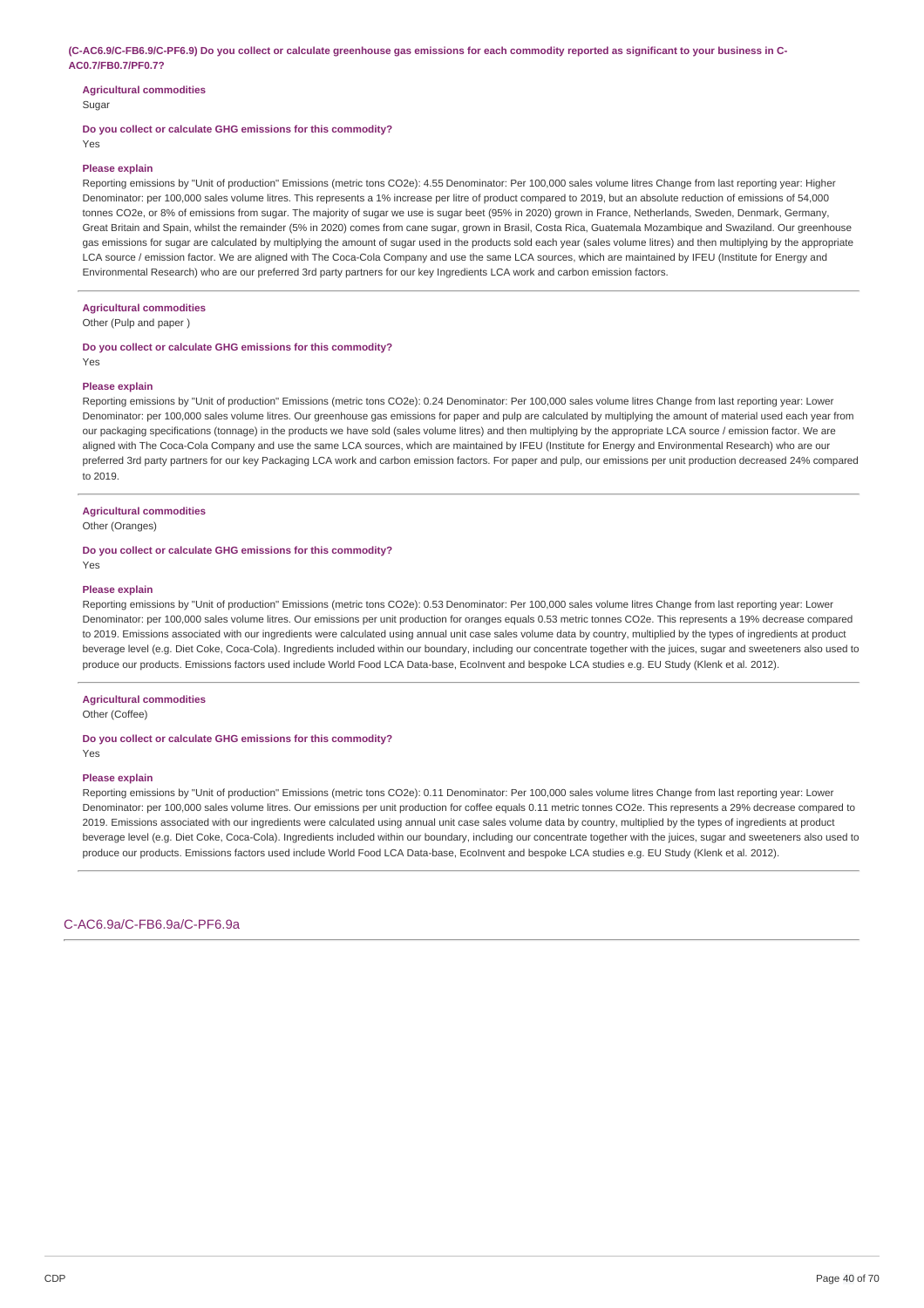(C-AC6.9a/C-FB6.9a/C-PF6.9a) Report your greenhouse gas emissions figure(s) for your disclosing commodity(ies), explain your methodology, and include any **exclusions.**

### **Sugar**

**Reporting emissions by**

Unit of production

**Emissions (metric tons CO2e)**

4.55

## **Denominator: unit of production**

Other, please specify (Per 100,000 sales volume litres)

## **Change from last reporting year**

Higher

### **Please explain**

Denominator: per 100,000 sales volume litres. This represents a 1% increase per litre of product compared to 2019, but an absolute reduction of emissions of 54,000 tonnes CO2e, or 8% of emissions from sugar. The majority of sugar that CCEP uses is sugar beet (95% in 2020) grown in France, Netherlands, Sweden, Denmark, Germany, Great Britain and Spain, whilst the remainder (5% in 2020) comes from cane sugar, grown in Brasil, Costa Rica, Guatemala Mozambique and Swaziland. Our greenhouse gas emissions for sugar are calculated by multiplying the amount of sugar used in the products sold each year (sales volume litres) and then multiplying by the appropriate LCA source / emission factor. CCEP are aligned with TCCC and use the same LCA sources, which are maintained by IFEU (Institute for Energy and Environmental Research) who are our preferred 3rd party partners for our key Ingredients LCA work and carbon emission factors.

## **Other**

**Reporting emissions by**

Unit of production

**Emissions (metric tons CO2e)** 0.24

#### **Denominator: unit of production**

Other, please specify (Per 100,000 sales volume litres)

**Change from last reporting year** Lower

### **Please explain**

Denominator: per 100,000 sales volume litres. Our greenhouse gas emissions for paper and pulp are calculated by multiplying the amount of material used each year from our packaging specifications (tonnage) in the products we have sold (sales volume litres) and then multiplying by the appropriate LCA source / emission factor. CCEP are aligned with TCCC and use the same LCA sources, which are maintained by IFEU (Institute for Energy and Environmental Research) who are our preferred 3rd party partners for our key Packaging LCA work and carbon emission factors. CCEP are aligned with TCCC and use the same LCA sources, which are maintained by IFEU (Institute for Energy and Environmental Research) who are our preferred 3rd party partners for our key Packaging LCA work and carbon emission factors. For paper and pulp, our emissions per unit production decreased 24% compared to 2019.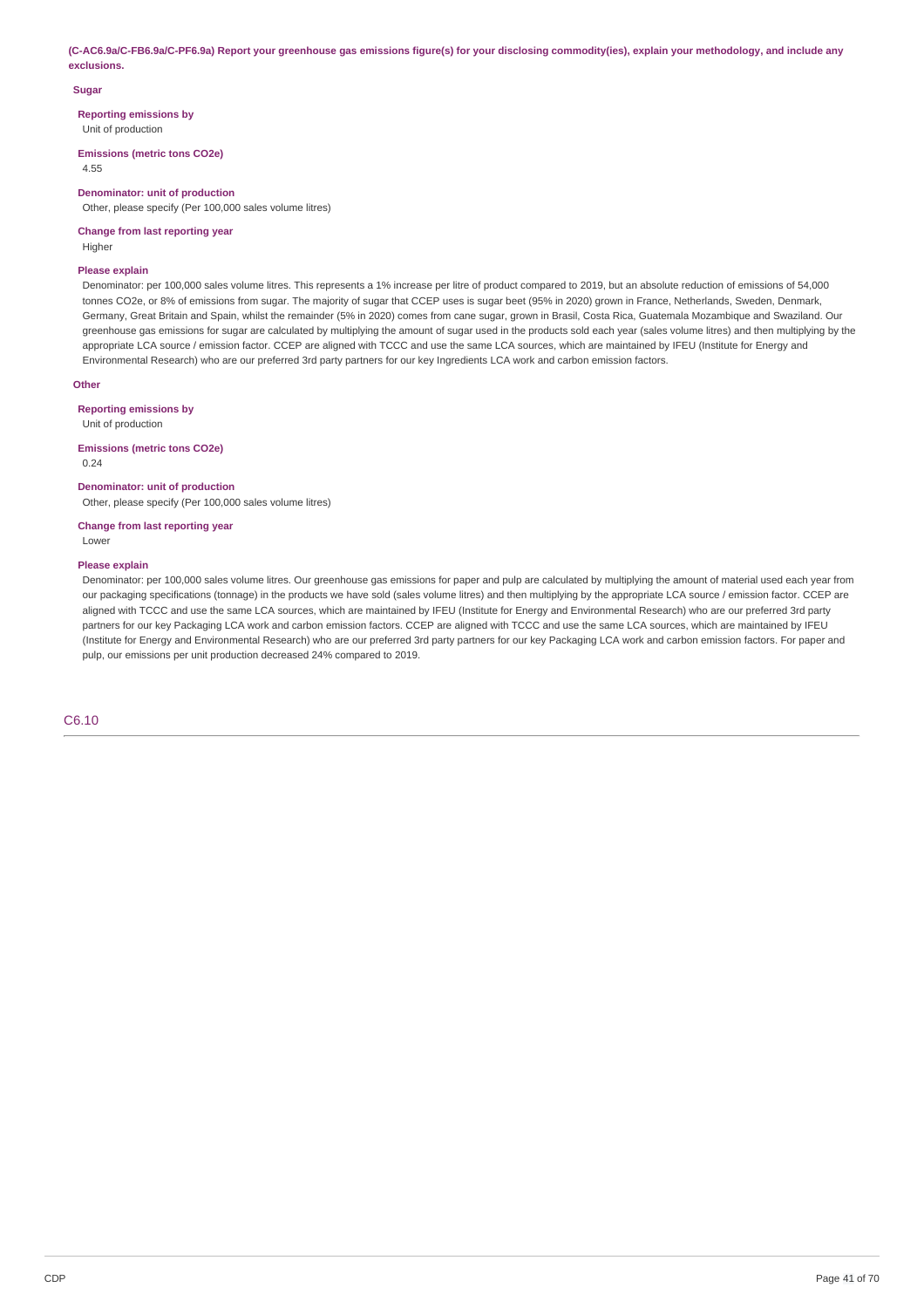(C6.10) Describe your gross global combined Scope 1 and 2 emissions for the reporting year in metric tons CO2e per unit currency total revenue and provide any **additional intensity metrics that are appropriate to your business operations.**

### **Intensity figure** 0.00001722

**Metric numerator (Gross global combined Scope 1 and 2 emissions, metric tons CO2e)** 201733

## **Metric denominator**

Other, please specify (Litres of product sold (CO2e g/litre))

# **Metric denominator: Unit total**

11715034542

#### **Scope 2 figure used** Market-based

**% change from previous year** 14.4

**Direction of change** Decreased

## **Reason for change**

The majority of our Scope 1 emissions are associated with our manufacturing operations. We have reduced our Scope 1 emissions by 35.2% since 2010, and have reduced by 14.3% 2020 vs 2019. Scope 1 and 2 GHG emissions have been reduced by 65.5% in 2020 versus 2010, a reduction of 14.4% versus 2019.

## **Intensity figure**

0.00001902

**Metric numerator (Gross global combined Scope 1 and 2 emissions, metric tons CO2e)** 201733

**Metric denominator** Other, please specify (unit total revenue)

**Metric denominator: Unit total** 10606000000

**Scope 2 figure used** Market-based

**% change from previous year** 6.6

**Direction of change** Decreased

## **Reason for change**

Metric denominator: Unit total revenue (CO2e g/€) Our 2020 Integrated Report includes disclosure of our total annual revenue. It's our fifth year as a company and we have improved efficiencies YOY with comparisons to 2017, 2018, 2019 and 2020. Scope 1 and 2 emissions in 2020 decreased in absolute terms by 14.4%. Contributing to this is our achievement of purchasing 100% of our electricity from renewable sources, two years ahead of our target. In 2020, we continued to reduce GHG emissions from our value chain and our emissions have reduced by 37.7% since 2010 due to emissions reduction activities. For example, in 2020, at our Jordbro site in Sweden, we upgraded the existing heating, ventilation and air conditioning system with new fans equipped with variable speed drives which reduced airflow and improved energy efficiency. In addition, the site installed several energy meters to improve transparency of the facility's energy use. These changes improved the energy ratio at the site by almost 21% during 2020,from 0.302 in 2019 to 0.239 in 2020. Where long distance transport is unavoidable, we use a combination of rail and road with trailers loaded onto trains and needing only short truck journeys at each end of the route. This method is mainly used in France. In 2020, we increased the amount of finished goods transported by train by 1.3% compared to 2019, a total of 4.5 million kilometres travelled by train, which represents 2.3% of the total kilometers travelled. We are striving towards implementing actions to actively reduce our scope 1 and 2 emissions over the coming years.

## C7. Emissions breakdowns

## C7.1

**(C7.1) Does your organization break down its Scope 1 emissions by greenhouse gas type?** Yes

## C7.1a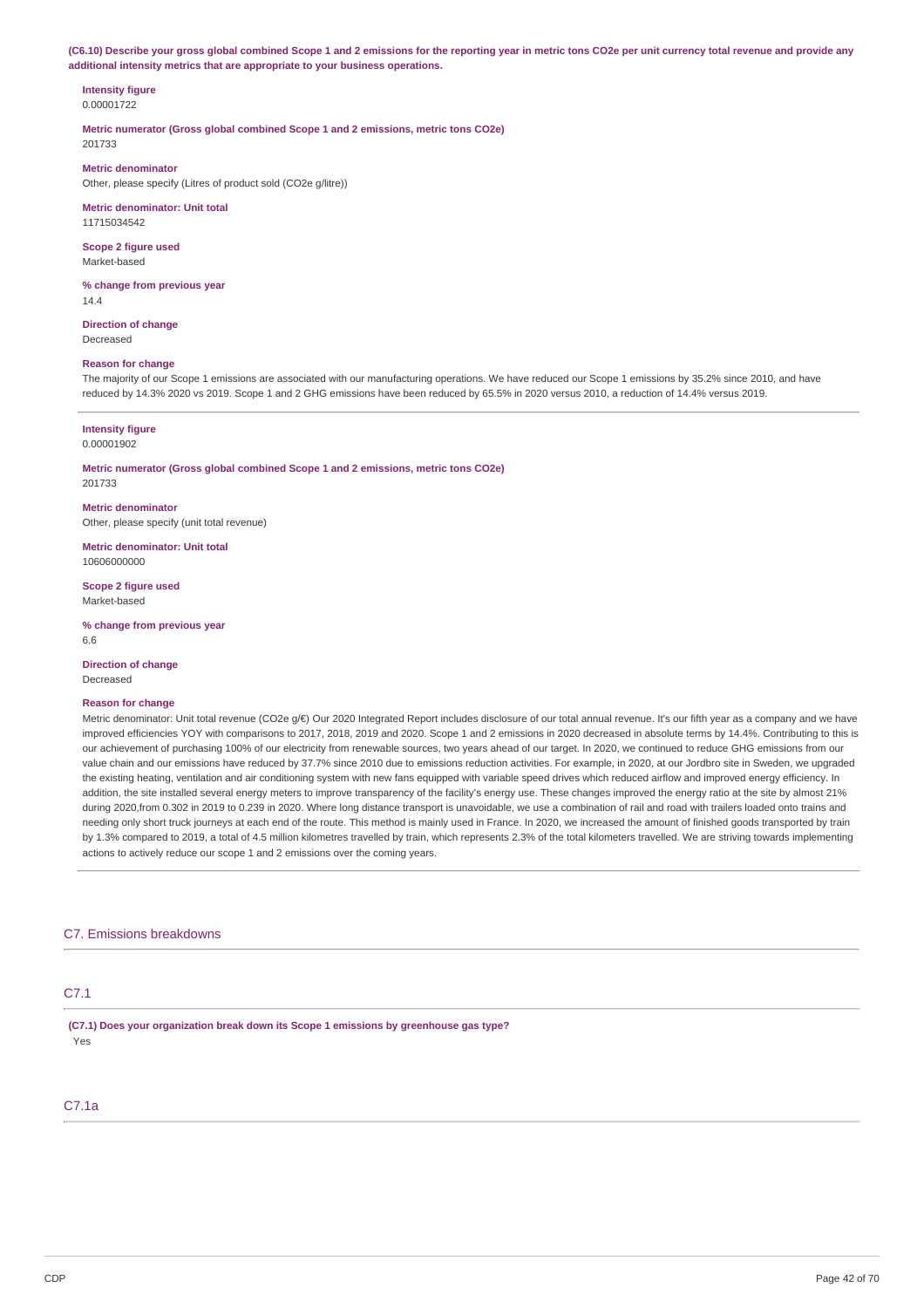## (C7.1a) Break down your total gross global Scope 1 emissions by greenhouse gas type and provide the source of each used greenhouse warming potential **(GWP).**

| Greenhouse gas  | Scope 1 emissions (metric tons of CO2e) | <b>IGWP Reference</b>                          |
|-----------------|-----------------------------------------|------------------------------------------------|
| CO2             | 192509                                  | IPCC Fourth Assessment Report (AR4 - 100 year) |
| CH4             | 700                                     | IPCC Fourth Assessment Report (AR4 - 100 year) |
| N <sub>20</sub> | 267                                     | IPCC Fourth Assessment Report (AR4 - 100 year) |
| <b>HFCs</b>     | 3442                                    | IPCC Fourth Assessment Report (AR4 - 100 year) |

# C7.2

## **(C7.2) Break down your total gross global Scope 1 emissions by country/region.**

| Country/Region                                       | Scope 1 emissions (metric tons CO2e) |
|------------------------------------------------------|--------------------------------------|
| United Kingdom of Great Britain and Northern Ireland | 35152                                |
| France                                               | 19021                                |
| Belgium                                              | 20414                                |
| Luxembourg                                           | 405                                  |
| Netherlands                                          | 6716                                 |
| Sweden                                               | 1197                                 |
| Norway                                               | 875                                  |
| Bulgaria                                             | $\overline{0}$                       |
| Spain                                                | 39371                                |
| Portugal                                             | 3368                                 |
| Germany                                              | 69617                                |
| Iceland                                              | 782                                  |

## C7.3

**(C7.3) Indicate which gross global Scope 1 emissions breakdowns you are able to provide.** By activity

## C7.3c

**(C7.3c) Break down your total gross global Scope 1 emissions by business activity.**

| <b>Activity</b>                 | Scope 1 emissions (metric tons CO2e) |
|---------------------------------|--------------------------------------|
| Operations and Commercial sites | 147608                               |
| Fleet                           | 49311                                |

# C7.5

## **(C7.5) Break down your total gross global Scope 2 emissions by country/region.**

| Country/Region                                          | <b>Scope 2, location-based</b><br>(metric tons CO2e) | Scope 2, market-based<br>(metric tons CO2e) | Purchased and consumed electricity,<br>heat, steam or cooling (MWh) | Purchased and consumed low-carbon electricity, heat, steam or cooling<br>accounted for in Scope 2 market-based approach (MWh) |
|---------------------------------------------------------|------------------------------------------------------|---------------------------------------------|---------------------------------------------------------------------|-------------------------------------------------------------------------------------------------------------------------------|
| United Kingdom of Great<br>Britain and Northern Ireland | 16906                                                | 12                                          | 78464                                                               | 78431                                                                                                                         |
| France                                                  | 3823                                                 | $\Omega$                                    | 69389                                                               | 69389                                                                                                                         |
| Belgium                                                 | 8168                                                 |                                             | 40617                                                               | 40617                                                                                                                         |
| Luxembourg                                              | 37                                                   |                                             | 235                                                                 | 235                                                                                                                           |
| Netherlands                                             | 11230                                                | 109                                         | 26880                                                               | 26686                                                                                                                         |
| Sweden                                                  | 443                                                  | 216                                         | 25190                                                               | 25176                                                                                                                         |
| Norway                                                  | 132                                                  | 18                                          | 15387                                                               | 15343                                                                                                                         |
| Bulgaria                                                | 253                                                  | 258                                         | 851                                                                 | 465                                                                                                                           |
| Spain                                                   | 33831                                                | 278                                         | 130369                                                              | 129564                                                                                                                        |
| Portugal                                                | 3246                                                 | 2                                           | 10934                                                               | 10927                                                                                                                         |
| Germany                                                 | 65940                                                | 3923                                        | 170058                                                              | 166796                                                                                                                        |
| Iceland                                                 |                                                      | $\Omega$                                    | 7555                                                                | 7555                                                                                                                          |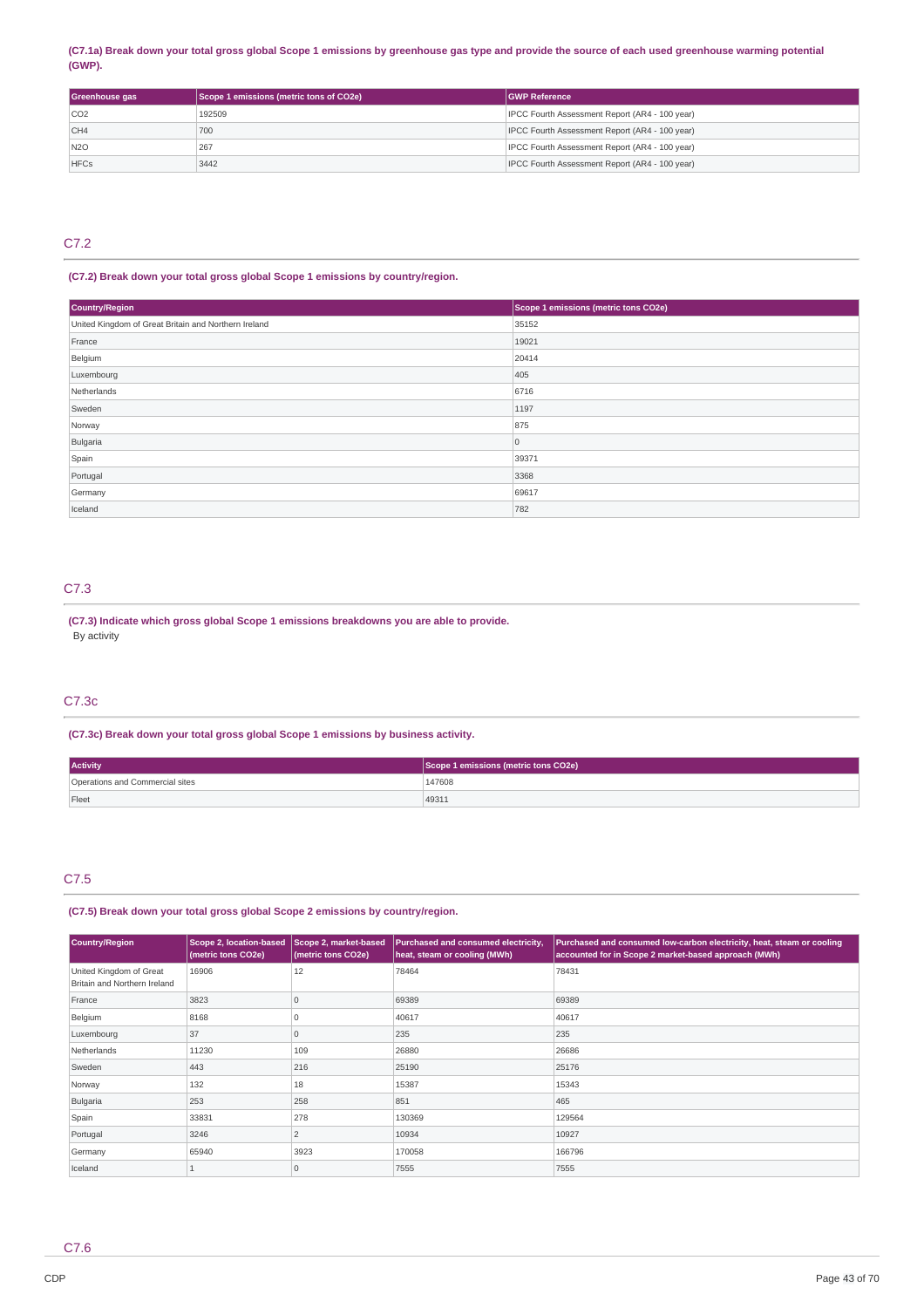## C7.6c

## **(C7.6c) Break down your total gross global Scope 2 emissions by business activity.**

| <b>Activity</b>          | location-based (metric tons CO2e)             | 2. market-based (metric tons CO2e) |
|--------------------------|-----------------------------------------------|------------------------------------|
| Site:<br>nmercia.<br>and | 144011<br>the contract of the contract of the | 4815                               |

## C7.9

(C7.9) How do your gross global emissions (Scope 1 and 2 combined) for the reporting year compare to those of the previous reporting year? Decreased

## C7.9a

## (C7.9a) Identify the reasons for any change in your gross global emissions (Scope 1 and 2 combined), and for each of them specify how your emissions compare **to the previous year.**

|                                                  | Change in Direction<br>emissions of change value<br>(metric<br>tons<br>CO <sub>2e</sub> ) |                | <b>Emissions</b><br>(percentage) | <b>Please explain calculation</b>                                                                                                                                                                                                                                                                                                                                                                                                                                                                                                                                                                                                                                                                                                                                                                                                                                                                                                                                                                                                                                                                                                                                                                                                                                                                                                                                                                                                                                                                                           |
|--------------------------------------------------|-------------------------------------------------------------------------------------------|----------------|----------------------------------|-----------------------------------------------------------------------------------------------------------------------------------------------------------------------------------------------------------------------------------------------------------------------------------------------------------------------------------------------------------------------------------------------------------------------------------------------------------------------------------------------------------------------------------------------------------------------------------------------------------------------------------------------------------------------------------------------------------------------------------------------------------------------------------------------------------------------------------------------------------------------------------------------------------------------------------------------------------------------------------------------------------------------------------------------------------------------------------------------------------------------------------------------------------------------------------------------------------------------------------------------------------------------------------------------------------------------------------------------------------------------------------------------------------------------------------------------------------------------------------------------------------------------------|
| Change in<br>renewable<br>energy<br>consumption  | 1050                                                                                      | Decreased 0.4  |                                  | 100% of the electricity purchased by CCEP continued to be renewable in 2019 and 2020. However, the amount of non-renewable electricity used in some of<br>our leased non-manufacturing sites decreased slightly in 2020. One of the largest contributors to this was a decrease in non-renewable electricity usage at a<br>number of leased premises where we do not directly purchase the electricity contracts. The residual factor was applied to the electricity consumption at these<br>sites using the Market Based approach. We apply the operational control approach, and is therefore still required to report emissions for these premises as<br>Scope 2 according to the GHG Protocol. This reduction in energy usage is mostly accounted for reduced occupancy reducing electricity consumption by 22%,<br>most likely related to COVID-19 restrictions for office working. Therefore there was a decrease in the amount of non-renewable electricity we used in 2020 in<br>our non-manufacturing facilities of 22% compared to 2019, from 29,993 MWh to 23,346 MWh. This resulted in a decrease in our Scope 2 GHG emissions by<br>1,050 CO2e tonnes, a 0.4% decrease versus the 2019 Scope 1 & 2 total. Our total Scope 1 and 2 emissions in the previous year (2019) were 235,763 tCO2e,<br>while 2020 emissions were 201,733 tCO2e, giving a 34,030 tCO2e (or 14.4%) reduction in total. 1,050 tCO2e of the 34,030 tCO2e reduction is because of the<br>reduction in non-manufacturing energy consumption. |
| Other<br>emissions<br>reduction<br>activities    | 1.282                                                                                     | Decreased 0.5  |                                  | In 2020, energy and carbon reduction activities across CCEP's operations have decreased both our Scope 1 and 2 GHG emissions. These included €1.7<br>capital investment to optimise our processes and install energy and carbon saving technologies Our capital investment programmes in 2020 saved 976 MWh in<br>2020 and 1,282 tCO2e in our direct operations. Through these activities, we reduced our emissions by 1,282 tonnes CO2e and our total Scope 1 and Scope 2<br>emissions in the previous year was 235,764 tonnes CO2e. Therefore, we arrived at 1.02% through (1.282/235,764) * 100 = 0.5%.                                                                                                                                                                                                                                                                                                                                                                                                                                                                                                                                                                                                                                                                                                                                                                                                                                                                                                                  |
| Divestment                                       | l O                                                                                       | No change 0    |                                  | There were no divestments in 2020                                                                                                                                                                                                                                                                                                                                                                                                                                                                                                                                                                                                                                                                                                                                                                                                                                                                                                                                                                                                                                                                                                                                                                                                                                                                                                                                                                                                                                                                                           |
| Acquisitions 0                                   |                                                                                           | No change $ 0$ |                                  | There were no acquisitions in 2020                                                                                                                                                                                                                                                                                                                                                                                                                                                                                                                                                                                                                                                                                                                                                                                                                                                                                                                                                                                                                                                                                                                                                                                                                                                                                                                                                                                                                                                                                          |
| Mergers                                          | $\Omega$                                                                                  | No change 0    |                                  | There were no mergers in 2020                                                                                                                                                                                                                                                                                                                                                                                                                                                                                                                                                                                                                                                                                                                                                                                                                                                                                                                                                                                                                                                                                                                                                                                                                                                                                                                                                                                                                                                                                               |
| Change in<br>output                              | 12914                                                                                     | Decreased 5.5  |                                  | Production volumes in 2020 decreased by 7.8% vs. 2019, and scope 1 and Scope 2 manufacturing emissions dropped by 5.5% as a result. This is mostly<br>assumed to be related to COVID-19 as reduction activities from capital investment and site closures are accounted elsewhere. Manufacturing Scope 1 and<br>Scope 2 emissions reductions not related to site closures or emissions reduction activities account for 12,914 tCO2e, which is a 5.5% decrease versus our<br>2019 total Scope 1 and Scope 2 emissions of 235,763 tCO2e.                                                                                                                                                                                                                                                                                                                                                                                                                                                                                                                                                                                                                                                                                                                                                                                                                                                                                                                                                                                     |
| Change in<br>methodology                         | $\Omega$                                                                                  | No change 0    |                                  | CCEP's carbon accounting methodology was changed to account for the supply source of CO2 used in the carbonation of soft drinks. The method applied now<br>uses BIER quidance to account for biogenic CO2 sources within CCEP's supply chain. These emissions were amended in 2019 as well, so no change in<br>emissions recorded here as a result of this methodology change.                                                                                                                                                                                                                                                                                                                                                                                                                                                                                                                                                                                                                                                                                                                                                                                                                                                                                                                                                                                                                                                                                                                                              |
| Change in<br>boundary                            | $\mathbf 0$                                                                               | No change 0    |                                  | There was no change in boundary in 2020.                                                                                                                                                                                                                                                                                                                                                                                                                                                                                                                                                                                                                                                                                                                                                                                                                                                                                                                                                                                                                                                                                                                                                                                                                                                                                                                                                                                                                                                                                    |
| Change in<br>physical<br>operating<br>conditions | 4225                                                                                      | Decreased 6    |                                  | COVID-19 related impacts on Passenger Vehicles accounts for 10,427 tCO2e reduction (4.4%) due to travel and work location restrictions. Reduction in energy<br>use in offices and distribution Scope 1 emissions from reduced occupancy due to COVID-19 changes account for 3,798 tCO2e reduction (1.6%). These<br>reductions combined account for a reduction of 14,225 tCO2e, which is a 6% decrease versus our 2019 Scope 1 and Scope 2 total emissions.                                                                                                                                                                                                                                                                                                                                                                                                                                                                                                                                                                                                                                                                                                                                                                                                                                                                                                                                                                                                                                                                 |
| Unidentified 0                                   |                                                                                           | No change $0$  |                                  | No other identified causes                                                                                                                                                                                                                                                                                                                                                                                                                                                                                                                                                                                                                                                                                                                                                                                                                                                                                                                                                                                                                                                                                                                                                                                                                                                                                                                                                                                                                                                                                                  |
| Other                                            | 4559                                                                                      | Decreased 1.9  |                                  | Closure of Milton Keynes manufacturing site accounts for a reduction of 4,559 tCO2e, which is 1.9% decrease versus our 2019 Scope 1 & 2 total emissions.                                                                                                                                                                                                                                                                                                                                                                                                                                                                                                                                                                                                                                                                                                                                                                                                                                                                                                                                                                                                                                                                                                                                                                                                                                                                                                                                                                    |

## C7.9b

(C7.9b) Are your emissions performance calculations in C7.9 and C7.9a based on a location-based Scope 2 emissions figure or a market-based Scope 2 **emissions figure?**

Market-based

## C8. Energy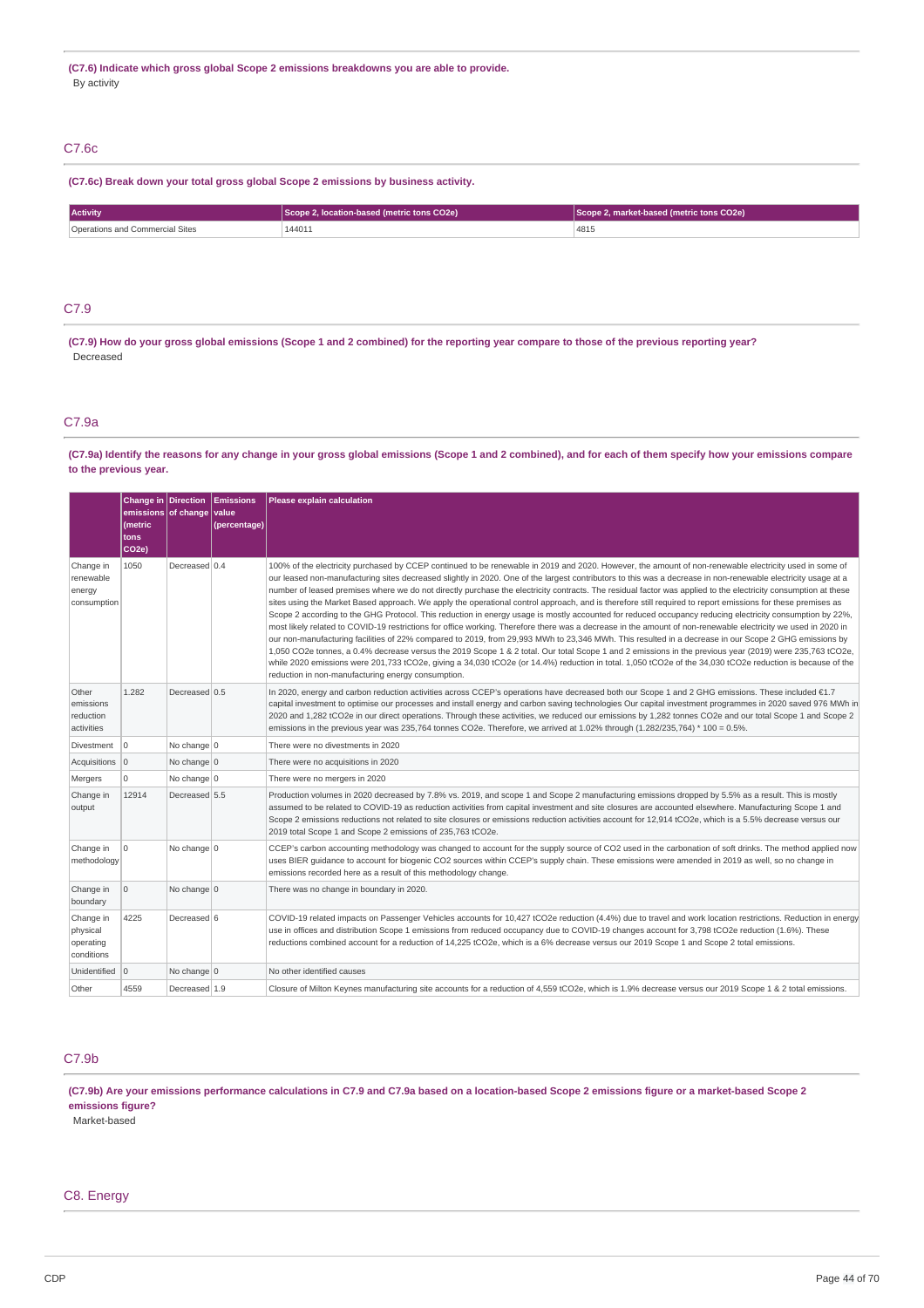## C8.1

**(C8.1) What percentage of your total operational spend in the reporting year was on energy?** More than 0% but less than or equal to 5%

# C8.2

## **(C8.2) Select which energy-related activities your organization has undertaken.**

|                                                    | Indicate whether your organization undertook this energy-related activity in the reporting year |
|----------------------------------------------------|-------------------------------------------------------------------------------------------------|
| Consumption of fuel (excluding feedstocks)         | Yes                                                                                             |
| Consumption of purchased or acquired electricity   | Yes                                                                                             |
| Consumption of purchased or acquired heat          | N <sub>0</sub>                                                                                  |
| Consumption of purchased or acquired steam         | Yes                                                                                             |
| Consumption of purchased or acquired cooling       | N <sub>0</sub>                                                                                  |
| Generation of electricity, heat, steam, or cooling | Yes                                                                                             |

### C8.2a

## **(C8.2a) Report your organization's energy consumption totals (excluding feedstocks) in MWh.**

|                                                         | <b>Heating value</b>                   |                           | MWh from renewable sources MWh from non-renewable sources | Total (renewable and non-renewable) MWh |
|---------------------------------------------------------|----------------------------------------|---------------------------|-----------------------------------------------------------|-----------------------------------------|
| Consumption of fuel (excluding feedstock)               | HHV (higher heating value) $ 0\rangle$ |                           | 679021                                                    | 679021                                  |
| Consumption of purchased or acquired electricity        | <not applicable=""></not>              | 551905                    | 4746                                                      | 556651                                  |
| Consumption of purchased or acquired heat               | <not applicable=""></not>              | <not applicable=""></not> | <not applicable=""></not>                                 | <not applicable=""></not>               |
| Consumption of purchased or acquired steam              | <not applicable=""></not>              | 19279                     |                                                           | 19279                                   |
| Consumption of purchased or acquired cooling            | <not applicable=""></not>              | <not applicable=""></not> | <not applicable=""></not>                                 | <not applicable=""></not>               |
| Consumption of self-generated non-fuel renewable energy | <not applicable=""></not>              | 12571                     | <not applicable=""></not>                                 | 12571                                   |
| Total energy consumption                                | <not applicable=""></not>              | 583755                    | 683768                                                    | 1267522                                 |

## C8.2b

### **(C8.2b) Select the applications of your organization's consumption of fuel.**

|                                                         | Indicate whether your organization undertakes this fuel application |
|---------------------------------------------------------|---------------------------------------------------------------------|
| Consumption of fuel for the generation of electricity   | l No                                                                |
| Consumption of fuel for the generation of heat          | N <sub>o</sub>                                                      |
| Consumption of fuel for the generation of steam         | No                                                                  |
| Consumption of fuel for the generation of cooling       | No                                                                  |
| Consumption of fuel for co-generation or tri-generation | No                                                                  |

## C8.2c

400351

**(C8.2c) State how much fuel in MWh your organization has consumed (excluding feedstocks) by fuel type.**

**Fuels (excluding feedstocks)** Natural Gas **Heating value** HHV (higher heating value) **Total fuel MWh consumed by the organization**

**MWh fuel consumed for self-generation of electricity** <Not Applicable>

**MWh fuel consumed for self-generation of heat** <Not Applicable>

**MWh fuel consumed for self-generation of steam** <Not Applicable>

**MWh fuel consumed for self-generation of cooling** <Not Applicable>

**MWh fuel consumed for self-cogeneration or self-trigeneration** <Not Applicable>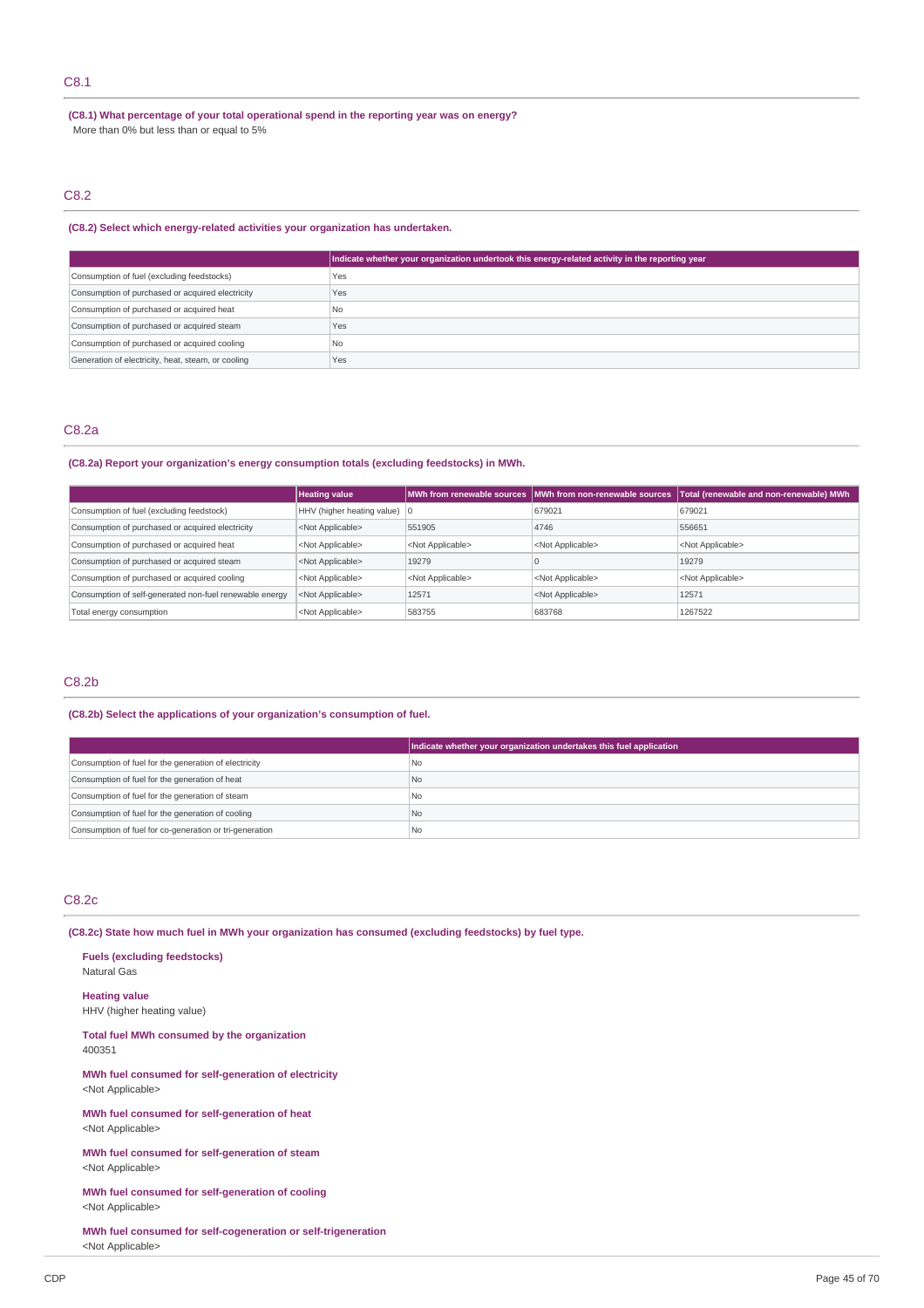### **Emission factor** 0.1 8 3 8 7

**U nit**

metric tons CO2e per MWh

### **Emissions factor source** DEFRA/BEIS 2020

**Comment** 

**Fuels** (excluding feedstocks) Other, please specify (Fuel Oil / Onsite diesel)

**Heating value** HHV (higher heating value)

Total fuel MWh consumed by the organization 2 8 5 2 2

MWh fuel consumed for self-generation of electricity <Not Applicable>

MWh fuel consumed for self-generation of heat <Not Applicable>

MWh fuel consumed for self-generation of steam <Not Applicable>

MWh fuel consumed for self-generation of cooling <Not Applicable>

MWh fuel consumed for self-cogeneration or self-trigeneration <Not Applicable>

**Emission factor** 0.26775

**U nit** metric tons CO2e per MWh

**Emissions factor source** DEFRA/BEIS 2020

**Comment** Oil emission factor

**Fuels** (excluding feedstocks) Liquefied Petroleum Gas (LPG)

**Heating value** HHV (higher heating value)

Total fuel MWh consumed by the organization 4 3 1 0 2

MWh fuel consumed for self-generation of electricity <Not Applicable>

MWh fuel consumed for self-generation of heat <Not Applicable>

MWh fuel consumed for self-generation of steam <Not Applicable>

MWh fuel consumed for self-generation of cooling <Not Applicable>

MWh fuel consumed for self-cogeneration or self-trigeneration <Not Applicable>

**Emission factor** 0.2 1 4 4 9

**U nit** metric tons CO2e per MWh

**Emissions factor source** DEFRA/BEIS 2020

**Comment** 

**Fuels** (excluding feedstocks) Petrol

**Heatin g v alu e** HHV (higher heating value)

Total fuel MWh consumed by the organization 1 7 9 1 4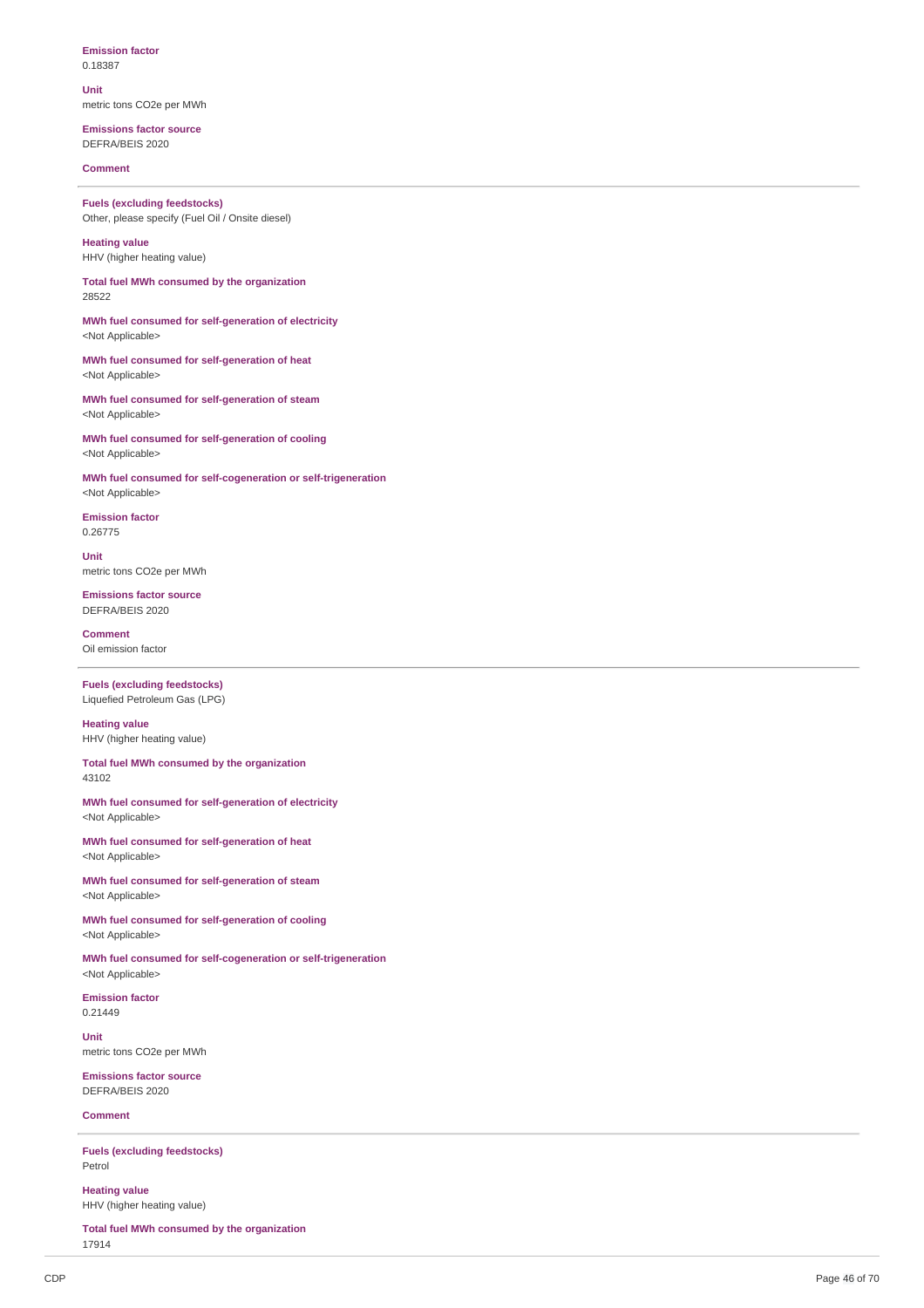MWh fuel consumed for self-generation of electricity <Not Applicable>

MWh fuel consumed for self-generation of heat <Not Applicable>

MWh fuel consumed for self-generation of steam <Not Applicable>

MWh fuel consumed for self-generation of cooling <Not Applicable>

MWh fuel consumed for self-cogeneration or self-trigeneration <Not Applicable>

**Emission factor** 2.1 6 8 0 2

**U nit** kg CO2e per liter

**Emissions factor source** DEFRA/BEIS 2020

### **Comment**

**Fuels** (excluding feedstocks) Diesel

**Heatin g v alu e** HHV (higher heating value)

Total fuel MWh consumed by the organization 1 8 9 1 2 8

MWh fuel consumed for self-generation of electricity <Not Applicable>

MWh fuel consumed for self-generation of heat <Not Applicable>

MWh fuel consumed for self-generation of steam <Not Applicable>

MWh fuel consumed for self-generation of cooling <Not Applicable>

MWh fuel consumed for self-cogeneration or self-trigeneration <Not Applicable>

**E mis sio n f a c t o r** 2.5 4 6 0 3

**U nit** kg CO2e per liter

**Emissions factor source** DEFRA/BEIS 2020

**Comment** 

**Fuels** (excluding feedstocks) Bio die s el

**Heating v alu e** HHV (higher heating value)

Total fuel MWh consumed by the organization  $\theta$ 

MWh fuel consumed for self-generation of electricity <Not Applicable>

MWh fuel consumed for self-generation of heat <Not Applicable>

MWh fuel consumed for self-generation of steam <Not Applicable>

MWh fuel consumed for self-generation of cooling <Not Applicable>

MWh fuel consumed for self-cogeneration or self-trigeneration <Not Applicable>

**Emission factor** 0.4 1 0 2

**U nit** kg CO<sub>2</sub>e per liter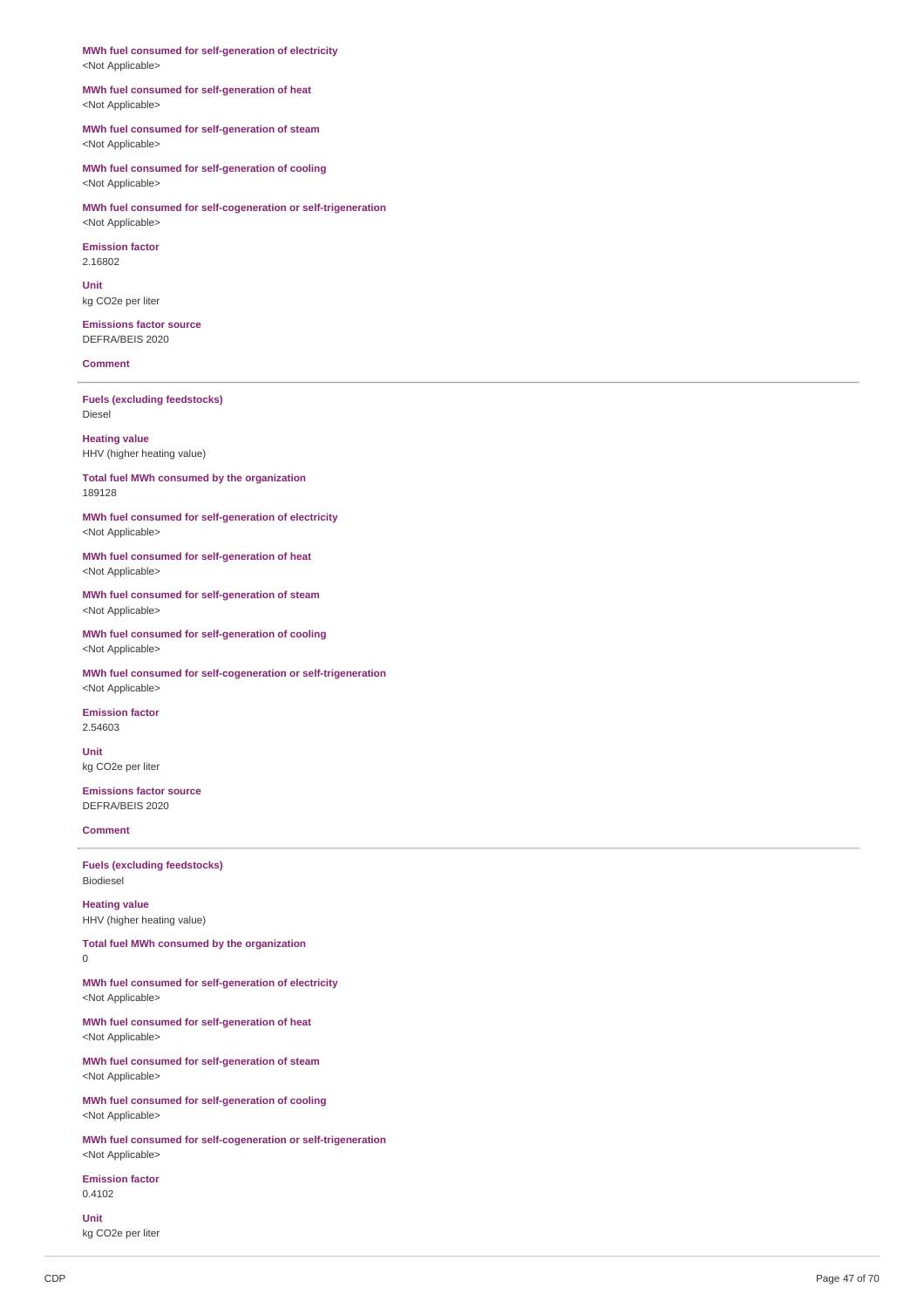**Emissions factor source** PREEM

**Comment** Hydrotreated Vegtable Oil (HVO)

**Fuels (excluding feedstocks)** Other, please specify (Jet Fuel & CNG)

**Heating value** HHV (higher heating value)

**Total fuel MWh consumed by the organization** 4

**MWh fuel consumed for self-generation of electricity** <Not Applicable>

**MWh fuel consumed for self-generation of heat** <Not Applicable>

**MWh fuel consumed for self-generation of steam** <Not Applicable>

**MWh fuel consumed for self-generation of cooling** <Not Applicable>

**MWh fuel consumed for self-cogeneration or self-trigeneration** <Not Applicable>

**Emission factor** 0.44327

**Unit** kg CO2e per liter

**Emissions factor source** DEFRA/BEIS 2020

**Comment** CNG emission factor

# C8.2d

(C8.2d) Provide details on the electricity, heat, steam, and cooling your organization has generated and consumed in the reporting year.

|                 | Total Gross generation<br>$ $ (MWh) | Generation that is consumed by the<br>organization (MWh) | (MWh) | Gross generation from renewable sources Generation from renewable sources that is consumed by the<br>organization (MWh) |
|-----------------|-------------------------------------|----------------------------------------------------------|-------|-------------------------------------------------------------------------------------------------------------------------|
| Electricity 607 |                                     | 607                                                      | 607   | 607                                                                                                                     |
| Heat            | $\overline{0}$                      |                                                          |       |                                                                                                                         |
| Steam           | 19279                               | 19279                                                    | 19279 | 19279                                                                                                                   |
| Cooling 0       |                                     |                                                          | U     |                                                                                                                         |

C8.2e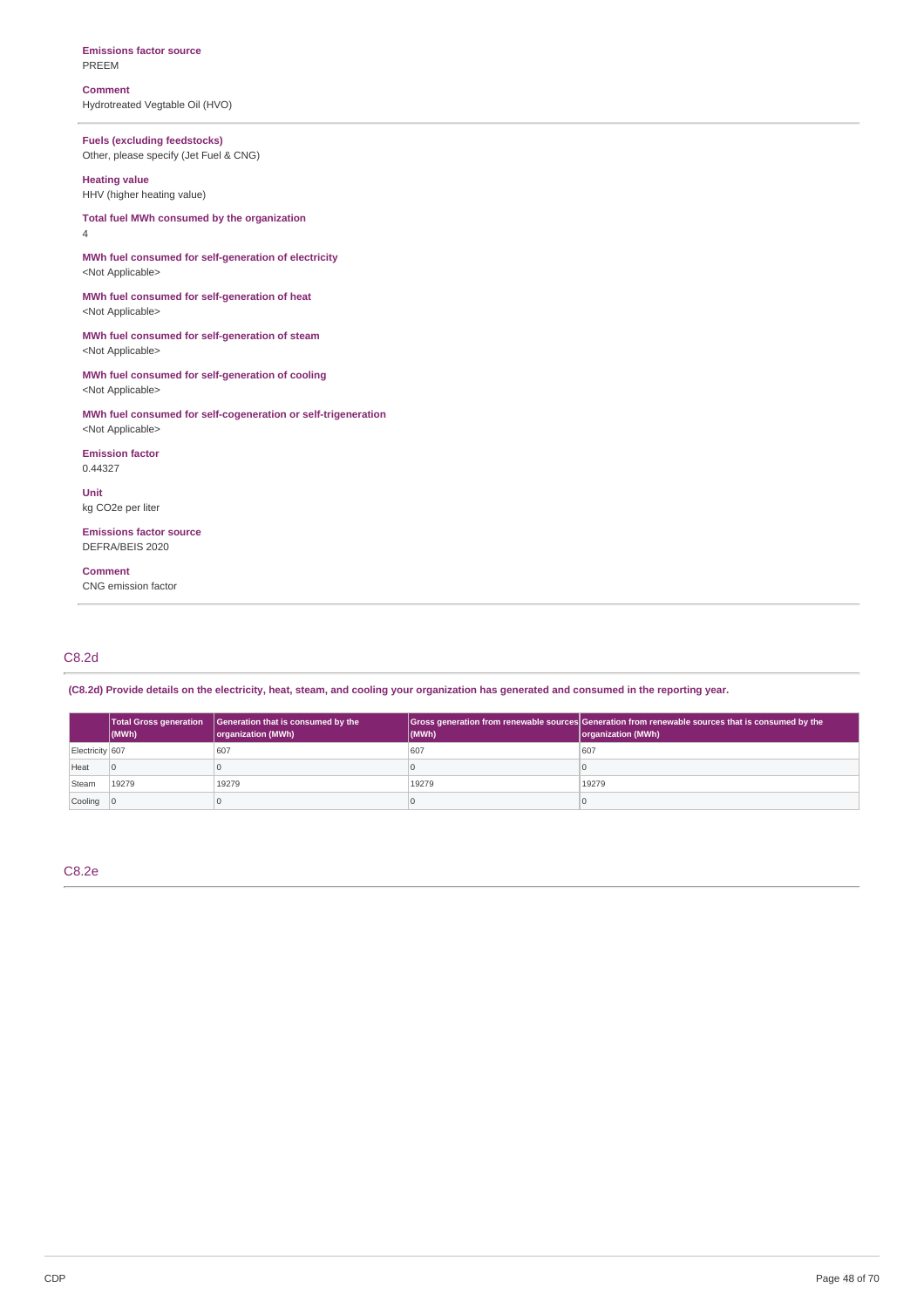(C8.2e) Provide details on the electricity, heat, steam, and/or cooling amounts that were accounted for at a zero emission factor in the market-based Scope 2 **figure reported in C6.3.**

### **Sourcing method**

Unbundled energy attribute certificates, Guarantees of Origin

## **Low-carbon technology type**

Other, please specify (Purchased renewable electricity)

**Country/area of consumption of low-carbon electricity, heat, steam or cooling** United Kingdom of Great Britain and Northern Ireland

**MWh consumed accounted for at a zero emission factor**

547136.67

### **Comment**

Country/Area: Europe (not able to select this) Purchased renewable electricity supported by Guarantees of Origin: Renewable electricity purchased and consumed for CCEP sites in the GB, Belgium, the Netherlands, Sweden, France, Iceland, Norway, Germany, Spain and Portugal.

#### **Sourcing method**

Power purchase agreement (PPA) with on-site/off-site generator owned by a third party with no grid transfers (direct line)

**Low-carbon technology type**

Solar

**Country/area of consumption of low-carbon electricity, heat, steam or cooling** United Kingdom of Great Britain and Northern Ireland

#### **MWh consumed accounted for at a zero emission factor**

4768

### **Comment**

From an eight-hectare solar farm near to our soft drinks factory in Wakefield which delivered 4,768 MWh to the site in 2020, representing 17% of total electricity consumption for 2020.

#### **Sourcing method**

Heat/steam/cooling supply agreement

## **Low-carbon technology type**

Other, please specify (Purchased renewable district heating supported by supplier contracts with energy attributes))

**Country/area of consumption of low-carbon electricity, heat, steam or cooling** United Kingdom of Great Britain and Northern Ireland

### **MWh consumed accounted for at a zero emission factor**

19279

#### **Comment**

Country/Area: Europe (not able to select this) Purchased renewable district heating supported by supplier contracts with energy attributes: Renewable heat purchased and consumed for CCEP sites in Sweden, Germany and Bulgaria.

### C9. Additional metrics

## C9.1

**(C9.1) Provide any additional climate-related metrics relevant to your business.**

### **Description**

Energy usage

**Metric value**

0.3

**Metric numerator** 3,625,275,822

**Metric denominator (intensity metric only)** 11,715,034,542

**% change from previous year** 2.4

# **Direction of change**

Decreased

#### **Please explain**

CCEP calculates the average energy use ratio of our products as one of our key KPIs. The calculations are based upon total energy usage of our manufacturing sites, based upon monthly site invoice and meter data, divided by the total number of litres of product produced in 2020. 0.309 MJ/litre represents a 19.1% reduction versus 2010. Measure = total energy use (MJ) divided by total production volume litres.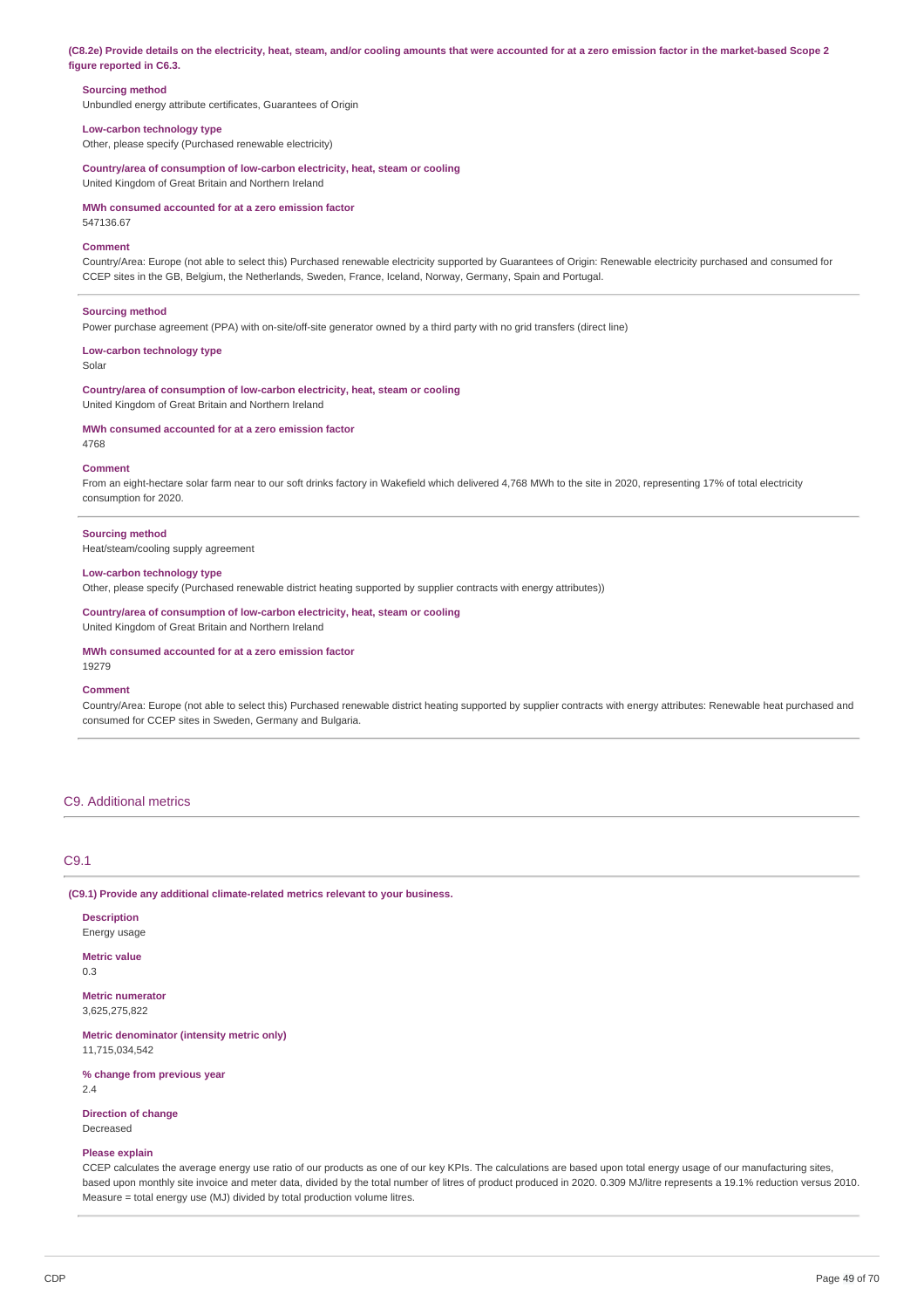## C10.1

**(C10.1) Indicate the verification/assurance status that applies to your reported emissions.**

|                                          | Verification/assurance status                          |
|------------------------------------------|--------------------------------------------------------|
| Scope 1                                  | Third-party verification or assurance process in place |
| Scope 2 (location-based or market-based) | Third-party verification or assurance process in place |
| Scope 3                                  | Third-party verification or assurance process in place |

## C10.1a

Complete

(C10.1a) Provide further details of the verification/assurance undertaken for your Scope 1 emissions, and attach the relevant statements.

**Verification or assurance cycle in place** Annual process **Status in the current reporting year**

**Type of verification or assurance** Reasonable assurance

## **Attach the statement**

CCEP - DNV Independent Assurance Statement (10-MAY-2021).pdf DNV-verification-statement CCEP 2020 21.pdf

**Page/ section reference**

All

**Relevant standard** ISAE3000

**Proportion of reported emissions verified (%)** 100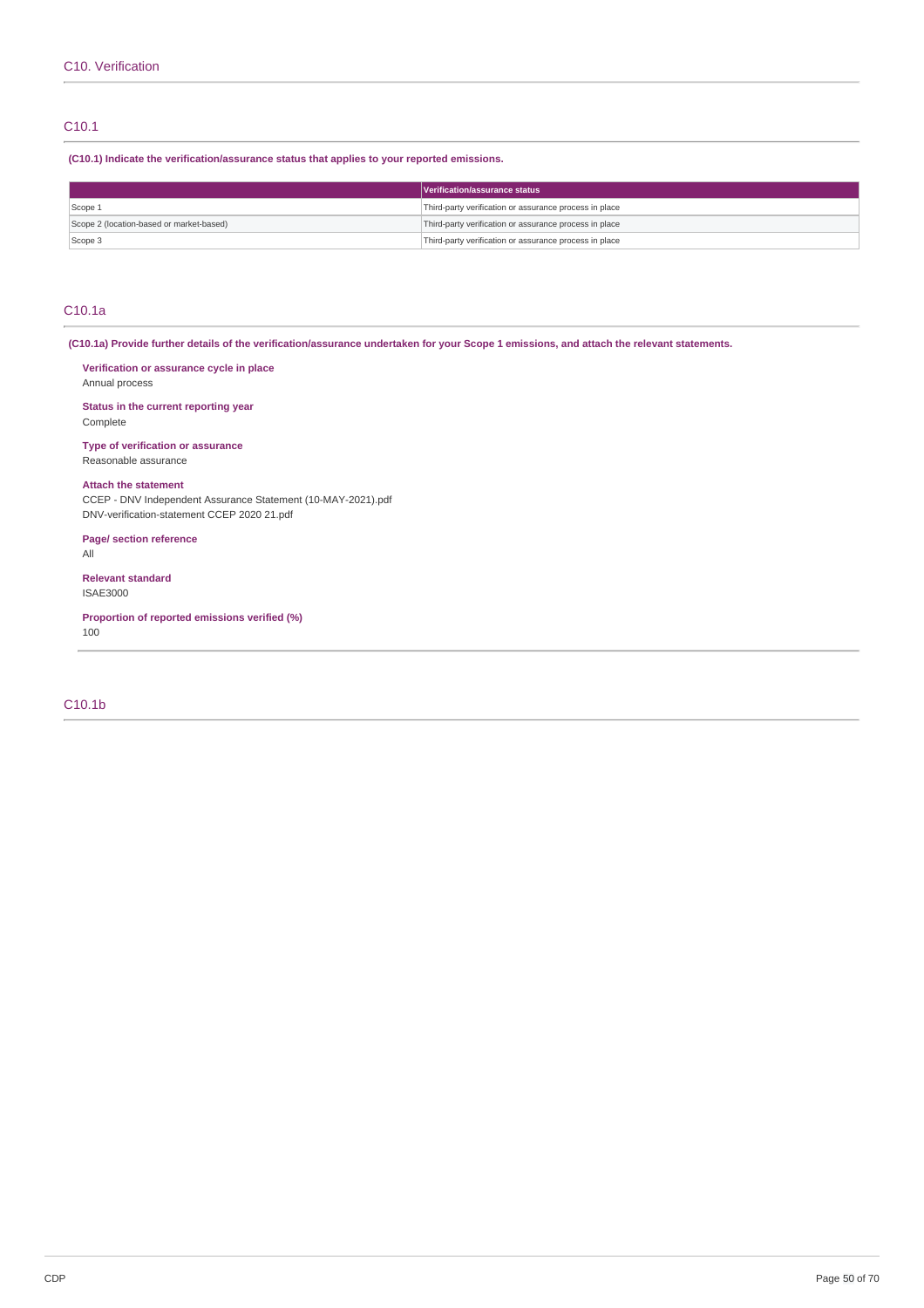### (C10.1b) Provide further details of the verification/assurance undertaken for your Scope 2 emissions and attach the relevant statements.

**Scope 2 approach** Scope 2 location-based

**Verification or assurance cycle in place** Annual process

**Status in the current reporting year** Complete

**Type of verification or assurance** Reasonable assurance

## **Attach the statement**

CCEP - DNV Independent Assurance Statement (10-MAY-2021).pdf DNV-verification-statement CCEP 2020 21.pdf

#### **Page/ section reference** All

**Relevant standard** ISAE3000

**Proportion of reported emissions verified (%)** 100

**Scope 2 approach** Scope 2 market-based

**Verification or assurance cycle in place** Annual process

**Status in the current reporting year** Complete

### **Type of verification or assurance** Reasonable assurance

**Attach the statement** CCEP - DNV Independent Assurance Statement (10-MAY-2021).pdf DNV-verification-statement CCEP 2020 21.pdf

**Page/ section reference** All

**Relevant standard** ISAE3000

**Proportion of reported emissions verified (%)** 100

# C10.1c

(C10.1c) Provide further details of the verification/assurance undertaken for your Scope 3 emissions and attach the relevant statements.

## **Scope 3 category** Scope 3 (upstream & downstream)

**Verification or assurance cycle in place** Annual process

**Status in the current reporting year** Complete

**Type of verification or assurance** Reasonable assurance

**Attach the statement** CCEP - DNV Independent Assurance Statement (10-MAY-2021).pdf DNV-verification-statement CCEP 2020 21.pdf

**Page/section reference** All

**Relevant standard** ISAE3000

**Proportion of reported emissions verified (%)** 100

C10.2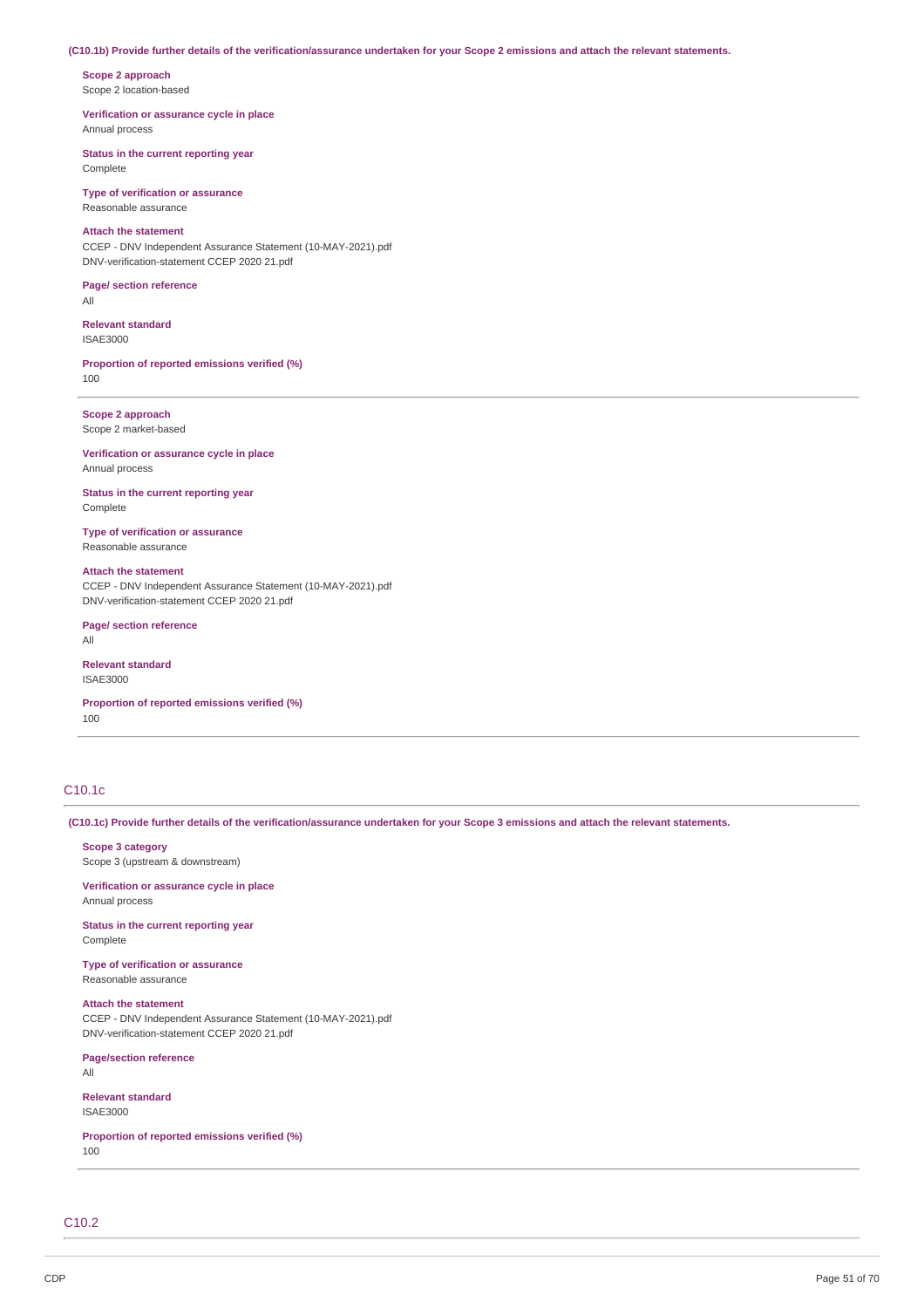# C10.2a

## (C10.2a) Which data points within your CDP disclosure have been verified, and which verification standards were used?

| <b>Disclosure</b><br>module<br>verification<br>relates to | Data verified                                                                                      | <b>Verification standard</b>                                                                                                                                                                                                                                                                     | <b>Please explain</b>                                                                                                                                                                                                                                                                                                                                                                                                                                                                                                                                                                                                                                                                                                                                                                                                                                                                                                                                                                                                                                                                                                                                                                                                                                                                                                                                                                                                                                                                                                                                                                 |
|-----------------------------------------------------------|----------------------------------------------------------------------------------------------------|--------------------------------------------------------------------------------------------------------------------------------------------------------------------------------------------------------------------------------------------------------------------------------------------------|---------------------------------------------------------------------------------------------------------------------------------------------------------------------------------------------------------------------------------------------------------------------------------------------------------------------------------------------------------------------------------------------------------------------------------------------------------------------------------------------------------------------------------------------------------------------------------------------------------------------------------------------------------------------------------------------------------------------------------------------------------------------------------------------------------------------------------------------------------------------------------------------------------------------------------------------------------------------------------------------------------------------------------------------------------------------------------------------------------------------------------------------------------------------------------------------------------------------------------------------------------------------------------------------------------------------------------------------------------------------------------------------------------------------------------------------------------------------------------------------------------------------------------------------------------------------------------------|
| C4. Targets<br>and<br>performance (Percentage             | Other, please<br>specify<br>electricity from<br>renewable<br>sources)                              | International Standard<br>on Assurance<br>Engagements (ISAE)<br>3000 revised -<br>'Assurance<br>Engagements other than<br>Audits and Reviews of<br><b>Historical Financial</b><br>Information' (revised),<br>issued by the<br><b>International Auditing</b><br>and Assurance<br>Standards Board. | In May 2021, DNV provided a limited assurance in accordance with the International Standard on Assurance Engagements (ISAE) 3000 revised. The scope<br>and boundary of their assurance included deep dive analysis on the following core KPIs: Scope 1 GHG emissions for CCEP (stationary combustion, mobile<br>combustion, process emissions, and fugitive emissions) / Scope 2 GHG emissions for CCEP (purchased electricity, heat and steam, market and location<br>based) / Scope 3 GHG emissions (from cold drink equipment, third-party distribution by rail and road, business travel by rail, air and road, waste and water)<br>/ Scope 3 GHG emissions (Packaging) / Scope 3 GHG emissions (Ingredients) / Scope 3 GHG emissions (Full Value Chain 'drink in your hand') / Scope 3<br>GHG emissions (Full Value Chain 'drink in your hand' (g CO2e/litre)) / Manufacturing energy use ratio (MJ/litre of product produced) / Percentage of<br>electricity purchased from renewable sources / Packaging that is 100% recyclable / Percentage of PET that is rPET. This is in addition to other KPIs related<br>to water and sugar reduction, not relevant to this disclosure. DNV also reviewed our preparation of our 2020 Integrated Report and online sustainability<br>reporting in accordance with the 'Core' option of the GRI Standards 2020 and our 2020 Corporate and Country Data Tables. The full scope of assurance<br>and methodology used can be viewed in our independent assurance statement.<br>CCEP - DNV Independent Assurance Statement (10-MAY-2021).pdf |
| C4. Targets<br>and                                        | Other, please<br>specify<br>performance (Percentage of<br>PET that is<br>rPET)                     | International Standard<br>on Assurance<br>Engagements (ISAE)<br>3000 revised -<br>'Assurance<br>Engagements other than<br>Audits and Reviews of<br><b>Historical Financial</b><br>Information' (revised),<br>issued by the<br>International Auditing<br>and Assurance<br>Standards Board.        | In May 2021, DNV provided a limited assurance in accordance with the International Standard on Assurance Engagements (ISAE) 3000 revised. The scope<br>and boundary of their assurance included deep dive analysis on the following core KPIs: Scope 1 GHG emissions for CCEP (stationary combustion, mobile<br>combustion, process emissions, and fugitive emissions) / Scope 2 GHG emissions for CCEP (purchased electricity, heat and steam, market and location<br>based) / Scope 3 GHG emissions (from cold drink equipment, third-party distribution by rail and road, business travel by rail, air and road, waste and water)<br>/ Scope 3 GHG emissions (Packaging) / Scope 3 GHG emissions (Ingredients) / Scope 3 GHG emissions (Full Value Chain 'drink in your hand') / Scope 3<br>GHG emissions (Full Value Chain 'drink in your hand' (g CO2e/litre)) / Manufacturing energy use ratio (MJ/litre of product produced) / Percentage of<br>electricity purchased from renewable sources / Packaging that is 100% recyclable / Percentage of PET that is rPET. This is in addition to other KPIs related<br>to water and sugar reduction, not relevant to this disclosure. DNV also reviewed our preparation of our 2020 Integrated Report and online sustainability<br>reporting in accordance with the 'Core' option of the GRI Standards 2020 and our 2020 Corporate and Country Data Tables. The full scope of assurance<br>and methodology used can be viewed in our independent assurance statement.<br>CCEP - DNV Independent Assurance Statement (10-MAY-2021).pdf |
| C4. Targets<br>and                                        | Other, please<br>specify<br>performance (Percentage of<br>Packaging that<br>is 100%<br>Recyclable) | International Standard<br>on Assurance<br>Engagements (ISAE)<br>3000 revised -<br>'Assurance<br>Engagements other than<br>Audits and Reviews of<br><b>Historical Financial</b><br>Information' (revised),<br>issued by the<br>International Auditing<br>and Assurance<br>Standards Board.        | In May 2021, DNV provided a limited assurance in accordance with the International Standard on Assurance Engagements (ISAE) 3000 revised. The scope<br>and boundary of their assurance included deep dive analysis on the following core KPIs: Scope 1 GHG emissions for CCEP (stationary combustion, mobile<br>combustion, process emissions, and fugitive emissions) / Scope 2 GHG emissions for CCEP (purchased electricity, heat and steam, market and location<br>based) / Scope 3 GHG emissions (from cold drink equipment, third-party distribution by rail and road, business travel by rail, air and road, waste and water)<br>/ Scope 3 GHG emissions (Packaging) / Scope 3 GHG emissions (Ingredients) / Scope 3 GHG emissions (Full Value Chain 'drink in your hand') / Scope 3<br>GHG emissions (Full Value Chain 'drink in your hand' (g CO2e/litre)) / Manufacturing energy use ratio (MJ/litre of product produced) / Percentage of<br>electricity purchased from renewable sources / Packaging that is 100% recyclable / Percentage of PET that is rPET. This is in addition to other KPIs related<br>to water and sugar reduction, not relevant to this disclosure. DNV also reviewed our preparation of our 2020 Integrated Report and online sustainability<br>reporting in accordance with the 'Core' option of the GRI Standards 2020 and our 2020 Corporate and Country Data Tables. The full scope of assurance<br>and methodology used can be viewed in our independent assurance statement.<br>CCEP - DNV Independent Assurance Statement (10-MAY-2021).pdf |
| C9.<br>Additional<br>metrics                              | Other, please<br>specify<br>(Manufacturing<br>energy use<br>ratio MJ/litre)                        | International Standard<br>on Assurance<br>Engagements (ISAE)<br>3000 revised -<br>'Assurance<br>Engagements other than<br>Audits and Reviews of<br><b>Historical Financial</b><br>Information' (revised),<br>issued by the<br>International Auditing<br>and Assurance<br>Standards Board.        | In May 2021, DNV provided a limited assurance in accordance with the International Standard on Assurance Engagements (ISAE) 3000 revised. The scope<br>and boundary of their assurance included deep dive analysis on the following core KPIs: Scope 1 GHG emissions for CCEP (stationary combustion, mobile<br>combustion, process emissions, and fugitive emissions) / Scope 2 GHG emissions for CCEP (purchased electricity, heat and steam, market and location<br>based) / Scope 3 GHG emissions (from cold drink equipment, third-party distribution by rail and road, business travel by rail, air and road, waste and water)<br>/ Scope 3 GHG emissions (Packaging) / Scope 3 GHG emissions (Ingredients) / Scope 3 GHG emissions (Full Value Chain 'drink in your hand') / Scope 3<br>GHG emissions (Full Value Chain 'drink in your hand' (g CO2e/litre)) / Manufacturing energy use ratio (MJ/litre of product produced) / Percentage of<br>electricity purchased from renewable sources / Packaging that is 100% recyclable / Percentage of PET that is rPET. This is in addition to other KPIs related<br>to water and sugar reduction, not relevant to this disclosure. DNV also reviewed our preparation of our 2020 Integrated Report and online sustainability<br>reporting in accordance with the 'Core' option of the GRI Standards 2020 and our 2020 Corporate and Country Data Tables. The full scope of assurance<br>and methodology used can be viewed in our independent assurance statement.<br>CCEP - DNV Independent Assurance Statement (10-MAY-2021).pdf |

# C11. Carbon pricing

# C11.1

(C11.1) Are any of your operations or activities regulated by a carbon pricing system (i.e. ETS, Cap & Trade or Carbon Tax)? No, and we do not anticipate being regulated in the next three years

## C11.2

**(C11.2) Has your organization originated or purchased any project-based carbon credits within the reporting period?** No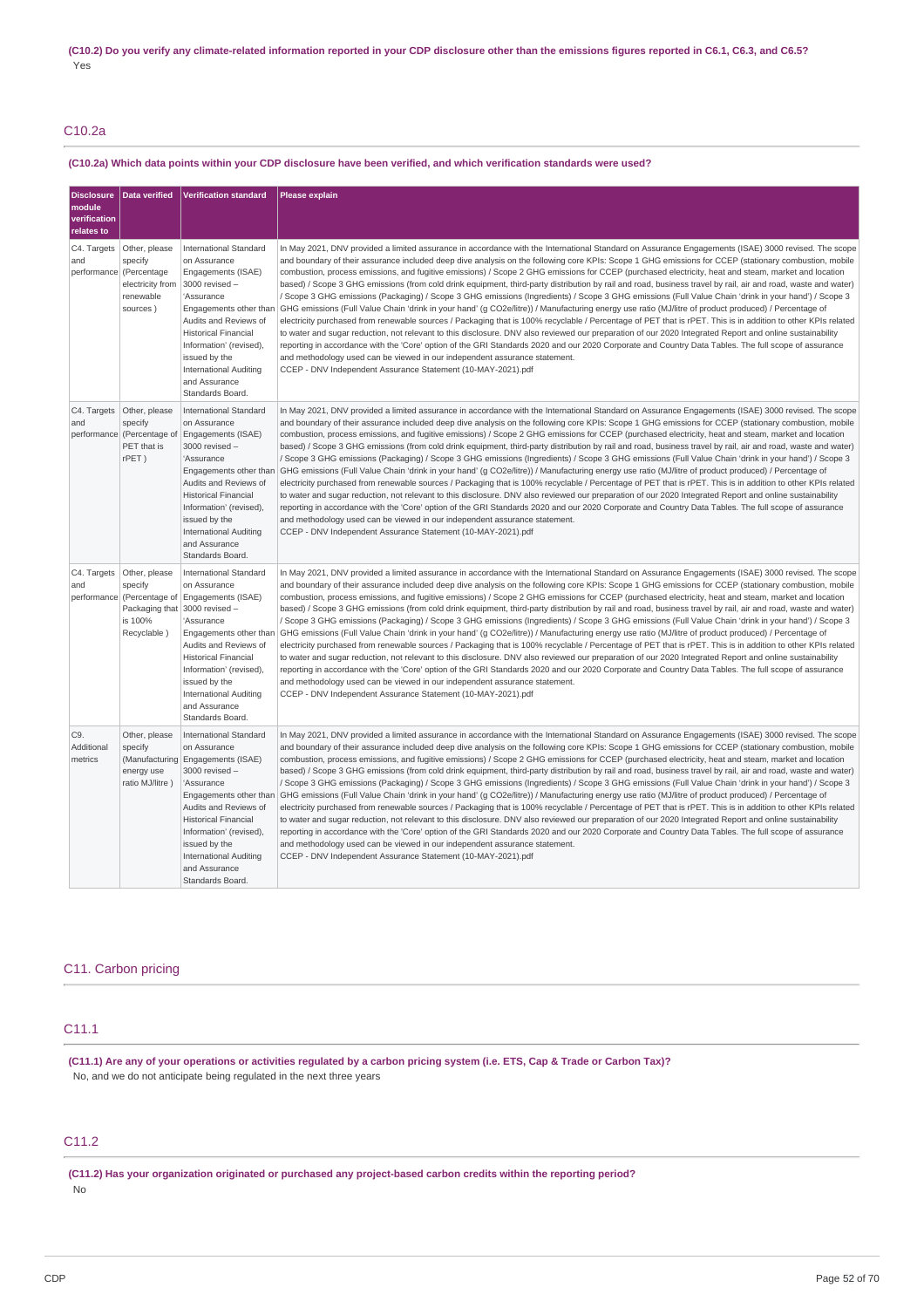**(C11.3) Does your organization use an internal price on carbon?** No, but we anticipate doing so in the next two years

### C12. Engagement

## C<sub>12</sub>.1

**(C12.1) Do you engage with your value chain on climate-related issues?**

Yes, our suppliers

Yes, our customers

Yes, other partners in the value chain

## C12.1a

## **(C12.1a) Provide details of your climate-related supplier engagement strategy.**

#### **Type of engagement**

Engagement & incentivization (changing supplier behavior)

### **Details of engagement**

Run an engagement campaign to educate suppliers about climate change

Other, please specify (We have set a target to ensure that 100% of our "strategic" suppliers set their own science-based carbon reduction targets and transition to using 100% renewable electricity by the end of 2023. )

**% of suppliers by number**

0.7

**% total procurement spend (direct and indirect)**

 $\Lambda$ 0

**% of supplier-related Scope 3 emissions as reported in C6.5**

70

### **Rationale for the coverage of your engagement**

Over 90% of our GHG emissions are Scope 3 emissions - directly related to the ingredients and packaging we purchase, our third-party transportation and logistics and our cold drink equipment. We have identified approximately 100 "strategic" suppliers, which account for approximately 85% of our Scope 3 emissions. These 100 "strategic" suppliers represent 0.7% of our total number of suppliers, but approximately 40% of our total spend. This includes suppliers of ingredients and packaging which account for 68% of our total value chain GHG emissions. As part of our new SBTi target, we have committed to support our "strategic" suppliers to set their own science based carbon reduction targets and shift to 100% renewable electricity by 2023. We have also asked them to begin to share their supplier-specific emissions factors with us, so that we can begin to capture more accurate Scope 3 information. While we have asked all of our suppliers to set science based targets through the Science Based Targets Initiative, we will be tracking the progress made by our most "strategic" suppliers - including those supplying packaging, ingredients, third-party distribution and transportation and cold drink equipment. We have selected this group as they will be able to make the biggest contribution to reducing our Scope 3 GHG emissions. Our new supplier engagement target was set in December 2020, and we will provide an update on progress in next year's reporting cycle.

#### **Impact of engagement, including measures of success**

Because this target was set in December 2020 it is too early to measure success. However we do have a strong track record of engaging suppliers on sustainability issues and we measure success by tracking the EcoVadis assessment score for all of our critical suppliers. In 2020, the average EcoVadis assessment score was 57.4 and we aim for our suppliers to achieve an average overall score of 65 by 2025. Suppliers that have a low score are asked to develop an action plan and improve their performance. If suppliers do not improve their performance within a set timeframe, they may not be used in the future. As the biggest impact to our value chain carbon footprint is with our packaging, we also collect carbon footprint data from our PET, can and glass suppliers and work closely with them to reduce their emissions. We invest in recycled PET to reduce our value chain carbon footprint. We also work with suppliers to invest in low-carbon solutions for our transportation services (e.g. alternative fuels and hybrid vehicles), our cold drink equipment (e.g. energy management devices) and manufacturing equipment (e.g. energy efficiency measures) to reduce our value chain carbon footprint. As a result, we have significantly increased the % of recycled PET that we use, and have introduced a number of new supplier-led packaging innovations, including the use of recycled content in shrink film and the introduction of new KeelClip cardboard packaging for our multi-pack cans. In the Balearic Islands, Spain, together with WestRock, we replaced shrink wrap on our cans with CanCollar® sustainably sourced paperboard can rings. In the Netherlands, we introduced KeelClip™ packaging technology on our 250ml multipack cans of Coca-Cola, Fanta, Sprite and Fernandes, investing more than €14 million in a new can line and packaging machine at our manufacturing site in Dongen. Combined with other similar shrink to board initiatives, these programmes helped us to remove around 1,000 tonnes of hard to recycle plastic in 2020. This is a smaller amount than previously planned due to COVID-19 related delays. We are looking to further roll out initiatives to replace secondary shrink wrap, which is often hard to recycle, with 100% sustainably sourced, fully recyclable cardboard packaging for multipack cans. In 2021, we continue to work with our suppliers on innovative solutions to achieve this.

## **Comment**

#### **Type of engagement**

Compliance & onboarding

#### **Details of engagement**

Included climate change in supplier selection / management mechanism Climate change is integrated into supplier evaluation processes

**% of suppliers by number**

1.8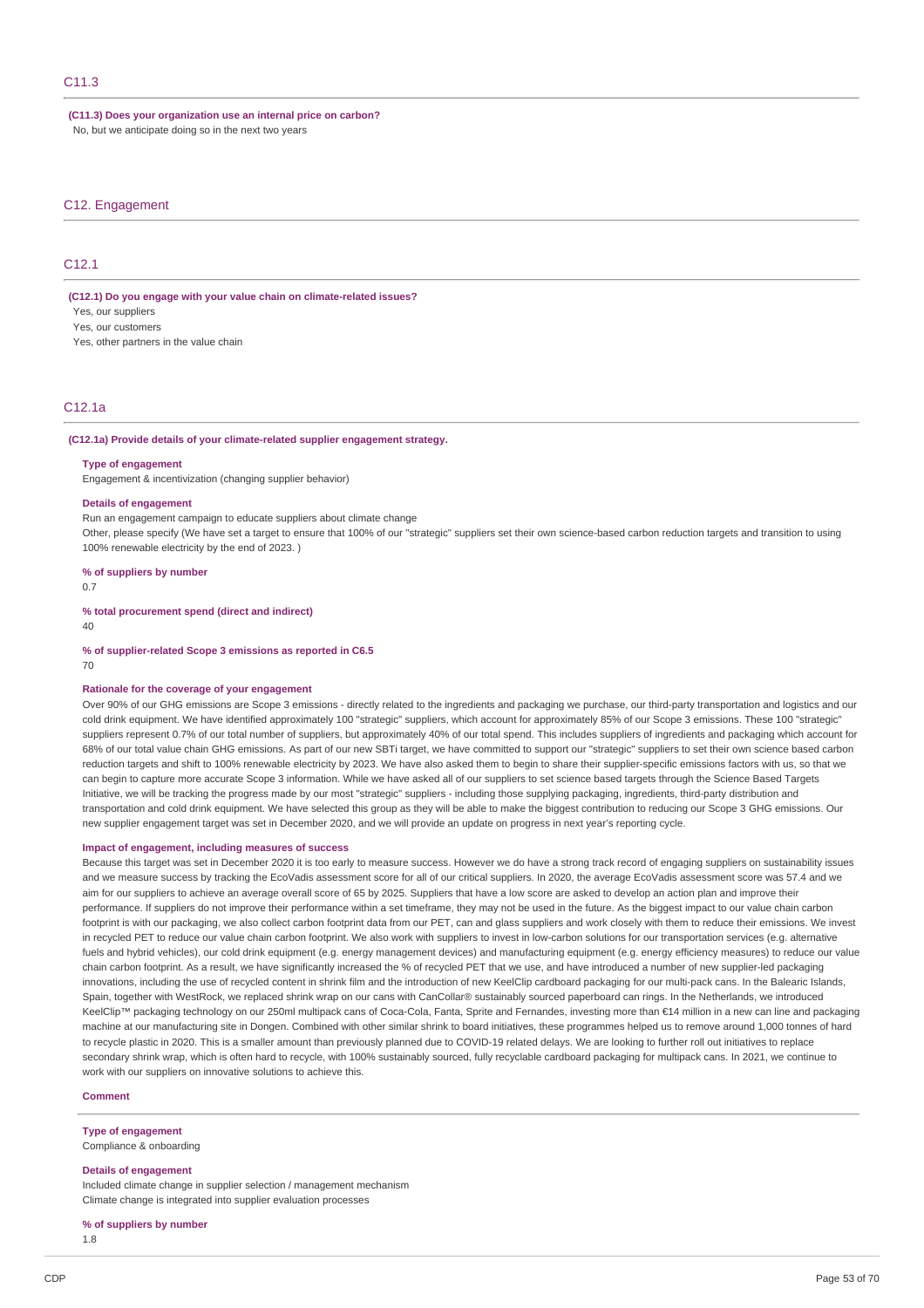# **% of supplier-related Scope 3 emissions as reported in C6.5**

 $90$ 

## **Rationale for the coverage of your engagement**

Over 90% of our GHG emissions are Scope 3 emissions - directly related to the ingredients and packaging we purchase, our third-party transportation and logistics and our cold drink equipment. We have identified 269 critical suppliers, which account for the vast majority of Scope 3 emissions. This represents 1.79% of our total number of suppliers, but 80% of our total spend. The majority of our critical suppliers are direct suppliers which have the potential to directly impact our production (e.g. those which would result in a disruption to production if supply should fail) or provide a unique product/component/service. Therefore, even some relatively small suppliers could be deemed critical. The rationale for covering our 269 critical suppliers is therefore to enable us to address the most material parts of our value chain footprint. This group of 269 "critical suppliers" includes the group of 100 "strategic" suppliers referenced above. We have integrated KPIs related to climate change into our supplier risk, evaluation and selection process. Supplier risk is assessed at the initial sourcing phase, which includes criteria including sustainability and climate change. We follow the principles of 7-step sourcing which includes taking suppliers through a selection process, with a Request for Information (RFI) being issued prior to creating a supplier shortlist. The RFI requests information on the potential supplier's sustainability strategy, including climate change related KPIs. For suppliers of goods and services which account for a significant percentage of our value chain carbon footprint (e.g. packaging, transportation and cold drink equipment), this includes detailed information about energy use and GHG emissions. In 2020, we adopted an additional EcoVadis function called IQ. This allows us to screen our entire supply base and understand inherent risks by country and industry. In 2021, we will use the data gathered through IQ to proactively manage our sustainability risks across our supply base – going beyond those suppliers directly managed by our procurement team.

## **Impact of engagement, including measures of success**

We have also integrated climate change into the Supplier Guiding Principles (SGPs), which apply to all of our suppliers - including our critical suppliers - and the Principles for Sustainable Agriculture (PSA), which apply to our suppliers of key agricultural ingredients and raw materials. The SGPs set out the minimum requirements we expect of our suppliers, including environmental protection. The PSA, define what is meant by sustainable sourcing and include standards that our ingredient suppliers are expected to meet. The PSA include a focus on energy management and climate protection, including criteria to ensure that our suppliers maximize energy efficiency, seek to maximize the use of renewable energy and reduce greenhouse gas emissions from agricultural practices. We require all our suppliers to sign up to our SGPs as part of our purchase order process and we've made a commitment to ensure that all our suppliers comply with these principles by the end of 2020. We measure success by tracking the % of suppliers which comply with our SGPs. We aim for 100% of our suppliers to comply with our SGPs. In 2020, 97% of our total spend was with suppliers which are covered by our SGPs. We work with suppliers to build SGPs into all new contracts and into multi-year contracts as they renew. We also measure success by tracking the % of our ingredient suppliers which comply with the PSA. In 2020, 100% of our sugar and 100% of our paper and pulp was sourced sustainably from suppliers that comply with the PSA.

### **Comment**

As part of our new SBTi target, we have also committed to support our strategic suppliers to set their own science based carbon reduction targets and shift to 100% renewable electricity by 2023, and to begin sharing their supplier-specific emissions factors with us, so that we can begin to capture more accurate Scope 3 information. While we have asked all of our suppliers to set science based targets through the Science Based Targets Initiative, we will be tracking progress against our most critical suppliers of packaging, ingredients, third-party distribution and transportation and cold drink equipment, as these will have the most significant progress against our carbon reduction targets. The target was set in December 2020, and we will begin providing updates on progress in next year's reporting cycle.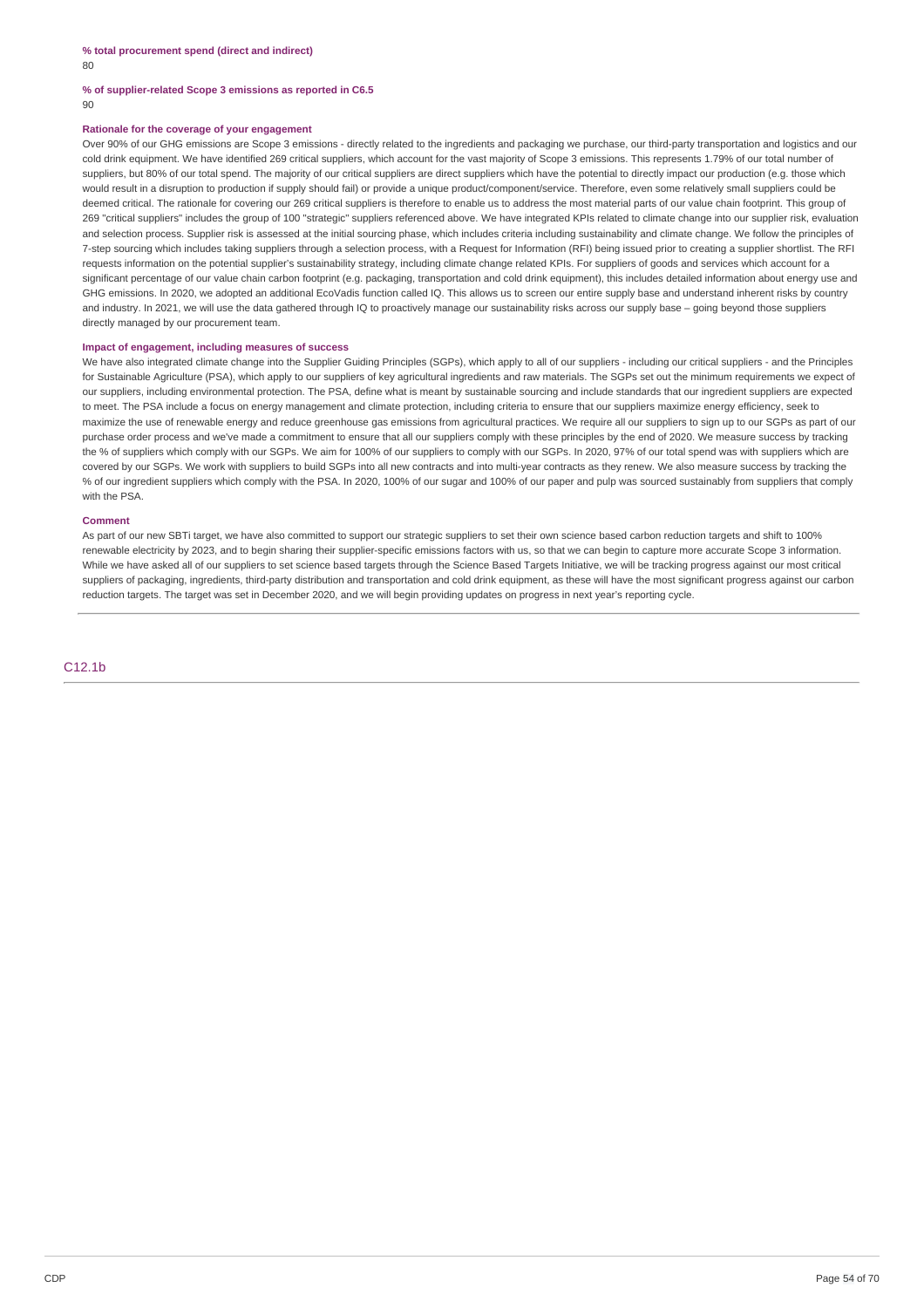#### **(C12.1b) Give details of your climate-related engagement strategy with your customers.**

**Type of engagement** Collaboration & innovation

**Details of engagement** Run a campaign to encourage innovation to reduce climate change impacts

**% of customers by number** 80

#### **% of customer - related Scope 3 emissions as reported in C6.5**

#### **Portfolio coverage (total or outstanding)**

<Not Applicable>

### **Please explain the rationale for selecting this group of customers and scope of engagement**

We regularly engage with our major retail customers on the topic of climate change and work closely with them to encourage them to help us to reduce GHG emissions within our value chain. The rationale for selecting this group is because our major retail customers accounted for 60% of our sales volume in 2020. This allows us to address the material aspects of our downstream value chain impact. Therefore, this is the group of customers we most regularly engage with on the topic of climate change. We regularly hold roundtable discussions and workshops with our major retail customers on climate change and other sustainability issues. The aim of such discussions is to build awareness and identify actions we can jointly take to reduce GHG emissions. In December 2020, we announced our new ambition to reach net zero GHG emissions by 2040. In Spain, we introduced our climate objectives during a stakeholder webinar. More than 160 stakeholders, customers and NGOs attended the event, which saw significant coverage in the news and on social media. In Spain, since 2017, we have supported the cross sector HOSTELERIA#PorElClima initiative in partnership with ECODES foundation, which raises awareness of carbon management practices among customers from the hotel, café and restaurant sector. The aim is to encourage bars and restaurants to take simple everyday actions to reduce their carbon footprint. More than 700 hospitality sector outlets are now part of Hostelería #PorElClima. In 2020, the initiative helped to calculate the carbon footprint of 30 customers. We are duplicating a similar approach in GB starting from summer 2021 to help small and independent pubs and bars to take action to reduce their carbon footprint and begin their own journey to net-zero. In 2021, Coca-Cola became a member of Carrefour Food Transition Pact. It engages The Coca-Cola system on a multi-year action plan with Carrefour, one of our largest customers. The Food Transition Pact is part of Carrefour's vision to "become the world leader of the food transition for all". It has been signed by 25 international suppliers, with a focus on 5 themes: transparency, biodiversity, climate, packaging and responsible products. Our approach with Carrefour is focused on two major themes: climate and packaging. Partnership in the Pact reinforces strategic collaboration and opportunity for joint programs.

#### **Impact of engagement, including measures of success**

We have developed a wide variety of joint initiatives with our customers to tackle climate change and we measure our success by tracking the number of customers that we collaborate with on climate change. In several of the countries in which we operate, we also run front-hauling and back-hauling programmes in collaboration with suppliers and customers. Front-hauling involves working with suppliers to rationalise the flow of materials into our plants. In France, GB and Belgium we have back-hauling arrangements in place with some of our major retail customers. Backhauling combines customer deliveries with collections, helping to ensure full loads on both an outward and return truck journeys, which help to reduce GHG emissions from transportation. We also have ongoing dialogue on climate change and packaging with our major retail customers – aiming to reduce GHG emissions from our packaging. In GB and France, we partner with Terracycle Loop™, a ground-breaking zero waste shopping platform, which provides an alternative to single use packaging. Through the partnership, we supply returnable glass bottles to shoppers, and gain a better insight into the role refillable bottles can play in reducing packaging waste. In GB, we partner with Tesco as Loop's retail partner and in France we partner with Carrefour. In addition, we are also piloting a refillable glass bottle project with our customers Monoprix and Franprix in France. In Spain, we measure the success of the HOSTELERIA#PorElClima initiative by tracking the number of participating customers and the number of tangible actions to tackle climate change that are registered as part of the initiative. In 2020, over 700 customers participated in the programme and over 5,000 action to tackle climate change were undertaken. We are now expanding the tools and services available to HORECA customers, including carbon footprint calculators, that give more information and help so that our customers can understand how to reduce their own GHG emissions. In 2020, Ecodes also measured the carbon footprint of 17 member outlets, produced a detailed report on this footprint and offset it through Ecodes' CeroCO2 platform. The total number of tonnes offset was 771,248. A similar program based on the experience of Spain will be launched in Summer 2021 in great Britain.

C12.1d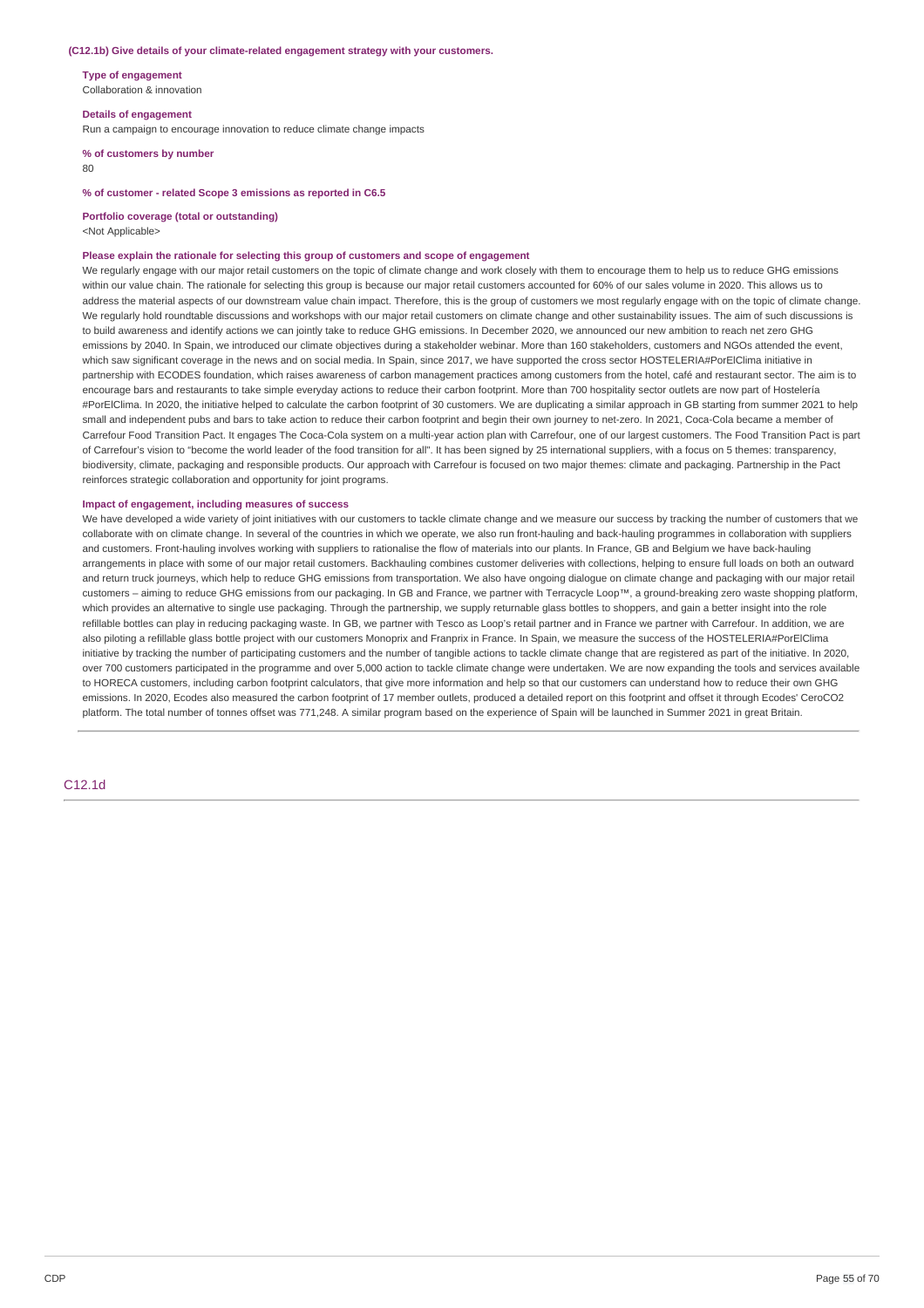### **(C12.1d) Give details of your climate-related engagement strategy with other partners in the value chain.**

To deliver our strategy successfully, we need to understand our operating environment, and the relationships between our organisation and the stakeholders we impact. In 2019, we reviewed and revised the list of CCEP's key stakeholders and further developed our stakeholder engagement matrix to consider the inputs, engagement and outcomes of the relationships between CCEP and each of its stakeholder groups.

Throughout the year we have worked with our suppliers, franchisors and other partners to drive our strategy and growth. It is through our approach to communication and collaboration that we are confident we can deliver increased shareholder value over the long term, in ways that are sustainable, responsible and innovative.

Our approach to stakeholder engagement has been endorsed by CCEP's Board of Directors.

### **"Other partners in the value chain" in this case are defined as consumers, employees, and investors.**

**Consumers:** Consumers have an important role to play in helping to ensure that our packaging is collected and recycled and does not end up as litter or in the oceans. We're determined to use the reach of our brands to encourage everyone to recycle more. Across our markets we support a wide variety of consumer recycling and anti-litter campaigns, as well as putting clear recycling messages across all our packs. We plan to increase our investment in these campaigns in future. As part of the move to 100% rPET bottles in Sweden, we introduced limited edition labels for our PET bottles with a clear message to encourage consumers to "Recycle me again. I'm 100% recycled plastic". In the Netherlands, together with TCCC we launched our "Empty also valuable" campaign educating consumers about how empty packaging is still valuable. In some markets we also include messages advising consumers how best to recycle the packaging, based on the schemes available locally. These messages were rolled out across Western Europe in 2018.

**Employees:** We engage directly with our employees on a variety of sustainability topics, including climate change. Our Accelerate Performance training programme which reaches employees in all of our territories includes an update on the progress we are making against our sustainability action plan – including our climate-related commitments. We also support our local communities by encouraging our employees to take part in a wide range of volunteering activities connected to our sustainability commitments, such as litter clean up campaigns and initiatives that empower our people. In 2019, we introduced a new volunteering policy enabling all employees to use two paid working days every year to volunteer for a charity or cause of their choice. Following the introduction of government restrictions across our territories in response to COVID-19, our employees had fewer opportunities to volunteer during 2020. We continued to offer them opportunities to volunteer, where possible and safe to do so, and in 2020, our people dedicated 9,061 hours of volunteering time.

Case study: In GB, we participated in Keep Britain Tidy's "Great British September Clean" campaign. While litter clean-ups looked a little different in 2020 due to COVID-19 restrictions, our colleagues were out and about supporting Keep Britain Tidy's campaign, with almost 300 of our Litter Heroes helping to clean up litter in a safe, sociallydistanced way in their local neighbourhoods.

**Investors:** Our CEO and CFO engage regularly with investors and potential investors and they regularly attend investor conferences and events. All of our investor presentations (available on our corporate website) include an update on the progress we are making against our sustainability action plan, including our GHG emissions reduction targets. During 2020 we engaged directly on sustainability issues - including climate change and our GHG emissions - on a 1:1 basis with many existing and prospective investors. Our Chairman and Senior Independent Director are also available for consultation with investors throughout the year. Much of our interaction in 2020 was virtual as a result of the COVID-19 pandemic. In 2020, the AGM was held as a closed meeting in line with prevailing COVID-19 guidelines and in accordance with CCEP's Articles of Association. Shareholders were given the opportunity to put questions to the Board ahead of the meeting via the Company's website.

## C-AC12.2/C-FB12.2/C-PF12.2

(C-AC12.2/C-FB12.2/C-PF12.2) Do you encourage your suppliers to undertake any agricultural or forest management practices with climate change mitigation **and/or adaptation benefits?**

Yes

C-AC12.2a/C-FB12.2a/C-PF12.2a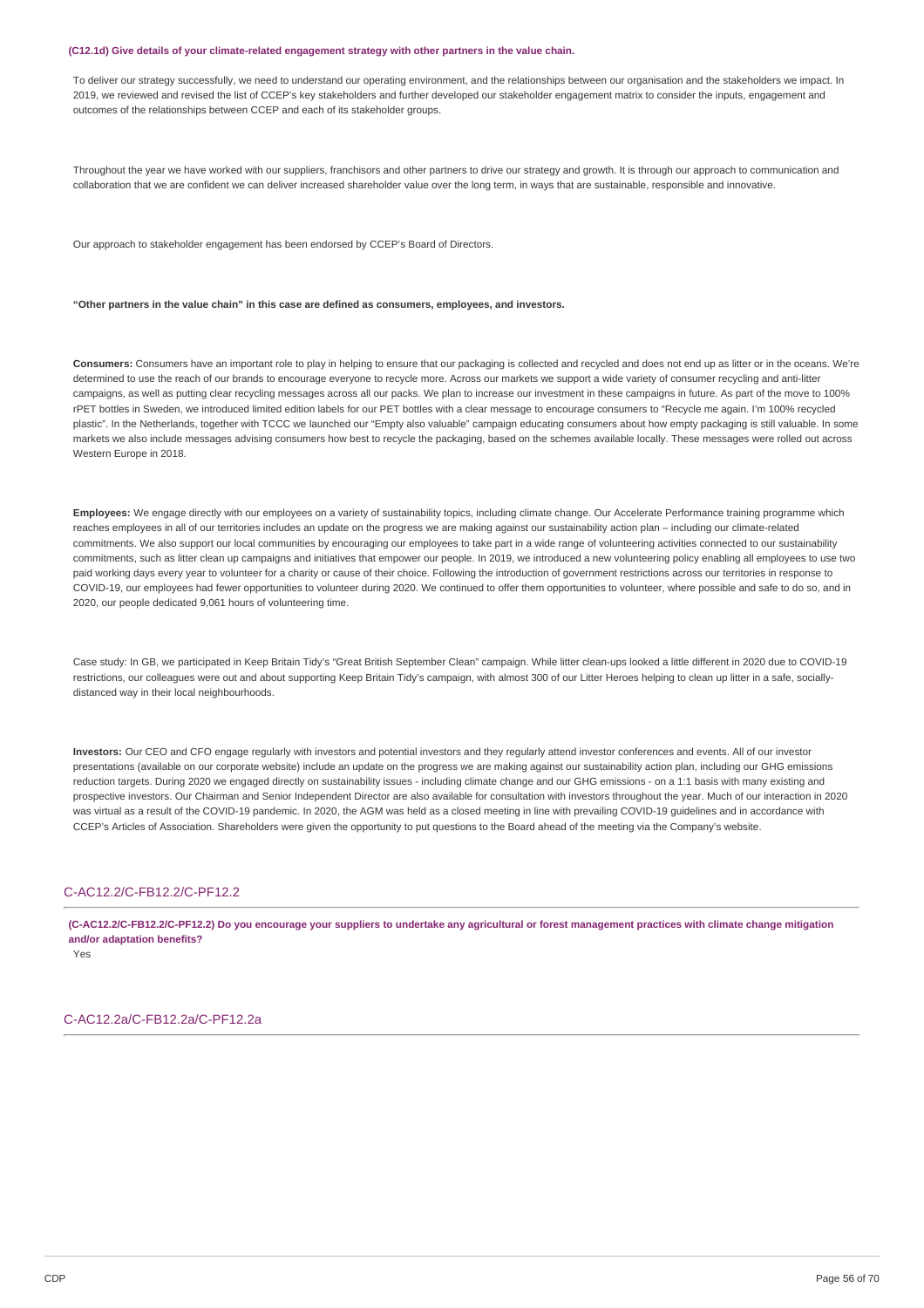(C-AC12.2a/C-FB12.2a/C-PF12.2a) Specify which agricultural or forest management practices with climate change mitigation and/or adaptation benefits you **encourage your suppliers to undertake and describe your role in the implementation of each practice.**

### **Management practice reference number**

MP1

#### **Management practice**

Other, please specify (Sustainable agricultural practices - including energy management and climate protection )

## **Description of management practice**

We proactively engage with our suppliers to ensure the raw ingredients for our beverages are sourced sustainably. We are committed to sourcing 100% of our key agricultural ingredients sustainably by the end of 2020. The Principles for Sustainable Agriculture (PSA) are crucial to achieving our commitment. The PSA have been developed by TCCC in partnership with bottlers and external stakeholders. They now refer to specific forest and biodiversity conservation practices such as no conversion of forests for new agricultural production, protection of endangered species, and, where possible, restoration of ecosystem services that our suppliers of agricultural ingredients and bio-based packaging materials are expected to implement, in addition to existing requirements on human and workplace rights, the environment and farm management systems. We apply these common PSA to the key agricultural ingredients that we purchase – this includes beet and cane sugar, pulp and paper, orange, apple and lemon juices, coffee and tea. In 2020, 100% of our sugar was sourced by suppliers which were in compliance with TCCC approved sustainability standards, aligned with the PSAs, whilst 97%% of our 2020 spend was with suppliers which agreed to comply with our Supplier Guiding Principles.

#### **Your role in the implementation**

Knowledge sharing Procurement

### **Explanation of how you encourage implementation**

Together with TCCC, we work together with third-party organisations, such as Rainforest Alliance, the Sustainable Agricultural Initiative Platform (SAI), Rainforest Alliance and Bonsucro, to develop pathways to PSA compliance for our main agricultural suppliers and commodities. Together with TCCC and SAI we have worked on the development of an online Farmer Self-Assessment (FSA) tool, which makes demonstrating compliance with the Principles for Sustainable Agriculture easier for farmers and facilitates enhanced supply chain transparency. Farmers can self-assess the sustainability of their agricultural practices against a range of environmental, social and economic indicators. The tool provides farmers with the information they need to make their operations more sustainable and it enables them to share their progress with customers and suppliers within their own supply chains. Achieving net zero emissions by 2040 will require significant and close collaboration with our suppliers. To raise awareness of our new climate strategy among suppliers, we held a virtual Supplier Day event in October 2020. During the discussion we focused on the importance of collaboration, as well as sharing experience and insights on carbon reduction solutions. We are aiming to ensure that 100% of our strategic suppliers set their own science based emissions reduction targets and use 100% renewable electricity by 2023. In 2019, we conducted a category risk mapping exercise with EcoVadis to better understand any risks associated with a particular supplier or ingredient. We focused on sugar, coffee and tea and have subsequently developed a sustainability risk management strategy. The mapping has helped to identify supplier risk based upon commodity, source country and criticality to our business. In 2020, our ability to engage with suppliers on the ground was limited due to COVID-19. However, during this time we adopted an additional EcoVadis function called IQ. This allows us to screen our entire supply base and understand inherent risks by country and industry. In 2021, we will use the data gathered through IQ to proactively manage our sustainability risks across our supply base – going beyond those suppliers directly managed by our procurement team.

### **Climate change related benefit**

Emissions reductions (mitigation)

Increasing resilience to climate change (adaptation)

**Comment**

## C-AC12.2b/C-FB12.2b/C-PF12.2b

(C-AC12.2b/C-FB12.2b/C-PF12.2b) Do you collect information from your suppliers about the outcomes of any implemented agricultural/forest management **practices you have encouraged?**

Yes

### C12.3

(C12.3) Do you engage in activities that could either directly or indirectly influence public policy on climate-related issues through any of the following? Direct engagement with policy makers

Trade associations

## C12.3a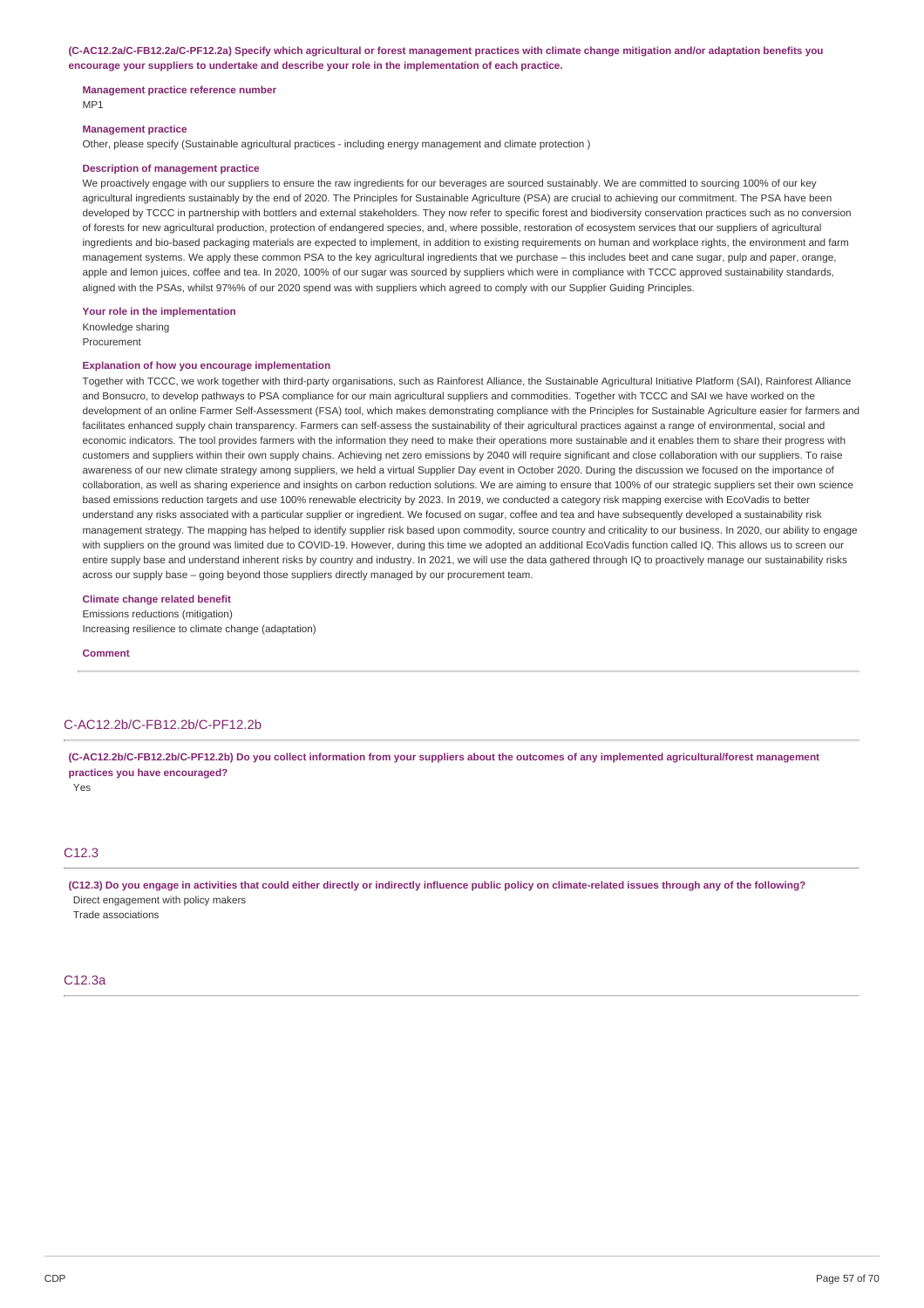# **(C12.3a) On what issues have you been engaging directly with policy makers?**

| <b>Focus of</b>                                                                                |                                     | <b>Corporate Details of engagement</b>                                                                                                                                                                                                                                                                                                                                                                                                                                                                                                                                                                                                                                                                                                                                                                                                                                                                                                                                                                                                                                                                                                                                                                                                                                                                                                                                                                                                                                                                                                                                                                                           | <b>Proposed legislative solution</b>                                                                                                                                                                                                                                                                                                                                                                                                                                                                                                                                                                                                                                                                                                                                                                                                                                                                                                                                                                                                                                                                                                                                                                                                                                                                                   |
|------------------------------------------------------------------------------------------------|-------------------------------------|----------------------------------------------------------------------------------------------------------------------------------------------------------------------------------------------------------------------------------------------------------------------------------------------------------------------------------------------------------------------------------------------------------------------------------------------------------------------------------------------------------------------------------------------------------------------------------------------------------------------------------------------------------------------------------------------------------------------------------------------------------------------------------------------------------------------------------------------------------------------------------------------------------------------------------------------------------------------------------------------------------------------------------------------------------------------------------------------------------------------------------------------------------------------------------------------------------------------------------------------------------------------------------------------------------------------------------------------------------------------------------------------------------------------------------------------------------------------------------------------------------------------------------------------------------------------------------------------------------------------------------|------------------------------------------------------------------------------------------------------------------------------------------------------------------------------------------------------------------------------------------------------------------------------------------------------------------------------------------------------------------------------------------------------------------------------------------------------------------------------------------------------------------------------------------------------------------------------------------------------------------------------------------------------------------------------------------------------------------------------------------------------------------------------------------------------------------------------------------------------------------------------------------------------------------------------------------------------------------------------------------------------------------------------------------------------------------------------------------------------------------------------------------------------------------------------------------------------------------------------------------------------------------------------------------------------------------------|
| legislation                                                                                    | position                            |                                                                                                                                                                                                                                                                                                                                                                                                                                                                                                                                                                                                                                                                                                                                                                                                                                                                                                                                                                                                                                                                                                                                                                                                                                                                                                                                                                                                                                                                                                                                                                                                                                  |                                                                                                                                                                                                                                                                                                                                                                                                                                                                                                                                                                                                                                                                                                                                                                                                                                                                                                                                                                                                                                                                                                                                                                                                                                                                                                                        |
| Other,<br>please<br>specify<br>(Climate<br>Change<br>Low<br>Carbon<br>Economy)                 | Support                             | CCEP is a member of the EU Corporate Leaders Group on Climate Change (CLG) which was<br>established in 2007. The group brings together progressive European business leaders who believe that targets, in line with IPCC expectations. This will require EU leaders to advance a<br>there is an urgent need to develop new and longer term policies for tackling climate change. As a<br>member of the Corporate Leaders Group, we have been active in supporting European Union (EU)<br>policymakers in their work to increase the EU's GHG emissions reduction targets for 2030, in line with<br>the EU's goal to become carbon neutral by 2050. We signed the Corporate Leaders Group CEO<br>statement, which urges EU leaders to set a target to reduce emissions by at least 55% by 2030. In May<br>2020, we joined 150 other companies in signing the Recover Better business statement, a call to action<br>for business leaders and governments around the world to prioritise science based climate action in<br>their recovery efforts, convened by the SBTi, the UN Global Compact and We Mean Business. We also<br>work directly with Skift in Norway and the Haga Initiative Business Climate Leaders in Sweden to<br>advocate for progressive climate-related policies.                                                                                                                                                                                                                                                                                                                                            | We support calls for EU policy makers to introduce net-zero emission reduction<br>robust and ambitious 2030 energy and climate policy, alongside an energy<br>security strategy that will enable Europe to meet its long-term climate objectives<br>and drive sustainable growth and job creation.                                                                                                                                                                                                                                                                                                                                                                                                                                                                                                                                                                                                                                                                                                                                                                                                                                                                                                                                                                                                                     |
| Other,<br>please<br>specify<br>(Emissions<br>from<br>Logistics)                                | Support                             | CCEP is a member of the Centre for Sustainable Freight Transport in UK, a participant of the 'Lean and<br>Green' logistics program in the Netherlands and Belgium and a member of the Haga Initiative Business<br>Climate Leaders in Sweden - all of which focus on engaging directly with policy makers on the topic of<br>emissions from logistics. We are a proud member of the We Mean Business coalition, as well as a<br>member of the Climate Group's RE100 initiative that commits companies to purchase 100% renewable<br>electricity by 2020. We achieved our target of purchasing 100% renewable electricity in 2018, two years<br>ahead of schedule. We have also joined the Climate Group's EV100 initiative. EV100 is a global<br>initiative that brings together companies committed to accelerating the transition to electric vehicles<br>(EVs) and making electric transport the new normal by 2030. Through EV100, CCEP has committed to<br>switch all of its cars and vans to electric vehicles, or ultra-low emission vehicles where EVs are not<br>viable by 2030. We will also aim to offer workplace charging for our employees and make it easy for our<br>employees to charge electric vehicles at home, at work and on the go. We continue to engage in<br>dialogue with policy makers to promote the use of eco-combi trucks - which carry 38 rather than 26<br>pallets, thereby reducing CO2e emissions by approximately 20% per pallet. In France, we signed the<br>Freight 21 charter including a commitment to reduce the carbon footprint of our transportation by 9%<br>between 2018 and 2022. | Through our trade associations and other groups, CCEP continues to support<br>legislation that enables us to use low-carbon logistics technologies across all of<br>our territories.                                                                                                                                                                                                                                                                                                                                                                                                                                                                                                                                                                                                                                                                                                                                                                                                                                                                                                                                                                                                                                                                                                                                   |
| Other,<br>please<br>specify<br>(Climate-<br>related<br>packaging<br>legislation)               | Support<br>with minor<br>exceptions | Together with EUROPEN, the European Organization for Packaging and the Environment, representing CCEP fully supports the concept of a circular economy and the carbon benefits<br>the packaging supply-chain, and with UNESDA, our soft drinks trade association, we have engaged with that it will bring. Our life cycle analysis studies have shown that when we are able<br>stakeholders to provide input into the EU Single Use Plastics Directive's secondary legislation elements<br>and transposition in Member States. We have also directly and indirectly through our trade associations<br>engaged on the European Commission's revision of the Packaging and Packaging Waste Directive. In<br>certain markets, in particular Great Britain, Scotland, France and Portugal we are also still working with<br>industry coalitions to help to shape deposit return legislation for our packaging to drive maximum returns encourage high consumer recycling rates and produce high quality plastic and<br>and maximum efficiency in any system that is implemented.                                                                                                                                                                                                                                                                                                                                                                                                                                                                                                                                                     | to use recycled content in our packaging we can significantly decrease its carbon<br>footprint. As a result we support interventions which will help create this circularity<br>for our packaging, including well-designed Deposit Return Schemes (DRS), which<br>are already in place in some of our countries of operation and which serve to<br>metal recyclate.                                                                                                                                                                                                                                                                                                                                                                                                                                                                                                                                                                                                                                                                                                                                                                                                                                                                                                                                                    |
| Other,<br>please<br>specify<br>(Packaging<br>tax/<br>Beverage<br>Deposit<br>Return<br>Systems) | Support<br>with minor<br>exceptions | At the EU level and in every market where we do business, we are directly and indirectly engaged in<br>positive and collaborative conversations with public and private stakeholders about ways to improve the<br>environmental sustainability of our packaging with a focus on boosting recycling, reduce waste and to<br>help tackle littering. Mostly, we work with industry coalitions such as EUROPEN and UNESDA at the<br>EU level and with national food and drink federations, soft drinks associations and packaging specific<br>associations. Sometimes we engage directly with stakeholders where we believe our experience,<br>ambitions and points of view are of relevance. We have been engaging on the development of the<br>Circular Economy Package, the Plastics Strategy and the 'Single Use Plastics' Directive at the EU level<br>and are now involved in the transposition of these Directives in national legislation, as well as with the<br>review of the Packaging and Packaging Waste Directive. This also includes the development or<br>improvement of Deposit Return Schemes for beverage packaging where these are considered.                                                                                                                                                                                                                                                                                                                                                                                                                                                                   | Packaging Taxes: With the recent Circular Economy Package, Plastics Strategy,<br>'Single use Plastics' Directive, Circular Plastics Alliance, EU Plastics Pact and<br>European Green Deal, there are many regulatory and voluntary initiatives<br>addressing the sustainability of packaging in general and plastic packaging in<br>particular. We support goal-oriented and non-discriminatory taxes in principal,<br>however we do not believe that packaging taxes should be added on top of the<br>aforementioned regulatory and voluntary initiatives, before these initiatives have<br>been given the opportunity to prove their effectiveness. Deposit Return Systems:<br>We believe that Deposit Return Systems for beverage packaging can support high<br>collection and recycling rates for beverage packaging if designed well. Amongst<br>other elements, well-designed means that Deposit Return Systems should be set-<br>up and run by the obliged industry in a non-for-profit way, have a relevant<br>packaging scope at a national scale and be run under strict governance rules<br>within a supportive regulatory framework. Per the EU Waste Framework Directive,<br>unredeemed deposits and the value of the secondary materials should remain with<br>producers within a Deposit Return System. |

# C12.3b

**(C12.3b) Are you on the board of any trade associations or do you provide funding beyond membership?** Yes

C12.3c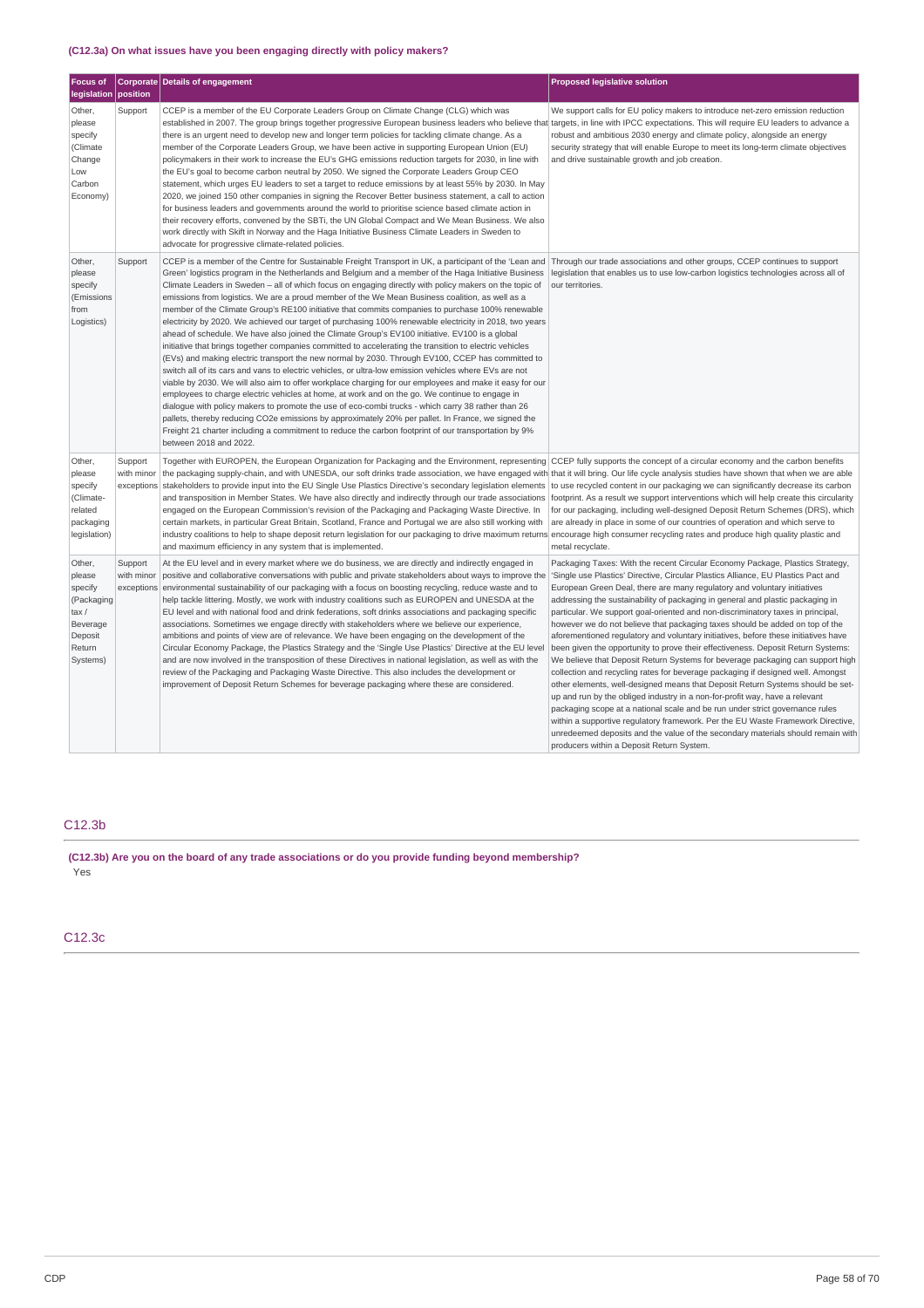### **Trade association**

UNESDA Soft Drinks Europe

### **Is your position on climate change consistent with theirs?**

Consistent

### **Please explain the trade association's position**

UNESDA members are committed to driving efficiency in the key areas of water stewardship, climate protection and sustainable packaging. UNESDA's Manifesto states that 'we fully support the European Commission's objective of building a sustainable Europe by 2030, and for the circular economy to continue to be a major priority at EU level. As the soft drinks industry we are working hard to continue being the frontrunners in making our products and packaging more sustainable. Climate change has crucial implications for the sustainability and competitiveness of our sector. We ask policy makers to drive forward an ambitious political framework to address climate change, based on evidence, economic impact, best practices and effective and inclusive solutions. In addition, members recognize that environmental protection is a joint societal effort and therefore requires a common, consistent and coordinated approach. Across all of our industry energy is an important issue and UNESDA is focused on driving energy efficiency, conservation and reduction wherever possible. Our industry is part of a wider supply chain and we work closely with stakeholders and their partners to contribute jointly to a better environment. To reduce the carbon footprint of our production facilities and warehouses, we focus on identifying new renewable sources of energy, reducing our fugitive CO2 losses and using less energy by investing in new equipment and in training programmes for our employees. At bottling plants, the energy use ratio is about 0.309 MJ per litre of beverage produced. Packaging is a key resource for the sector and a major contributor to the sector's carbon footprint and UNESDA has taken a number of steps to introduce sustainable packaging policies as well as effective systems for reduction, recovery, recycling and reuse. UNESDA is a founding member of the PET Platform which gathers key players in the packaging chain and is committed to the use of 100% recycled plastic. The industry currently exceeds legal packaging recovery targets in a range of 50-80%.

### **How have you influenced, or are you attempting to influence their position?**

CCEP is an active member of UNESDA and supports its Environmental Responsibility and carbon reduction objectives through its Board Membership. As a member of its Environmental Committee, CCEP worked with UNESDA to develop a series of environmental goals/pledges on issues such as recycled content in packaging and packaging collection/recovery.

#### **Trade association**

EUROPEN

## **Is your position on climate change consistent with theirs?**

Consistent

#### **Please explain the trade association's position**

EUROPEN members are committed to developing and using packaging which contributes to the achievement of the European Union's Sustainable Development Strategy and in particular the Commission's Sustainable Consumption and Production Action Plan. EUROPEN members are actively engaged in making the packaging supply chain industry sustainable through continuous innovation, through their own activities and voluntary industry commitments.

#### **How have you influenced, or are you attempting to influence their position?**

CCEP is an active member of EUROPEN and supports these Environmental Responsibility objectives through its Board Membership and Chair position.

## C12.3f

### (C12.3f) What processes do you have in place to ensure that all of your direct and indirect activities that influence policy are consistent with your overall climate **change strategy?**

The vast majority of our activities to positively influence policy are done through our trade associations and are therefore of an indirect nature. Direct activities are limited to what we state publicly on our corporate and country business unit websites. Consistency between what we publicly state directly and our indirect activities through others has a national / business unit and a European / corporate dimension. We have already described CCEP's Board oversight of climate-related issues and how our governance mechanisms into which climate-related issues are integrated in section C1.1b.

Within our Public Affairs, Communications and Sustainability (PACS) function, our Chief PACS Officer is the ELT member responsible for reporting on progress and plans against CCEP's 'This is Forward' sustainability strategy. Our Corporate Social Responsibility (CSR) Committee of our Board of Directors is responsible for monitoring CCEP's progress against our Sustainability targets, including packaging, climate and water, and reviews all major environmental-based investments, environmental risks, and waterrelated activities to ensure that they are aligned. Any inconsistencies in our methods to influence policy in relation to "This is Forward" would be highlighted through discussion with them and decisions made in this forum. This governance structure helps to ensure that our positions and activities will be consistent with our targets outlined by "This is Forward" and are aligned with our sustainability targets. In accordance with the precautionary principle, sustainability is taken into account in the development process for any major project, product or new investment and is built into our annual and long-range business planning processes.

On a day-to-day basis, CCEP's PACS function, reviews CCEP's policy positions on a local and international level. Each of our territories has a Public Affairs lead. Any changes to policy which could influence any of CCEP's climate policy or commitments, including our carbon reduction targets outlined in "This is Forward", would be discussed in weekly PACS Leadership Team meetings. The corporate and local Public Affairs and Sustainability leads within the PACS team are responsible for the relationships with and the strategy and advocacy of relevant trade associations. They are active members, often serving on Executive Committees or Committees, and ensure our values and positions are reflected.

## C12.4

(C12.4) Have you published information about your organization's response to climate change and GHG emissions performance for this reporting year in places **other than in your CDP response? If so, please attach the publication(s).**

# **Publication**

In mainstream reports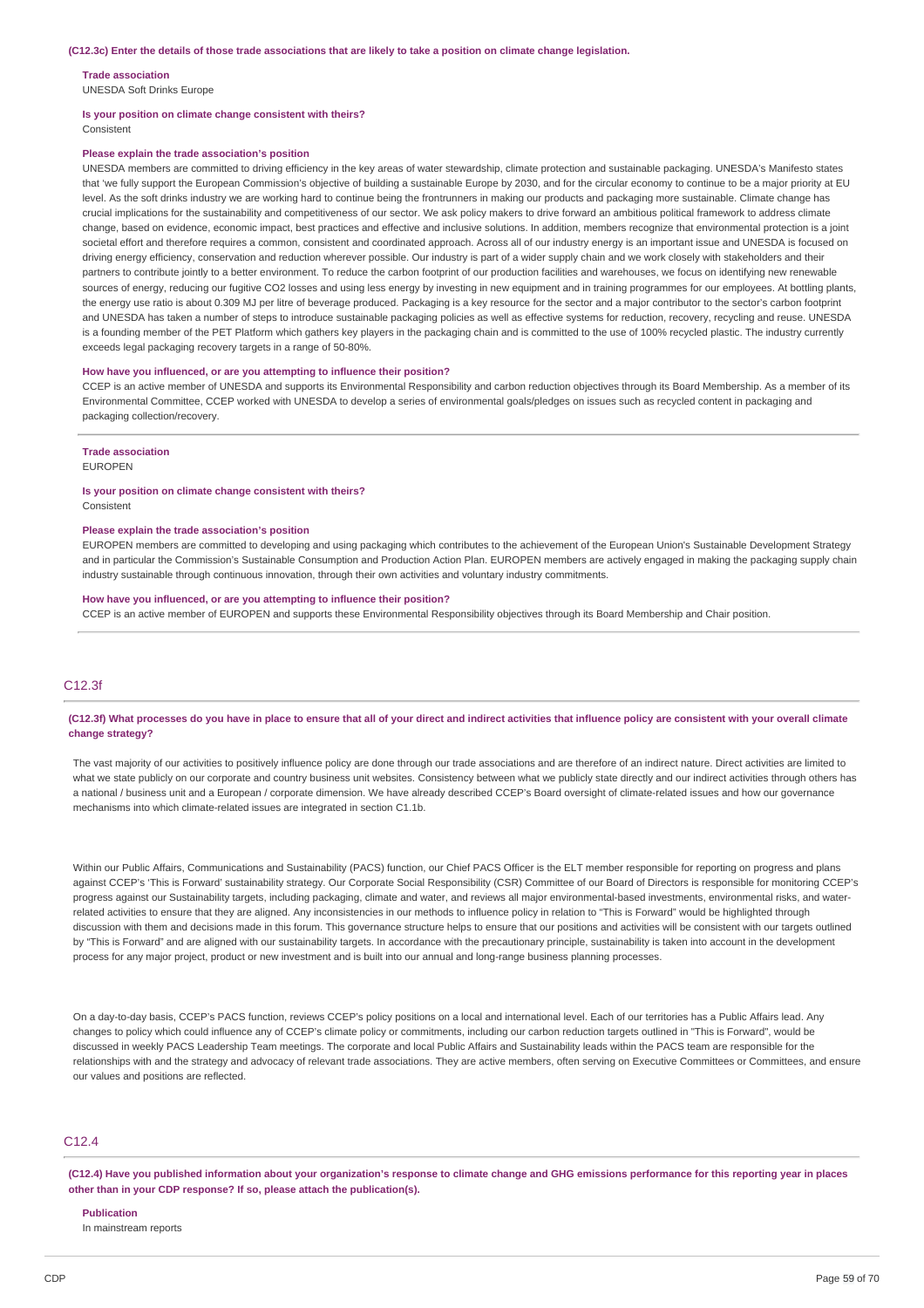## **Status**

Complete

### **Attach the document**

CCEP-2020-Integrated-Report\_FINAL.pdf

## **Page/Section reference**

Action on Climate - pages 24-26 / Action on Packaging - page 30-31 / Action on Water - page 34-35 / / Action on Supply Chain - page 36-37 / Principal Risks - pages 44-51 / Risk Factors - pages 186-194

### **Content elements**

Governance Strategy Risks & opportunities Emissions figures Emission targets Other metrics

## **Comment**

In 2020, for the third time, we released our 2020 Integrated Report, with progress on our sustainability commitments disclosed alongside our financial performance.

### **Publication**

In voluntary sustainability report

## **Status**

Complete

### **Attach the document**

 Action on Packaging factsheet.pdf Action on Society (Our People) factsheet.pdf Action on Society (Our Communities) factsheet.pdf Action on Drinks factsheet.pdf Action on Supply Chain factsheet.pdf Action on Climate factsheet.pdf Action on Water factsheet.pdf

## **Page/Section reference**

All pages in each factsheet

## **Content elements**

Governance Strategy Risks & opportunities Emissions figures Emission targets Other metrics

### **Comment**

Attached are the factsheets of our online sustainability reporting covering the 7 pillars of our This is Forward sustainability action plan. These factsheets cover our strategy, progress and best practices within our territories. The home page of our online sustainability report: https://www.cocacolaep.com/sustainability/ contains additional information on our approach to reporting, listening to our stakeholders section and operating with integrity section.

## **Publication**

In voluntary communications

**Status**

# Complete

**Attach the document** 2020 Environment Policy.pdf

# **Page/Section reference**

Whole document

## **Content elements**

Governance Strategy Risks & opportunities Emissions figures Emission targets Other metrics

### **Comment**

Our Environment Policy covers our approach to environmental management.

### **Publication**

In voluntary communications

**Status** Complete

**Attach the document** 2020 Corporate Data Tables.pdf 2020 Country data tables.pdf

**Page/Section reference**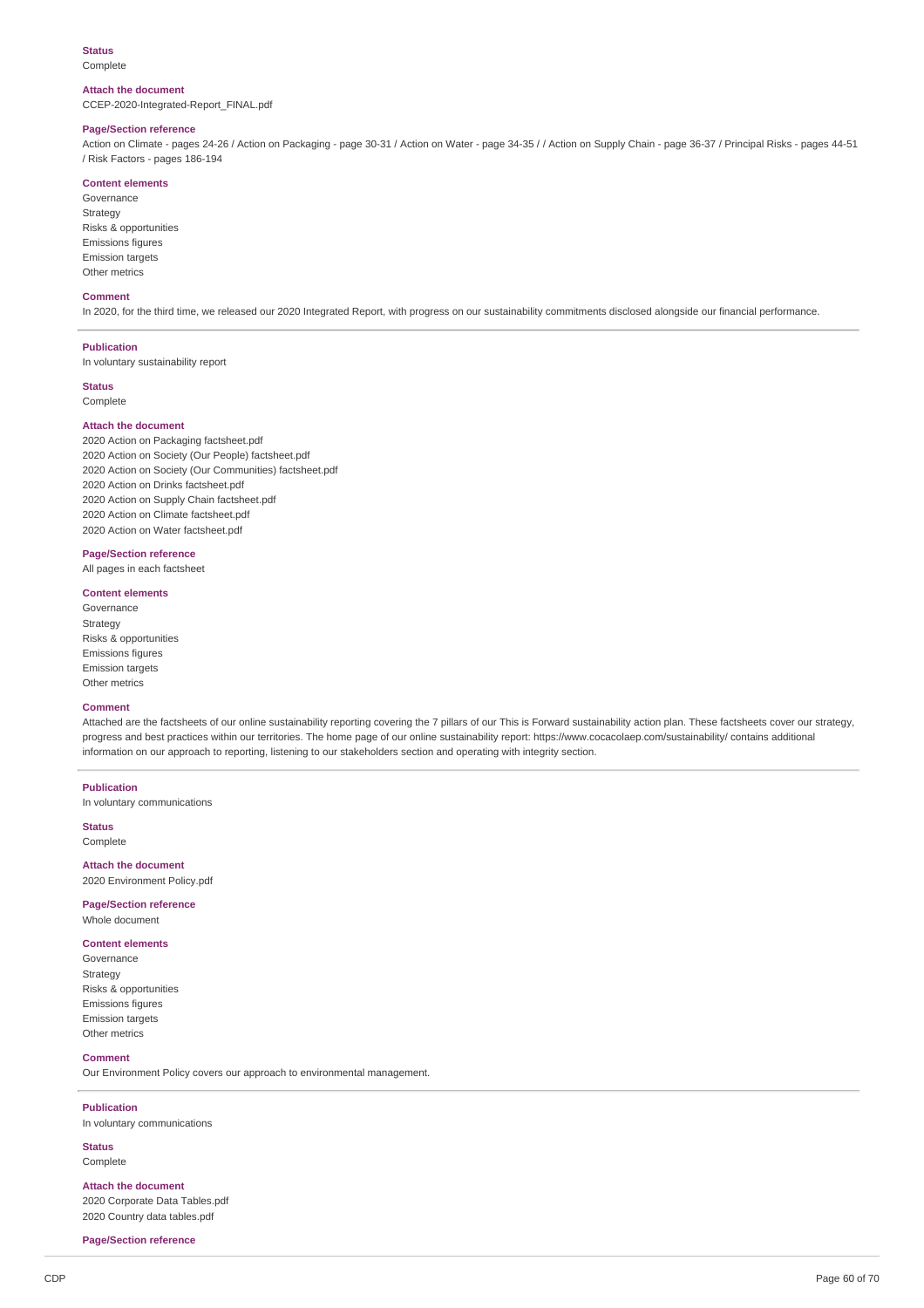#### Whole document

## **Content elements**

Governance Strategy Risks & opportunities Emissions figures Emission targets Other metrics

## **Comment**

Our Corporate Data Tables and Country Data Tables provide an overview of our 2018-2019-2020 progress compared to 2010 baseline.

#### **Publication**

In voluntary sustainability report

**Status** Complete

## **Attach the document** 2020 GRI Table.pdf

**Page/Section reference**

Whole document

## **Content elements**

Governance Strategy Risks & opportunities Emissions figures Emission targets Other metrics

## **Comment**

Our 2020 Integrated Report and our online 2020 Sustainability Stakeholder report have been prepared in accordance with the Global Reporting Initiative (GRI) principles for defining report content and report quality, and are in accordance with the GRI Standards at Core level.

C13. Other land management impacts

## C-AC13.2/C-FB13.2/C-PF13.2

(C-AC13.2/C-FB13.2/C-PF13.2) Do you know if any of the management practices mentioned in C-AC12.2a/C-FB12.2a/C-PF12.2a that were implemented by your **suppliers have other impacts besides climate change mitigation/adaptation?** Yes

C-AC13.2a/C-FB13.2a/C-PF13.2a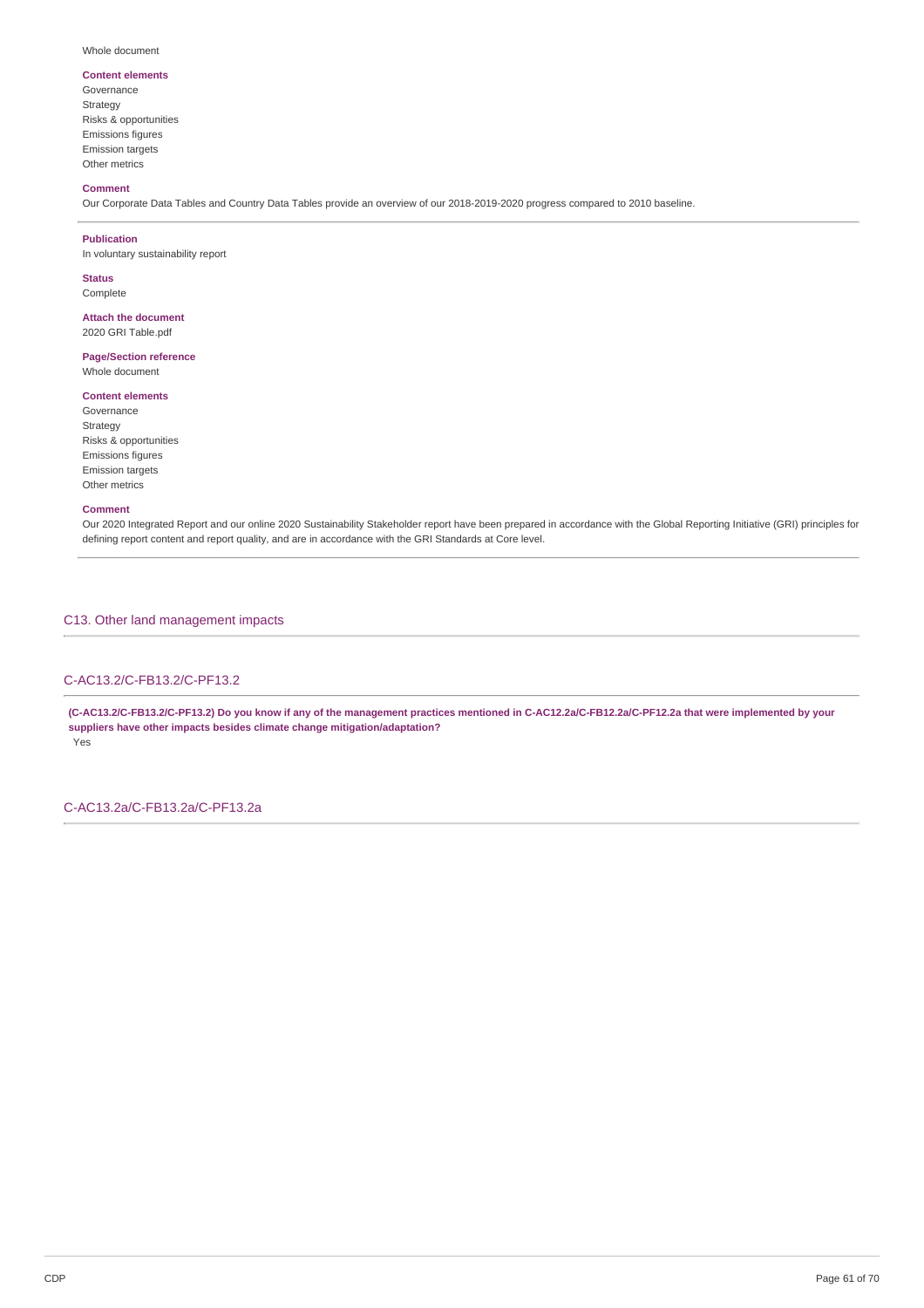(C-AC13.2a/C-FB13.2a/C-PF13.2a) Provide details of those management practices implemented by your suppliers that have other impacts besides climate change **mitigation/adaptation.**

#### **Management practice reference number** MP2

**Overall effect**

Positive

### **Which of the following has been impacted?**

Soil Water

Other, please specify (Crop protection / Harvest and post-harvest handling )

## **Description of impacts**

We proactively engage with our suppliers to ensure the raw ingredients for our beverages are sourced sustainably. We are committed to sourcing 100% of our key agricultural ingredients sustainably. The Principles for Sustainable Agriculture (PSA) are crucial to achieving our commitment. The PSA have been developed by TCCC in partnership with bottlers and external stakeholders. They now refer to specific forest and biodiversity conservation practices such as no conversion of forests for new agricultural production, protection of endangered species, and, where possible, restoration of ecosystem services that our suppliers of agricultural ingredients and bio-based packaging materials are expected to implement, in addition to existing requirements on human and workplace rights, the environment and farm management systems. We apply these common PSA to the key agricultural ingredients that we purchase – this includes beet and cane sugar, pulp and paper, orange, apple and lemon juices, coffee and tea. In 2020, 100% of our sugar was sourced through suppliers in compliance with the PSA, and 97% of our 2020 spend was with suppliers who agreed to comply with our Supplier Guiding Principles.

**Have any response to these impacts been implemented?**

Yes

### **Description of the response(s)**

Together with TCCC, we work with third party organisations, such as Rainforest Alliance, the Sustainable Agricultural Initiative Platform (SAI) and Bonsucro, to develop pathways to compliance for our main agricultural suppliers. As a SAI member, we have worked on the development of an online Farmer Self-Assessment (FSA) tool, which will make demonstrating compliance with the PSA easier for farmers and will facilitate enhanced supply chain transparency. Farmers can self-assess the sustainability of their agricultural practices against a range of environmental, social and economic indicators. Also applicable to other agricultural ingredients such as juices, the FSA provides famers with the information they need to make their operations more sustainable. It also enables them to share their progress with customers and suppliers within their own supply chains. We closely collaborate with our customers and suppliers to implement crop-specific programs and plans for jointly meeting our objectives and principles , building industry-wide collaborations and developing partnership to gain alignment, share best practice and effect change, convening supplier workshops e.g. our Supplier Sustainability Summit to share information, best practices and collaborate on the development of innovative sustainability projects, and recognizing outstanding performance through our 'Supplier of the year' and 'Sustainability Supplier of the Year awards'. To raise awareness of our new climate strategy among suppliers, we held a virtual Supplier Day event in October 2020. During the discussion we focused on the importance of collaboration to achieve our ambition, as well as sharing experience and insights on carbon reduction solutions In 2018, in partnership with TCCC, we conducted a risk assessment for our main ingredients. Together with TCCC, we are also developing sourcing guidelines to provide transparent criteria for our ingredient suppliers to outline the sustainability standards they should meet.

## C15. Signoff

## C-FI

(C-FI) Use this field to provide any additional information or context that you feel is relevant to your organization's response. Please note that this field is optional **and is not scored.**

See enclosed our RE100 Reporting spreadsheet

RE100\_Reporting\_Spreadsheet\_2021 - Coca-Cola Europacific Partners.xlsx

## $C15.1$

**(C15.1) Provide details for the person that has signed off (approved) your CDP climate change response.**

|       | Job title               | Corresponding job category    |
|-------|-------------------------|-------------------------------|
| Row 1 | Chief Executive Officer | Chief Executive Officer (CEO) |

## SC. Supply chain module

## SC0.0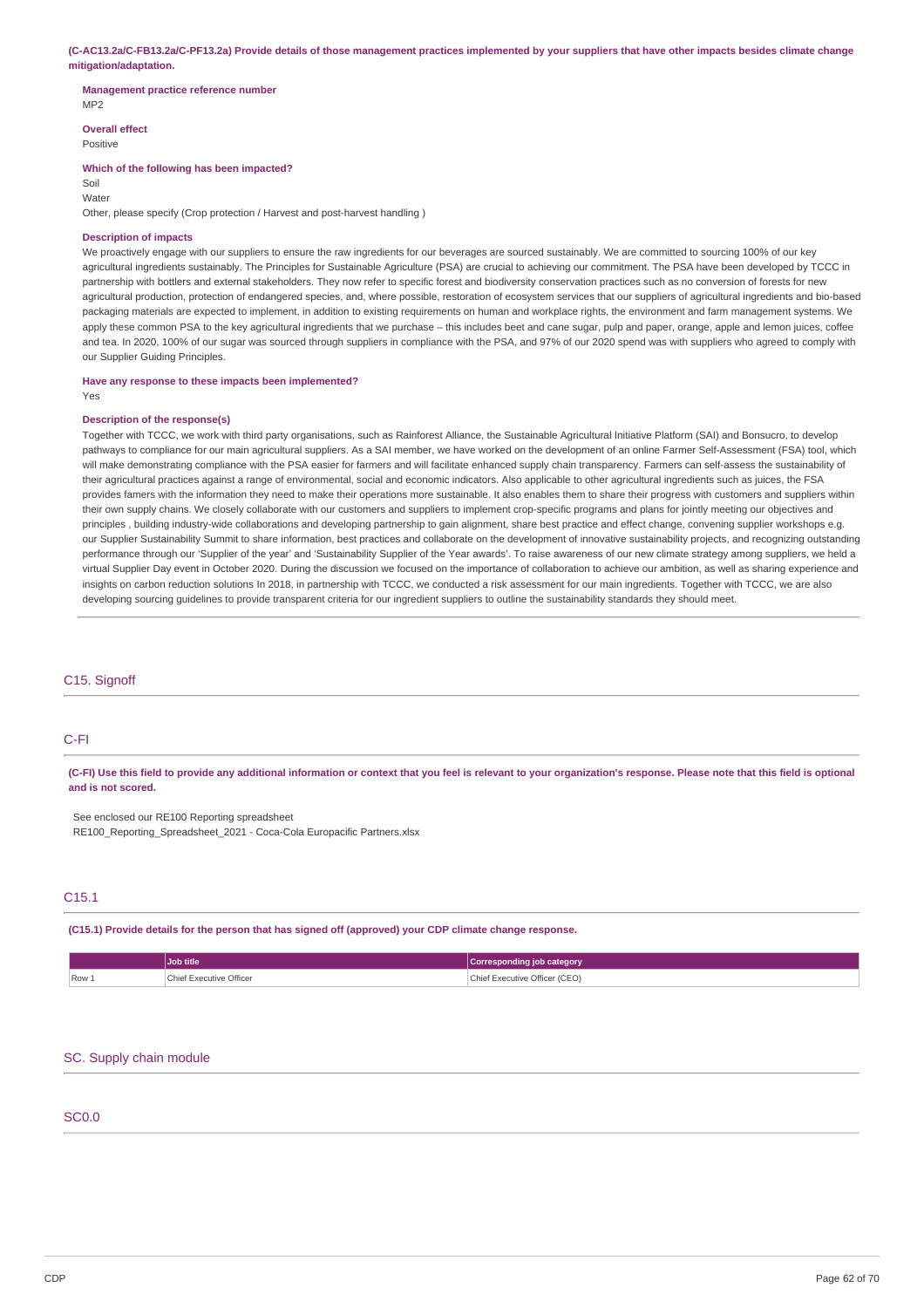Coca-Cola European Partners (CCEP) was formed in May 2016 from the merger of three companies: Coca-Cola Enterprises (CCE), Coca-Cola Iberian Partners (CCIP) and Coca-Cola Erfrischungsgetränke (CCEG). In May 2021, Coca-Cola European Partners completed the acquisition of Coca-Cola Amatil and at the same time Coca-Cola European Partners changed its name to Coca-Cola Europacific Partners (CCEP). CCEP is the world's largest Coca-Cola bottler and one of the leading FMCG companies in the world. The company employs over 33,000 people, serving approximately 2 million customers in 26 countries.

All references to "CCEP" in current disclosure solely refer to the activities of CCEP in Western Europe (the territories of previously known Coca-Cola European **Partners) for 2020.** We do not have consolidated sustainability performance data for the combined business at this stage.

#### **CCEP in Western Europe**

CCEP in Western Europe serves over 300 million consumers across thirteen countries in Western Europe (Andorra, Belgium, France, Germany, Great Britain, Iceland, Luxembourg, Monaco, the Netherlands, Norway, Portugal, Spain and Sweden). We make, sell and distribute non-alcoholic beverages. We offer consumers some of the world's leading brands, including Coca-Cola, Diet Coke, Coca-Cola Light, Coca-Cola Zero Sugar, Fanta, Sprite, as well as a growing range of water, juices and juice products, sports and energy drinks and ready to drink teas and coffees. We operate 46 manufacturing sites and employs approximately 22,000 people. In 2020, we sold approximately 2.3 billion unit cases, generating approximately €10.6 billion in revenue and €1.2 billion in operating income.

The company is listed on Euronext Amsterdam, the New York Stock Exchange, the London Stock Exchange and the Spanish Stock Exchanges, and trades under the symbol CCEP. We are headquartered in London, UK.

We are proud of the rich heritage of our business and of the work that we have done within our fourth year as a combined organisation to continue to reduce the sugar and calories in our drinks, the impact of our packaging, and our carbon and water footprints. At CCEP, we want sustainability to support every part of how we do business and our strategy is underpinned by "This is Forward", our sustainability action plan that we launched in 2017, in partnership with The Coca-Cola Company (TCCC). Through the plan, we address key global sustainability issues where we know we can make a difference, in line with the priorities and concerns of our stakeholders. These include action on climate, water, supply chain, packaging, society and drinks. In December 2020, we launched a new climate strategy, including an ambition to reach net zero GHG emissions by 2040 and a target to reduce our absolute GHG emissions across our value chain by 30% by 2030 (versus 2019). Our GHG reduction target has been approved by the SBTi as being in line with a 1. 5˚C reduction pathway, as recommended by the Intergovernmental Panel on Climate Change. Over 90% of our value chain GHG emissions come from our supply chain. This is why we have also committed to support our strategic suppliers to set their own science based carbon reduction targets, and to shift to 100% renewable electricity by 2023. In 2016, we signed up to the Climate Group's RE100 initiative, committing to purchasing 100% renewable electricity by 2020. Since 2018, 100% of our purchased electricity comes from renewable sources, achieving our target two years ahead of schedule. In 2019, together with TCCC, we completed a climate risk scenario assessment, in line with guidance from the TCFD. The assessment identified the physical and transition risks we could face as a result of climate change. In 2020, we voluntarily published our first disclosure against the recommendations of TCFD and we will continue to do this on an annual basis.

We have publicly reported all of our carbon emissions for the full year 2020 (January 2020 - December 2020) for the whole CCEP organization in our 2020 Integrated Report and our online 2020 Sustainability Stakeholder Report. The carbon footprint data of our value chain has been assured by DNV in accordance with the ISAE 3000 standard. We have shared our performance and reduction data versus a 2019 baseline (new climate strategy baseline year) and a 2010 baseline (previous target baseline year). The 2010 baseline year was previously chosen as it aligns with the baseline year used by TCCC, and as this was the earliest year for which we could source reliable data for the full CCEP organization.

## SC0.1

### **(SC0.1) What is your company's annual revenue for the stated reporting period?**

|                         | ⊿rAnnus<br><b>Revenue</b> |
|-------------------------|---------------------------|
| $\sqrt{$ Row $\sqrt{ }$ | 506000000<br>.            |

## SC0.2

**(SC0.2) Do you have an ISIN for your company that you would be willing to share with CDP?** Yes

### SC0.2a

#### **(SC0.2a) Please use the table below to share your ISIN.**

|         | <b>ISIN country code (2 letters)</b> | $\lfloor$ SIN numeric identifier and single check digit (10 numbers overall) $\lceil$ |
|---------|--------------------------------------|---------------------------------------------------------------------------------------|
| $Row_+$ | GБ                                   | 00BDCPN049                                                                            |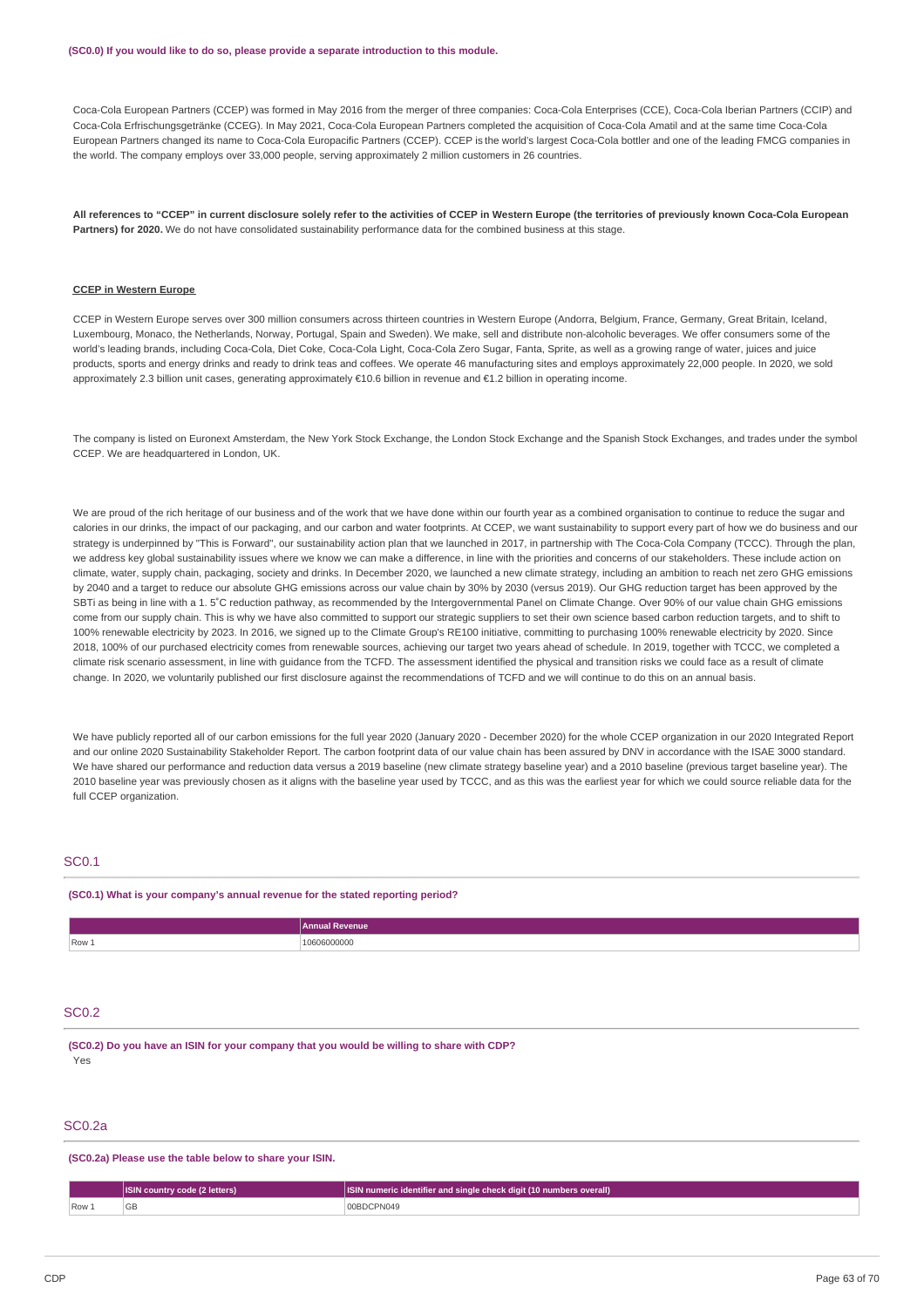## SC1.1

(SC1.1) Allocate your emissions to your customers listed below according to the goods or services you have sold them in this reporting period.

**Requesting member** Ahold Delhaize

**Scope of emissions** Scope 1

**Allocation level** Company wide

**Allocation level detail**

<Not Applicable>

**Emissions in metric tonnes of CO2e** 2327.6

**Uncertainty (±%)**

1.55

### **Major sources of emissions**

Scope 1 figures include direct sources of emissions such as the fuel we use for manufacturing and our own vehicles plus our process and fugitive emissions, as well as aviation. We use emission factors relevant to the source data including UK Department for Business, Environment and Industrial Strategy (BEIS) 2020 and International Energy Agency (IEA) 2018 emission factors.

**Verified**

Yes

## **Allocation method**

Other, please specify

Please explain how you have identified the GHG source, including major limitations to this process and assumptions made Based on a straight percentage allocation, based on the percentage of CCEP sales revenue from the customer.

**Requesting member** Ahold Delhaize

### **Scope of emissions** Scope 2

**Allocation level** Company wide

**Allocation level detail**

<Not Applicable>

**Emissions in metric tonnes of CO2e** 56.9

**Uncertainty (±%)** 1.55

### **Major sources of emissions**

Scope 2 figures include indirect sources of emissions such as the purchased electricity we use at our sites. We report against this on both a location-based and a marketbased approach. The allocation above is based on a market-based approach. We use emission factors relevant to the source data including UK Department for Business, Environment and Industrial Strategy (BEIS) 2020 and International Energy Agency (IEA) 2018 emission factors.

**Verified**

Yes

### **Allocation method** Other, please specify

Please explain how you have identified the GHG source, including major limitations to this process and assumptions made Based on a straight percentage allocation, based on the percentage of CCEP sales revenue from the customer.

**Requesting member** Ahold Delhaize

**Scope of emissions** Scope 3

**Allocation level** Company wide

**Allocation level detail** <Not Applicable>

**Emissions in metric tonnes of CO2e** 37162.5

**Uncertainty (±%)** 1.55

## **Major sources of emissions**

Scope 3 figures include indirect sources associated with the electricity used by our cold drink and coffee equipment at our customers' premises, our employee business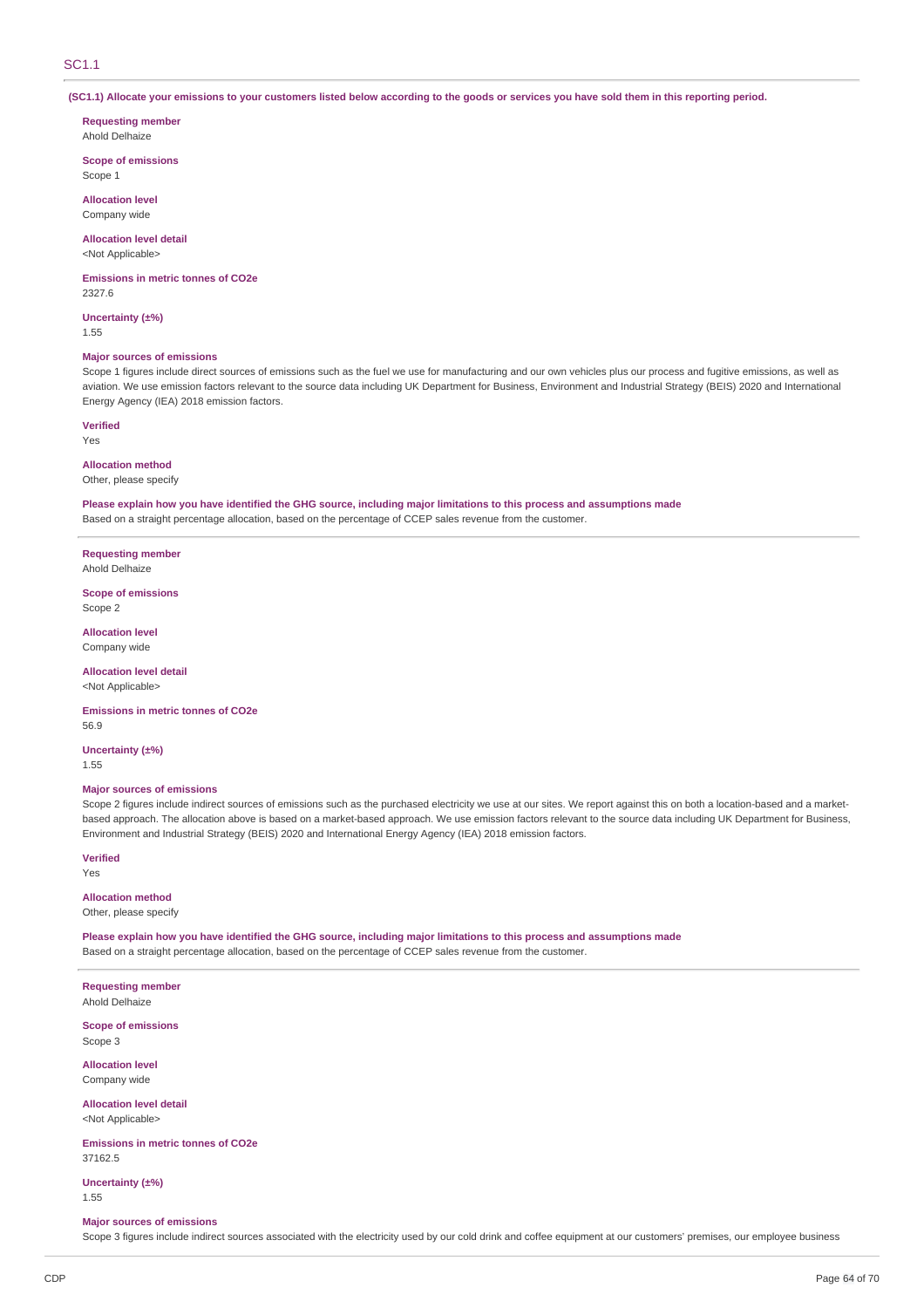travel by rail and air, emissions related to the supply of water and treatment of wastewater, emissions from the treatment of waste, fuel used by our third party distributors, and other energy related emissions not already accounted for under scope 1 and 2 (e.g. emissions from well-to-tank and transmission and distribution). Additional scope 3 figures from the WRI/WBCSD Greenhouse Gas (GHG) Protocol categories 1, 2, 7 and 11 are disclosed in our 2020 CDP response. Data is consolidated from a number of sources across our business and is analysed centrally. We use a variety of methodologies to gather our emissions data and measure each part of our operational carbon footprint, including natural gas and purchased electricity data, refrigerant gas losses, CO2 fugitive gas losses and transport fuel, water supply, wastewater and waste management. We use emission factors relevant to the source data including UK Department for Business, Environment and Industrial Strategy (BEIS) 2020 and International Energy Agency (IEA) 2018 emission factors.

**Verified**

Yes

## **Allocation method**

Other, please specify

Please explain how you have identified the GHG source, including major limitations to this process and assumptions made Based on a straight percentage allocation, based on the percentage of CCEP sales revenue from the customer.

**Requesting member**

J Sainsbury Plc

**Scope of emissions** Scope 1

**Allocation level** Company wide

**Allocation level detail** <Not Applicable>

**Emissions in metric tonnes of CO2e** 3010.9

**Uncertainty (±%)**

1.55

### **Major sources of emissions**

Scope 1 figures include direct sources of emissions such as the fuel we use for manufacturing and our own vehicles plus our process and fugitive emissions, as well as aviation. We use emission factors relevant to the source data including UK Department for Business, Environment and Industrial Strategy (BEIS) 2020 and International Energy Agency (IEA) 2018 emission factors.

**Verified**

Yes

## **Allocation method**

Other, please specify

Please explain how you have identified the GHG source, including major limitations to this process and assumptions made Based on a straight percentage allocation, based on the percentage of CCEP sales revenue from the customer.

**Requesting member** J Sainsbury Plc

**Scope of emissions** Scope 2

**Allocation level**

Company wide **Allocation level detail**

<Not Applicable>

**Emissions in metric tonnes of CO2e** 73.6

**Uncertainty (±%)**

1.55

## **Major sources of emissions**

Scope 2 figures include indirect sources of emissions such as the purchased electricity we use at our sites. We report against this on both a location-based and a marketbased approach. The allocation above is based on a market-based approach. We use emission factors relevant to the source data including UK Department for Business, Environment and Industrial Strategy (BEIS) 2020 and International Energy Agency (IEA) 2018 emission factors.

**Verified**

Yes

# **Allocation method**

Other, please specify

Please explain how you have identified the GHG source, including major limitations to this process and assumptions made Based on a straight percentage allocation, based on the percentage of CCEP sales revenue from the customer.

**Requesting member**

J Sainsbury Plc

**Scope of emissions** Scope 3

**Allocation level**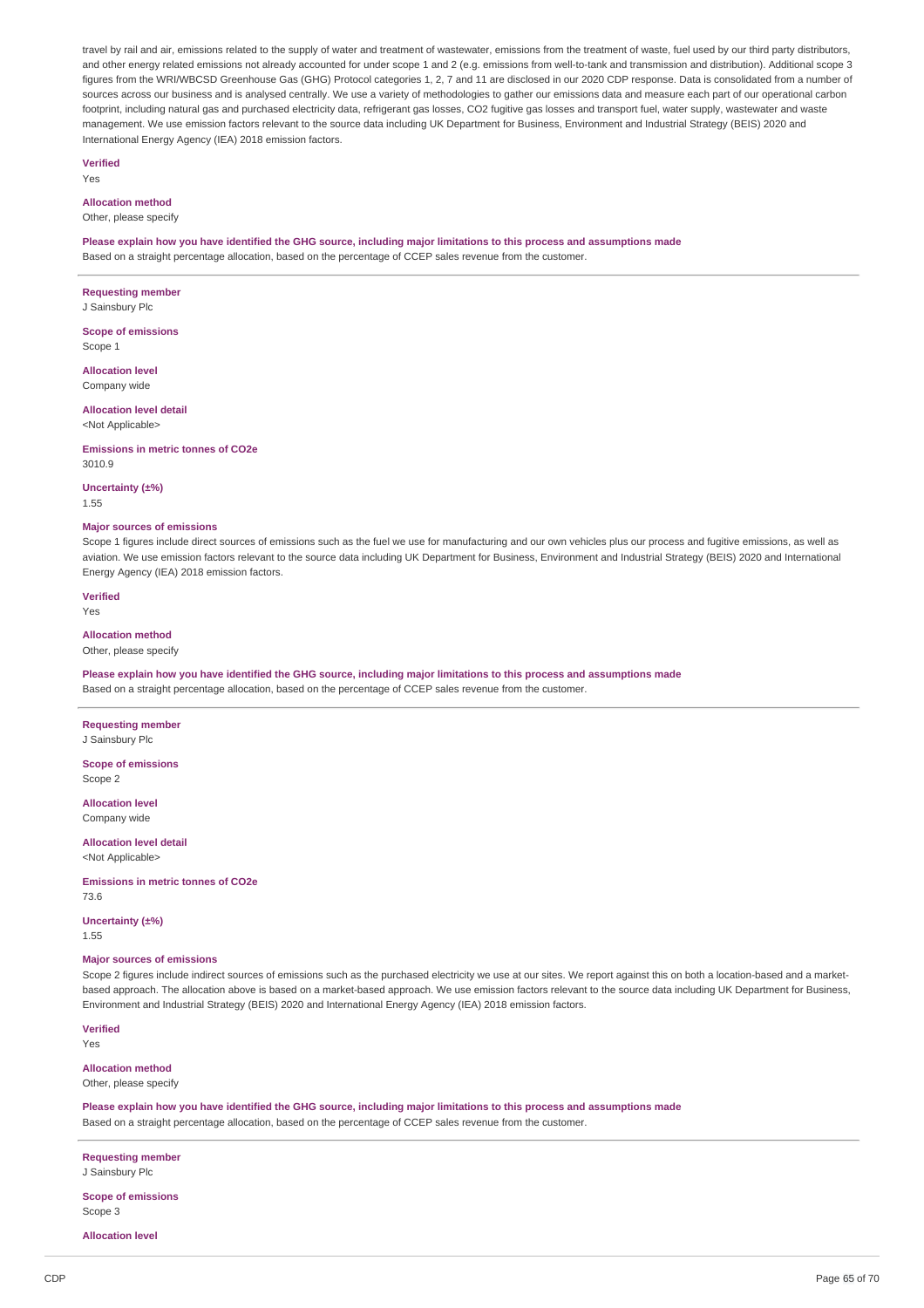#### **Allocation level detail** <Not Applicable>

**Emissions in metric tonnes of CO2e**

48072.3

**Uncertainty (±%)**

1.55

### **Major sources of emissions**

Scope 3 figures include indirect sources associated with the electricity used by our cold drink and coffee equipment at our customers' premises, our employee business travel by rail and air, emissions related to the supply of water and treatment of wastewater, emissions from the treatment of waste, fuel used by our third party distributors, and other energy related emissions not already accounted for under scope 1 and 2 (e.g. emissions from well-to-tank and transmission and distribution). Additional scope 3 figures from the WRI/WBCSD Greenhouse Gas (GHG) Protocol categories 1, 2, 7 and 11 are disclosed in our 2020 CDP response. Data is consolidated from a number of sources across our business and is analysed centrally. We use a variety of methodologies to gather our emissions data and measure each part of our operational carbon footprint, including natural gas and purchased electricity data, refrigerant gas losses, CO2 fugitive gas losses and transport fuel, water supply, wastewater and waste management. We use emission factors relevant to the source data including UK Department for Business, Environment and Industrial Strategy (BEIS) 2020 and International Energy Agency (IEA) 2018 emission factors.

**Verified**

## Yes

## **Allocation method**

Please select

Please explain how you have identified the GHG source, including major limitations to this process and assumptions made Based on a straight percentage allocation, based on the percentage of CCEP sales revenue from the customer.

**Requesting member**

Walmart, Inc.

**Scope of emissions** Scope 1

**Allocation level** Company wide

**Allocation level detail** <Not Applicable>

**Emissions in metric tonnes of CO2e** 4355.8

**Uncertainty (±%)**

1.55

#### **Major sources of emissions**

Scope 1 figures include direct sources of emissions such as the fuel we use for manufacturing and our own vehicles plus our process and fugitive emissions, as well as aviation. We use emission factors relevant to the source data including UK Department for Business, Environment and Industrial Strategy (BEIS) 2020 and International Energy Agency (IEA) 2018 emission factors.

**Verified** Yes

### **Allocation method**

Please select

Please explain how you have identified the GHG source, including major limitations to this process and assumptions made Based on a straight percentage allocation, based on the percentage of CCEP sales revenue from the customer.

**Requesting member** Walmart, Inc.

**Scope of emissions** Scope 2

**Allocation level** Company wide

**Allocation level detail** <Not Applicable>

**Emissions in metric tonnes of CO2e** 106.5

**Uncertainty (±%)**

1.55

## **Major sources of emissions**

Scope 2 figures include indirect sources of emissions such as the purchased electricity we use at our sites. We report against this on both a location-based and a marketbased approach. The allocation above is based on a market-based approach. We use emission factors relevant to the source data including UK Department for Business, Environment and Industrial Strategy (BEIS) 2020 and International Energy Agency (IEA) 2018 emission factors.

**Verified**

Yes

**Allocation method**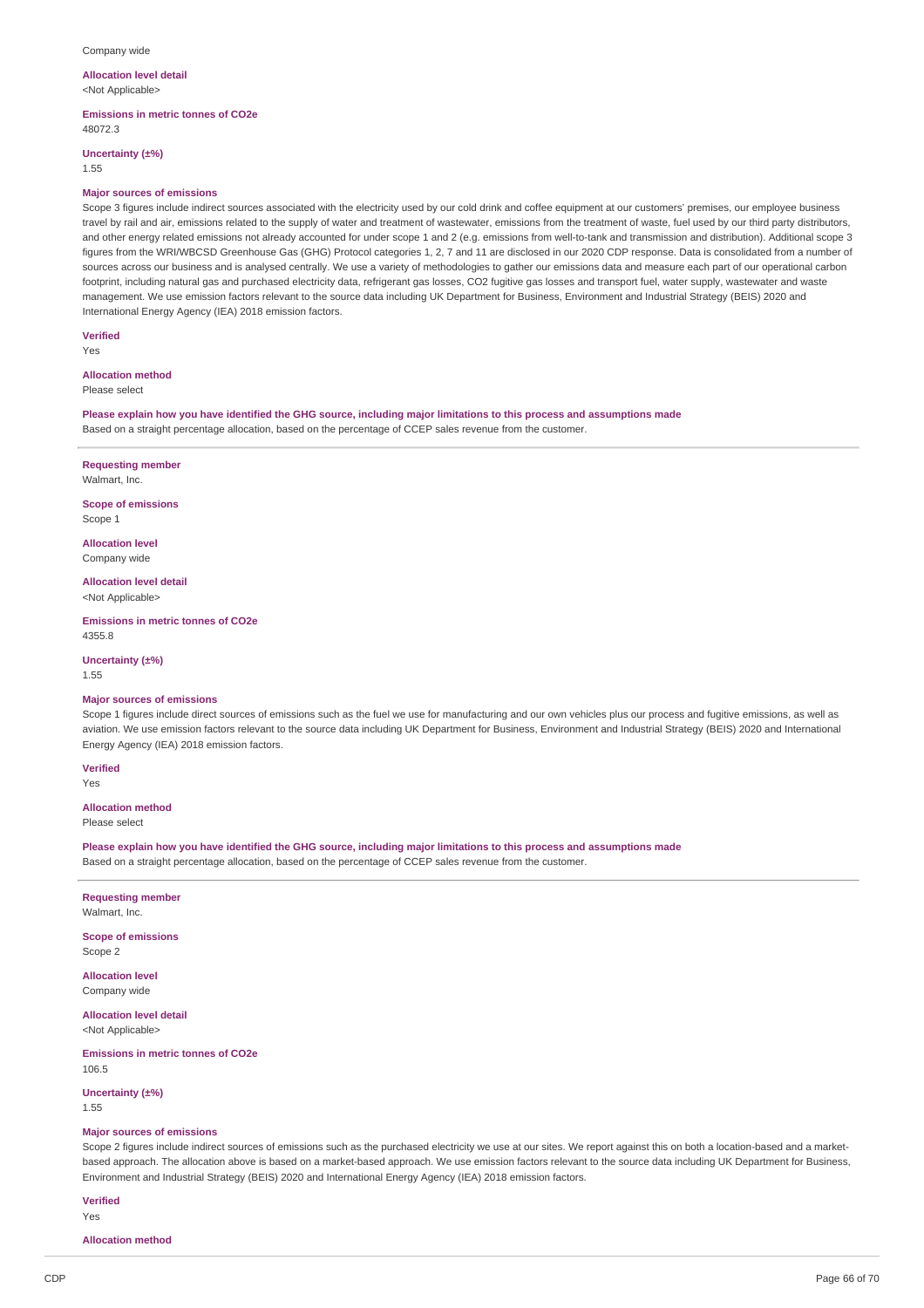#### Please select

## Please explain how you have identified the GHG source, including major limitations to this process and assumptions made Based on a straight percentage allocation, based on the percentage of CCEP sales revenue from the customer.

**Requesting member** Walmart, Inc.

**Scope of emissions** Scope 3

**Allocation level** Company wide

**Allocation level detail** <Not Applicable>

**Emissions in metric tonnes of CO2e** 66653.5

**Uncertainty (±%)** 1.55

### **Major sources of emissions**

Scope 3 figures include indirect sources associated with the electricity used by our cold drink and coffee equipment at our customers' premises, our employee business travel by rail and air, emissions related to the supply of water and treatment of wastewater, emissions from the treatment of waste, fuel used by our third party distributors, and other energy related emissions not already accounted for under scope 1 and 2 (e.g. emissions from well-to-tank and transmission and distribution). Additional scope 3 figures from the WRI/WBCSD Greenhouse Gas (GHG) Protocol categories 1, 2, 7 and 11 are disclosed in our 2020 CDP response. Data is consolidated from a number of sources across our business and is analysed centrally. We use a variety of methodologies to gather our emissions data and measure each part of our operational carbon footprint, including natural gas and purchased electricity data, refrigerant gas losses, CO2 fugitive gas losses and transport fuel, water supply, wastewater and waste management. We use emission factors relevant to the source data including UK Department for Business, Environment and Industrial Strategy (BEIS) 2020 and International Energy Agency (IEA) 2018 emission factors.

## **Verified**

Yes

**Allocation method** Please select

Please explain how you have identified the GHG source, including major limitations to this process and assumptions made Based on a straight percentage allocation, based on the percentage of CCEP sales revenue from the customer.

## SC1.2

## **(SC1.2) Where published information has been used in completing SC1.1, please provide a reference(s).**

We have publicly reported all of our carbon emissions for the full year 2020 (January 2020 - December 2020) for the whole CCEP organization (operations in Western Europe) in our 2020 Integrated Report and our online 2020 Sustainability Stakeholder Report (Action on climate factsheet and 2020 corporate data tables). The carbon footprint data of our core business operations have been assured by DNV. Our baseline year for our new science based absolute carbon reduction target, set at the end of 2020, has been updated from 2010 to 2019 in line with SBTi guidance. Our baseline carbon figures for 2019 have also been restated to include new emission sources and more accurate data.

https://www.cocacolaep.com/assets/Sustainability/Documents/5d5e846ad9/2020-Action-on-Climate-Factsheet.pdf

https://www.cocacolaep.com/assets/Sustainability/Documents/d49b0f6991/CCEP-2020-Integrated-Report\_FINAL.pdf

https://www.cocacolaep.com/assets/2d4725e18e/2020-Corporate-Data-Tables.pdf

## SC1.3

(SC1.3) What are the challenges in allocating emissions to different customers, and what would help you to overcome these challenges?

| <b>Allocation</b><br>challenges | Please explain what would help you overcome these challenges                                                                                                                                           |
|---------------------------------|--------------------------------------------------------------------------------------------------------------------------------------------------------------------------------------------------------|
| Diversity of                    | CCEP does not currently report on product level carbon emissions. Our science based reduction target is to reduce our Scope 1, 2 and 3 emissions by 30% by 2030, vs a 2019 baseline, across            |
| product lines                   | Scope 1, 2 and 3 emissions across our entire value chain. Our Scope 3 emissions make up over 90% of our total value chain emissions, with the greatest impact coming from our packaging and            |
| makes                           | our ingredients. To reduce these emissions, we are focused on engaging with our suppliers, asking them to set their own SBTi targets, and commit to renewable electricity by 2023. We are also         |
| accurately                      | engaged on specific programmes to reduce the emissions from our packaging, such as increasing the recycled content in our packaging, and working with suppliers to reduce emissions from our           |
| accounting for                  | ingredients. These activities will have a greater benefit to carbon reduction, than managing reductions at an individual product or SKU level. However, we know that many customers are looking to     |
| each                            | get better visibility of the product carbon footprint of the products that they stock. We are in the process of reviewing our most popular products across each of our markets, with an aim to be able |
|                                 | product/product to provide this information to customers by 2022.                                                                                                                                      |
| line cost                       |                                                                                                                                                                                                        |
| ineffective                     |                                                                                                                                                                                                        |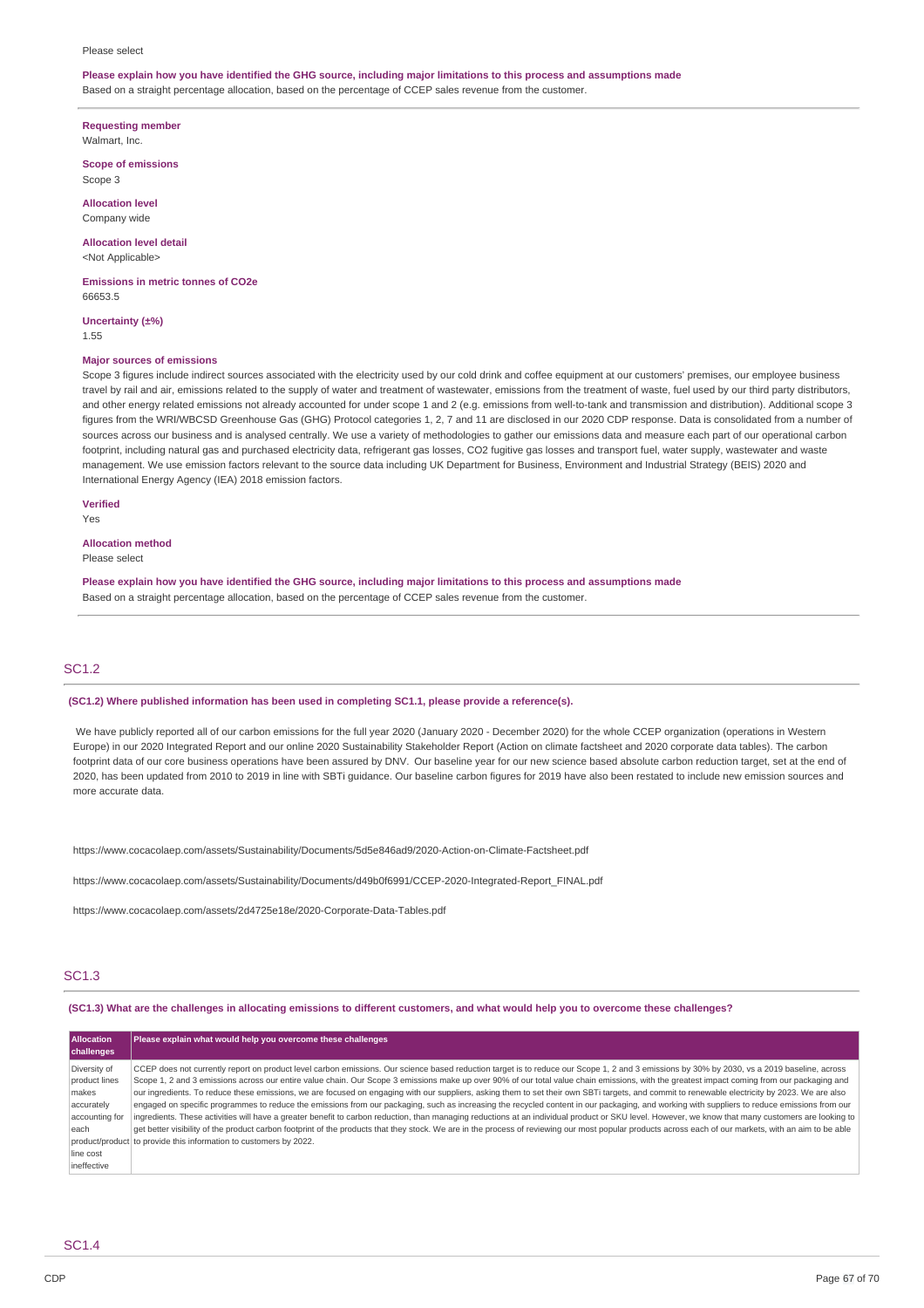# SC1.4b

### **(SC1.4b) Explain why you do not plan to develop capabilities to allocate emissions to your customers.**

CCEP does not currently report on product level carbon emissions. Our science based reduction target is to reduce our Scope 1, 2 and 3 emissions by 30% by 2030, versus a 2019 baseline, across Scope 1, 2 and 3 emissions across our entire value chain.; including Scope 3 emissions from our packaging and ingredients, as these are the greatest source of emissions across our value chain; and significantly greater than our Scope 1 and 2 emissions. We are focused on reducing our carbon emissions from our packaging and ingredients, as these issues are common across all product types, and can be addressed as a whole. This provides a greater benefit to carbon reductions than managing reductions at a product or customer level.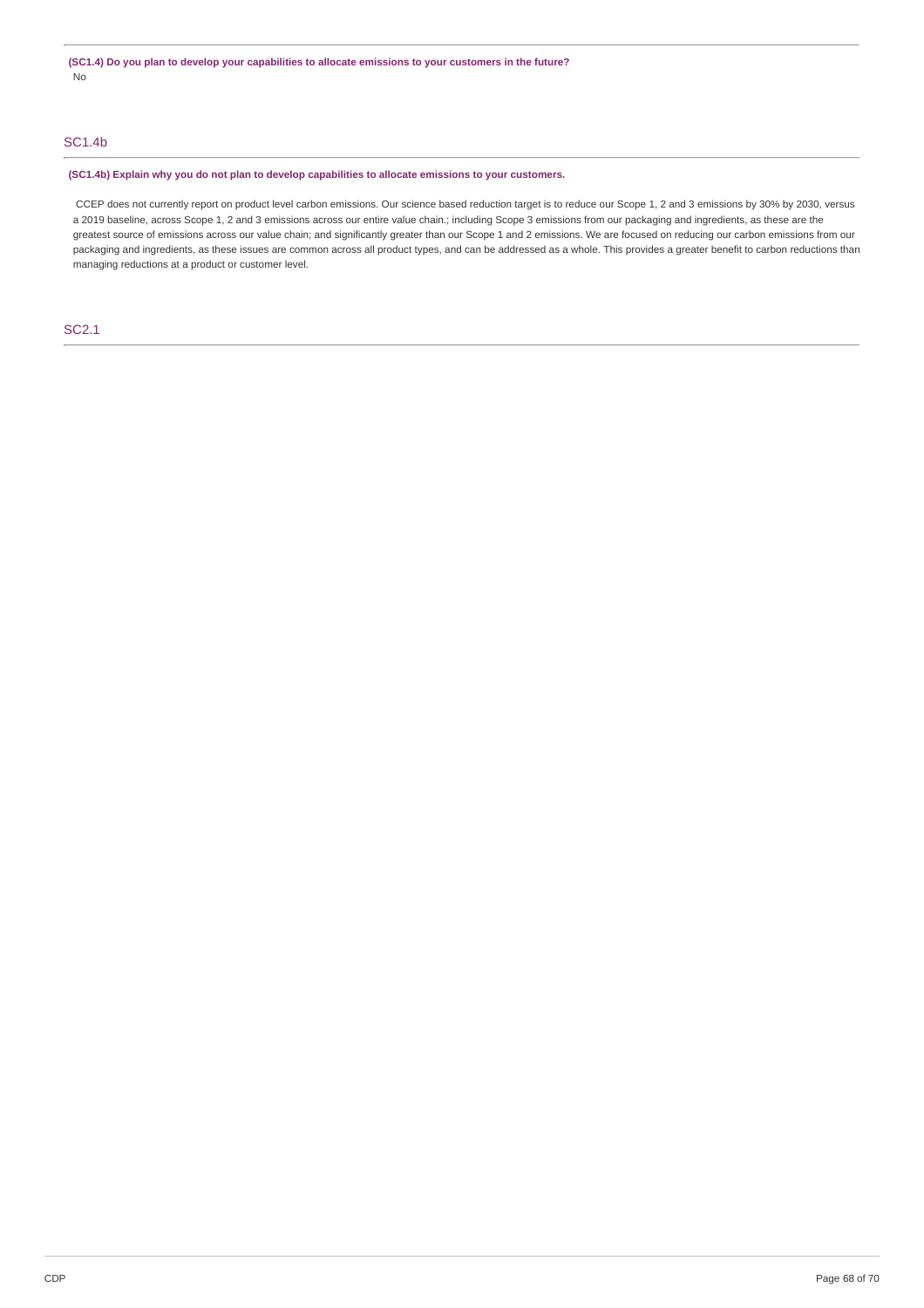#### (SC2.1) Please propose any mutually beneficial climate-related projects you could collaborate on with specific CDP Supply Chain members.

**Requesting member** Ahold Delhaize

## **Group type of project**

Change to provision of goods and services

**Type of project**

Other, please specify (100% rPET packaging)

## **Emissions targeted**

Actions that would reduce both our own and our customers' emissions

**Estimated timeframe for carbon reductions to be realized** 1-3 years

**Estimated lifetime CO2e savings** 1970

### **Estimated payback**

1-3 years

## **Details of proposal**

We have ambitious targets to make sure that at least 50% of the material we use for our PET bottles comes from rPET by 2023, with the aim to reach 100% recycled or renewable plastic by 2030. We know that 100% recycled plastic material has a 70% lower carbon footprint than virgin PET material. Therefore, our work to increase the recyclability of our materials and our investment in recycled materials, especially recycled PET (rPET), helps to make our packaging more circular, avoids the use of virgin plastic and also helps to reduce our value chain GHG emissions. Working on increasing the percentage rPET in our packaging will also contribute to the carbon footprint reduction and efficiency of our customers.

## **Requesting member**

J Sainsbury Plc

**Group type of project** Reduce Logistics Emissions

**Type of project** Route optimization

### **Emissions targeted**

Actions that would reduce both our own and our customers' emissions

**Estimated timeframe for carbon reductions to be realized** 1-3 years

**Estimated lifetime CO2e savings** 2000

#### **Estimated payback**

1-3 years

#### **Details of proposal**

We have already worked to expand our backhauling systems in Great Britain, Sweden and France, ensuring, as far as possible, that trucks are loaded on both outward and return journeys, reducing both CO2 emissions and kilometres driven. We already have backhauling arrangements in place with 23 major customers for some delivery routes. There could be further opportunities for collaboration with Sainsbury in this area.

**Requesting member** Walmart, Inc.

**Group type of project** Reduce Logistics Emissions

**Type of project** Route optimization

### **Emissions targeted**

Actions that would reduce both our own and our customers' emissions

## **Estimated timeframe for carbon reductions to be realized**

1-3 years

**Estimated lifetime CO2e savings** 2000

# **Estimated payback**

1-3 years

## **Details of proposal**

We have already worked to expand our backhauling systems in Great Britain, Sweden and France, ensuring, as far as possible, that trucks are loaded on both outward and return journeys, reducing both CO2 emissions and kilometres driven. We already have backhauling arrangements in place with 23 major customers for some delivery routes. There could be further opportunities for collaboration with WalMart in this area.